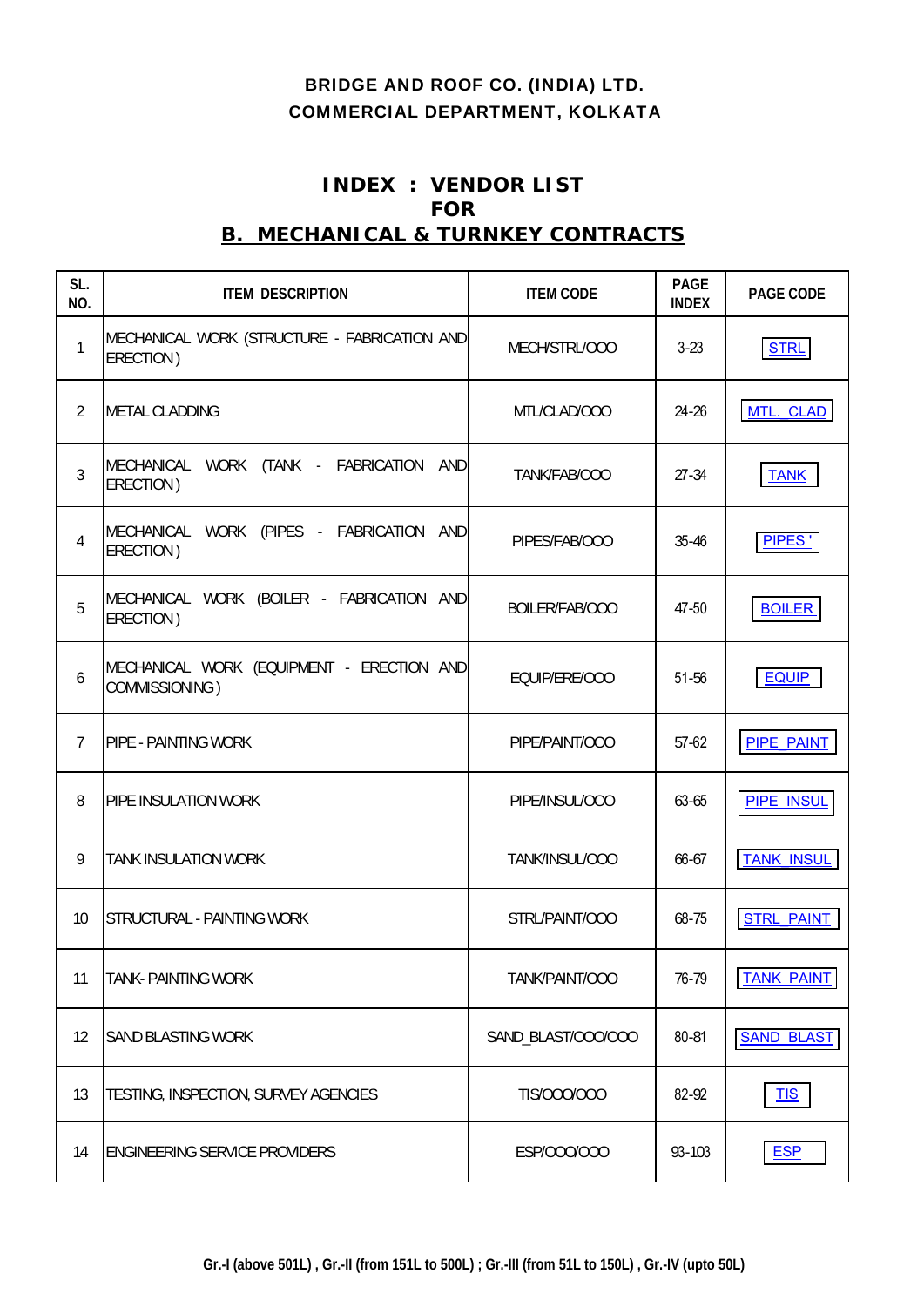# BRIDGE AND ROOF CO. (INDIA) LTD. COMMERCIAL DEPARTMENT, KOLKATA **FOR B. MECHANICAL & TURNKEY CONTRACTS**

| SL.<br>NO. | <b>ITEM DESCRIPTION</b>                                                        | <b>ITEM CODE</b>       | <b>PAGE</b><br><b>INDEX</b> | PAGE CODE            |
|------------|--------------------------------------------------------------------------------|------------------------|-----------------------------|----------------------|
| 15         | LABOUR SUPPLY CONTRACTORS FOR MECHANICAL<br><b>WORK</b>                        | LABOUR_SUPPLY/000/000  | 104-108                     | LAB. SUPPLY'         |
| 16         | SECURITY SERVICE PROVIDERS                                                     | SECU._SERVICE/000/000  | 109-112                     | <b>SECU. SUPPLY'</b> |
| 17         | MATERIAL HANDLING AND / OR TRANSPORTATION AT<br><b>SITE</b>                    | MATL/HANDL/TRANS       | 113-116                     | <b>MTL HANDLE</b>    |
| 18         | <b>HDD &amp; OFC CABLE LAYING WORK</b>                                         | HDD/OFC/CABLE          | 117-119                     | <b>HDD OFC!A1</b>    |
| 19         | CHEMICAL CLEANING OF SS AND CS PIPES, TANKS,<br><b>VESSELS, EQUIPMENTS ETC</b> | CHEM. CLEAN/000/000    | 120                         | <b>CHEM CLEAN</b>    |
| 20         | CLEANING, PAINTING, RECTIFICATION & MODIFICATION<br>OF GAS HOLDER COMPONENTS   | GAS_HOLDER/000/000     | 121                         | <b>GAS HOLDER</b>    |
| 21         | WELL POINT DE-WATERING SYSTEM                                                  | WELL-POINT/DEWATER/OOO | 122                         | <b>DEWATERING</b> '  |
| 22         | SUPPLY, LAYING & BORING OF SUBMERSIBLE PUMP                                    | SUB._PUMP/000/000      | 123                         | <b>SUB. PUMP</b>     |
| 23         | <b>HEAT TRACING SYSTEM</b>                                                     | HEAT/TRACE/000         | 124                         | <b>HEAT TRACING</b>  |
| 24         | RIM SEAL FIRE PROTECTION                                                       | RIM_SEAL/FIRE/PRO      | 125                         | <b>RIM SEAL</b>      |
| 25         | ANODE BASED CATHODIC PROTECTION SYSTEM                                         | CAT./PROTECT/OOO       | 126-127                     | <b>CAT. PROTECT</b>  |
| 26         | HEATER WORK - STRUCTURAL & COIL WORK (ONLY<br>LABOUR CONTRACT)                 | HEATER_WRK/000/000     | 128-129                     | <b>HEATER WRK.</b>   |
| 27         | MECHANICAL-MISCELLANEOUS WORKS                                                 | MECH/MISC/000          | 130-148                     | <b>MECH MISC</b>     |
| 28         | ELECTRICAL-INSTRUMENTATION WORKS                                               | ELECT/INSTRU/000       | 149-150                     | <b>ELECT INSTRU</b>  |
| 29         | SITE MOBILIZATION WORKS                                                        | SITE/MOB/000           | 151                         | <b>SITE MOB</b>      |
| 30         | EQUIPMENT INSULATION WORKS                                                     | EQUIP/INSUL/000        | 152                         | <b>EQUIP INSUL</b>   |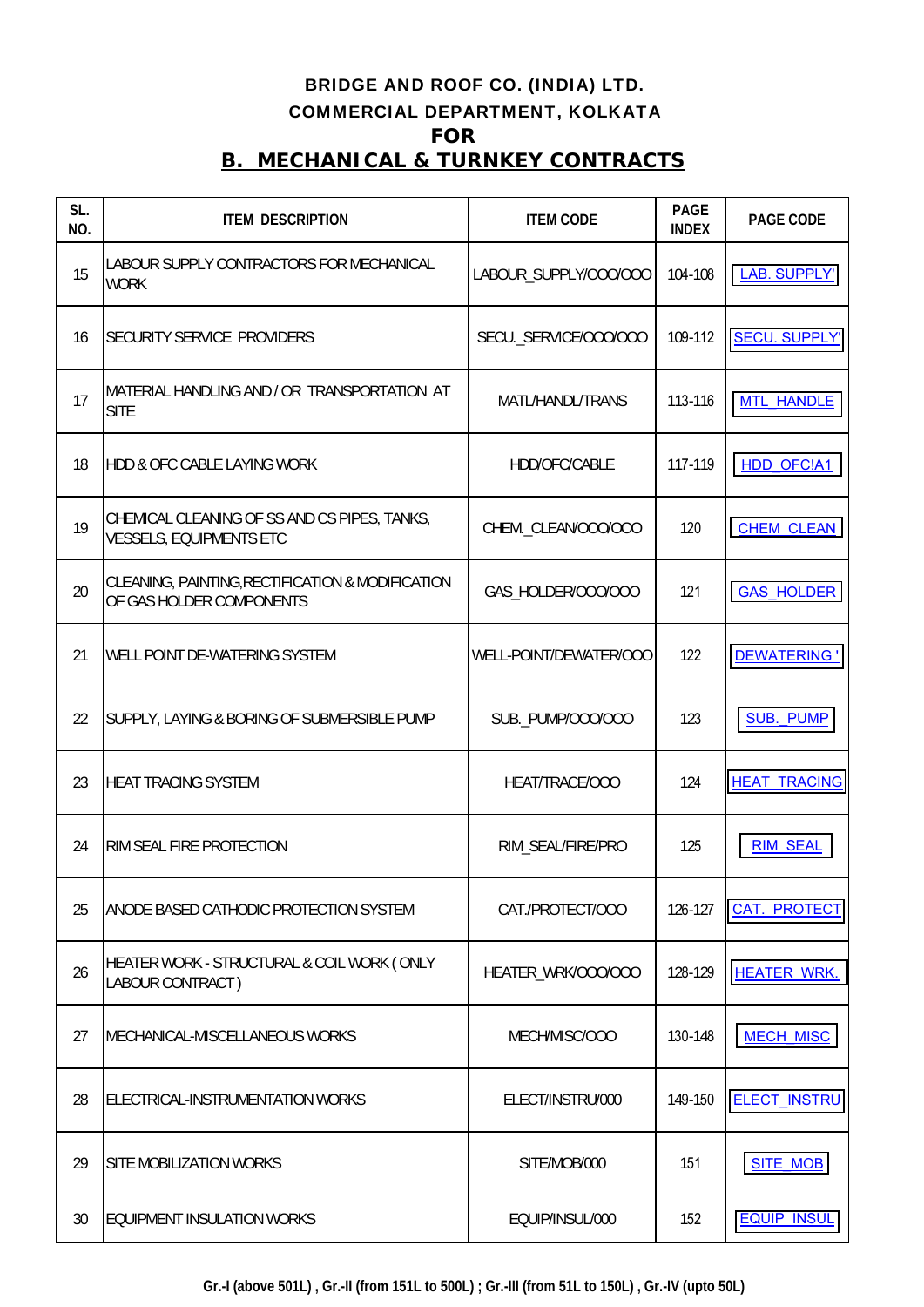#### **BRIDGE & ROOF CO. (I) LTD. COMMERCIAL DEPARTMENT**

## **REVISED LIST OF VENDORS AS ON 15.10.2014**

<span id="page-2-0"></span>**ITEM DESCRIPTION : : MECHANICAL WORK (STRUCTURE) - FABRICATION & ERECTION ITEM CODE : MECH/STRL/OOO**

**PAGE CODE : STRL**

| SL. No.        | Category      | <b>Vendor Name</b>                                                                                                                                                                                   | <b>Type of Contract</b> |
|----------------|---------------|------------------------------------------------------------------------------------------------------------------------------------------------------------------------------------------------------|-------------------------|
|                | Category - IV | <b>M/s INDERJEET ENTERPRISES</b><br>H. NO. 178, SUBHAS COLONY, TEHSIL<br>CAMP, PANIPAT, HARYANA -1 32103<br>Mobile-7869028960 / 9630866904                                                           | <b>LABOUR CONTRACT</b>  |
| $\overline{2}$ | Category - IV | <b>M/s VISHNU ENGINEERING WORKS</b><br>10/11, NEW SHANTI NAGAR, MODEL<br>TOWN, PANIPAT, HARYANA - 132103<br>PH-0180 4008350 /<br>Mobile-09991774499                                                  | <b>LABOUR CONTRACT</b>  |
| 3              | Category - IV | M/s HOQUE'S CONSTRUCTION<br>KASHIM BAZAR,<br>P.O-BANGITOLA,<br>DIST-MALDA, W.B - 732207<br>PH-03512 276805 / 9733143886                                                                              | <b>LABOUR CONTRACT</b>  |
| 4              | Category - IV | M/s BHARGAV STEEL FABRICATORS<br>MANIK PATIL HOUSE, MAHUL VILLAGE,<br>NEAR PUNDLIK PATIL HOUSE, CHEMBUR,<br>MUBAI - 400074<br>Mobile-9819868380<br>maheshsujiverma@gmail.com                         | <b>LABOUR CONTRACT</b>  |
| 5              | Category - IV | <b>M/s SAUGAT ENGINEERING</b><br><b>CONSTRUCTION</b><br>115, PRAJAPATI ARCADE, 1ST FLOOR,<br>PLOT NO. 22 & 23, S ECTOR -15A, NEW<br>PANVEL (E), NAVI MUMBAI - 410206<br><u>TEI EEAV 022 27450479</u> | <b>LABOUR CONTRACT</b>  |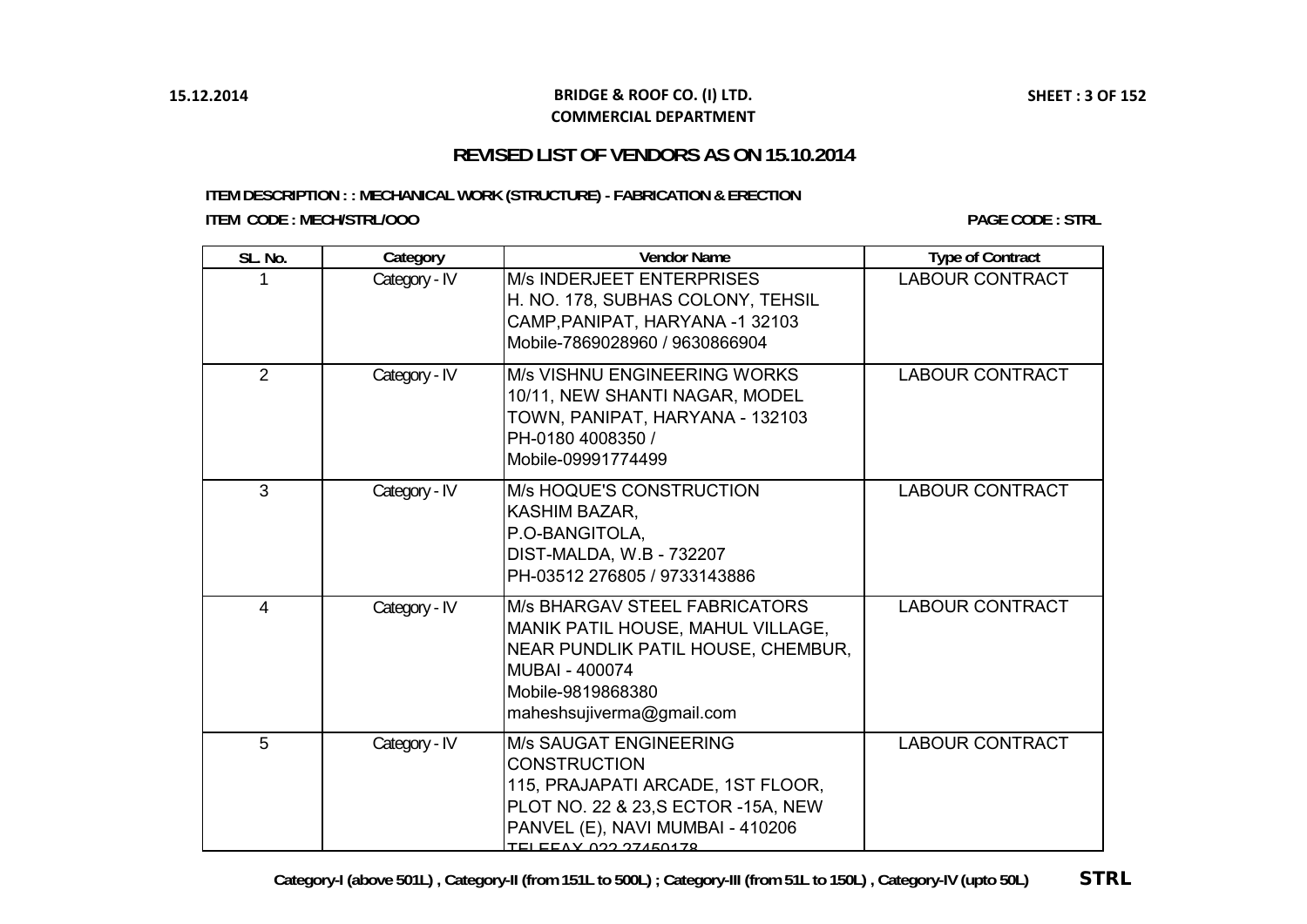| SL. No. | Category      | <b>Vendor Name</b>                                                                                                                                                                                                                 | <b>Type of Contract</b> |
|---------|---------------|------------------------------------------------------------------------------------------------------------------------------------------------------------------------------------------------------------------------------------|-------------------------|
| 6       | Category - IV | M/s INDOTECH<br>NALCO NAGAR, ANGUL, ODISHA - 759145<br>PH-06645 272288 / Mobile-9437162453<br>dora indotech@rediffmail.com                                                                                                         | <b>LABOUR CONTRACT</b>  |
| 7       | Category - IV | <b>M/s ENSSOLS ENGINEERING AND</b><br>SOLUTIONS PVT. LTD.<br>616, A WING, 6TH FLOOR, BALAJI BHAVAN,<br>SECTOR-11, CBD, BELAPUR, NAVI MUMBAI<br>$-400614$<br>PH-022 66097760,<br>Mobile-9820159517 / 9820530821<br>FAX-022 66097760 | <b>LABOUR CONTRACT</b>  |
| 8       | Category - IV | M/s ROYAL ENGINEERING COMPANY<br>A-602, SAI AARPAN CHS, NEAR HP NAGAR<br>WEST, CHEMBUR, MUMBAI - 400074<br>Mobile-9967113513 / 9702222324<br>royal engg company@hotmail.com                                                        | <b>LABOUR CONTRACT</b>  |
| 9       | Category - IV | <b>M/s TELAT ENGINEERING</b><br>AURANGABAD, SALEMPUR, DEORIA, U.P.                                                                                                                                                                 | <b>LABOUR CONTRACT</b>  |
| 10      | Category - IV | <b>M/s CPR CONSTRUCTIONS</b><br>PLOT NO 11-2-8/1 JYOTHI RESIDENTIAL<br>COMPLEX, FLAT NO 201, DASPALLA HILLS,<br>VISAKHAPATNAM - 530003<br>PH-0891 2719719                                                                          | <b>LABOUR CONTRACT</b>  |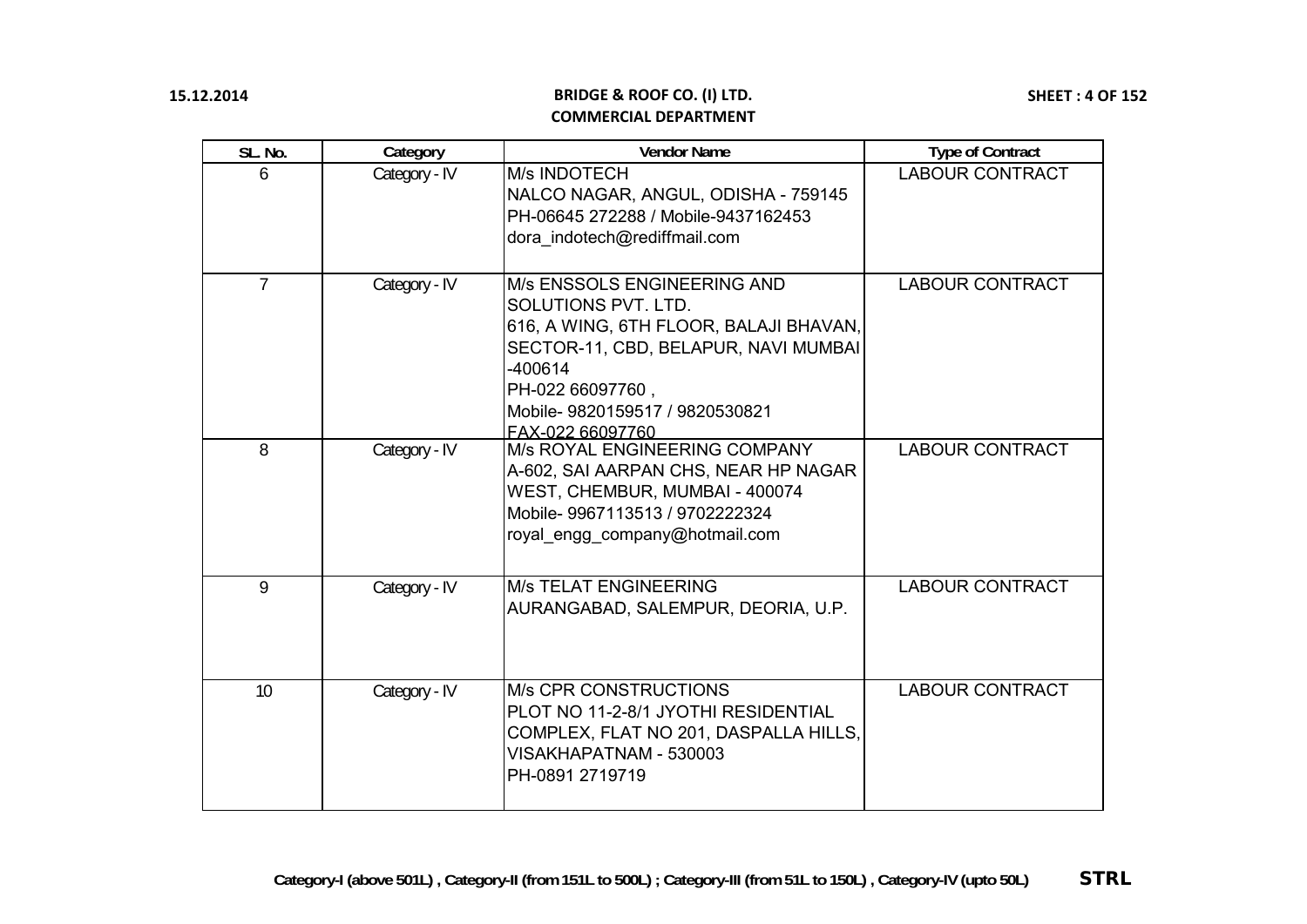| SL. No. | Category      | <b>Vendor Name</b>                                                                                                                                                                                                  | <b>Type of Contract</b> |
|---------|---------------|---------------------------------------------------------------------------------------------------------------------------------------------------------------------------------------------------------------------|-------------------------|
| 11      | Category - IV | <b>M/s PRECISION MANAGEMENT COUNCIL</b><br>49-35-47, NGO'S COLONY,<br>AKKAYYAPALEM, VISAKHAPATNAM -<br>530016<br>PH-0891 2722784<br>FAX-0891 2725510<br>nm_council@eth_net                                          | <b>LABOUR CONTRACT</b>  |
| 12      | Category - IV | M/s P&R INFRAPROJECTS LTD.<br>QUIET OFFICE NO. 7, 1ST & 2ND FLOOR,<br>SECTOR-35A, CHANDIGARH - 160036<br>PH-0172 2647937 /5017260 /5081154<br>FAX-0172 3076296<br>pril@pnrgroup.in                                  | <b>LABOUR CONTRACT</b>  |
| 13      | Category - IV | <b>M/s PRASAD DASAPPA</b><br>DOOR NO.-9/87, KUNDAVARI STREET,<br>JAMMALAMADUGU, KADAPA DIST., A.P -<br>516434<br>Mobile-09440820810 / 07569558043                                                                   | <b>LABOUR CONTRACT</b>  |
| 14      | Category - IV | <b>M/s SRI GAJALAKSHMI INDUSTRIES</b><br>SREERAMNAGAR, DOOR NO. 66-2-7,<br>MALKAPURAM POST, VISAKHAPATNAM -<br>530011<br>PH-6524720 / 2577720,<br>Mobile-9848196288 / 9849113171<br><u>gaialakshmi999@gmail.com</u> | <b>LABOUR CONTRACT</b>  |
| 15      | Category - IV | <b>IM/s SRI JAGADAMBA ENGINEERING</b><br><b>WORKS</b><br>DALMIA CEMENT LTD, CHINNAKOMERIA,<br>KADAPA DIST., A.P.<br>Mobile-09896448211<br>imbindiaconstruction503@amail.com                                         | <b>LABOUR CONTRACT</b>  |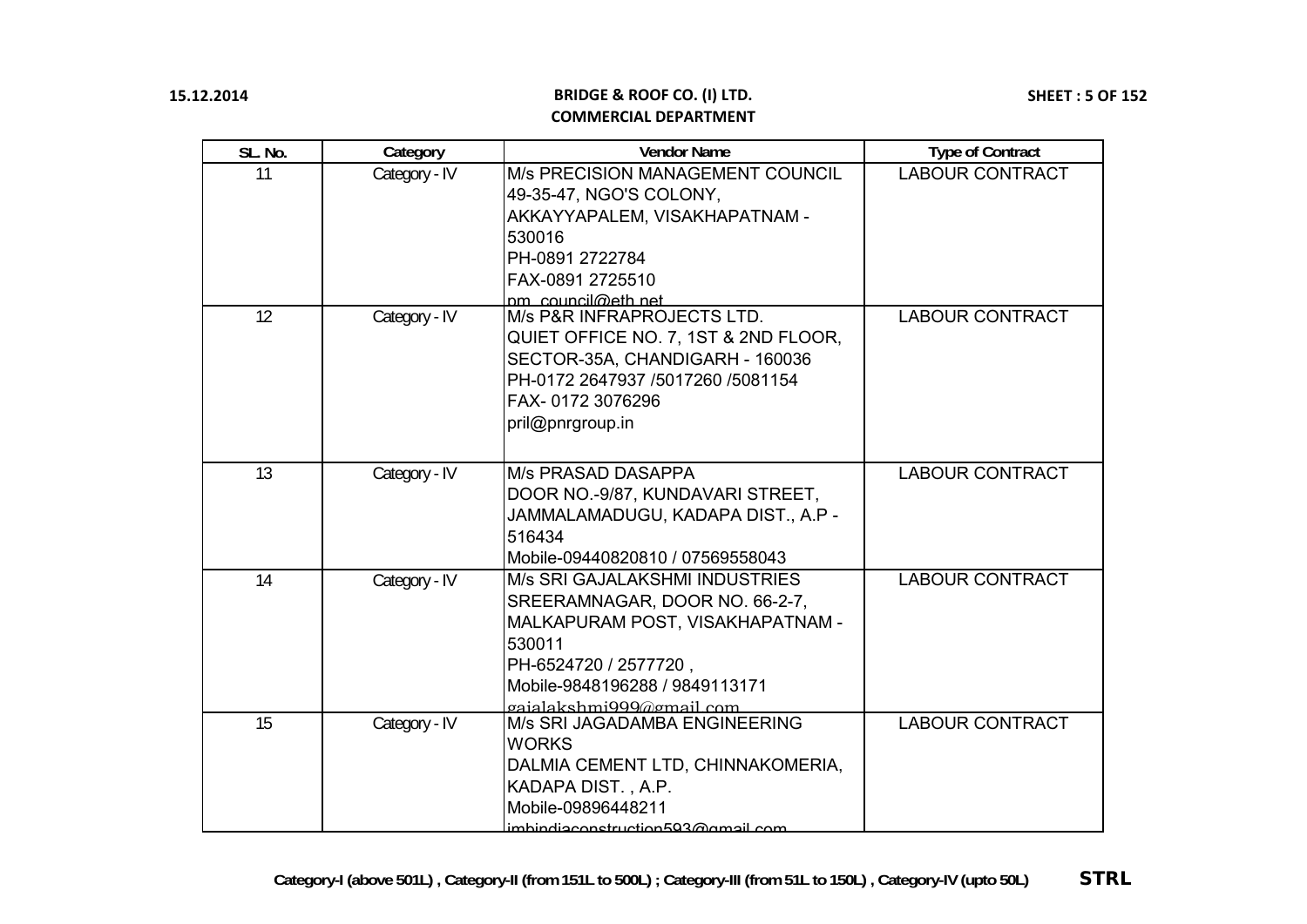| SL. No. | Category      | <b>Vendor Name</b>                                                                                                                                                                                                                 | <b>Type of Contract</b> |
|---------|---------------|------------------------------------------------------------------------------------------------------------------------------------------------------------------------------------------------------------------------------------|-------------------------|
| 16      | Category - IV | <b>M/s RAM KRISHNA FABRICATION</b><br>EKSARA ROAD, SALAP BAJAR, SALAP,<br>DOMJUR, HOWRAH - 7111409<br>Mobile-09896448211                                                                                                           | <b>LABOUR CONTRACT</b>  |
| 17      | Category - IV | M/s PRASAD INFRACON (INDIA) PVT. LTD.<br>15-49/2, FIRST FLOOR, PLOT NO.1, NEAR<br>NOVOPAN INDIA LTD., PATANCHERY, DIST-<br>MEDAK, HYDERABAD, A.P.-502319<br>ph-08455-645886200292,<br>mobile-9246223528<br>info@prasadinfracon.com | <b>LABOUR CONTRACT</b>  |
| 18      | Category - IV | <b>M/s RIMI INDUSTRIES</b><br>37-A, INDUSTRIAL AREA, RAJGAMAR<br>ROAD,<br>KORBA, C.G.                                                                                                                                              | <b>LABOUR CONTRACT</b>  |
| 19      | Category - IV | <b>M/s BHAWANI PIPES AND TANKS</b><br>B-9/8, LAXMI COLONEY, MAHUL ROAD,<br>CHEMBUR, MUMBAI - 400074<br>PH-022 25548298<br>bpt.sarkar@gmail.com                                                                                     | <b>LABOUR CONTRACT</b>  |
| 20      | Category - IV | M/s PROGRESSIVE ENGINEERING WORKS<br>402, RAJASTHAN CHS, SECTOR-6, AIROLI,<br><b>NAVI MUMBAI - 400 708</b><br>PH-022 65299363<br>Mobile - 9892461990, 9223756962<br>progressive_engg@indiatimes.com                                | <b>LABOUR CONTRACT</b>  |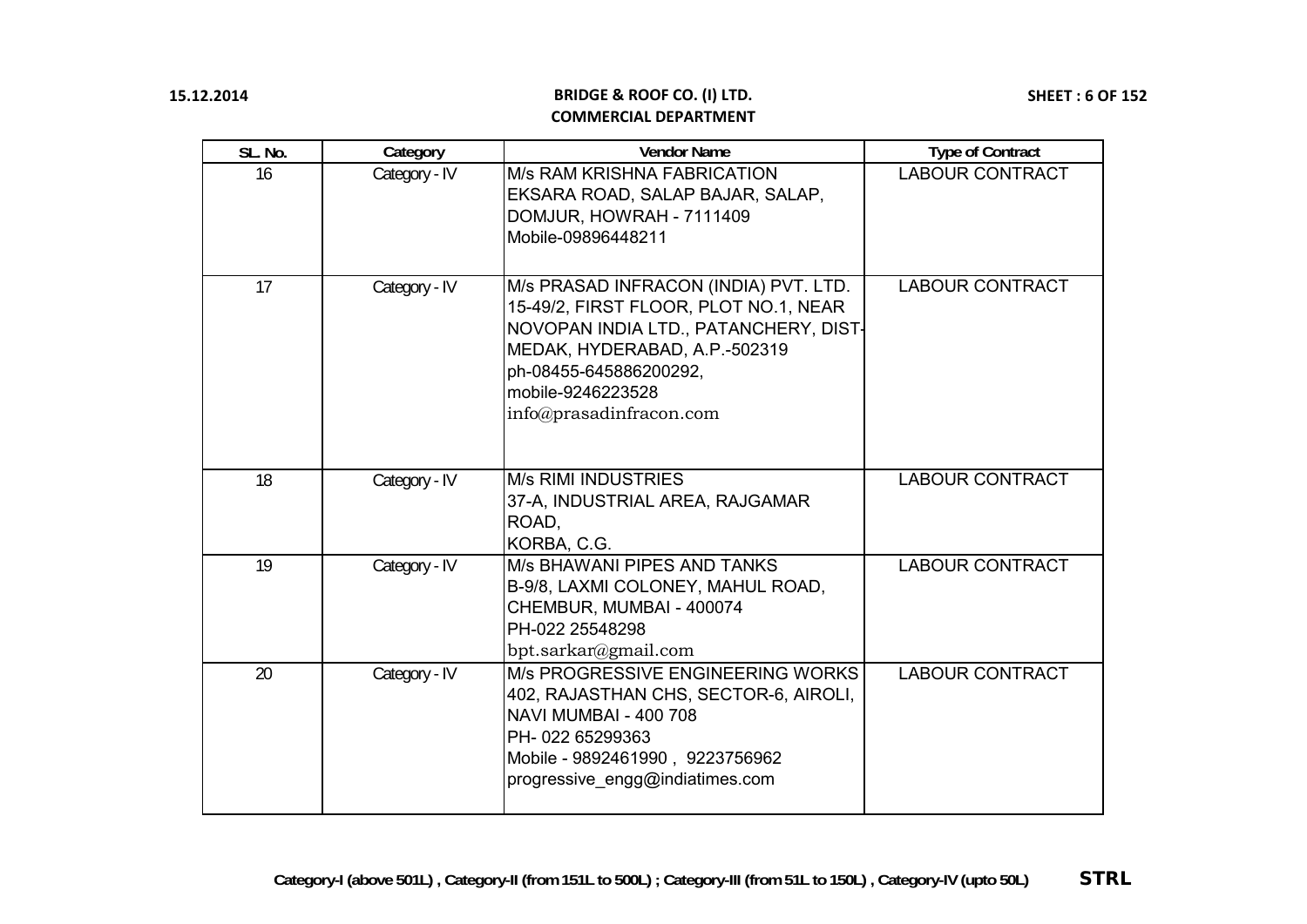| SL. No. | Category      | <b>Vendor Name</b>                                                                                                                                                                  | <b>Type of Contract</b> |
|---------|---------------|-------------------------------------------------------------------------------------------------------------------------------------------------------------------------------------|-------------------------|
| 21      | Category - IV | M/s JMC PROJECTS INDIA LTD.<br>A-104, SHAPATH - 4<br>OPP. KARNAVATI CLUB, S.G. Road,<br>AHMEDABAD - 380051.<br>PH: 079-30011500<br>FAX: 079-30011600 / 700<br>jmcho@jmcprojects.com | <b>LABOUR CONTRACT</b>  |
| 22      | Category - IV | <b>M/s KITH ENGINEERS</b><br>309, BELILIOUS ROAD, HOWRAH - 711 101,<br><b>WEST BENGAL</b>                                                                                           | <b>LABOUR CONTRACT</b>  |
| 23      | Category - IV | <b>M/s MASTEK ENGINEERING</b><br># 83 & 84, JAYALAKSHMI<br>NAGAR,<br>GUDUVANCHERRY, CHENNAI - 603202<br>Mobile-9445564440<br>TELEFAX-044 27468929<br>mastekengineers@yahoo.com      | <b>LABOUR CONTRACT</b>  |
| 24      | Category - IV | M/s WELCOME ENGINEERING<br>U1, HORIZON APARTMENTS, 1030, T.H.<br>ROAD, THIRUVOTTIYUR, CHENNAI - 19<br>Mobile- 9940306848<br>welcomeengg@yahoo.com<br>welcomeengg@gmail.com          | <b>LABOUR CONTRACT</b>  |
| 25      | Category - IV | M/s A.S. CONSTRUCTION<br>NO. - 14-5-29/1, BHANJI THOTA, NEW<br>GAJUWAKA, VISAKHAPATNAM - 530026<br>Mobile- 9849344092                                                               | <b>LABOUR CONTRACT</b>  |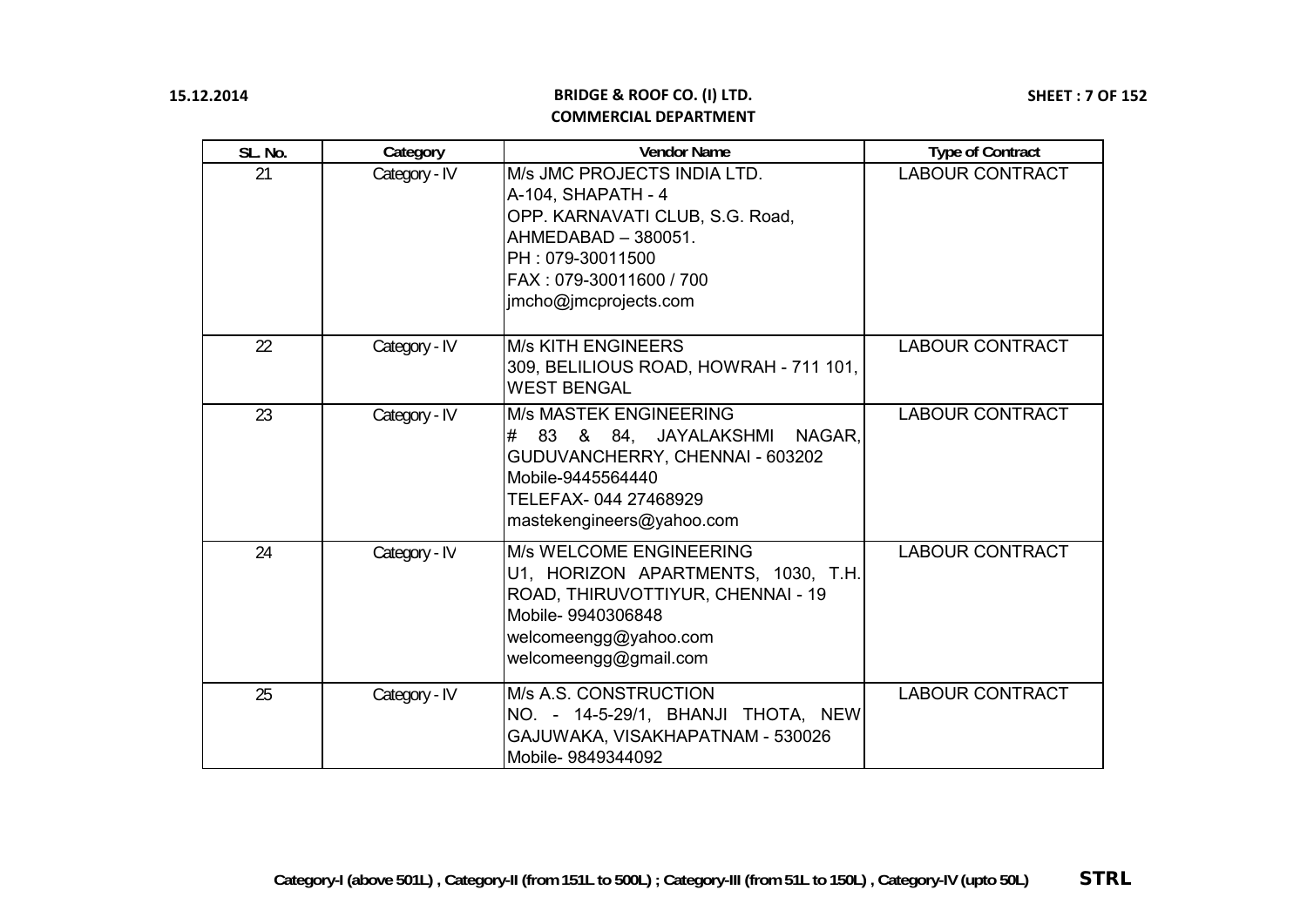| SL. No. | Category       | <b>Vendor Name</b>                                                                                                                                                                                                    | <b>Type of Contract</b> |
|---------|----------------|-----------------------------------------------------------------------------------------------------------------------------------------------------------------------------------------------------------------------|-------------------------|
| 26      | Category - IV  | M/s NATIONAL MECH. & STRL. CO. PVT.<br>LTD.<br>E-7, PHASE-VII, INDL. AREA, S.A.S. NAGAR<br>(MOHALI) - 160 059                                                                                                         | <b>LABOUR CONTRACT</b>  |
| 27      | Category - IV  | M/s Eastern India Construction<br>30/2, Chadra Kumar Banerjee Lane,<br>P.O. Shibpur, Howrah - 711102<br>easternindiaconst@gmail.com<br>Ph. No. - 033 2642 3200                                                        | Labour Contract         |
| 28      | Category - IV  | M/s C. P. Saidhu,<br>Chakkalakuzhi, Peringala<br>P.O. Ernakulam,<br>Dist.: Kerala - 683565,<br>Ph.: 04842120296, Res.: 04842680765,<br>Cell: 09847498708, 09846951943,<br>cpsaidhu@yahoo.co.in,<br>cpsaidhu@gmail.com | Labour Contract         |
| 29      | Category - III | <b>M/s BALAJI CONSTRUCTION</b><br>ROOM 212, HOUSE NO. 12, OPP. MAROLI<br>CHURCH, CHEMBUR COLONY, MUMBAI -<br>400074<br>Mobile-77389 18224 / 9870421510<br>balajicon.2009@gmail.com                                    | <b>LABOUR CONTRACT</b>  |
| 30      | Category - III | M/s LEOFAB PROJECTS PVT. LTD.<br>KANPUR, SANTARAGADIA, BALASORE,<br><b>ORISSA - 756042</b><br>PH- 06782 222003 / 2384922,<br>Mobile-09437187951 / 09437549244<br>leosuvendu@gmail.com /<br>leoajit.jena@gmail.com     | <b>LABOUR CONTRACT</b>  |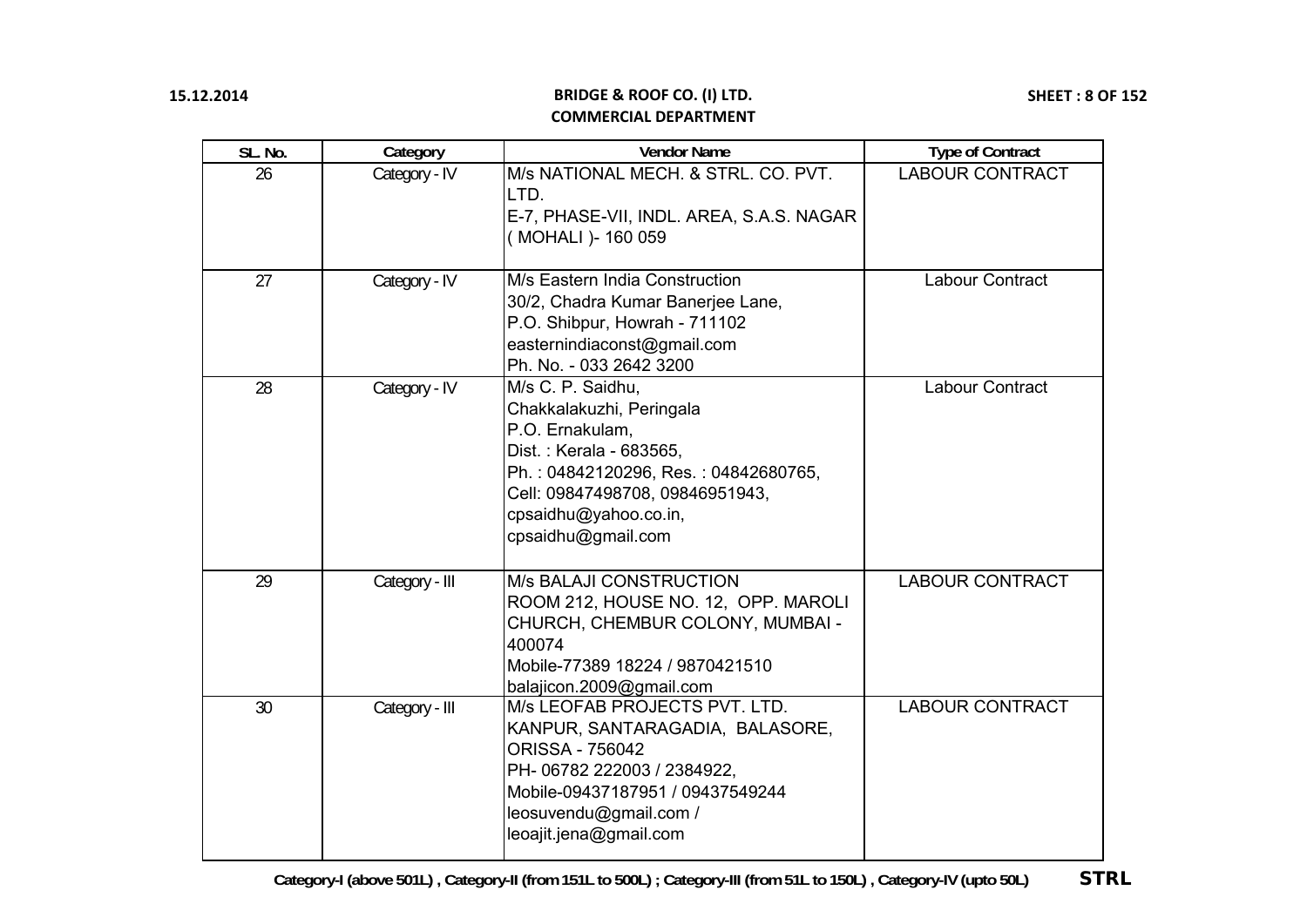| SL. No. | Category       | <b>Vendor Name</b>                                                                                                                                                                                                                              | <b>Type of Contract</b> |
|---------|----------------|-------------------------------------------------------------------------------------------------------------------------------------------------------------------------------------------------------------------------------------------------|-------------------------|
| 31      | Category - III | M/s POWER INFRAMECH PVT. LTD.<br>236, B-BLOCK, TUILADUNGRI, GOLMURI,<br><b>JAMSHEDPUR - 831003</b><br>PH-0657 2348273 / 6570389<br>FAX-0657 2348273<br>powerinframechpvtltd@rediffmail.com                                                      | <b>LABOUR CONTRACT</b>  |
| 32      | Category - III | M/s BHAVANI ERECTORS PVT. LTD.<br>C/O-BHEL, D.B. POWER LIMITED, VILL-<br>BARADARHA, PO-KANWALI, NEAR<br>RAIGARH, DIST - CHAMPA, CG - 495695<br>beplchampa@gmail.com                                                                             | <b>LABOUR CONTRACT</b>  |
| 33      | Category - III | M/s ADARSH NOBLE CORPORATION LTD.<br>BIKASH NAGAR, TURANG, ANGUL -<br>759122, ODISHA<br>TEL/FAX- 06764 234676                                                                                                                                   | <b>LABOUR CONTRACT</b>  |
| 34      | Category - III | <b>M/s JANATA ENGINEERING WORKS</b><br>AT-JHARIANAIR, PO-PANCHPARA,<br>JHARSUGUDA - 768204, ODISHA<br>Mobile-9437056494 / 9861078950<br>TELEFAX-06645 270235<br>janata engineeringworks@yahoo.com                                               | <b>LABOUR CONTRACT</b>  |
| 35      | Category - III | <b>M/s SUNNY ENTERPRISES</b><br>C-2, TOPACH BUILDING, A WING, ROOF<br>NO 201, NEAR DONBOSCO SCHOOL AND<br>KHODARAM BAUG, BOISAR - 401 501,<br>TALUK: PALGHAR, DIST. THANE,<br><b>MAHARASTRA</b><br>Mobile-09687680850<br>arkawatengg@gmail.com/ | <b>LABOUR CONTRACT</b>  |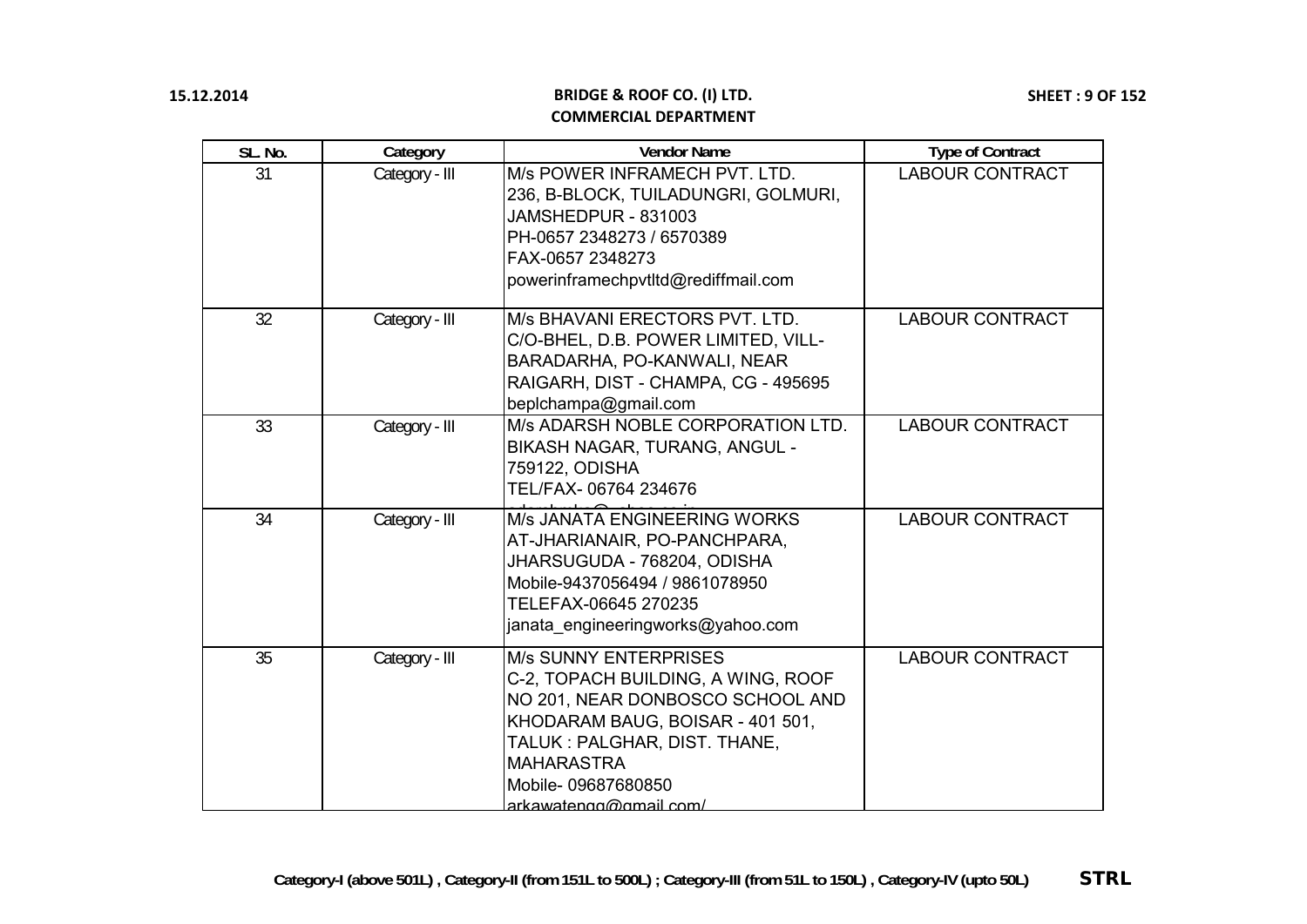| SL. No. | Category       | <b>Vendor Name</b>                                                                                                                                                          | <b>Type of Contract</b> |
|---------|----------------|-----------------------------------------------------------------------------------------------------------------------------------------------------------------------------|-------------------------|
| 36      | Category - III | M/s D.M. ENGINEERING<br>12, LOKENATH BOSE GARDEN LANE,<br>KOLKATA - 700 046<br>Mobile-8017701005                                                                            | <b>LABOUR CONTRACT</b>  |
| 37      | Category - III | <b>M/s AIM PACE INFRASTRUCTURES</b><br>C-71, KABI MUKUNDARAM SARANI,<br>SECTOR - 2A, BIDHANNAGAR, DURGAPUR<br>- 12, BURDWAN<br>Mobile- 9434002263 / 9434588703              | <b>LABOUR CONTRACT</b>  |
| 38      | Category - III | <b>M/s POBI CONSTRUCTION</b><br>ANGADPUR, DURGAPUR - 713215, DIST. -<br><b>BURDWAN, WEST BENGAL</b><br>PH - 0343 2590734 (O) / M - 9434332400                               | <b>LABOUR CONTRACT</b>  |
| 39      | Category - III | M/S S.P. CONSTRUCTION<br>ANDALGRAM, DSTPS MAIN GATE, ANDAL,<br><b>BURDWAN, WEST BENGAL</b><br>Mobile-9434215960 / 9932703903                                                | <b>LABOUR CONTRACT</b>  |
| 40      | Category - III | <b>M/s JAI BHARAT ENGINEERING LIMITED</b><br>TYPE-I-157, NTPC COLONY, UNCHAHAR,<br><b>RAEBARELI</b><br>Mobile - 9450060080 / 9453336979<br>surendra.srivastava157@gmail.com | <b>LABOUR CONTRACT</b>  |
| 41      | Category - III | <b>M/S. UCON ENGINEERING</b><br>202A, S. HEIGHTS, G. ROAD, R.C.MARG,<br>CHEMBUR, MUMBAI-074                                                                                 | <b>LABOUR CONTRACT</b>  |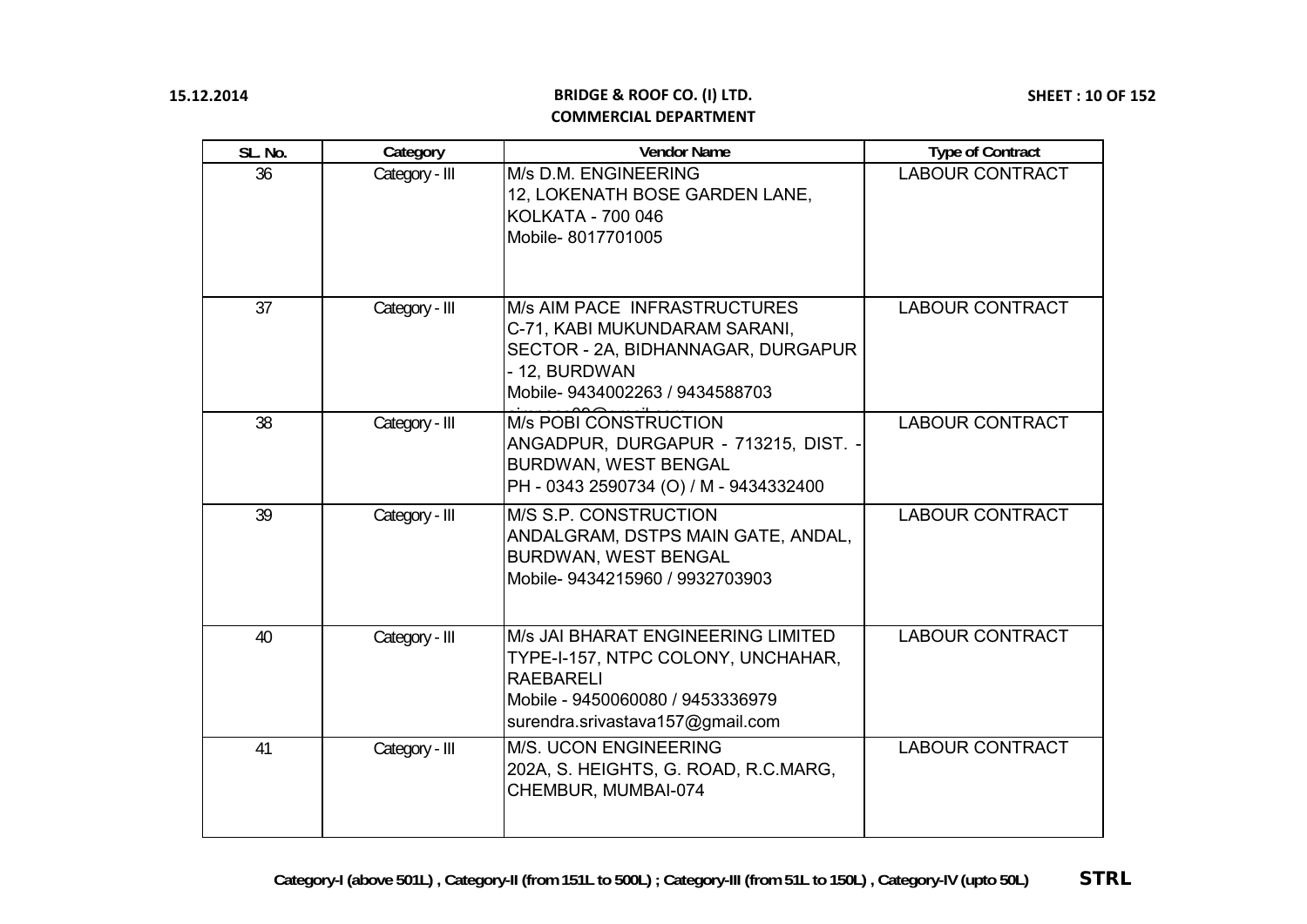| SL. No. | Category       | <b>Vendor Name</b>                                                                                                                                                                                              | <b>Type of Contract</b> |
|---------|----------------|-----------------------------------------------------------------------------------------------------------------------------------------------------------------------------------------------------------------|-------------------------|
| 42      | Category - III | <b>M/s SINGHA ASSOCIATES</b><br>185/101, SNASKRUTI THAKUR COMPLEX,<br>KANDIVALI (E), MUMBAI - 400 101<br>Mobile-09820299759 / 09892302986                                                                       | <b>LABOUR CONTRACT</b>  |
| 43      | Category - III | M/s Ishwar Construction Co.,<br>1st Floor, Mikhiram Building,<br>Sakchi, Jamshedpur - 831 001,<br>Ph.: 657 6574076,<br>Fax: 657 2435675,<br>ishwar_const@hotmail.com                                            | <b>Labour Contract</b>  |
| 44      | Category - III | M/s Raj Constructions,<br>VI/138 H, Mukkadackal Complex,<br>Chitrapuzha, Irumpanam P.O.,<br>Ernakulam - 682309, Kerala,<br>Ph.: 0484 -2722389,<br>rajconstructions@yahoo.co.in                                  | Labour Contract         |
| 45      | Category - II  | M/s K.P.S. CONSTRUCTION<br>PLOT NO.-100, BOXI CHOWK,<br>BEHERAPAT, INDUSTRIAL ESTATE AREA,<br>JHASUGUDA- 768203, ODISHA<br>Mobile-9776452035 /<br>9776952034/9937297732/9776452035<br>anil_ak_gupta@yahoo.co.in | <b>LABOUR CONTRACT</b>  |
| 46      | Category - II  | M/s NTEC ENGINEERS PVT. LTD.<br>22A, DUM DUM ROAD, KOLKATA - 700 002<br>TELEFAX - 033 25568758 / 25568706 /<br>25585838 / 25329533<br>ntecengineer@yahoo.in                                                     | <b>LABOUR CONTRACT</b>  |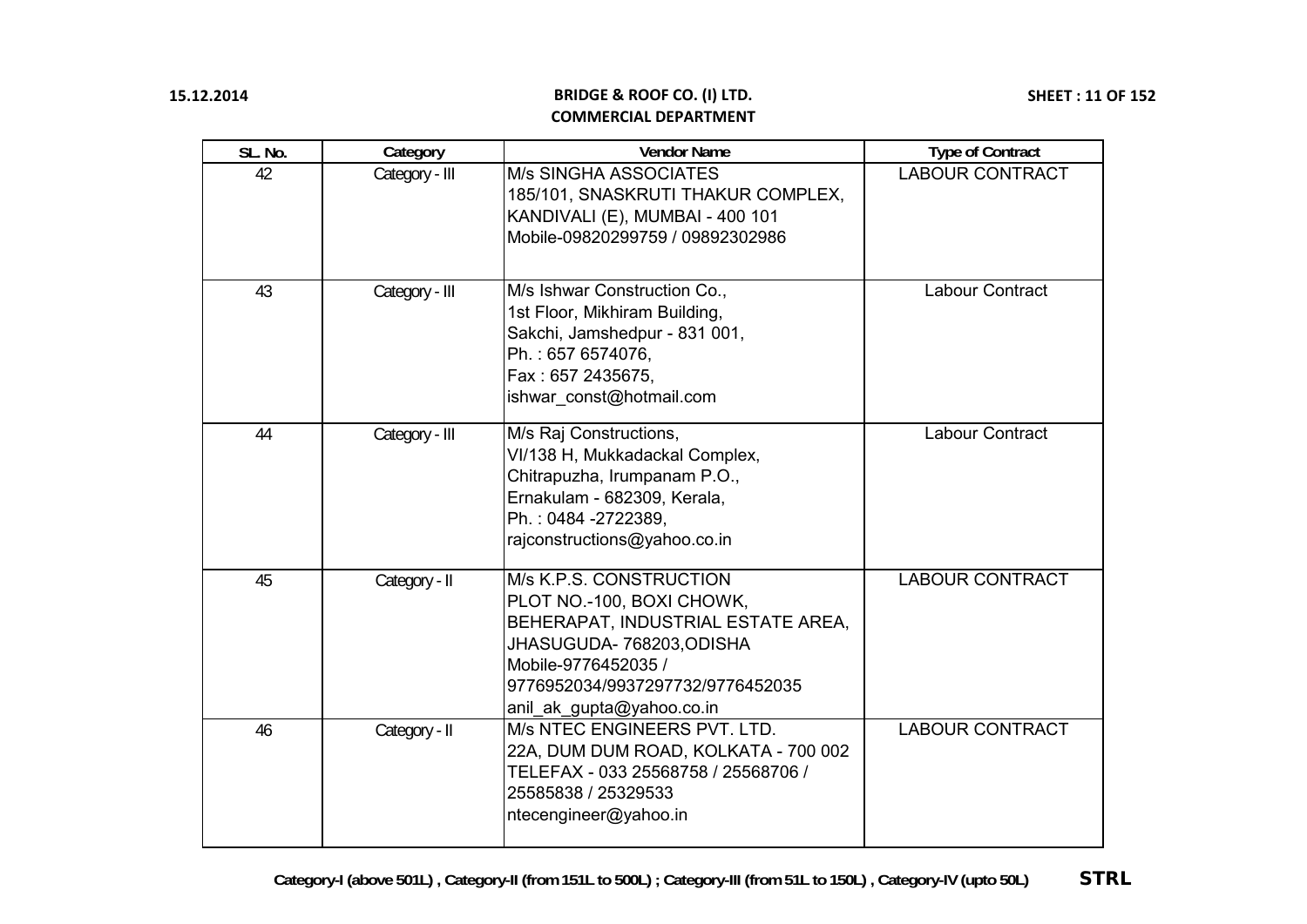| SL. No. | Category      | <b>Vendor Name</b>                                                                                                                                                                                                 | <b>Type of Contract</b> |
|---------|---------------|--------------------------------------------------------------------------------------------------------------------------------------------------------------------------------------------------------------------|-------------------------|
| 47      | Category - II | M/s GTV ENGINEERING LTD.<br>PLOT NO - 216-218, NEW INDUSTRIAL<br>AREA-11, DIST- RAISEN, MANDIDEEP,<br>MADHYA PRADESH - 462046<br>TELEFAX- 07480 233068<br>mail@gtv.co.in                                           | <b>LABOUR CONTRACT</b>  |
| 48      | Category - II | M/s UNIQUE CONSTRUCTION &<br><b>ENGINEERS</b><br><b>IFFCO CHOWK ( NEAR BAJAJ SHOW</b><br>ROOM), BEHRA BHAWAN, SHOP NO 02 &<br>03, BUAY CHANDRAPUR<br>TELEFAX-06722 228066<br>uniquespdp@gmail.com                  | <b>LABOUR CONTRACT</b>  |
| 49      | Category - II | M/s Sri ATCHAYA ENTERPRISES<br>NO. 80, S.P. KOIL, 1ST STREET,<br>PERIYATHOPPU, MANALI, CHENNAI - 600<br>068<br>PH-044 25940180<br>Mobile- 9444138205, 9962686446<br>aepmohan2006@gmail.com /<br>sae 2011@ymail.com | <b>LABOUR CONTRACT</b>  |
| 50      | Category - II | M/s M.D. ESTHAPPAN INFRASTRUCTURES<br>$(P)$ LTD.<br>144, RAILWAY STATION NAGAR,<br>ANGAMALY, ERNAKULAM, KERALA -<br>683572<br>PH-08912514266 / M - 9847032635                                                      | <b>LABOUR CONTRACT</b>  |
| 51      | Category - II | <b>M/s AJAY ENTERPRISES</b><br>SHUKLA MORE, SINGRAULI, DIST.<br><b>SINGRAULI</b><br>(MP)-486889                                                                                                                    | <b>LABOUR CONTRACT</b>  |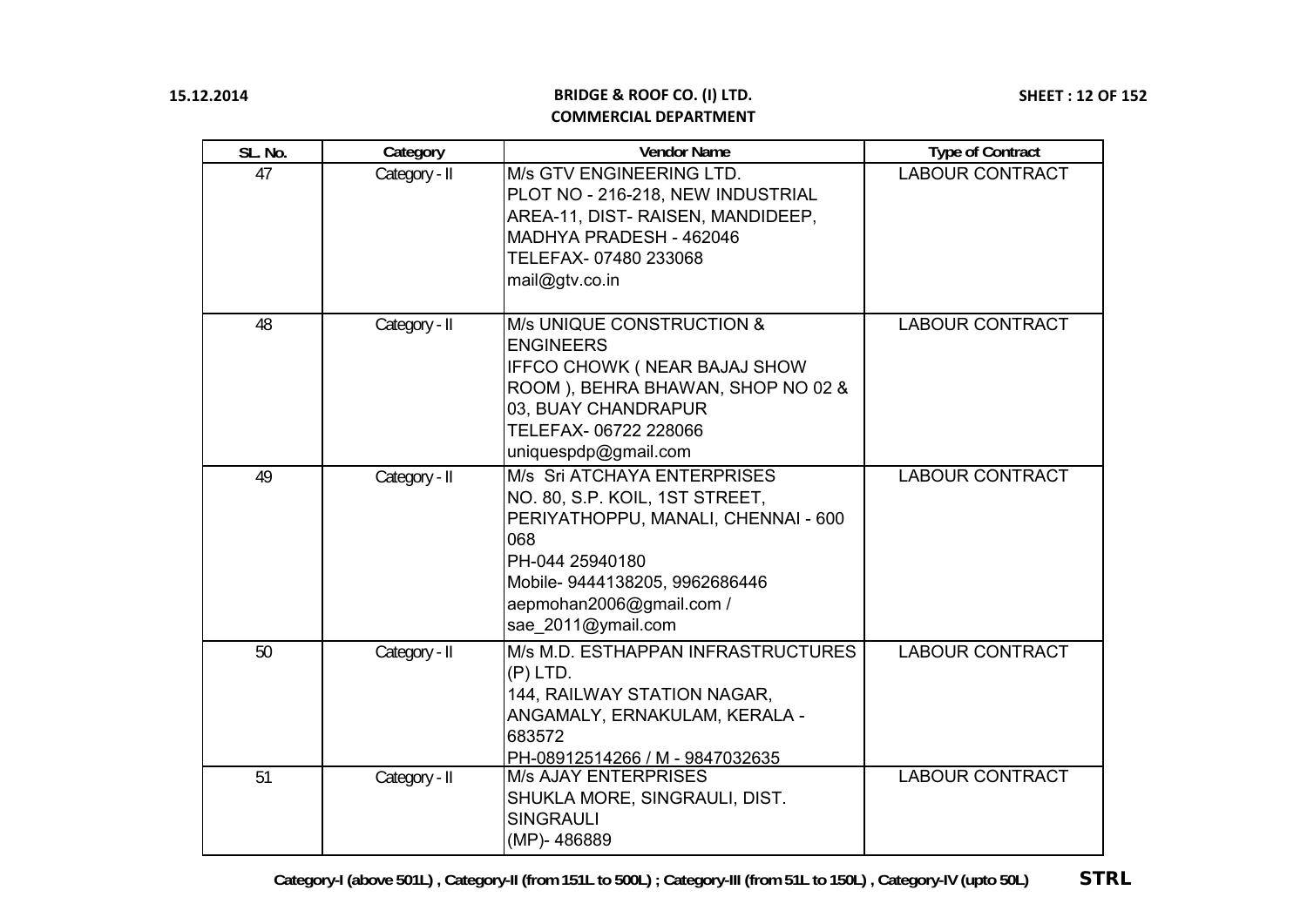| SL. No. | Category      | <b>Vendor Name</b>                                                                                                                                                                            | <b>Type of Contract</b> |
|---------|---------------|-----------------------------------------------------------------------------------------------------------------------------------------------------------------------------------------------|-------------------------|
| 52      | Category - II | M/s ELECTROMECH COMPANY<br>ICHAPUR, SANTRAGACHI, HOWRAH<br>711104<br>PH-033 26672226                                                                                                          | <b>LABOUR CONTRACT</b>  |
| 53      | Category - II | <b>M/s ANAND CONSTRUCTION</b><br>VILL- BAISHNABCHAK, P.O.- DEBHOG,<br>HALDIA, MIDNAPORE                                                                                                       | <b>LABOUR CONTRACT</b>  |
| 54      | Category - II | M/s Triveny Engineering Co.,<br>Near Durgamma Temple,<br>Bellary - Hospet Road,<br>P.O.: Toranagallu, Dist. Bellary,<br>Karnataka - 583123<br>trivenienggco@yahoo.com                         | Labour Contract         |
| 55      | Category - II | M/S.RVPR CONSTRUCTIONS PVT. LTD<br>202, SUBHAN SIRI SAMPADA APARTMENT,<br>OPP: KATRIYA HOTEL, RAJ BHAVAN<br>ROAD, SOMAJIGUDA,<br>HYDERABAD-500082.<br>PH-04023406668                          | <b>Labour Contract</b>  |
| 56      | Category - II | M/S.VIKRANT TECHNO PROJECTS Pvt.Ltd.<br>C-301, AVANTI APARTMENTS,<br>BHUSARI COLONY (LEFT), BEHIND P.M.T.<br>DEPOT,<br>SR. NO. 71/1 + 1, KOTHRUD, PUNE<br>MAHARASTRA. 02025280078,09766495571 | <b>Labour Contract</b>  |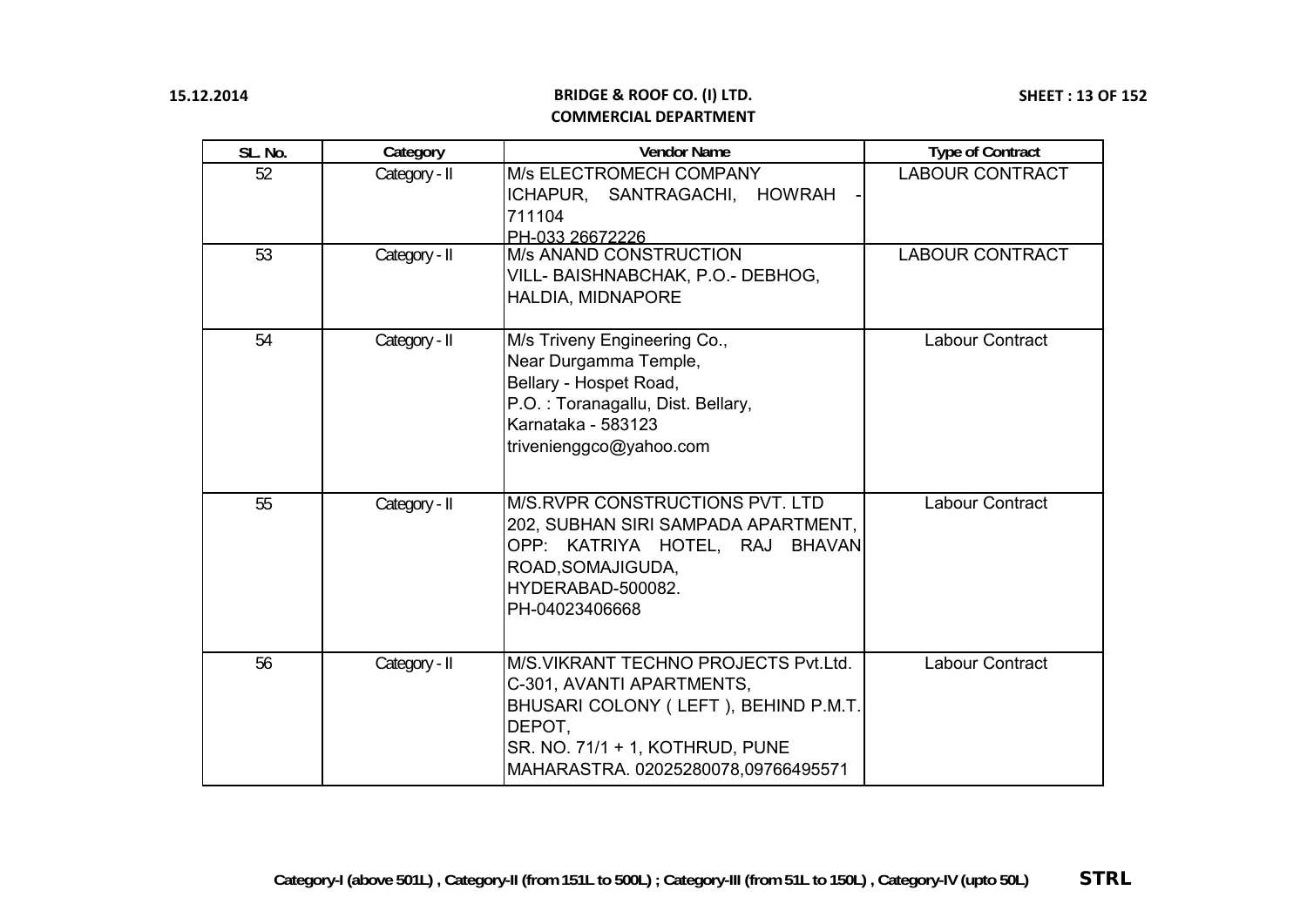| SL. No. | Category      | <b>Vendor Name</b>                                                                                                                                                                                                                                                                                          | <b>Type of Contract</b> |
|---------|---------------|-------------------------------------------------------------------------------------------------------------------------------------------------------------------------------------------------------------------------------------------------------------------------------------------------------------|-------------------------|
| 57      | Category - II | M/s Meridian Constructions (P) Ltd.,<br>Shree Lakshmi Residency,<br>G-102, Plot No. 161,<br>Sector-8, MVP Colony,<br>Visakhapatnam - 530017,<br>Phone: 08591-2566149,<br>Mobile: 9440629898/9440629899<br>Fax: 0891-2787007<br>meplimited@yahoo.co.in                                                       | Labour Contract         |
| 58      | Category - II | M/s Shanti Construction Co.<br>G-1, "AMI" Apartment,<br>6, Patel Colony, Opp. Co. Co. Bank,<br>Jamnagar - 361008,<br>Ph.: (0288) 2755505,<br>Fax No.: 91-288-2755501,<br>shanticon@rediffmail.com                                                                                                           | Sub-Contract            |
| 59      | Category - II | M/s Singh Construction Corporation,<br>Nachan Road,<br>Bhiringi, Durgapur - 713 213, (WB),<br>Ph.: 0343-2583568, Mobile: 9434013863,<br>Fax: 0343 - 2583831                                                                                                                                                 | Sub-Contract            |
| 60      | Category - II | M/s Khurana Constructions,<br>38/13, Shakti Nagar,<br>Udaipur,<br>Rajasthan - 701-702,<br>Gunjan Tower, Near Synergy House,<br>Alembic - Gorwa Road,<br>Subhanpura, Vadodara - 390007,<br>Ph. No. 91-265-2290042, 2290043,<br>Mobile: 3168913, Fax: 91-265 2290044,<br>Email - khurana.const@eudoramail.com | Sub-Contract            |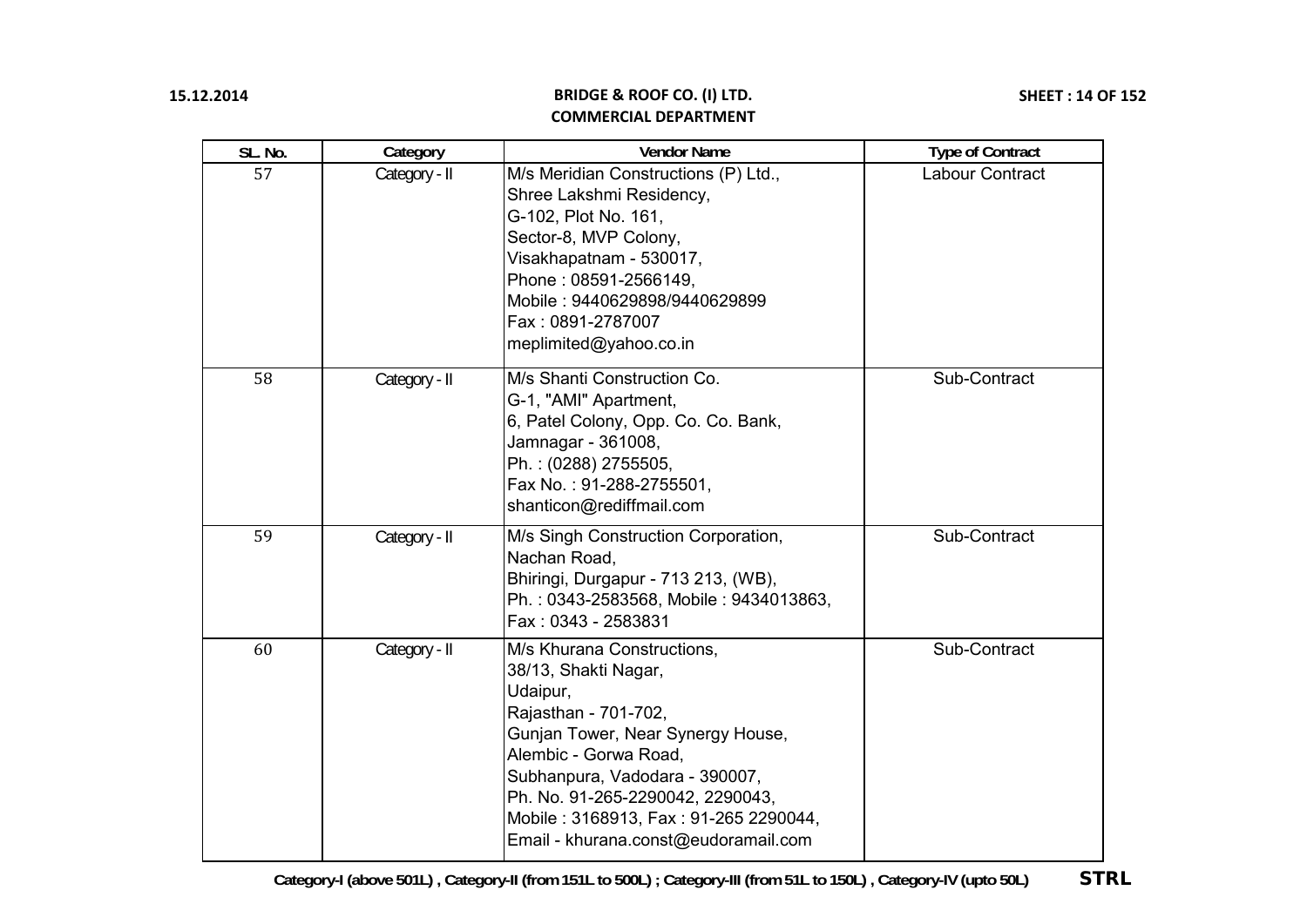| SL. No. | Category      | <b>Vendor Name</b>                                                                                                                                                                                                       | <b>Type of Contract</b> |
|---------|---------------|--------------------------------------------------------------------------------------------------------------------------------------------------------------------------------------------------------------------------|-------------------------|
| 61      | Category - II | M/s Sacred Constructions Pvt. Ltd., AC-1/141-<br>B, Shalimar Bagh, Delhi - 110088,<br>Ph.: 27482719, 30926963,<br>Fax: 011-27477106<br>Mobile: 9811222041                                                                | Sub-Contract            |
| 62      | Category - I  | <b>M/s CLT ENGINEERING ENTERPRISES</b><br>26-29-3/1, GROUND FLOOR, CHAITANYA<br>NAGAR, GAJUWAKA, VISAKHAPATNAM -<br>530026<br>DOOR NO.-25-1-179/C OLD<br>KARNAVANIRPALEM, PO- PEDA                                       | Labour- Contract        |
| 63      | Category - I  | M/s VJAYKRANT CONSTRUCTIONS<br>MIG-65/1, M.V.P COLONY,<br>VISAKHAPATNAM, A.P - 530017<br>PH-2531639 / 2553642                                                                                                            | Labour- Contract        |
| 64      | Category - I  | M/s SANGHA ERECTORS PVT. LTD.<br>PLOT NO. 1, B, VASAVI NAGAR-PICKET,<br>SECUNDERABAD, HYDERABAD, A.P-<br>500009<br>PH-040 66204595,<br>Mobile-09849084595 / 09866016299<br>FAX-040 66177472<br>sangha@sanghaerectors.com | Labour- Contract        |
| 65      | Category - I  | <b>M/s OMEGA ENGINEERS</b><br>QUIET OFFICE NO. 7, 1ST & 2ND FLOOR,<br>SECTOR-35A, CHANDIGARH-160036<br>PH-0172 2600471 / 4600005<br>FAX-0172 5019655                                                                     | Labour- Contract        |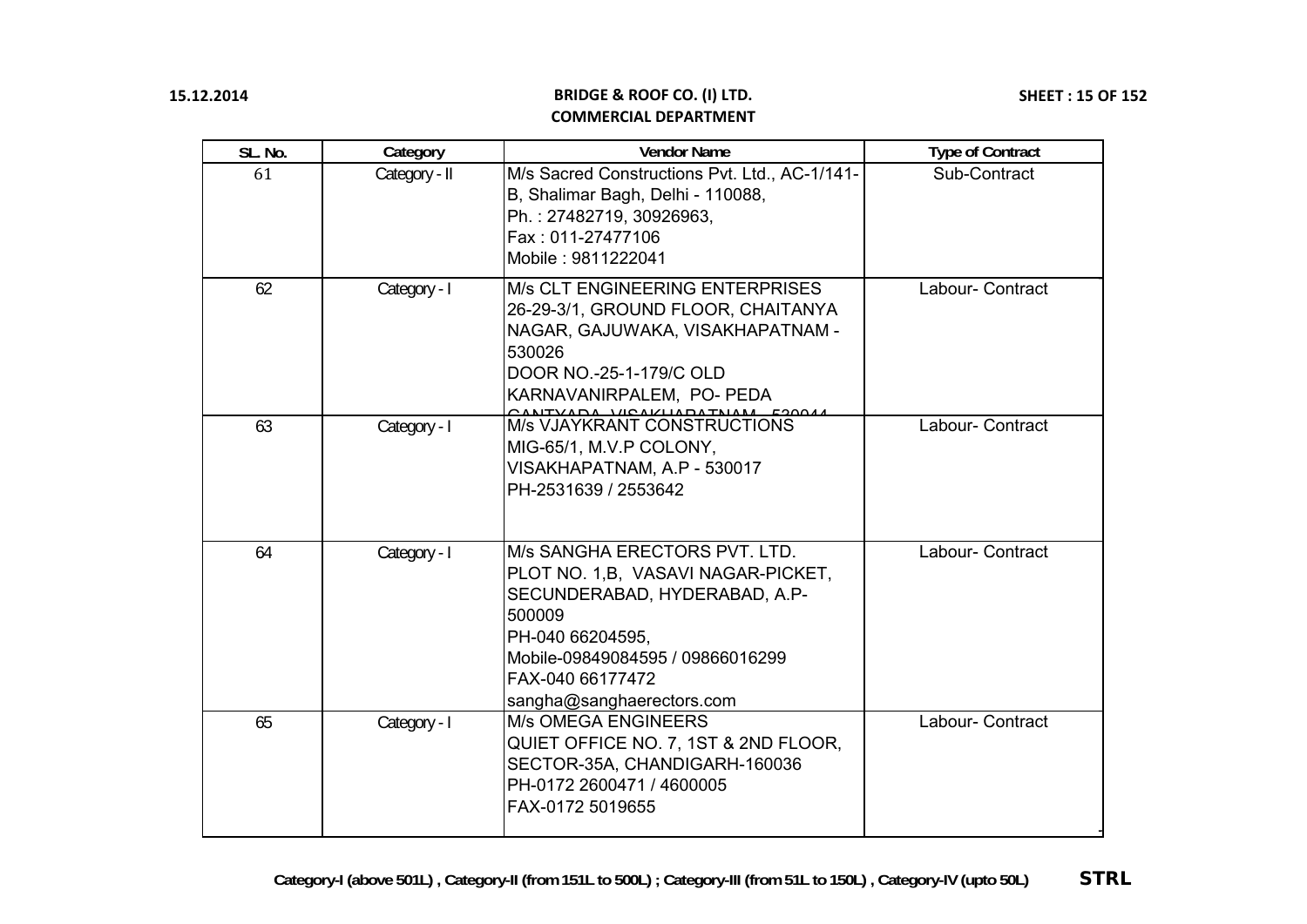| SL. No. | Category     | <b>Vendor Name</b>                                                                                                                                                                        | <b>Type of Contract</b> |
|---------|--------------|-------------------------------------------------------------------------------------------------------------------------------------------------------------------------------------------|-------------------------|
| 66      | Category - I | <b>M/s ASP WATER &amp; POWER PROJECTS</b><br><b>PVT. LTD.</b><br>3RD FLOOR, SHREE RAM BHAVAN,<br>BALEWADI PATHA, BANER, PUNE - 411045<br>FAX-020 27290058 /27290065<br>info@artisteel.org | Labour- Contract        |
| 67      | Category - I | IM/s PCP INTERNATIONAL LTD.<br>S.C.O. 415-416, SECTOR-35-C,<br>CHANDIGARH - 160022<br>FAX-0172 2600920<br>pcpho@pcpil.in                                                                  | Labour- Contract        |
| 68      | Category - I | IM/s APEX ENCON PROJECTS PVT. LTD.<br>PLOT NO - 51, SECTOR- 1, M.V.P. Colony,<br>VISAKHAPATNAM - 530017<br>PH- 0891- 2738170,<br>Fax: 0891-2510590.                                       | Labour- Contract        |
| 69      | Category - I | IM/s BHAWANI ENCLAVES PVT. LTD.<br><b>GILLANDER HOUSE, 8- NETAJI SUBASH</b><br>ROAD, C- BLOCK, SUIT C/2/1, KOLKATA -<br>70001, W.B<br>PH-033 22621703, 033-63338505                       | Labour- Contract        |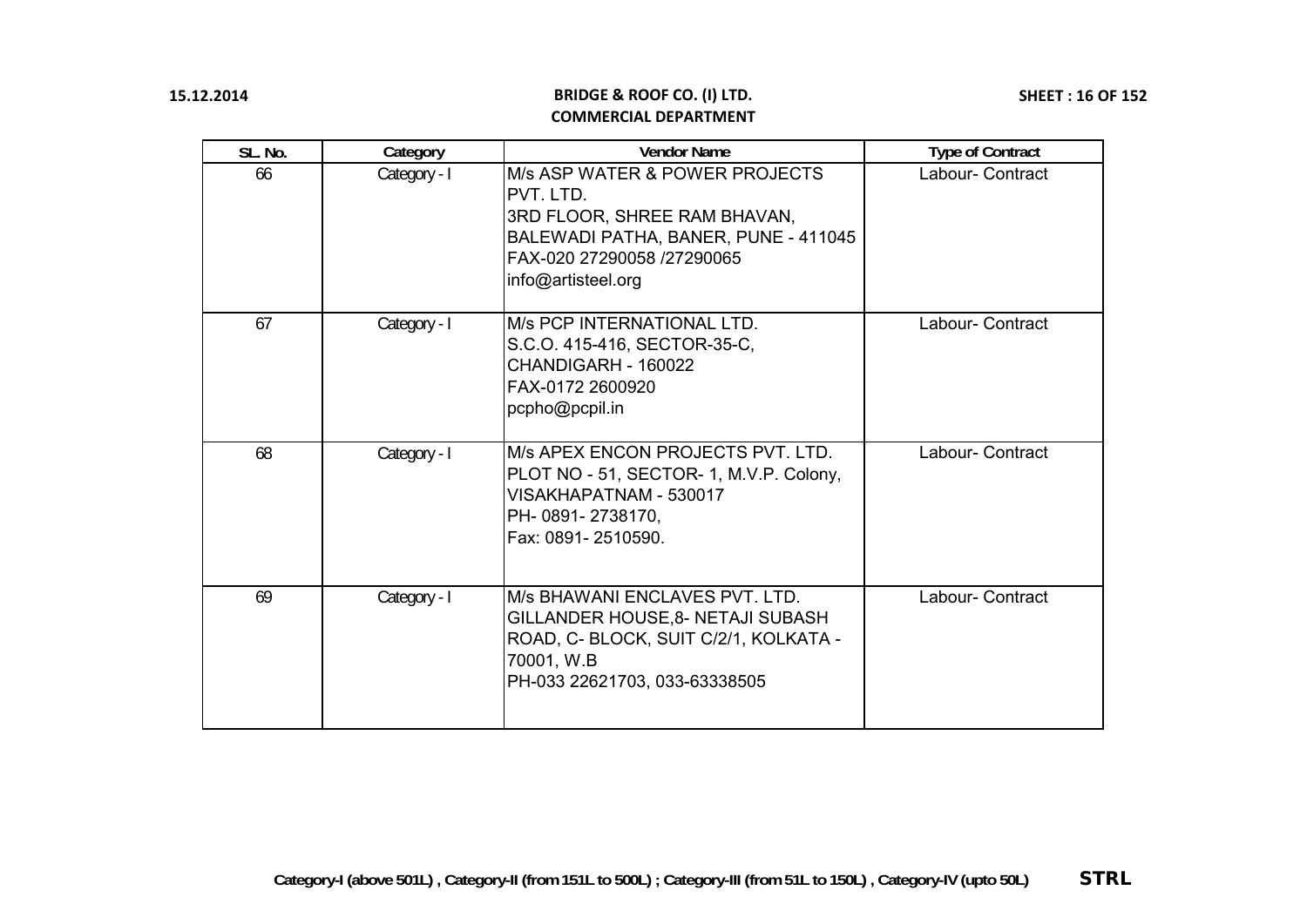| SL. No. | Category     | <b>Vendor Name</b>                                                                                                                                                                                                              | <b>Type of Contract</b> |
|---------|--------------|---------------------------------------------------------------------------------------------------------------------------------------------------------------------------------------------------------------------------------|-------------------------|
| 70      | Category - I | M/s GENERAL MECHANICAL WORKS<br>885, GIDC INDUSTRIAL ESTATE,<br>MAKARPURA, VADODARA - 390010,<br><b>GUJRAT</b><br>PH-0265 2642077 / 2643453<br>0265 2638791<br>sp@gmw.in / gmw@gmw.in                                           | Labour- Contract        |
| 71      | Category - I | <b>M/s SUKESH KUMAR</b><br>CORPORATE POWER PROJECT, AT&PO-<br>CHAKLA, CHANDWA, DIST-LATEHAR,<br>JHARKHAND - 829203<br>Mobile-9431029717/7677824471                                                                              | Labour- Contract        |
| 72      | Category - I | M/s HARJI ENGINEERING WORKS PVT.<br><b>LIMITED</b><br>7, ARAVALI SHOPPING & OFFICE<br>COMPLEX, ALAKNANDA, NEW DELHI - 110<br>019<br>Ph- +91-11-26035226 / +91-11-26026636<br>+91-11-26023395<br>mail@harii.in / hawnl@yahoo.com | Labour- Contract        |
| 73      | Category - I | M/s EDIFICE ENGINEERING ENTERPRISE<br>PVT. LTD.<br><b>PLOT</b><br>A-ZONE, DURGAPUR-<br>NO-38,<br>713204, W.B.                                                                                                                   | Labour- Contract        |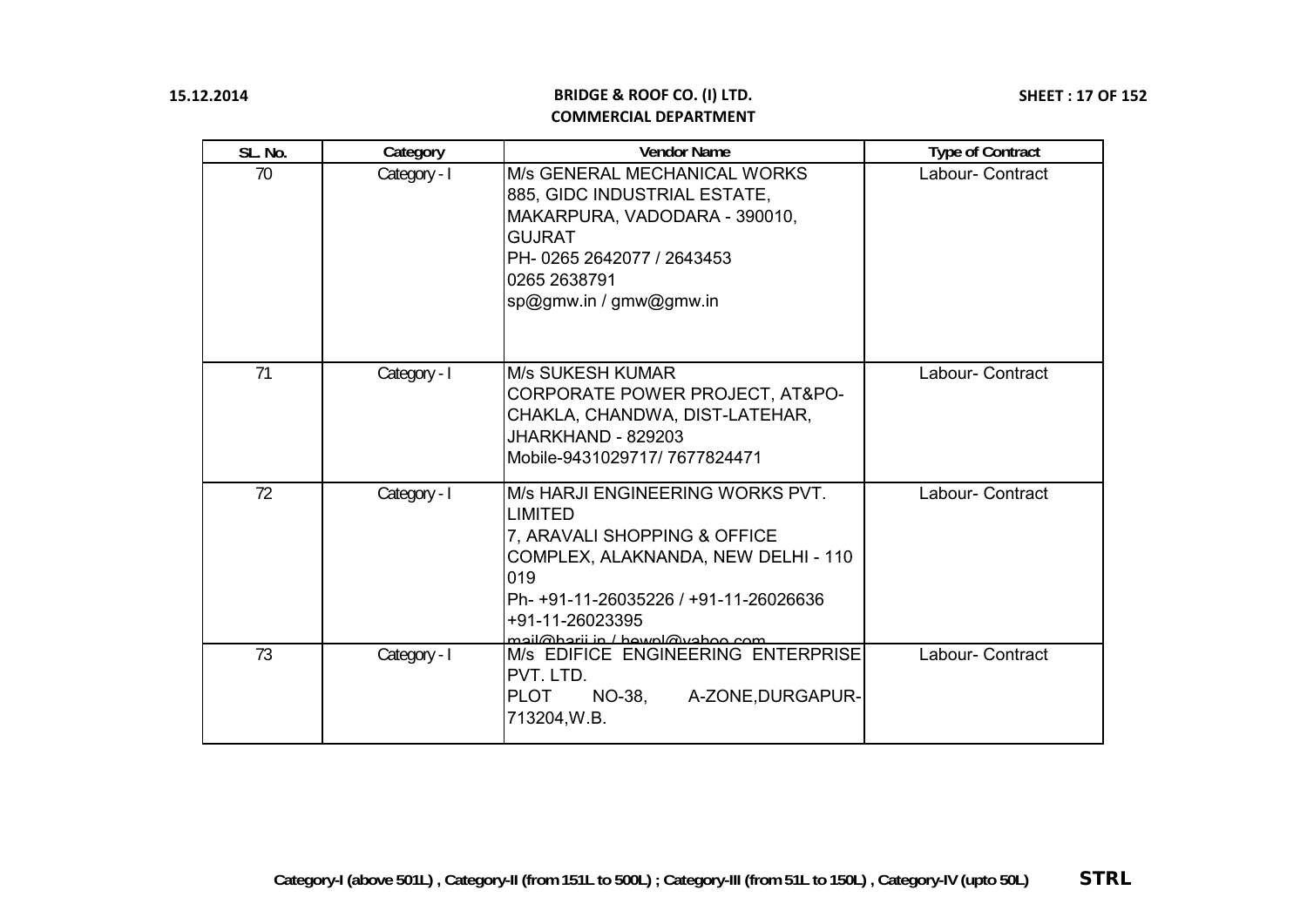| SL. No. | Category     | <b>Vendor Name</b>                                                                                                                                                                                                                                                  | <b>Type of Contract</b> |
|---------|--------------|---------------------------------------------------------------------------------------------------------------------------------------------------------------------------------------------------------------------------------------------------------------------|-------------------------|
| 74      | Category - I | M/s RATAN CONSTRUCTION CO.<br>23/714, SATYAM APARTMENT, NEAR ITI,<br>REFINERY ROAD, GORWA, VADODARA -<br>390016<br>PH-0265 2398235<br>Mobile -9426308295 / 9904202151<br>FAX-0265 2398235<br>ratanconstruction@hotmail.com/<br>rcc6811@yahoo.com                    | Labour- CONTRACT        |
| 75      | Category - I | M/S. GILLANDERS ARBUTHNOT &<br>CO.<br>LTD.<br>UNIT-MICCO, D-3/5, GILLANDER HOUSE,<br>8, N.S.ROAD, KOLKATA - 700 001<br>PH - 033 40102100<br>Mobile - 9748457507 / 9339872216<br>FAX-033 22424796                                                                    | Labour- Contract        |
| 76      | Category - I | info_micco@gillandersarbuthpot_com<br> M/s ZILLION INFRAPROJECTS PVT. LTD.<br>5TH FLOOR, ANUSHKA TOWER, PLOT NO-<br>2, GARG TRADE CENTRE, SECTOR-11,<br>ROHINI.<br><b>NEW DELHI-110085</b><br>TELEFAX-011 27574505 / 022-241111500<br>zipl@zillioninfraproiects.com | <b>SUB-Contract</b>     |
| 77      | Category - I | M/s D.G.P. STEEL STAR ENGINEERING<br>PVT. LTD.<br>G.T. ROAD, BHIRINGI, DURGAPUR - 713213<br>PH-0343 2582392<br>FAX-0343 2582408<br>dgpsteel-star@yahoo.co.in                                                                                                        | <b>SUB-Contract</b>     |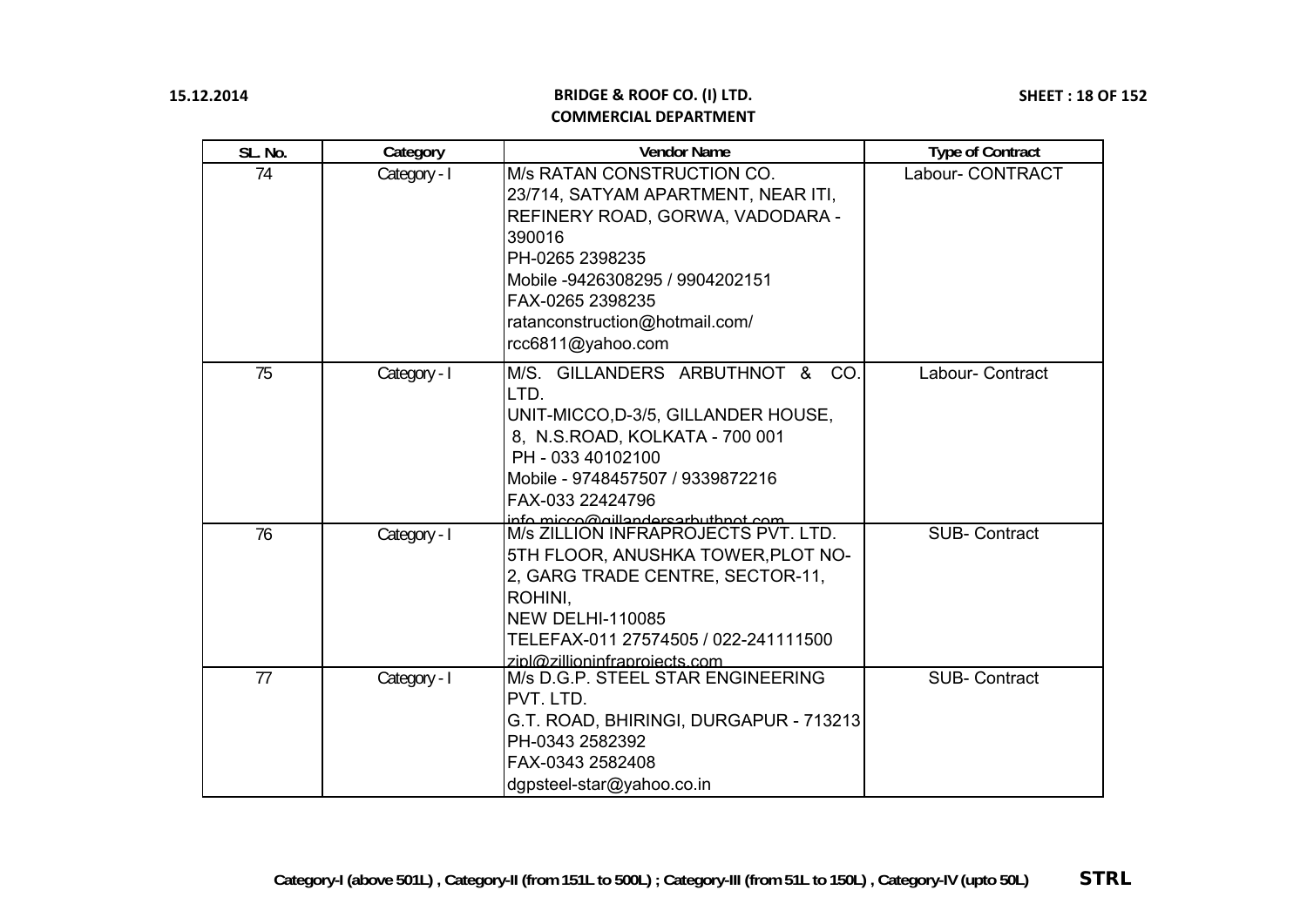| SL. No. | Category     | <b>Vendor Name</b>                                                                                                                                                                                                               | <b>Type of Contract</b> |
|---------|--------------|----------------------------------------------------------------------------------------------------------------------------------------------------------------------------------------------------------------------------------|-------------------------|
| 78      | Category - I | M/s B. K. Construction,<br>41, Kansari Para Road,<br>Kolkata - 700 025,<br>Ph.: 2455-3367 / 2454 - 7555.<br>Fax: 2454-7444,<br>bkconst@vsnl.net                                                                                  | Sub-Contract            |
| 79      | Category - I | M/s Prasad & Company (Project Works)<br>Limited<br>6-3-871, Snchalata Green Lands Road,<br>Begumpet, Hyderabad - 500016,<br>Ph. No. (040)3414951, 3404952, 6610890,<br>6610891<br>Fax - (040)3413687<br>prasadco@rd2.vsnl.net.in | Sub-Contract            |
| 80      | Category - I | M/s Bhagheeratha Electricals & Structurals<br>Ltd.<br>35/193-A, Automobile Road, Mamangalam<br>Palarivattom, P.O. Kochi - 682025, Kerala,<br>Ph.: 2335777 (3 lines),<br>Fax - 91-484-2337077<br>bescon@vsnl.com                  | Sub-Contract            |
| 81      | Category - I | M/s BSBK Pvt. Ltd., BSBK House,<br>Nandini Road, Bhilai - 490011 (C.G),<br>Ph. : (0788) 2356135 / 2220417<br>Mobile: 3118001<br>Fax: (0788)2357307<br>bsbk@sanchar.net.in                                                        | Sub-Contract            |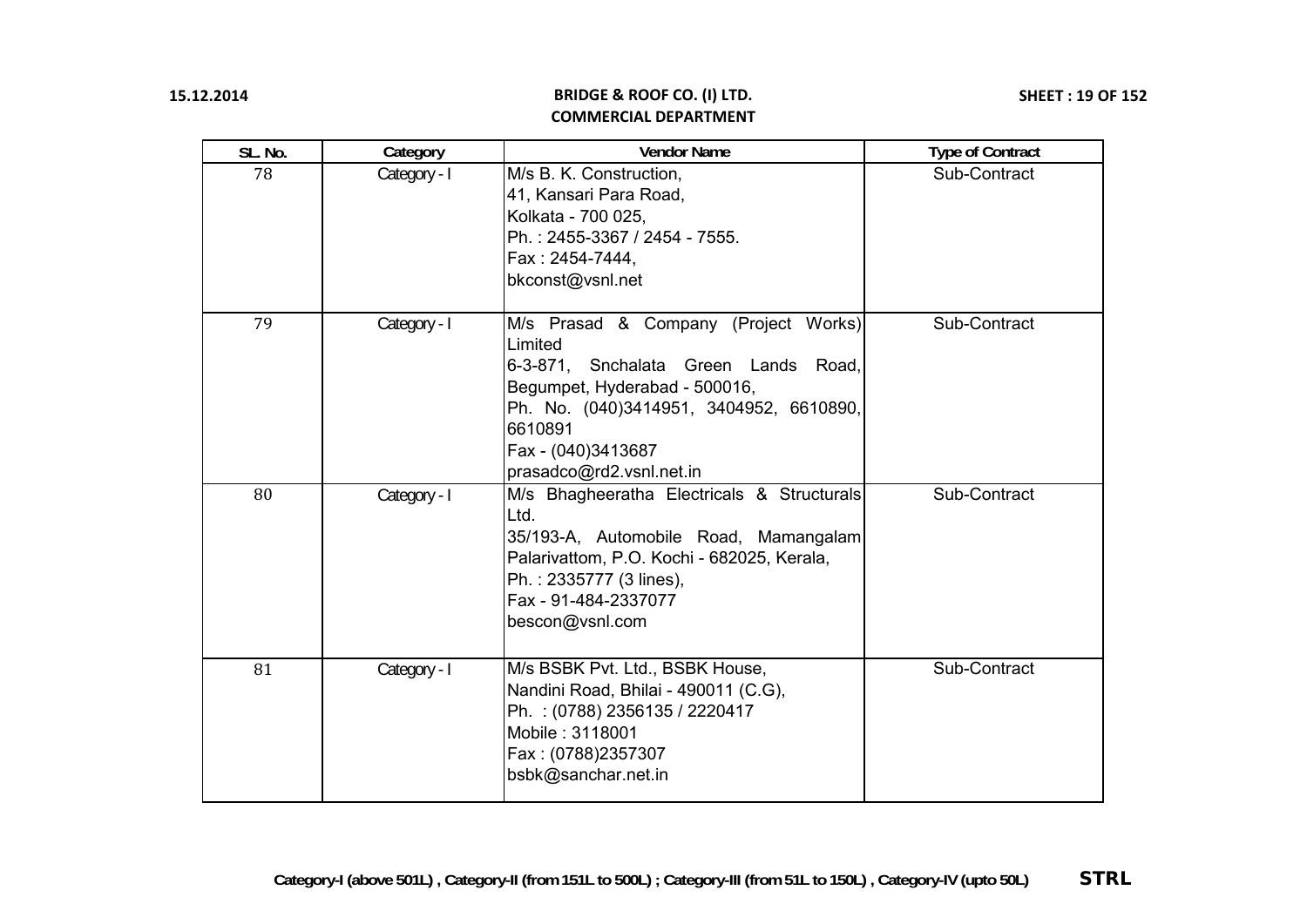| SL. No. | Category     | <b>Vendor Name</b>                                                                                                                                                                                          | <b>Type of Contract</b> |
|---------|--------------|-------------------------------------------------------------------------------------------------------------------------------------------------------------------------------------------------------------|-------------------------|
| 82      | Category - I | M/s Techno Fab Manufacturing Ltd.,<br>309, B.B. Ganguly Street,<br>Kolkata - 700 012<br>Ph.: 22363506 / 8045, 2221-9993,<br>Fax: 033-22364220<br>techfab@cal2.vsnl.net.in                                   | Sub-Contract            |
| 83      | Category - I | M/s Advance Construction Co. Pvt. Ltd.,<br>Advance Chambers, Sector - 9,<br>C.B.D. Navi Mumbai - 400614,<br>Ph.: 91-22-27571051 / 27572076 / 27571047<br>Fax No. 91-22-27576599,<br>advance_conet@yahoo.com | Sub-Contract            |
| 84      | Category - I | M/s P&C Construction (P) Ltd.,<br>P&C Garden, Nolambur,<br>Mogappair West, Chennai - 602102,<br>Ph. No.: 044-26531444, 2653 2444,<br>Fax No. 044-2653 3544                                                  | Sub-Contract            |
| 85      | Category - I | M/s Damodar Ropeways & Construction Co.<br>$(P)$ Ltd.<br>1/A, Vansittart Row, Kolkata - 700001,<br>Ph.: 22485463 / 5055 / 3137<br>Fax: 22485965<br>indianrope@vsnl.com                                      | Sub-Contract            |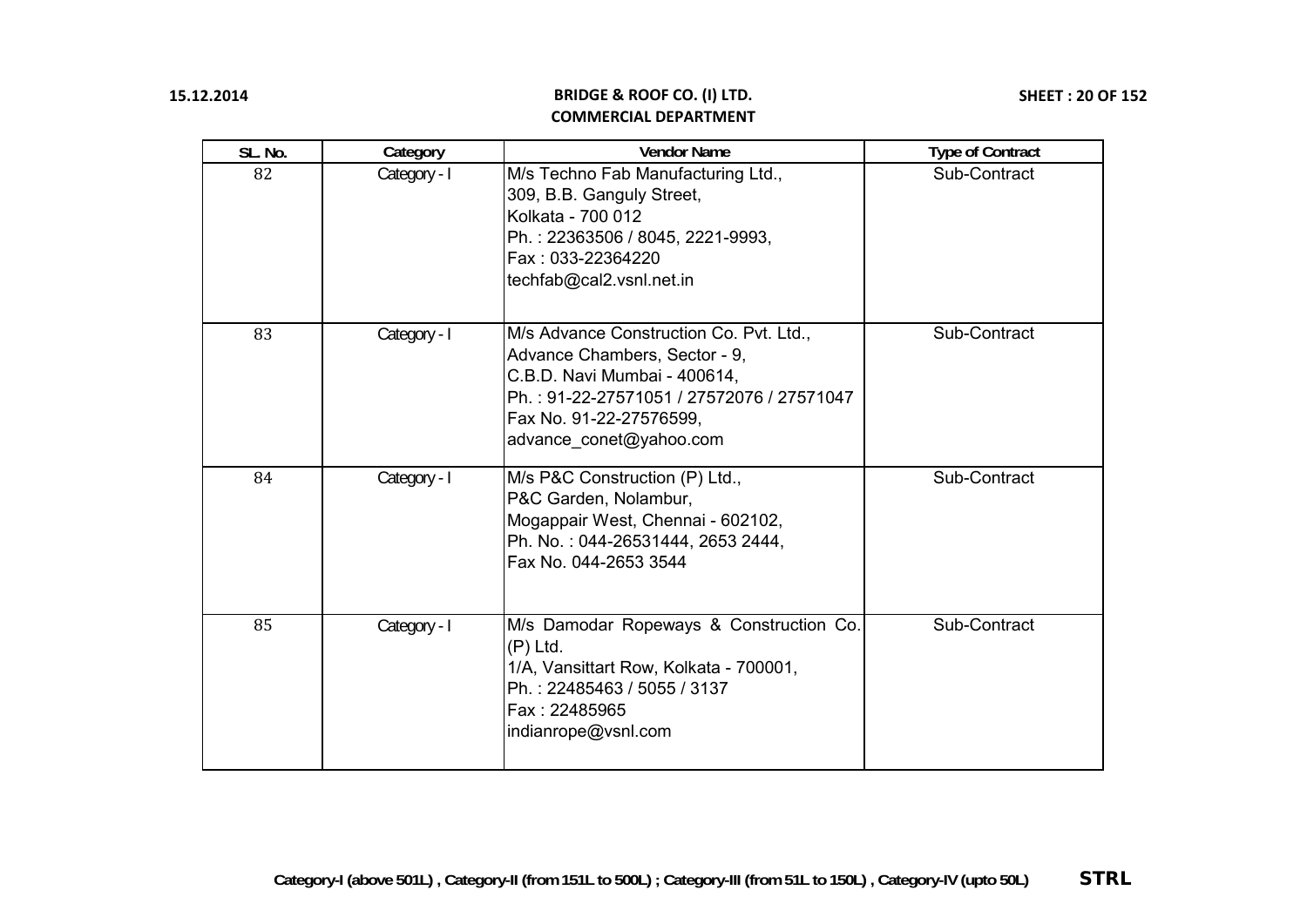| SL. No. | Category     | <b>Vendor Name</b>                                                                                                                                                                                              | <b>Type of Contract</b> |
|---------|--------------|-----------------------------------------------------------------------------------------------------------------------------------------------------------------------------------------------------------------|-------------------------|
| 86      | Category - I | M/s Simplex Concrete Piles (I) Ltd.,<br>12/1, Nellie Sengupta Sarani,<br>Kolkata - 700087,<br>Ph.: 033-2252-8371/73/74-0923/0924/7596<br>Fax: 033-2252-3792/7595<br>ddutt@simplexindia.com                      | Sub-Contract            |
| 87      | Category - I | M/s IVRCL Infrastructure & Projects Ltd.,<br>M-22/3RT, Vijayanagar Colony,<br>Hyderabad - 500057,<br>Ph.: 91-40-3343678 / 3550 / 8467 / 5130<br>Fax: 91-403345004,<br>ivrcl2@hd1.vsnl.net.in                    | Sub-Contract            |
| 88      | Category - I | M/s Vijay M. Mistry Construction Pvt. Ltd.<br>501, Swagat,<br>C.G. Road, Ellis Bridge,<br>Ahmedabad - 380006, Gujrat<br>Ph.: 91-796569545 / 6560095 / 30916260<br>Fax : 91-79-6560934<br>nirajad1@sancharnet.in | Sub-Contract            |
| 89      | Category - I | M/s Geo Miller & Co. Pvt. Ltd.,<br>G.M. House,<br>F-3/2, Okhla Indl. Area,<br>Phase - 1, N.D. - 110020<br>Ph.: 5129200-998,<br>Fax - 011-51292999<br>geo@vsnl.com                                               | Sub-Contract            |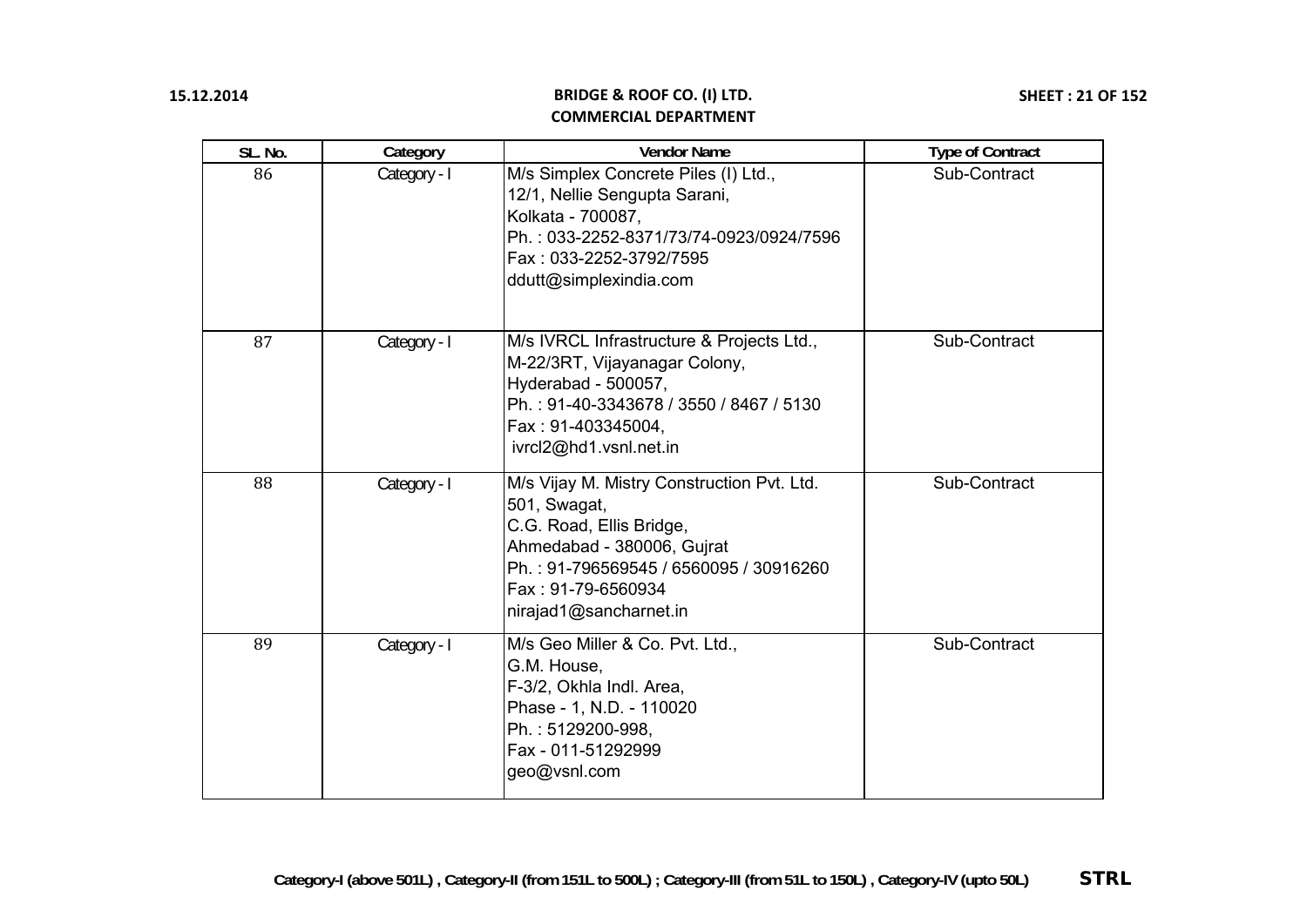| SL. No. | Category     | <b>Vendor Name</b>                                                                                                                                                                                                                        | <b>Type of Contract</b> |
|---------|--------------|-------------------------------------------------------------------------------------------------------------------------------------------------------------------------------------------------------------------------------------------|-------------------------|
| 90      | Category - I | M/s Skanska Cementation India Limited,<br>5, Chowringhee Approach,<br>Kolkata - 700 072<br>Ph.: 91-33-2212 5136 / 6034 / 5214 / 5734<br>Mobile - 9830066158,<br>Fax: 91-33-22126035 / 8148<br>a.banerjee@skanskaindia.co.in               | Sub-Contract            |
| 91      | Category - I | M/s Punj Lloyd Ltd.,<br>Punj Lloyd House,<br>17-18, NehruPlace,<br>ND-110019,<br>Ph.: 011-26200732 / 750<br>Fax: 011-26200777<br>scsachdeva@punjlloyd.com                                                                                 | Sub-Contract            |
| 92      | Category - I | M/s JMC Project (India) Ltd.<br>Level - II, JMC House,<br>Opp. Parimal Garden, Ambawadi,<br>Ahmedabad - 380 006,<br>Ph. No.: 91-079 26443644, 26426304,<br>Mobile: 9898000959<br>Fax: 91-079 26460401, 26409447,<br>jmcho@jmsprojects.com | Sub-Contract            |
| 93      | Category - I | M/s Unity Infra Projects Limited,<br>1252,<br>Old<br>Pushpanjali<br>Apartments,<br>Prabhadevi,<br>Mumbai - 400 025,<br>Mobile 9821238485,<br>Fax No.: (022) 56665597 / 99,<br>tenders@unitvinfra.com                                      | Sub-Contract            |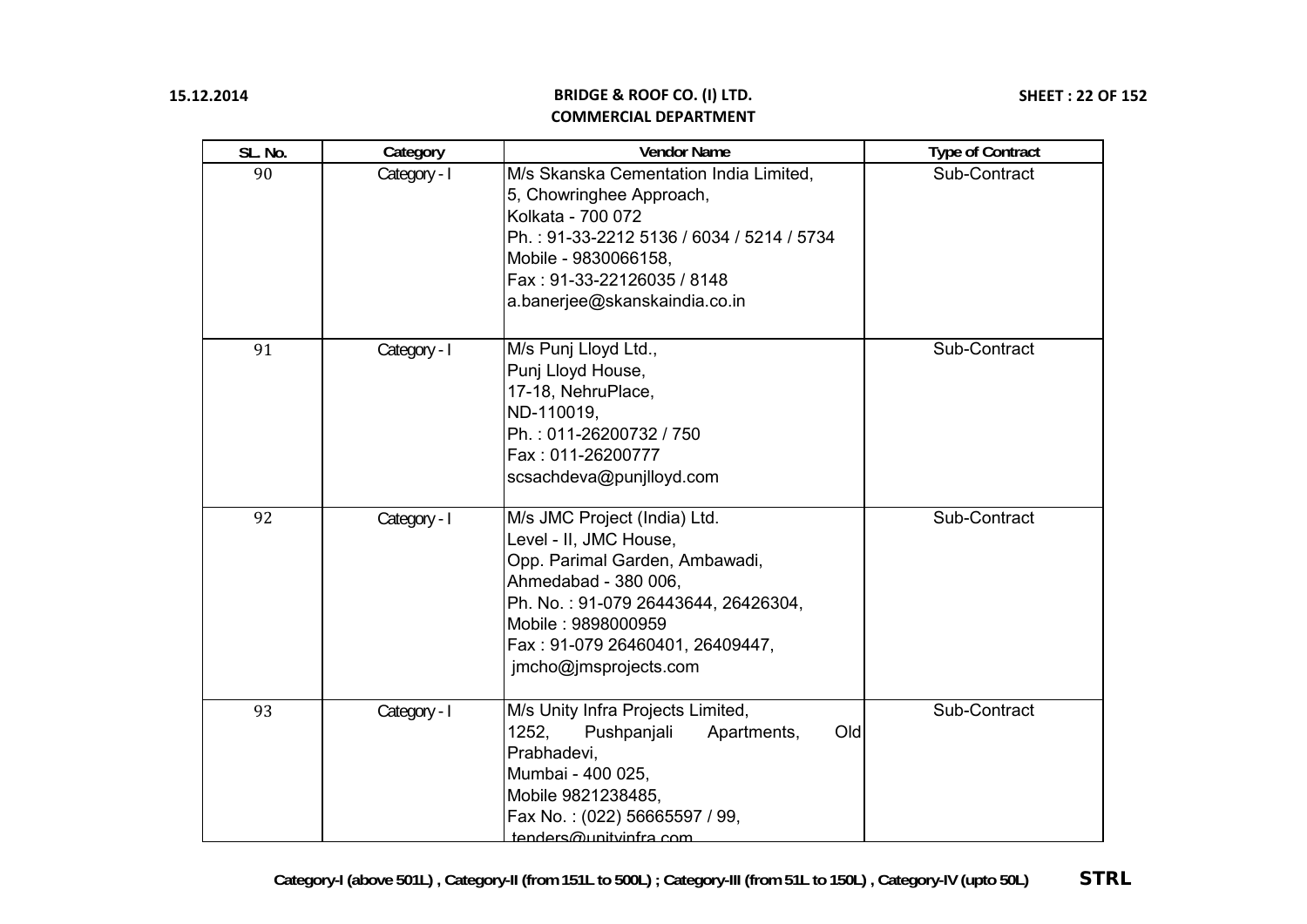| SL. No. | Category     | <b>Vendor Name</b>                                                                                                                                                                                | <b>Type of Contract</b>            |
|---------|--------------|---------------------------------------------------------------------------------------------------------------------------------------------------------------------------------------------------|------------------------------------|
| 94      | Category - I | M/s Sew Construction Ltd.,<br>6-3-871, Snehalata Green Lands<br>Road,<br>Begumpet, Hyderabad - 500016, A.P.<br>Ph.: 040-23402153, 23403273, 55512157,<br>Fax: 040-23405016,<br>sewconhyd@etch.net | Sub-Contract                       |
| 95      | Category - I | M/s Maheshwari Brothers Ltd.<br>23A, Netaji Subhas Rod,<br>3rd Floor, Kolkata - 700001,<br>Ph.: 22201671 / 2853,<br>Fax: 033-2220 8807,<br>mb1ho@vsnl.com                                         | Sub-Contract                       |
| 96      | Category - I | M/s Trans Tech Turnkey Pvt. Ltd.<br>708, Central Plaza, 2/6,<br>Sarat Bose Road,<br>Kolkata - 700 020<br>Ph.: 33-2419 0781 (3 lines)<br>Fax: 33-2419 0784<br>Website: transtechturnkey.com        | Sub-Contract<br>(Turnkey Contract) |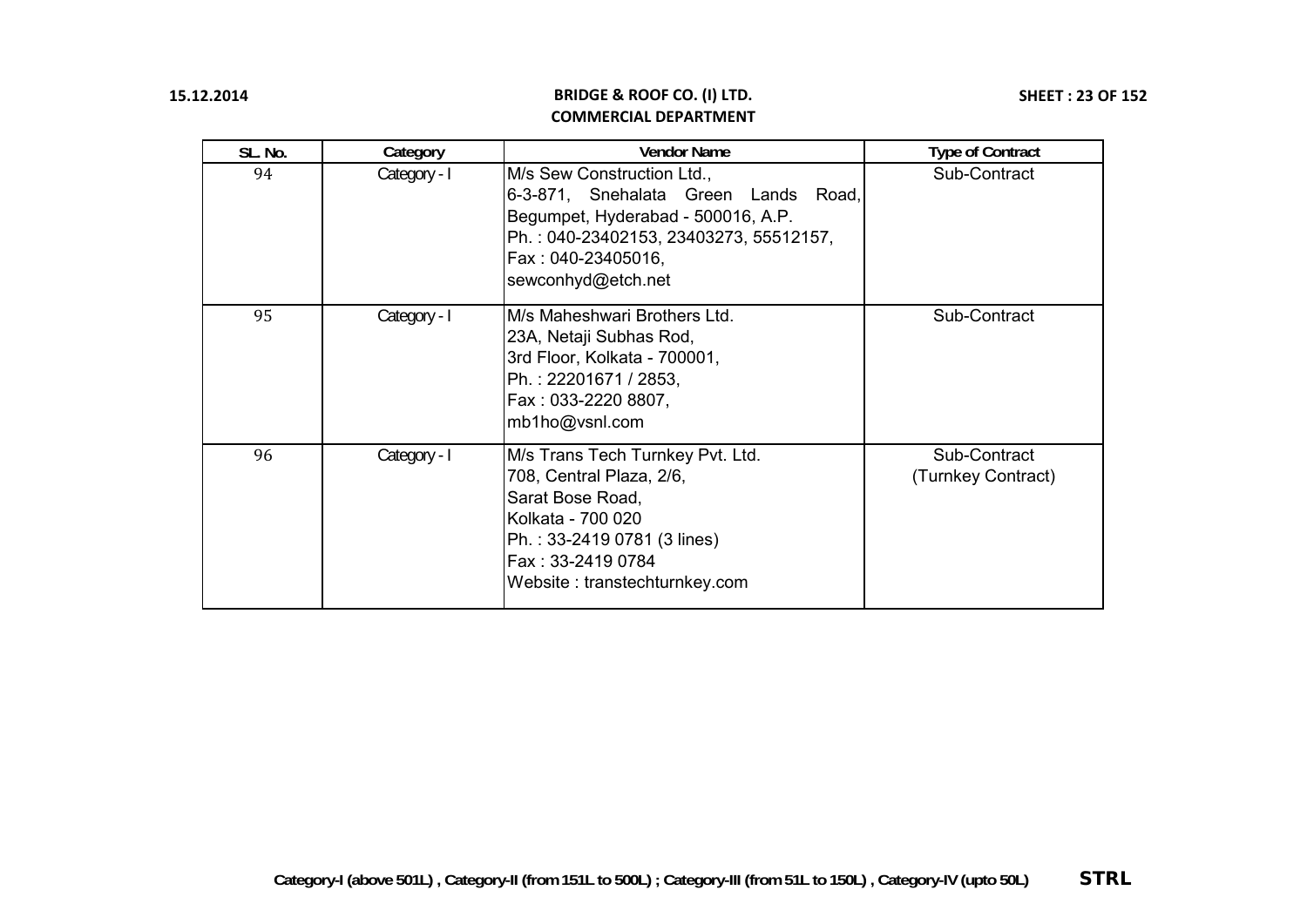## **BRIDGE & ROOF CO. (I) LTD. COMMERCIAL DEPARTMENT**

# **REVISED LIST OF VENDORS AS ON 15.10.2014**

#### <span id="page-23-0"></span>**ITEM DESCRIPTION : : METAL CLADDING ITEM CODE : MTL/CLAD/OOO PAGE CODE : MTL.\_CLAD**

| SL. No.        | Category      | <b>Vendor Name</b>                                                                                                                                                | <b>Type of Contract</b> |
|----------------|---------------|-------------------------------------------------------------------------------------------------------------------------------------------------------------------|-------------------------|
| 1              | Category - II | M/s K.P.S. CONSTRUCTION<br>PLOT NO. 100, BOXI CHOWK, BEHERAPAT,<br>INDUSTRIAL AREA, JHARSUGUDA - 768203<br>M-9937297732 / 9237198611<br>anil_ak_gupta@yahoo.co.in | <b>LABOUR CONTRACT</b>  |
| $\overline{2}$ | Category - II | M/s D.M. ENGINEERING<br>12, LOKENATH BOSE GARDEN LANE,<br>KOLKATA - 700046<br>PH-033 23298127 / M-09836274457                                                     | <b>LABOUR CONTRACT</b>  |
| 3              | Category - II | <b>M/s INDOTECH</b><br>NALCO NAGAR, ANGUL, ORISSA - 759145<br>PH-06645 272288 / M-9437162453<br>dora_indotech@rediffmail.com                                      | <b>LABOUR CONTRACT</b>  |
| 4              | Category - II | M/s. ROOF & CEILING INDIA PVT. LTD.<br>GANDHI CHAYYA, 1 BS MARG, GHATKOPAR<br>$(W)$ ,<br><b>MUMBAI - 400086</b><br>022 - 2512 2522                                | <b>LABOUR CONTRACT</b>  |
| 5              | Category - II | M/s TATA BLUE SCOPE STEEL LIMITED<br>3RD FLOOR, TATA CENTER, 43, J.N ROAD,<br><b>KOLKATA - 700071</b><br>PH - 033 6550 2335<br>Fax: 033 2288 3183                 | <b>LABOUR CONTRACT</b>  |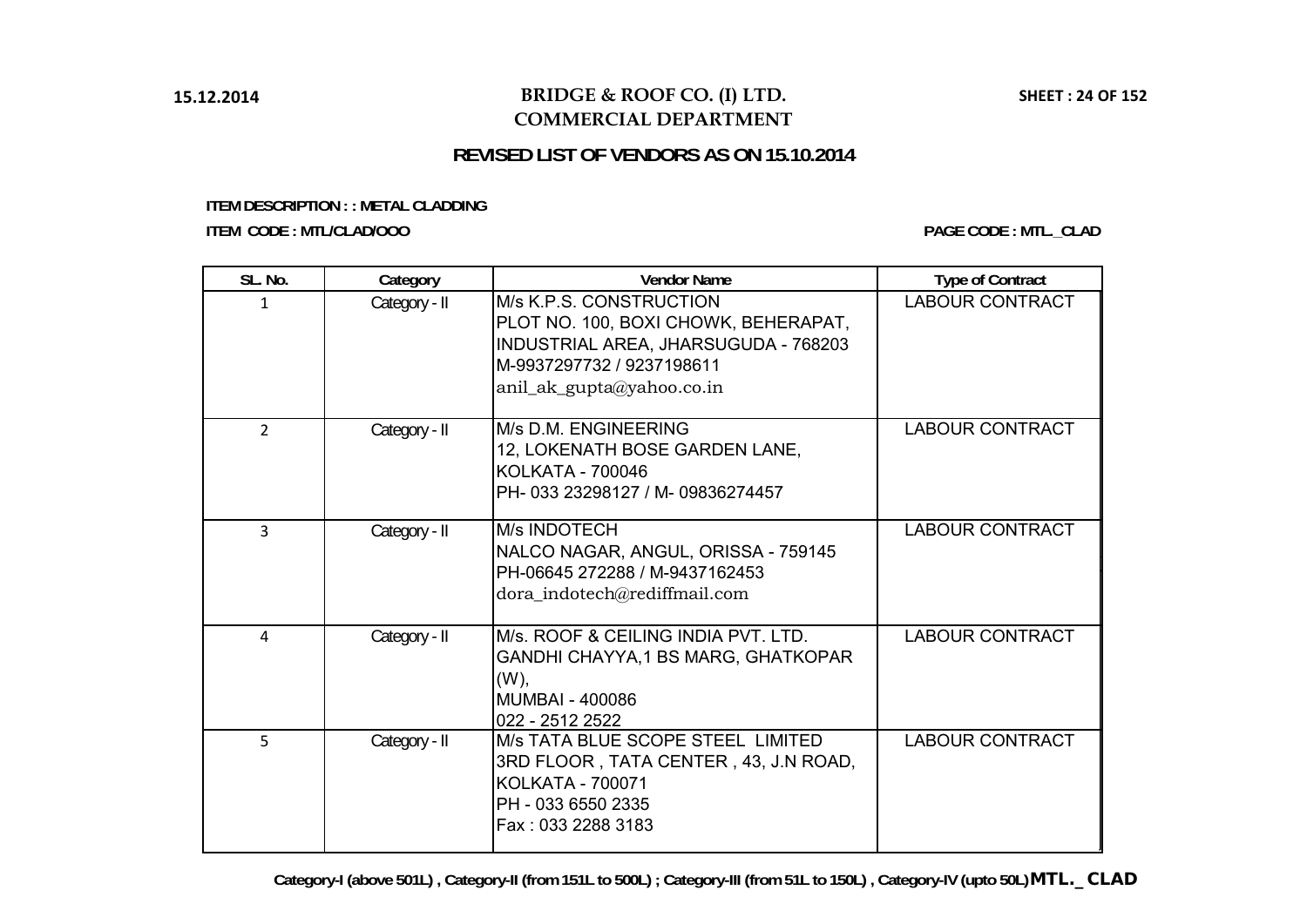# **BRIDGE & ROOF CO. (I) LTD. COMMERCIAL DEPARTMENT**

**SHEET : 25 OF 152**

| SL. No.        | Category      | <b>Vendor Name</b>                                                                                                                                                                                                                                                                                                              | <b>Type of Contract</b> |
|----------------|---------------|---------------------------------------------------------------------------------------------------------------------------------------------------------------------------------------------------------------------------------------------------------------------------------------------------------------------------------|-------------------------|
| 6              | Category - II | M/s METECNO (INDIA) PVT LTD<br>NO: 138 / 30, 2ND FLOOR, FLORIDA TOWERS<br>, NESION MANICKAM ROAD, CHENNAI -<br>600029<br>PH - 044 -43553350 / 23745783<br>Fax: 044 - 43553351                                                                                                                                                   | <b>LABOUR CONTRACT</b>  |
| $\overline{7}$ | Category - II | M/s KAILASH ROOFING SOLUTIONS PVT LTD<br>188, VIVEK COMPLEX, 80 FEET RING ROAD,<br>2ND BLOCK, NAGARABHAVI 2ND STAGE, OPP<br>TO BDA COMPLEX, BANGALORE - 560072<br>PH - 080 - 23154417<br>080 - 23154418                                                                                                                         | <b>LABOUR CONTRACT</b>  |
| 8              | Category - II | <b>M/s PENNAR INDUSTRIES LIMITED</b><br>62A, HINDUSTAN PARK, GARIAHAT, KOLKATA<br>700 029<br>3RD FLOOR, DHFLVC SILICON TOWERS,<br>KONDAPUR, HYDERABAD - 500084, AP<br>M-9433815261<br>M-9433815261 / PH-040-4006-1621 to 24<br>Fax: 91 78900 99755<br>Fax: 91 78900 99755 / 040-4006-1618<br>bishal.chakraborty@pennarindia.com | <b>LABOUR CONTRACT</b>  |
| 9              | Category - II | <b>M/s PETROTECH ENGINEERING</b><br>B/47, ANMOL PARK SOCIETY, SUBHANPURA,<br><b>BARODA</b>                                                                                                                                                                                                                                      | <b>LABOUR CONTRACT</b>  |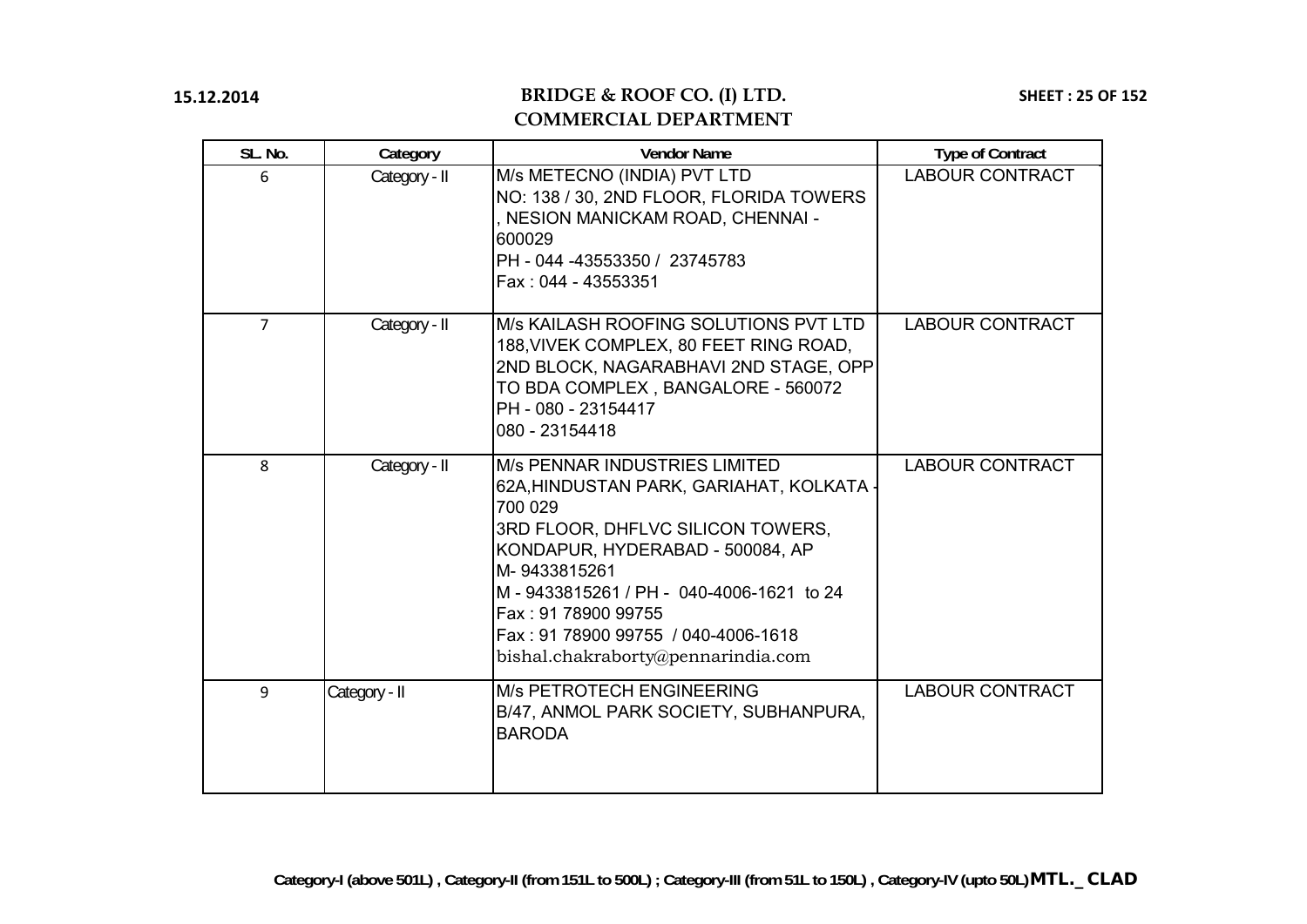| SL. No. | Category     | <b>Vendor Name</b>                                                                                                                                                                                                                                                                                          | <b>Type of Contract</b> |
|---------|--------------|-------------------------------------------------------------------------------------------------------------------------------------------------------------------------------------------------------------------------------------------------------------------------------------------------------------|-------------------------|
| 10      | Category - I | IM/s ADITYA PROFILES PRIVATE LIMITED<br>(Previously known as M/s RAJMOHAN ROLL<br>FORMING PVT. LTD.)<br>OFFICE NO: 28, BUILDING NO:'K',<br>'SWAYAMBHU', S.NO:706A - 706B, SUJAY<br>GARDEN CO - OPERATIVE SOCIETY,<br>MUKUND NAGAR GULTEKDI, PUNE - 411037<br>020 - 2427 - 2601 / 02<br>Fax: 020 - 2427 2603 | Labour-Contract         |
| 11      | Category - I | M/s. MULTICOLOUR SHEELS (INDIA) PVT.<br>LTD.<br>WHITE HOUSE, 1/18-20, RANI-JANSI ROAD,<br><b>INEW DELHI-110055.</b><br>PH - 011 - 2351 3661 - 64<br>Fax : 011-2351-3660                                                                                                                                     | Labour-Contract         |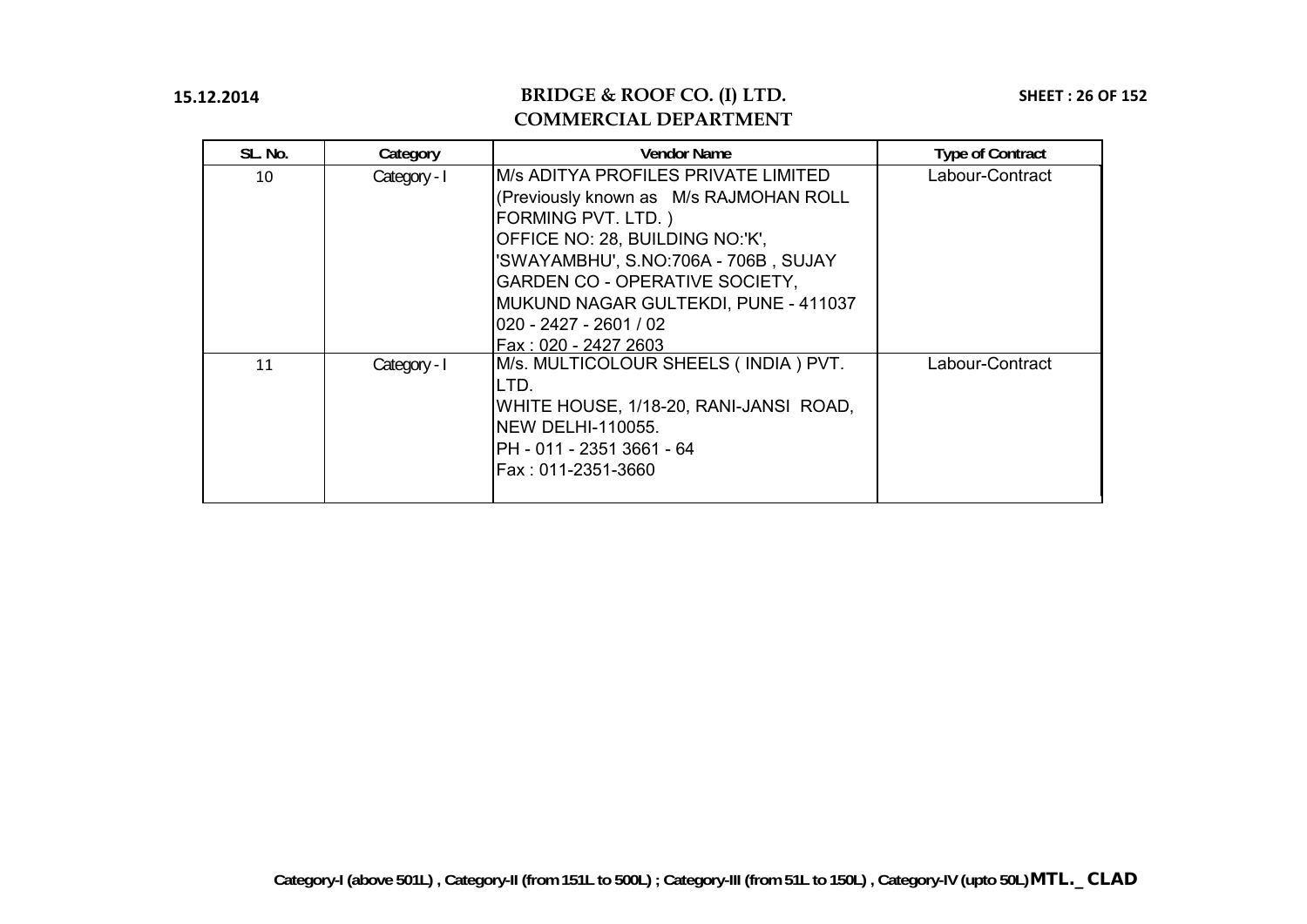#### **BRIDGE & ROOF CO. (I) LTD. COMMERCIAL DEPARTMENT**

## **REVISED LIST OF VENDORS AS ON 15.10.2014**

## <span id="page-26-0"></span>**ITEM DESCRIPTION : : MECHANICAL WORK ( TANK - FABRICATION & ERECTION ) ITEM CODE : TANK/FAB/OOO**

**PAGE CODE : TANK**

| SI. No.        | Category      | <b>Vendor Name</b>                                                                                                                          | <b>Type of Contract</b> |
|----------------|---------------|---------------------------------------------------------------------------------------------------------------------------------------------|-------------------------|
|                | Category - IV | <b>M/s CHATTERJEE CONSTRUCTION</b><br>83/21, SEIKH PARA LANE, SANTRAGACHI,<br><b>HOWRAH - 711104</b><br>PH-033 26423200 / 26782197          | Labour Contract         |
| $\overline{2}$ | Category - IV | <b>M/s R.K. ENTERPRISES</b><br>MIG-I-115, SRIHARIPURAM, P.S. MALKAPURAM,<br>VISAKHAPATNAM - 530011<br>PH-2767889 / 2577781                  | Labour Contract         |
| 3              | Category - IV | M/s WELCOME ENGINEERING<br>NO.59, KAMBAR STREET, MURUGAPPA NAGAR,<br><b>CHENNAI - 600057</b><br>M-9940306848 / 9543390072                   | <b>Labour Contract</b>  |
| 4              | Category - IV | M/s ELECTROMECH COMPANY<br>ICHAPUR, SANTRAGACHI, HOWRAH - 711104<br>PH-033 26672226                                                         | <b>Labour Contract</b>  |
| 5              | Category - IV | <b>M/s VISHNU ENGINEERING WORKS</b><br>10/11, NEW SHANTI NAGAR, MODEL TOWN,<br>PANIPAT, HARYANA - 132103<br>PH-0180 4008350 / M-09991774499 | Labour Contract         |
| 6              | Category - IV | <b>M/s VIJAYKRANT CONSTRUCTIONS</b><br>MIG-65/1, M.V.P COLONY, VISAKHAPATNAM,<br>A.P - 530017<br>PH-2531639 / 2553642                       | <b>Labour Contract</b>  |

**SHEET : 27 OF 152**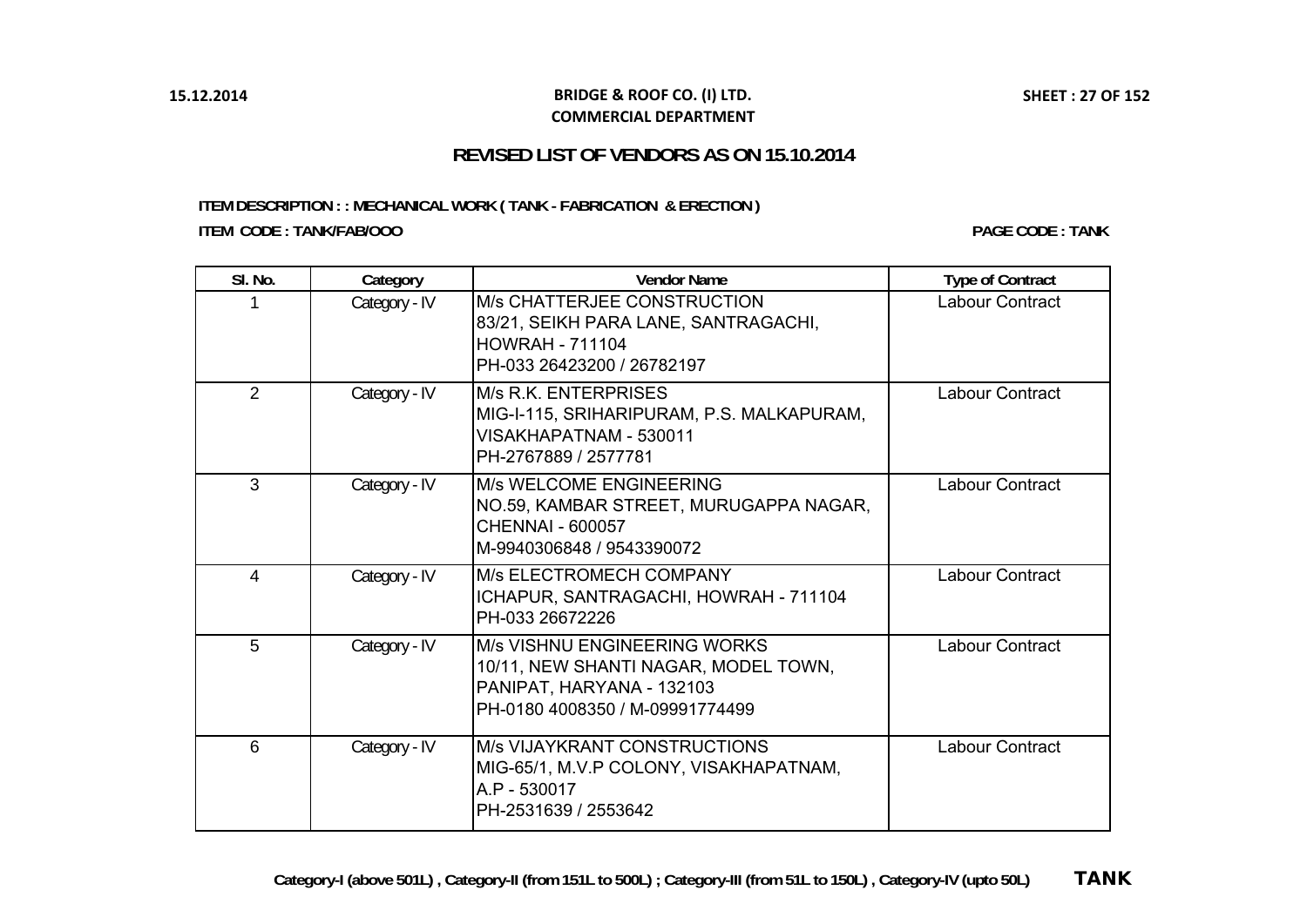| SI. No. | Category      | <b>Vendor Name</b>                                                                                                                                                                                                                             | <b>Type of Contract</b> |
|---------|---------------|------------------------------------------------------------------------------------------------------------------------------------------------------------------------------------------------------------------------------------------------|-------------------------|
|         | Category - IV | M/s LEOFAB PROJECTS PVT. LTD.<br>KANPUR, SANTARAGADIA, BALASORE, ORISSA -<br>756042<br>PH-06782 222003 / 2384922, M-09437187951 /<br>09437549244<br>leosuvendu@gmail.com / leoaiit iena@gmail.com                                              | <b>Labour Contract</b>  |
| 8       | Category - IV | <b>M/s ENTECH CONSTRUCTION COMPANY</b><br>SHOP NO - 2-125/2 (1), AKSHAYA TOWERS,<br>HONAKATTA, KULLAI, MANGLORE                                                                                                                                | <b>Labour Contract</b>  |
| 9       | Category - IV | <b>M/s RATAN CONSTRUCTION CO.</b><br>23/714, SATYAM APARTMENT, NEAR ITI,<br>REFINERY ROAD, GORWA, VADODARA - 390016<br>PH-0265 2398235 / M -9426308295 / 9904202151<br>FAX-0265 2398235<br>ratanconstruction@hotmail.com/<br>rcc6811@yahoo.com | <b>Labour Contract</b>  |
| 10      | Category - IV | M/s AARTECH ENGINEERING SYSTEM PVT. LTD.<br>485/1, LIC- COMPOUND G.T. ROAD, DILSHAD<br><b>GARDEN, DELHI - 110095</b><br>M- +91-9313630380<br>TeleFax - +91- 11-22114206<br>aartechengg@yahoo.co.in                                             | Labour Contract         |
| 11      | Category - IV | M/s SRAVAN KR. BLASTING WORKS<br>ADIREDDIPALEM, SABBAVARAN,<br>VIZAG - 531 035                                                                                                                                                                 | Labour Contract         |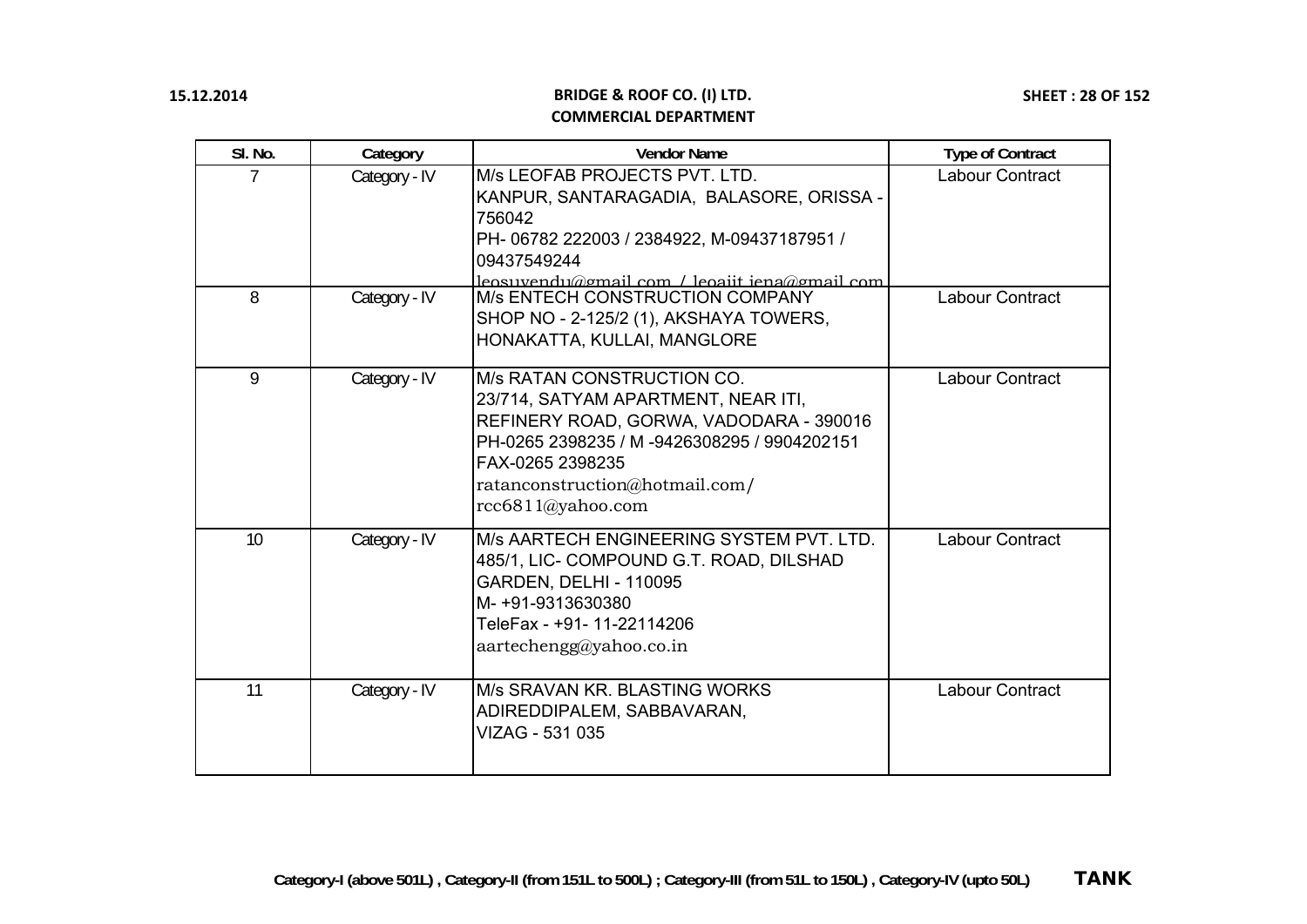| SI. No. | Category      | <b>Vendor Name</b>                                                                                                                                        | <b>Type of Contract</b> |
|---------|---------------|-----------------------------------------------------------------------------------------------------------------------------------------------------------|-------------------------|
| 12      | Category - IV | <b>M/s KITH ENGINEERS</b><br>309, BELILIOUS ROAD, HOWRAH - 711 101,<br><b>WEST BENGAL</b>                                                                 | Labour Contract         |
| 13      | Category - IV | <b>M/s CPR CONSTRUCTIONS</b><br>PLOT NO 11-2-8/1 JYOTHI RESIDENTIAL<br>COMPLEX, FLAT NO 201, DASPALLA HILLS,<br>VISAKHAPATNAM - 530003<br>PH-0891 2719719 | Labour Contract         |
| 14      | Category - IV | M/s EVEREST CONSTRUCTION CO.<br>2/115, AMBIKAVIHAR, HALDWANI, NAINITAL,<br>U.K. - 263 139                                                                 | Labour Contract         |
| 15      | Category - IV | <b>M/s SUMATI STEEL FABICAORS</b><br>A-302, RAMGOVIND APTS., NR. G. HOTEL, TILAK<br>RD., DOMBIVILI(E), THANE.                                             | Labour Contract         |
| 16      | Category - IV | M/s RITESH CONSTN, CO.<br>QUILLA GHATI RD., RAGHOGARH,<br>DIST.: GUNA, M.P.                                                                               | <b>Labour Contract</b>  |
| 17      | Category - IV | M/s A. R. IND. ENGG. PVT. LTD.<br>F-1, A. APT., 2, W.S.K.ST.,<br>VADAPALANI, CHENAI - 600 026.                                                            | Labour Contract         |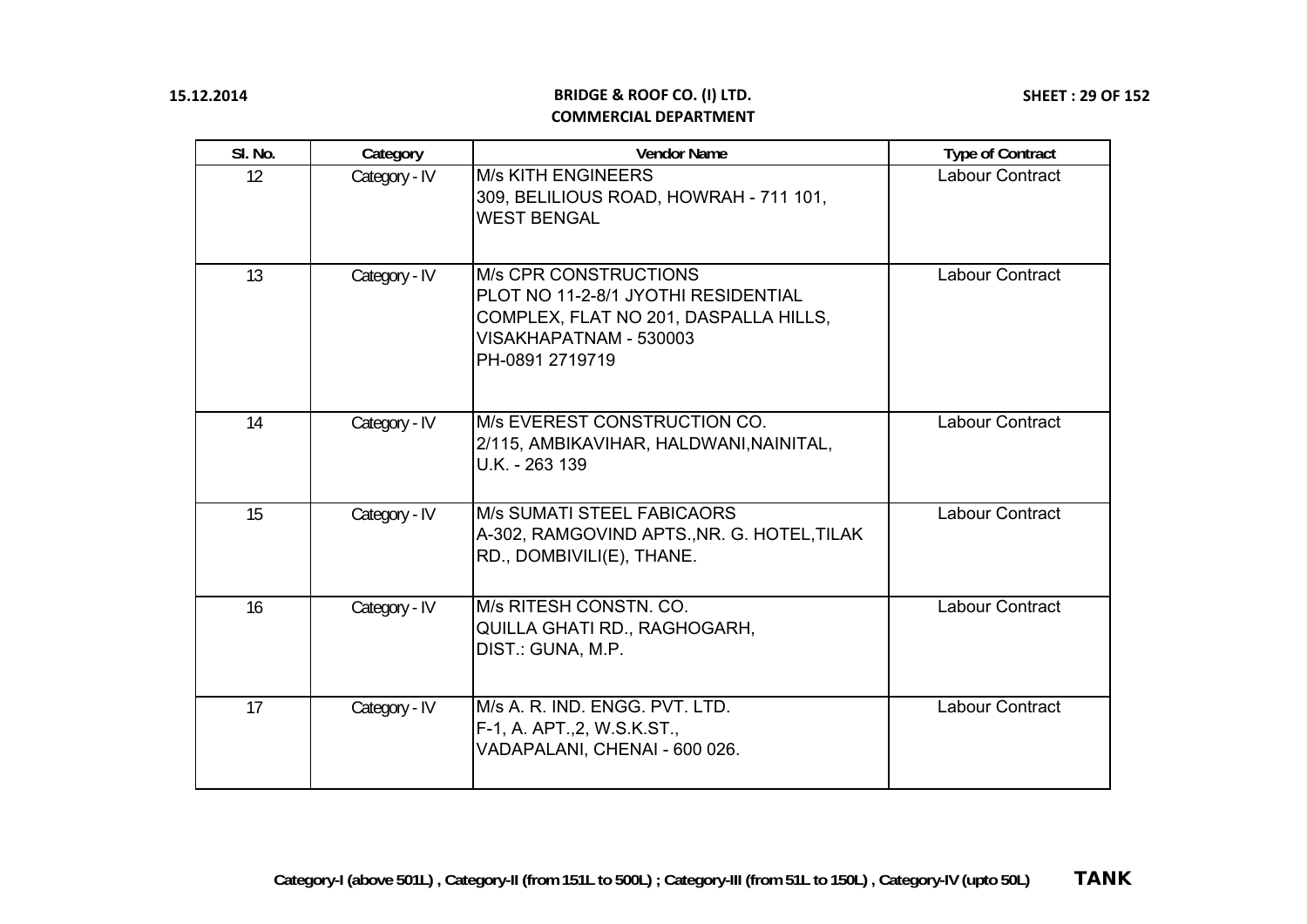| SI. No. | Category       | <b>Vendor Name</b>                                                                                                                                                                                                                   | <b>Type of Contract</b> |
|---------|----------------|--------------------------------------------------------------------------------------------------------------------------------------------------------------------------------------------------------------------------------------|-------------------------|
| 18      | Category - III | <b>M/s PIONEER FABRICATORS</b><br>BINOY-BADAL-DINESH BHABAN, 2ND FLOOR, PO<br>& PS - MAHISHADAL, DIST - MEDINIPUR, W.B -<br>721628<br>PH-03224 240271                                                                                | <b>Labour Contract</b>  |
| 19      | Category - III | <b>M/s MADRA CONSTRUCTION</b><br>PO-PANAGARH BAZAR, DIST-BURDWAN, PIN -<br>713148, W.B<br>FAX-0343 2525797<br>madraconstruction@rediffmail.com                                                                                       | Labour Contract         |
| 20      | Category - III | <b>M/s BHARAT CHEMICALS &amp; PAINTS</b><br>BASUDEVPUR, PO-KHANJANCHAK, HALDIA -<br>721602<br>PH-03224 272261<br>TELEFAX-03224 272201<br>bcphaldia12345@yahoo.co.uk /                                                                | <b>Labour Contract</b>  |
| 21      | Category - III | M/s SINGHA ASSOCIATES<br>185/101, SNASKRUTI THAKUR COMPLEX,<br>KANDIVALI (E), MUMBAI - 400 101<br>M-09820299759 / 09892302986                                                                                                        | <b>Labour Contract</b>  |
| 22      | Category - III | <b>M/s RAJ CONSTRUCTIONS</b><br>1/472 H, POONATTU BUILDING, OPP. KRL MAIN<br>GATE, AMBALAMUGAL - 682302, AMBALAMEDU -<br>682303<br>PH-0484 2777663 / 2722389, M-9447074563 /<br>9847504563<br>construraj@yahoo.com<br>71V01010701000 | Labour Contract         |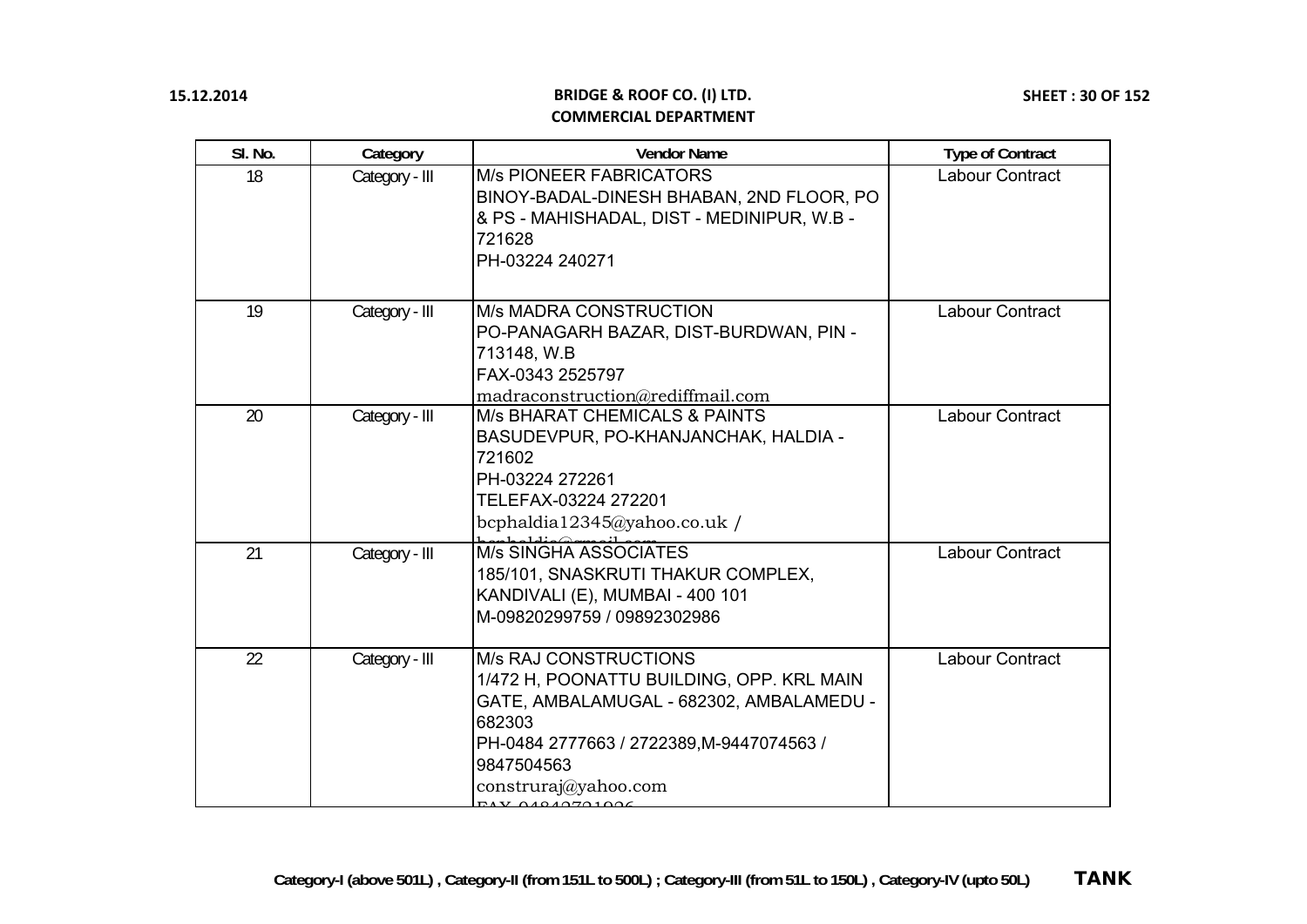| SI. No. | Category       | <b>Vendor Name</b>                                                                                                                                                                                         | <b>Type of Contract</b> |
|---------|----------------|------------------------------------------------------------------------------------------------------------------------------------------------------------------------------------------------------------|-------------------------|
| 23      | Category - III | M/s SRI ATCHAYA ENTERPRISES<br>NO. 80, S.P. KOIL, 1ST STREET, PERIYATHOPPU,<br>MANALI, CHENNAI - 600068<br>PH-044 25940180 / M - 9444138205 / 9962686446<br>aepmohan2006@gmail.com /<br>sae_2011@ymail.com | Labour Contract         |
| 24      | Category - III | <b>M/s DEEPA ENGINEERS</b><br>14/4, 1ST MAIN ROAD, RAMKRISHNA NAGAR,<br>ERNAVOOR, CHENNAI - 600057<br>PH-044 2573 9546 / M-9840544588 / 9884660379<br>deepaengineers50@gmail.com                           | Labour Contract         |
| 25      | Category - III | M/s EDIFICE ENGINEERING ENTERPRISE PVT.<br>LTD.<br>PLOT NO-38, A-ZONE, DURGAPUR-713 204, W.B.                                                                                                              | Labour Contract         |
| 26      | Category-III   | M/s Mangala Fabricators,<br>MIG-8/3, Arya Vihar, C.S. Pur,<br>PO-Sailashree Vihar,<br>BBSR-21, Odisha<br>mf.nmohanty@gmail.com                                                                             | <b>Labour Contract</b>  |
| 27      | Category - II  | <b>M/s ANANT CONSTRUCTION</b><br>316, RAJBHAVAN, POKHRAN, DRONAGIRI MARG,<br>URAN - 400 072, DIST. RAIGAD, NAVI MUMBAI<br>PH-022 27221166 / M-9869537101<br>anant.gharat@yahoo.co.in                       | Labour Contract         |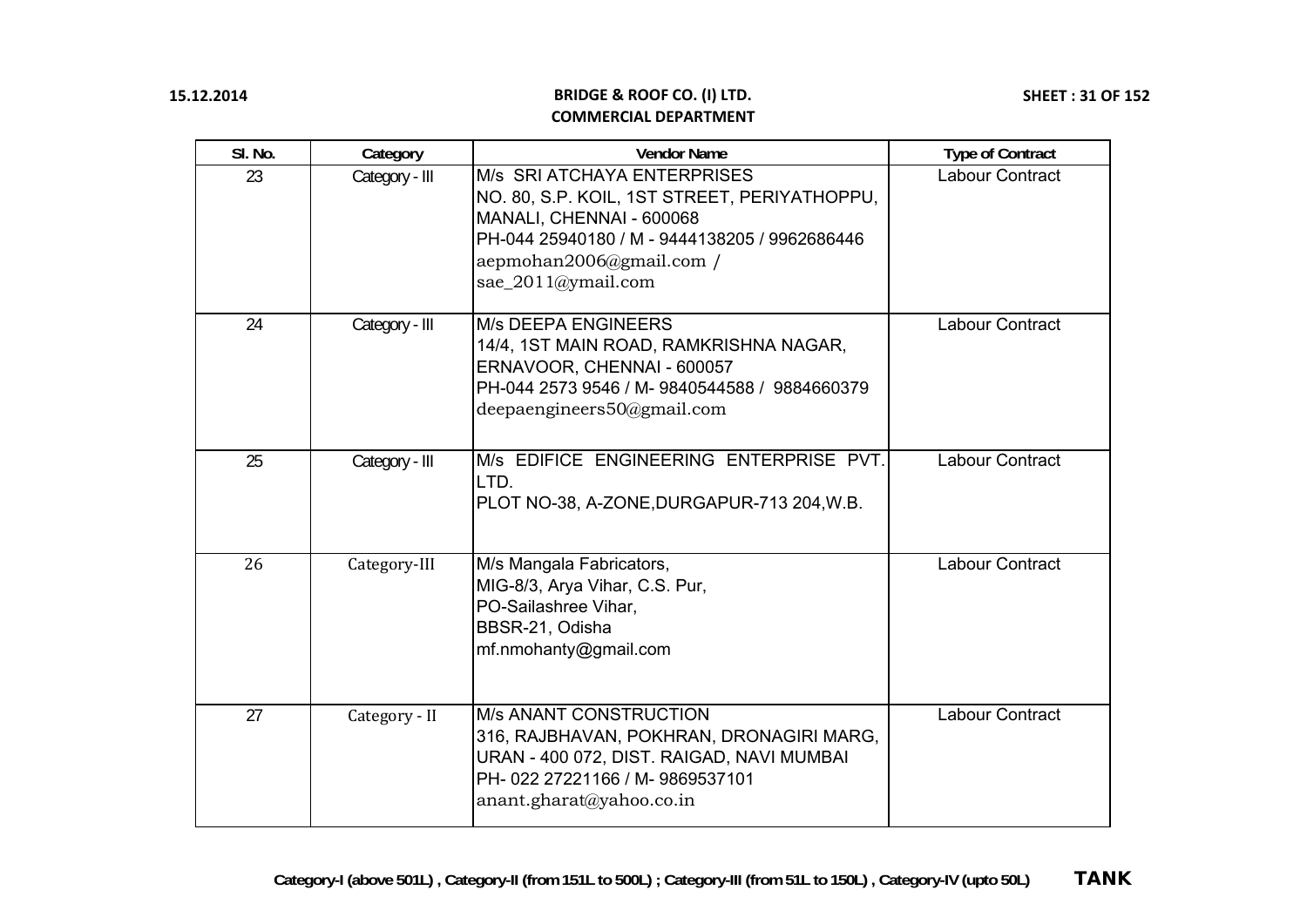| SI. No. | Category      | <b>Vendor Name</b>                                                                                                                                                                                                                                        | <b>Type of Contract</b> |
|---------|---------------|-----------------------------------------------------------------------------------------------------------------------------------------------------------------------------------------------------------------------------------------------------------|-------------------------|
| 28      | Category - II | M/s Royal Enterprises<br>BA/2, P.O.: Atharbanki, Port Railway Colony,<br>Paradip, Dist.: Jagatsinghpur,<br>Odisha, Pin - 754120<br>Ph.: 9937343470, 9438273401, 9861034566<br>royalenterprises004@gmail.com,<br>royalenterprises150@gmail.com             | <b>Labour Contract</b>  |
| 29      | Category - II | M/s Bhawani Pipes & Tanks<br>84/A, Collector's Colony,<br>Chembur,<br>Mumbai - 400074                                                                                                                                                                     | Labour Contract         |
| 30      | Category - II | M/s FAB-TECH WORKS & CONSTRUCTIONS<br>PRIVATE LIMITED<br>611-616 SWASTIK DISA BUSINESS PARK, 6 TH<br><b>FLOOR</b><br>L.B.S. MARG, BEHIND VADHANI INDUSTRIAL<br>ESTATE,<br>GHATKOPAR (W), MUMBAI-400086, (M.S.) INDIA<br>0122250010515252 EAV-012225007552 | Labour Contract         |
| 31      | Category - II | M/s Mahathi Infra Services Pvt. Ltd.<br>No. 3 A&B, 1 ST FLOOR, TOPAZ, AMRUTHA HILLS,<br>PUNJAGUTTA, HYDERABAD-500082, INDIA<br>TEL:914023400007, FAX:914023400077<br>WEB:www.mahathiinfra.com                                                             | Labour Contract         |
| 32      | Category - II | M/s S.M. Elemech & Engineering Pvt. Ltd.<br>Navi Mumbai-400614<br>Email:smelemech29@rediffmail.com                                                                                                                                                        | Labour Contract         |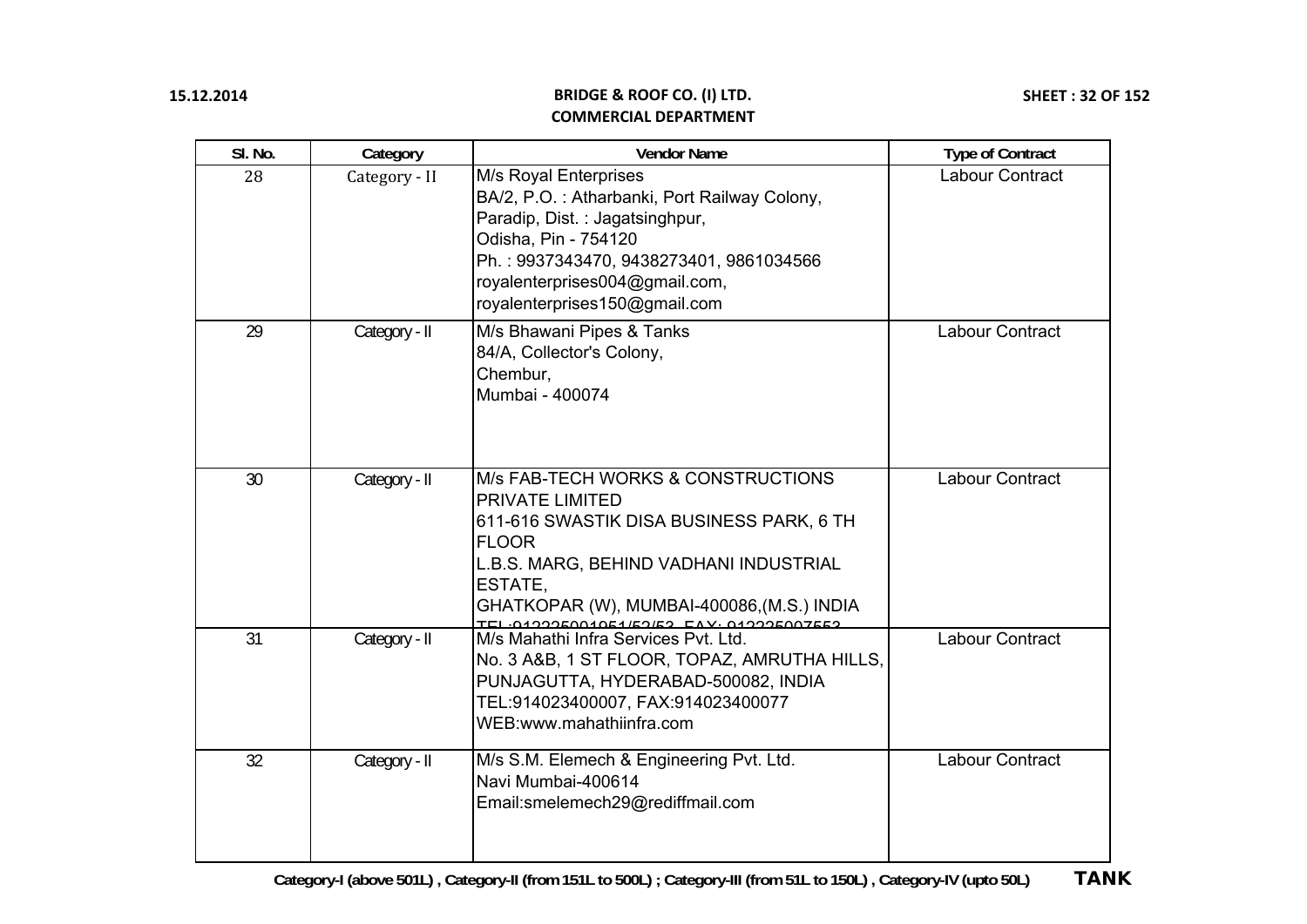| SI. No. | Category      | <b>Vendor Name</b>                                                                                                                                                                                                                                                   | <b>Type of Contract</b> |
|---------|---------------|----------------------------------------------------------------------------------------------------------------------------------------------------------------------------------------------------------------------------------------------------------------------|-------------------------|
| 33      | Category - II | <b>M/s EASTERN INDIA CONSTRUCTION</b><br>CHANDRA APPARTMENT, 30/2 CHANDRA KUMAR<br>BANERJEE LANE, HOWRAH - 711102<br>PH-033 26423200<br>FAX-033 2642 3276<br>easternindiaconst@gmail.com                                                                             | <b>Labour Contract</b>  |
| 34      | Category - II | <b>M/s BRIGHT CONSTRUCTION</b><br>42 GABTALA LANE, BEHALA, KOLKATA - 700060<br>PH-03224 645169 / 272952<br>brightconstructionhaldia@yahoo.co.in                                                                                                                      | Labour Contract         |
| 35      | Category - II | M/s Unique Construction & Engineers<br>Plot No. 479(P), Bijayachandrapur,<br>Atharbanki, Paradeep, Jagatsinhpur,<br>Odisha - 754142<br>uniqueskpdp@yahoo.com<br>PH:919437033731/919937582858/919238087<br>811/919238087812/916722228077/91986103<br>3641             | Labour Contract         |
| 36      | Category -II  | <b>IM/S.BRIGHT ENG. &amp; CONTRACTOR</b><br>PUTHEN PAAMBIL, KOTANKULANGARA, PO.:<br>AVALOOKUNNU, DT.: ALEPPEY,<br><b>KERALA - 688 006</b><br>Emai:bec@brightengineers.in/<br>Web:www.brightengineers.in<br>PH:09426265043/09249465043/09400432665<br>FAX:04772232665 | Labour Contract         |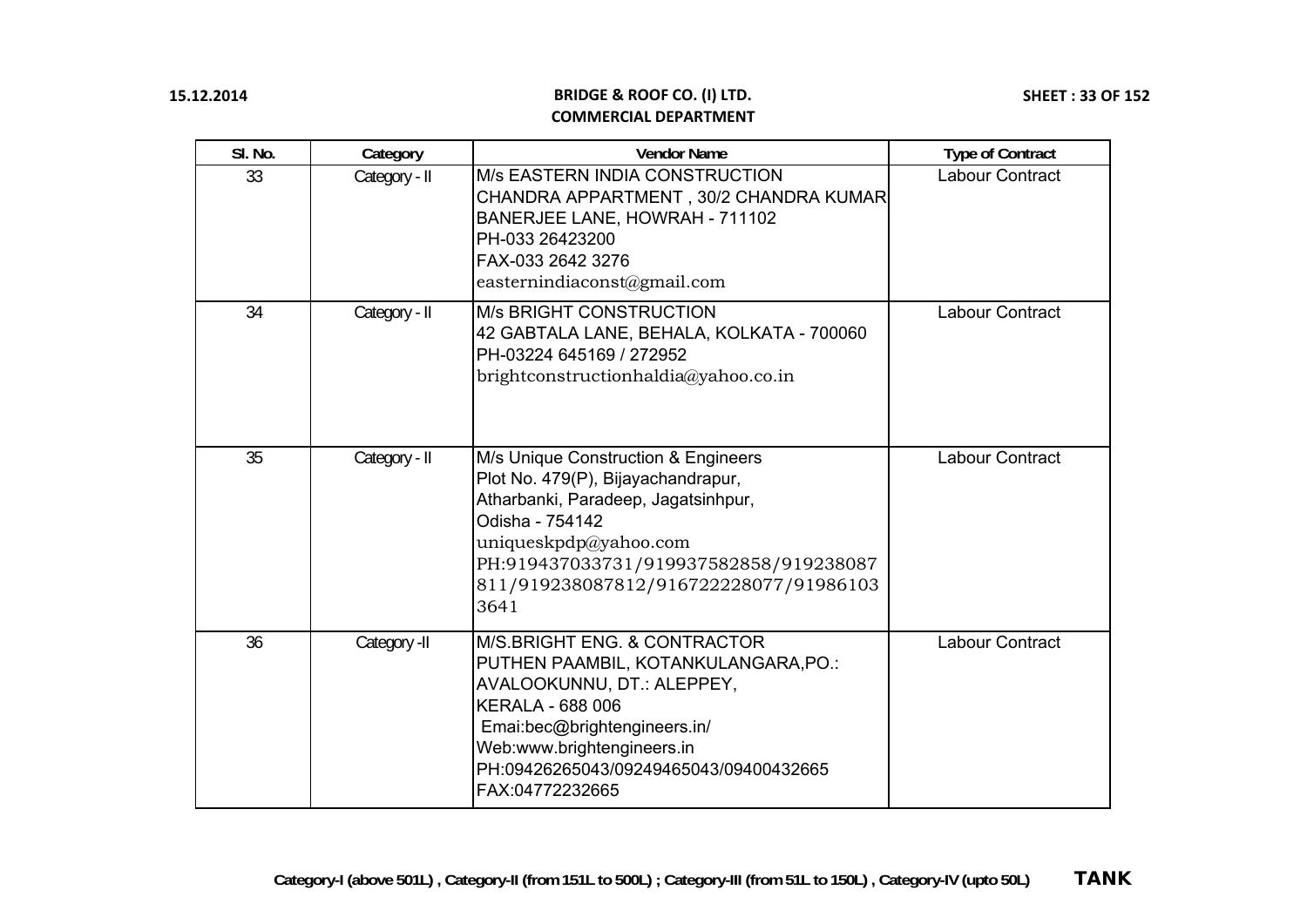| SI. No. | Category      | <b>Vendor Name</b>                                                                                                                                                                            | <b>Type of Contract</b> |
|---------|---------------|-----------------------------------------------------------------------------------------------------------------------------------------------------------------------------------------------|-------------------------|
| 37      | Category - II | M/s G&J Contractors Fabricators & Erectors,<br>1D-14, Sanjoy Colony, Sector - 23,<br>Faridabad (Haryana)<br>Ph.: 09899247720/9818619790<br>g.j.cont@gmail.com<br>Web:www.gsconstruction.co.in | Labour Contract         |
| 38      | Category-I    | M/s Adarsh Noble Corporation Ltd.<br>Bikash Nagar, Turang,<br>Angul - 759122, Odisha, India<br>Tel/Fax: 06764-234676,<br>adarshmka@yahoo.co.in<br>Website: www.adarshnoble.com                | Sub-contract            |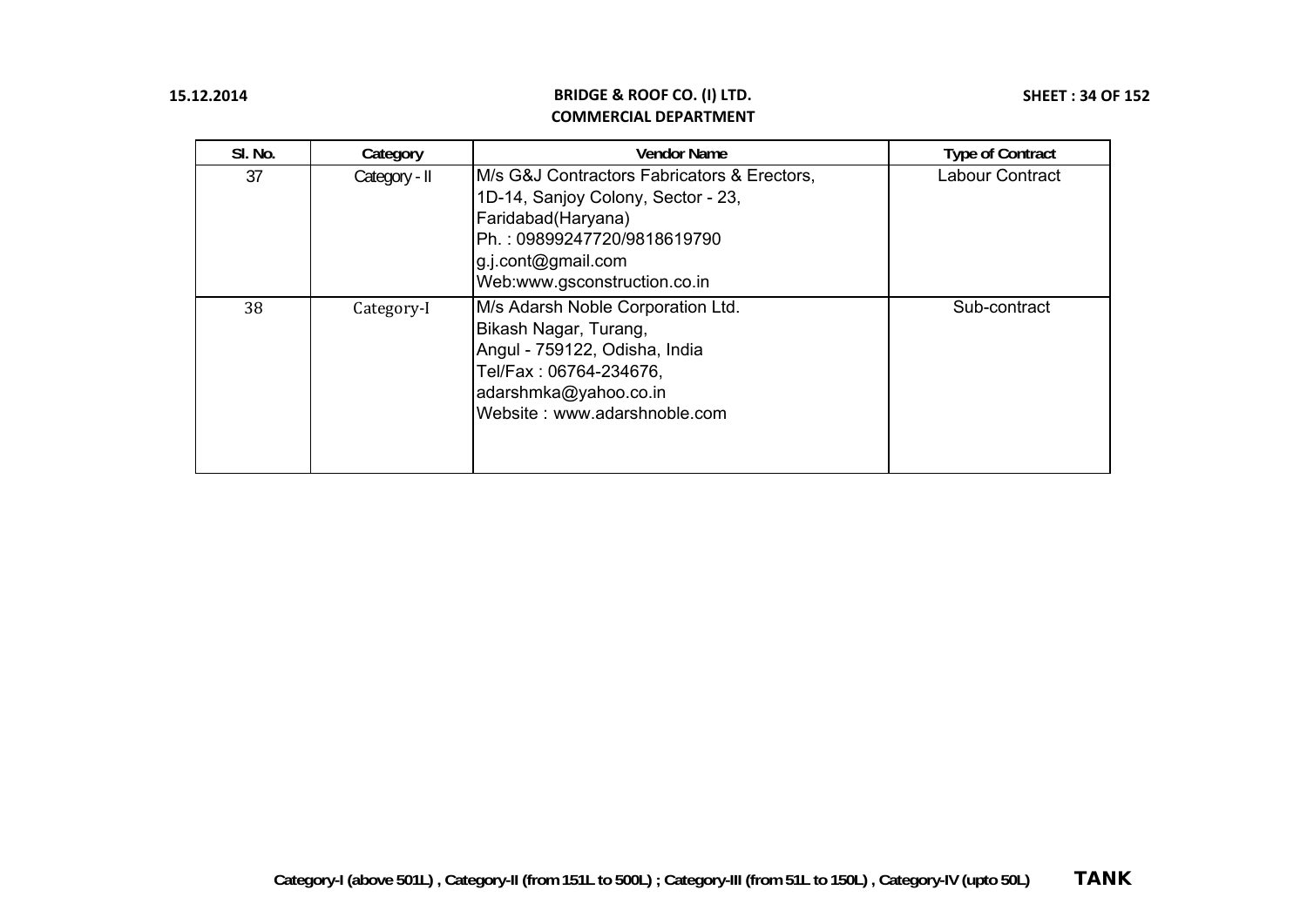#### **BRIDGE & ROOF CO. (I) LTD. COMMERCIAL DEPARTMENT**

## **REVISED LIST OF VENDORS AS ON 15.10.2014**

#### <span id="page-34-0"></span>**ITEM DESCRIPTION : : MECHANICAL WORK ( PIPES - FABRICATION & ERECTION ) ITEM CODE : PIPES/FAB/OOO**

**PAGE CODE : PIPES**

| SI. No.        | Category      | <b>Vendor Name</b>                                                                                                                                                                 | <b>Type of Contract</b> |
|----------------|---------------|------------------------------------------------------------------------------------------------------------------------------------------------------------------------------------|-------------------------|
| 1              | Category - IV | <b>M/s BRIGHT CONSTRUCTION</b><br>42-GABTALA LANE, BEHALA, KOLKATA -<br>700060<br>PH-03224 272952<br>brightconstructionhaldia@yahoo.co.in                                          | Labour Contract         |
| $\overline{2}$ | Category - IV | M/s MUNA ENGINEERING CONSTRUCTION<br>LAXCHMIPUR, PO-SEWTAPUR,<br>VIA-MAIRWA, DIST-SIWAN, BIHAR<br>M-9006387594 / 9430846037                                                        | Labour Contract         |
| $\mathcal{S}$  | Category - IV | <b>M/s FERROFABS</b><br>NO.27, VILLAGE STREET, SATHUMA<br>NAGAR, CHENNAI - 600019<br>PH-044 55692072 / 30913979<br>FAX-044 25992964<br>ferrofabs@mailcity.com                      | Labour Contract         |
| 4              | Category - IV | <b>M/s MICRO SPARES</b><br>267/1B, KULAKKARAL STREET,<br>PATRAVAKKAM, AMBATTUR INDUSTRIAL<br>ESTATE, CHENNAI - 600098                                                              | Labour Contract         |
| 5              | Category - IV | <b>M/s SUNNY ENTERPRISES</b><br>C-2, TOPACH BUILDING, A -WING ROOM<br>NO.-201, NEAR DONBOSCO SCHOOL,<br>BOISAR, TALUK - PALGHAR, DIST-THANE,<br><b>MAHARASHTRA</b><br>M-9998094600 | Labour Contract         |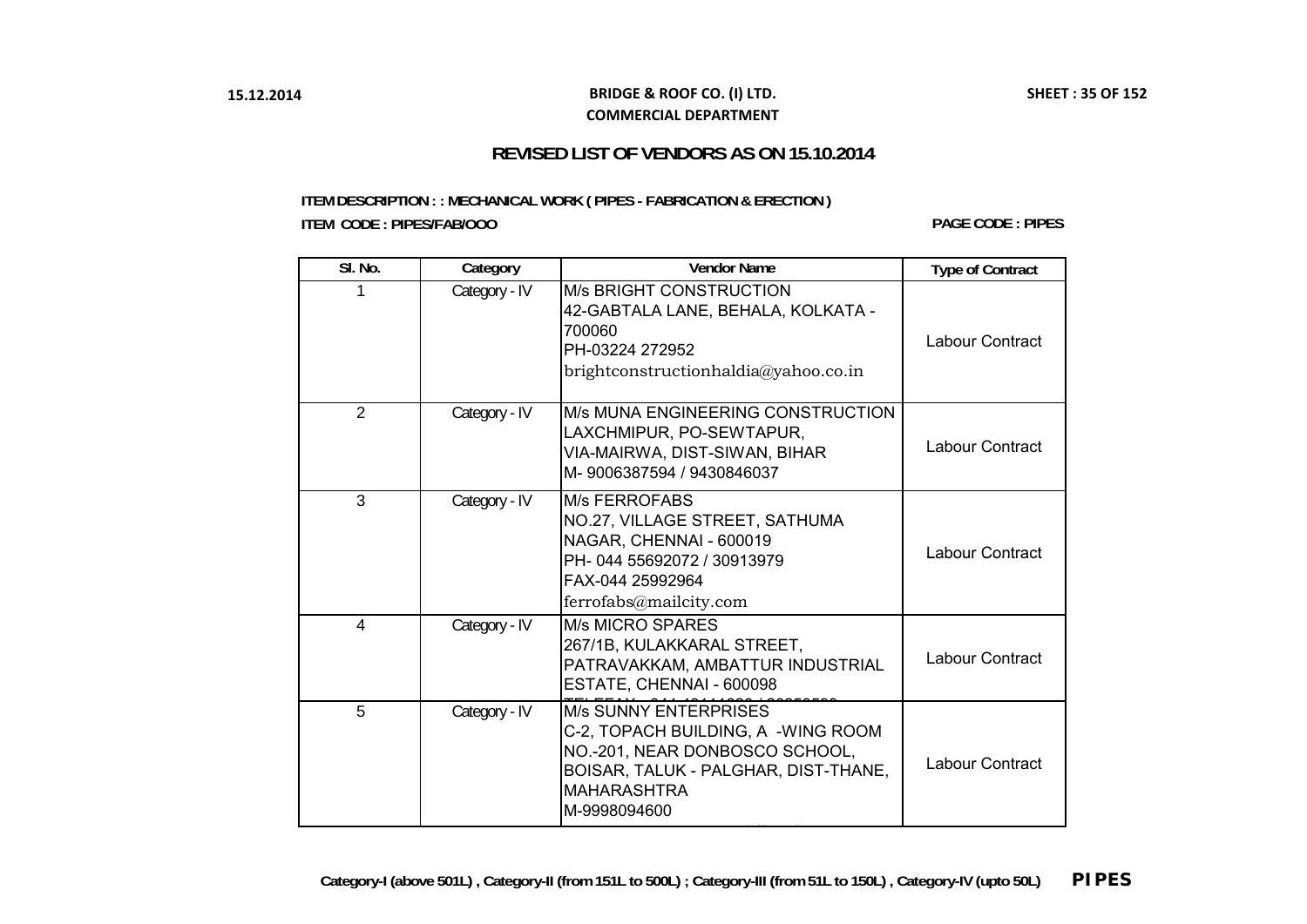| SI. No.        | Category      | <b>Vendor Name</b>                                                                                                                                                                                                                                    | <b>Type of Contract</b> |
|----------------|---------------|-------------------------------------------------------------------------------------------------------------------------------------------------------------------------------------------------------------------------------------------------------|-------------------------|
| 6              | Category - IV | <b>ENGINEERS</b><br>M/s<br><b>BRIGHT</b><br><b>AND</b><br><b>CONTRACTORS</b><br>SHOP NO-106, PLOT NO-21, JOGWAD<br>INDUSTRIAL AREA, MEGHPAR, PADANA,<br>LALPUR, JAMNAGAR,<br><b>GUJARAT - 361280</b><br>м<br>09426265043 / 09249465043<br>00400432665 | Labour Contract         |
| $\overline{7}$ | Category - IV | <b>M/s DUTTA CONSTRUCTION</b><br>121, PEYARABAGAN, KOLKATA - 700 153<br>M-9339216977 / 9836300763                                                                                                                                                     | Labour Contract         |
| $\overline{8}$ | Category - IV | <b>M/s SUKESH KUMAR</b><br>CORPORATE POWER PROJECT, AT&PO-<br>CHAKLA, CHANDWA, DIST-LATEHAR,<br>JHARKHAND - 829203<br>M-9431029717/7677824471                                                                                                         | Labour Contract         |
| 9              | Category - IV | M/s LEOFAB PROJECTS PVT. LTD.<br>KANPUR, SANTARAGADIA, BALASORE,<br><b>ORISSA - 756042</b><br>PH- 06782 222003 / 2384922, M-<br>09437187951 / 09437549244<br>leosuvendu@gmail.com /<br>leoajit.jena@gmail.com                                         | Labour Contract         |
| 10             | Category - IV | M/s RUKMANI INFRAPROJECTS PVT. LTD.<br>PLOT NO.: 39, INDRAHARI NAGAR<br>NEAR MAHARSHI VIDYA MANDIR<br>TURANG, DIST: ANGUL-759123, ODISHA<br>TELEFAX: 06764-211228                                                                                     | Labour Contract         |
| 11             | Category - IV | M/s ANUGRAHA ENGINEERING<br>DIANA VILLA, OPP. GOVT HEALTH<br>CENTER, SURATKAL, MANGLORE - 575014<br>M-9845479636                                                                                                                                      | Labour Contract         |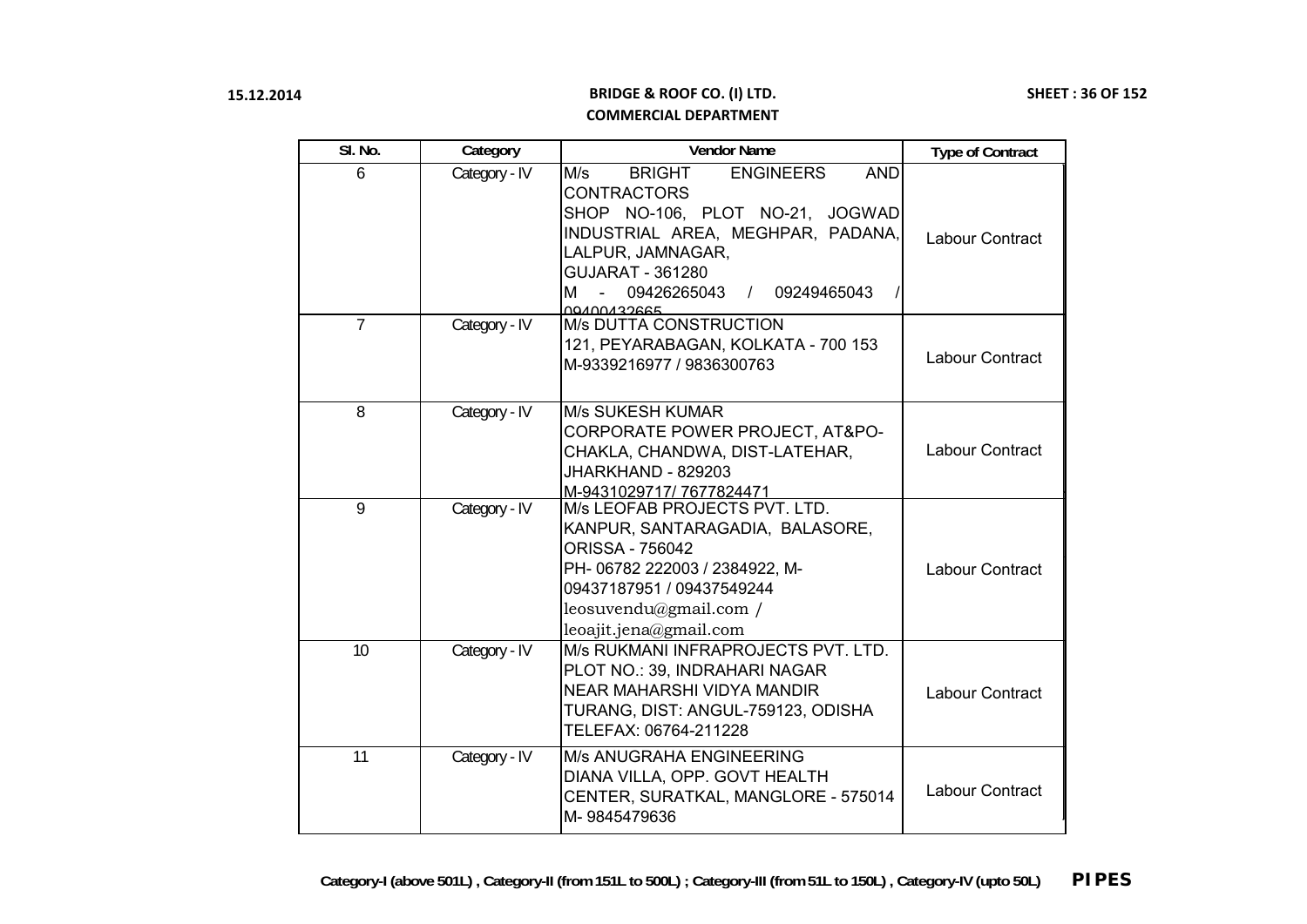| SI. No. | Category      | <b>Vendor Name</b>                                                                                                             | <b>Type of Contract</b> |
|---------|---------------|--------------------------------------------------------------------------------------------------------------------------------|-------------------------|
| 12      | Category - IV | <b>M/s MAMTHA CONSTRUCTION</b><br>ARABINDA<br><b>B.BAGAN,</b><br>84.<br>ROAD,<br>SANTRAGACHI, HOWRAH 711 104                   | Labour Contract         |
| 13      | Category - IV | M/s PRECISION MANAGEMENT COUNCIL<br>49-35-47, NGO's COLONY,<br>AKKAVVAPALAM, VIZAG - 530016                                    | Labour Contract         |
| 14      | Category - IV | M/s NOOR FABRICATORS & ERECTORS<br>DOOR No. 2-20, K.N. PALEM, ISLAMPETA,<br>VIZAG-31                                           | Labour Contract         |
| 15      | Category - IV | <b>M/s HOQUE'S CONSTRUCTION</b><br>KASHIM BAZAR, P.O-BANGITOLA,<br>DIST-MALDA, W.B - 732207<br>PH-03512 276805 / 9733143886    | <b>Labour Contract</b>  |
| 16      | Category - IV | M/s MUKUNDARA ENGG. & CONT.<br>D. No. 508, SECTOR - II, DUVVADA,<br>KURMANNAPALE, VIZAG - 530 046                              | Labour Contract         |
| 17      | Category - IV | <b>M/s VJAYKRANT CONSTRUCTIONS</b><br>MIG-65/1, M.V.P COLONY,<br>VISAKHAPATNAM, A.P - 530017<br>PH-2531639 / 2553642           | <b>Labour Contract</b>  |
| 18      | Category - IV | M/s JM ENGINEERING COATINGS<br>27-3-147/1, OFFICIAL COLONY, SRINAGAR,<br>OLD GAJUWAKA, VIZAG - 530 026<br>PH-2531639 / 2553643 | Labour Contract         |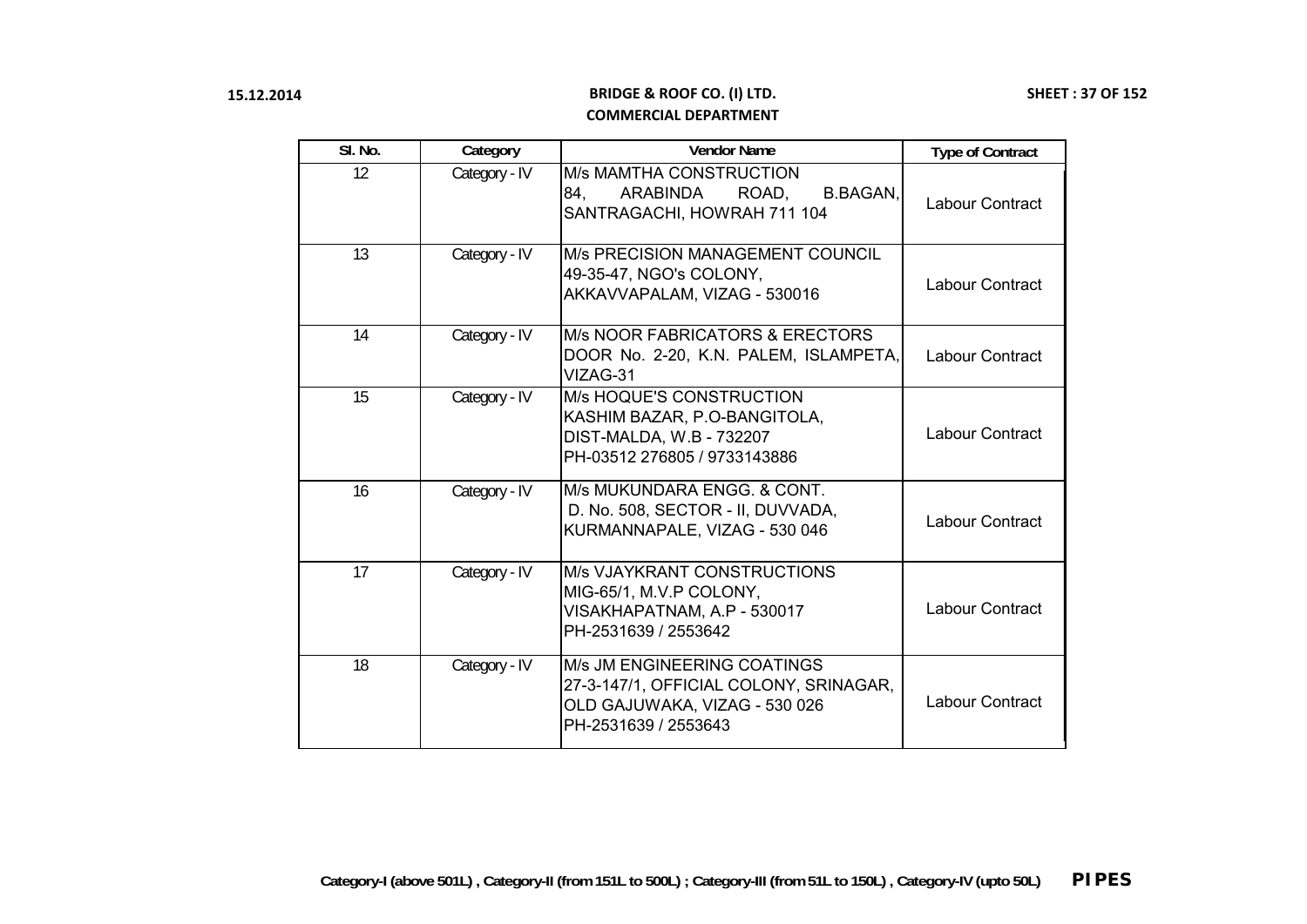| SI. No. | Category    | <b>Vendor Name</b>                                                                                                                                                             | <b>Type of Contract</b> |
|---------|-------------|--------------------------------------------------------------------------------------------------------------------------------------------------------------------------------|-------------------------|
| 19      | Category-IV | M/s CPR Construction<br>Plot No.: 11-2-8/1,<br>Joyti Residential Complex,<br>Flat No.: 201, Daspalla Hills,<br>Visakhapatnam, A.P. - 530 003<br>Ph.: 0891-2719719              | Labour Contract         |
| 20      | Category-IV | M/s Padma Sri Engineers & Contractors,<br>D. No. 6-80, Sai Nagar, Desapatrunipalem,<br>Paravada, Visakhapatnam - 530101<br>padmasri.vizag@gmail.com,<br>bula1974@yahoo.co.in   | Labour Contract         |
| 21      | Category-IV | M/s Amit Engineering<br>715, 1st Floor, Syndicate Colony,<br>Uliyan, Kadma, Jamshedpur - 5<br>Mob.: 9234683373, 9931186692,<br>Office: 9263947301<br>amitenggisr@yahoo.co.in   | Labour Contract         |
| 22      | Category-IV | M/s Raj Constructions,<br>VI/138 H, Mukkadackal Complex,<br>Chitrapuzha, Irumpanam P.O.,<br>Ernakulam - 682309, Kerala,<br>Ph.: 0484 -2722389,<br>rajconstructions@yahoo.co.in | Labour Contract         |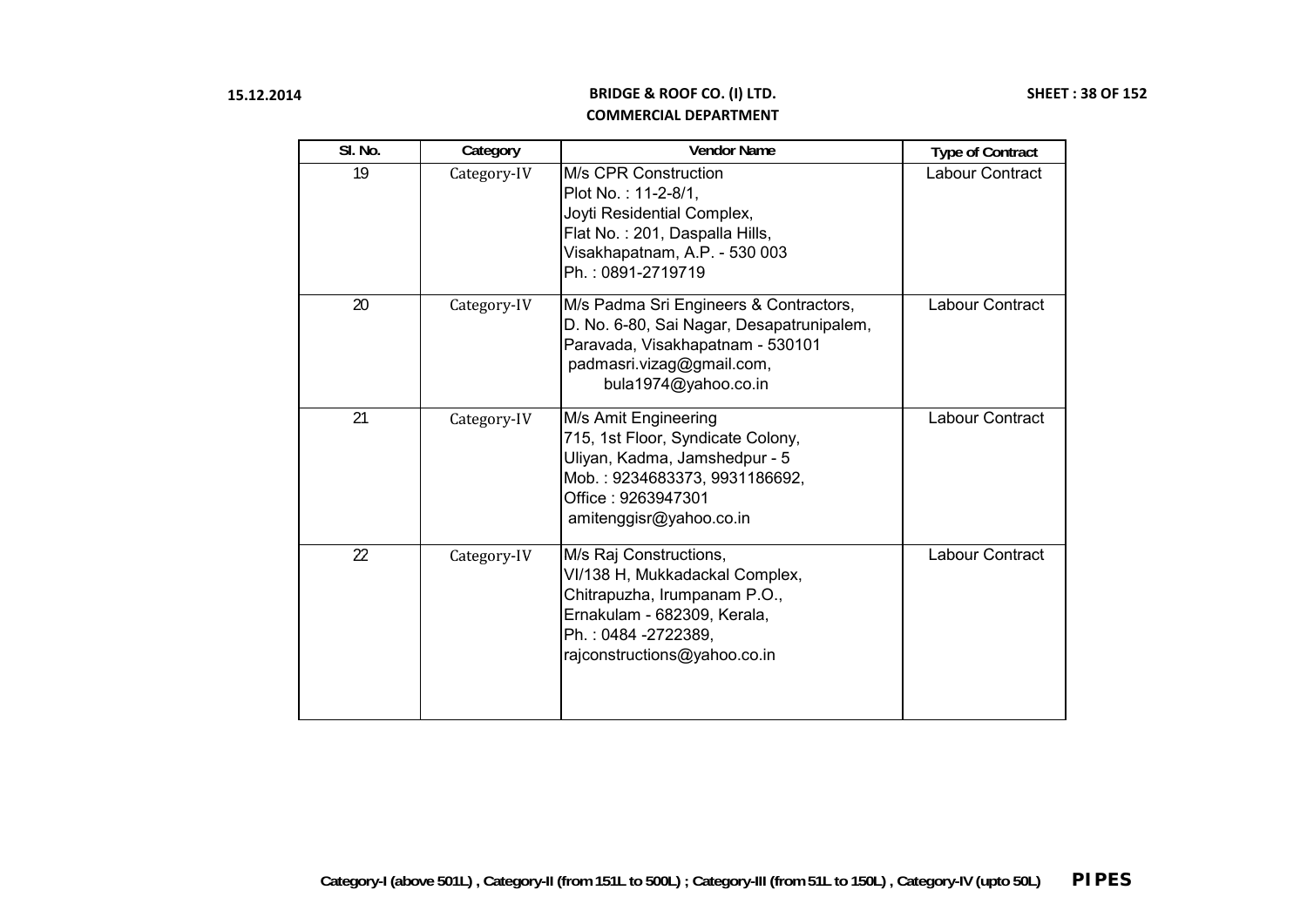| SI. No. | Category       | <b>Vendor Name</b>                                                                                                                                                                                          | <b>Type of Contract</b> |
|---------|----------------|-------------------------------------------------------------------------------------------------------------------------------------------------------------------------------------------------------------|-------------------------|
| 23      | Category-IV    | <b>M/s Pioneer Fabricators</b><br>Binoy Badal Dnesh Bhawan,<br>2nd Floor, P.O. & P.S. Mahishadal,<br>Dist.: Purba Medinipur, W.B.,<br>Pin: 721628<br>Ph.: 03224-240271<br>piofab.ind@gmail.com              | Labour Contract         |
| 24      | Category-IV    | M/s Royal Engineering & Piping Solutions,<br>A-602, Sai Arpan CHS, Near HP Colony(W),<br>Mahul Road, Chembur, Mumbai-400074<br>Mob.: 9702222324/9702020707<br>royal_eps@hotmail.com,<br>royal.eps@gmail.com | Labour Contract         |
| 25      | Category - III | M/s S.K. ENGINEERING WORKS<br>BELA ROAD, DIBYAPUR, AURAIYA, UP-<br>206244<br>M-05358053228 / 09456605209 /<br>09760279271                                                                                   | Labour Contract         |
| 26      | Category - III | M/s YADAV LABOUR CONTRACTOR<br>BANKA PURWA, NEW COLONY, PATA,<br>DIST - AURAIYA, UP - 206241<br>M-09719353919                                                                                               | Labour Contract         |
| 27      | Category - III | M/s J.M.B. INDIA CONSTRUCTION<br>PURWA GANGU(TARREE), PHAPHUND,<br>DIST - AURAIYA, UP - 206247<br>M-09896448211<br>jmbindiaconstruction593@gmail.com                                                        | Labour Contract         |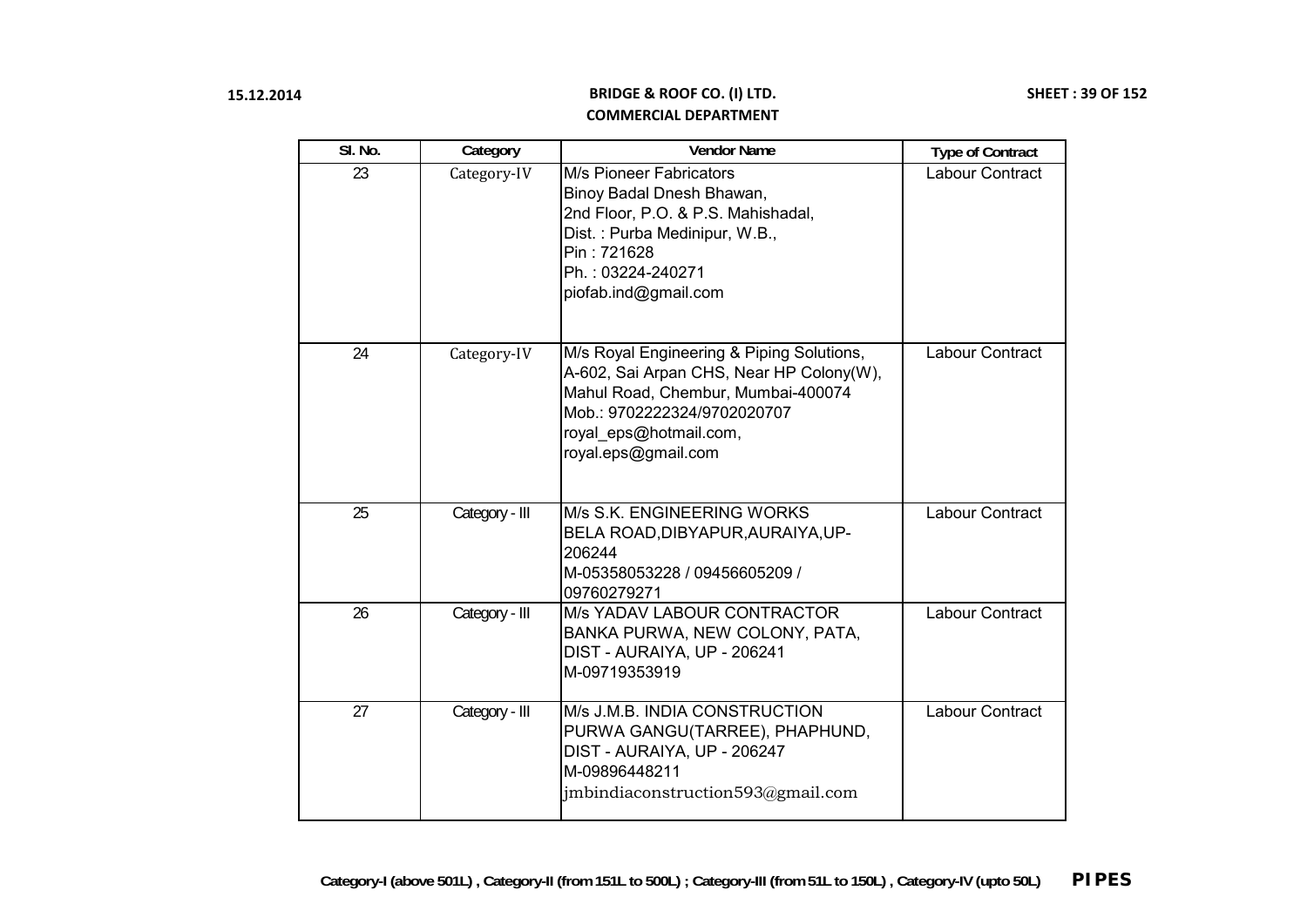| SI. No. | Category       | <b>Vendor Name</b>                                                                                                                                                                                                     | <b>Type of Contract</b> |
|---------|----------------|------------------------------------------------------------------------------------------------------------------------------------------------------------------------------------------------------------------------|-------------------------|
| 28      | Category - III | M/s MAGIN CONSTRUCTION COMPANY<br>PILLI KOTHI, KAKRAHI BAZAR, AURAIYA<br>ROAD, DIBIYAPUR, AURAIYA, UP - 206244                                                                                                         | Labour Contract         |
| 29      | Category - III | <b>M/s LOHIA ENGINEERING COMPANY</b><br>BAISUNDHARA, DIBIYAPUR, DIST -<br><b>AURAIYA, UP - 206244</b><br>PH-05683 283080 / 290380, M-9412337418<br>/9719721678<br>FAX-05683 283321<br>lohia_engineering@rediffmail.com | Labour Contract         |
| 30      | Category - III | <b>M/s DESCON CONSULTANT &amp; BUILDERS</b><br>NEAR RAILWAY CROSSING, DIBYAPUR,<br>DIST - AURAIYA, UP - 206244<br>PH-05683 283613 / 283273<br>desconengineers@rediffmail.com                                           | Labour Contract         |
| 31      | Category - III | M/s WELCOME ENGINEERING<br>NO.59, KAMBAR STREET, MURUGAPPA<br>NAGAR,<br><b>CHENNAI - 600057</b><br>M-7871335644/9940306848<br>welcomeengg@yahoo.com                                                                    | Labour Contract         |
| 32      | Category - III | <b>M/s SINGH ENGINEERING WORKS</b><br>LIG-93 SADA COLONY, RAGHOGARH,<br>GUNA (M.P.)<br>07544 262672 / M-9425131339<br>singh91200@yahoo.com                                                                             | Labour Contract         |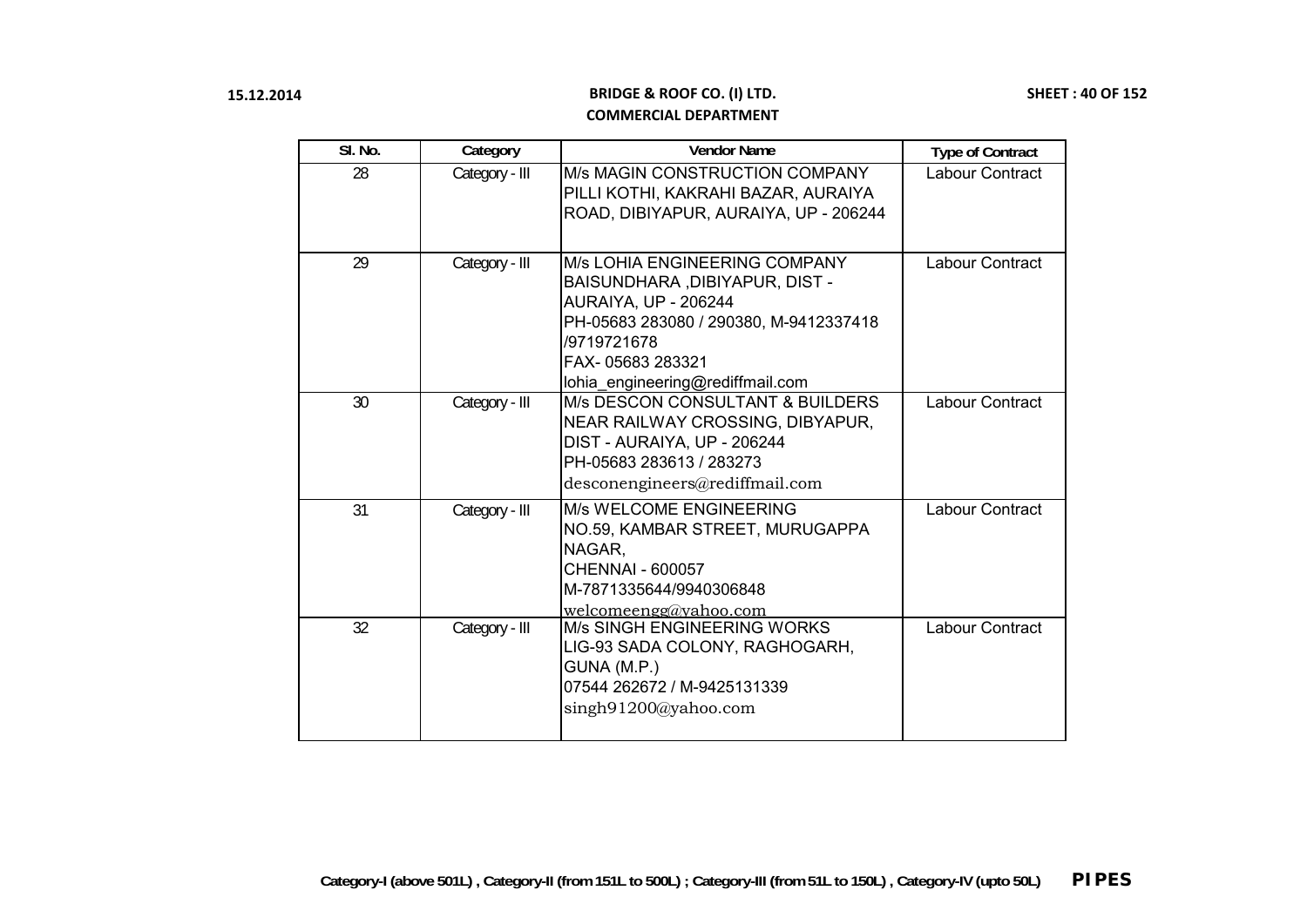| SI. No. | Category       | <b>Vendor Name</b>                                                                                                                                                                            | <b>Type of Contract</b> |
|---------|----------------|-----------------------------------------------------------------------------------------------------------------------------------------------------------------------------------------------|-------------------------|
| 33      | Category - III | <b>M/s MASTEK ENGINEERING</b><br>83 & 84, JAYALAKSHMI NAGAR,<br>#<br>GUDUVANCHERRY, CHENNAI - 603202<br>M-9445564440<br>TELEFAX-044 27468929<br>mastekengineers@yahoo.com                     | Labour Contract         |
| 34      | Category - III | <b>M/s SRI LAKSHMI ENTERPRISES</b><br>15/8, SELVA VINAYAGAR KOIL STREET,<br>BALAKRISHNAGAR, THIRUVOTTIYUR,<br>CHENNAI - 600019<br>M-9444124950<br>srilakshmienterprises.asmuthu@gmail.co<br>m | Labour Contract         |
| 35      | Category - III | <b>M/s ENGI TECHS</b><br>OLANGATTU XI-173, IRIMPANAM,<br><b>KOCHI - 682 309 KERALA</b>                                                                                                        | <b>Labour Contract</b>  |
| 36      | Category - III | <b>M/s SINGHA ASSOCIATES</b><br>185/101, SNASKRUTI THAKUR COMPLEX,<br>KANDIVALI (E), MUMBAI - 400 101<br>M-09820299759 / 09892302986                                                          | <b>Labour Contract</b>  |
| 37      | Category-III   | M/s G&J Contractors Fabricators & Erectors,<br>1D-14, Sanjoy Colony, Sector - 23,<br>Faridabad(Haryana)<br>Ph.: 09899247720/9818619790<br>g.j.cont@gmail.com                                  | <b>Labour Contract</b>  |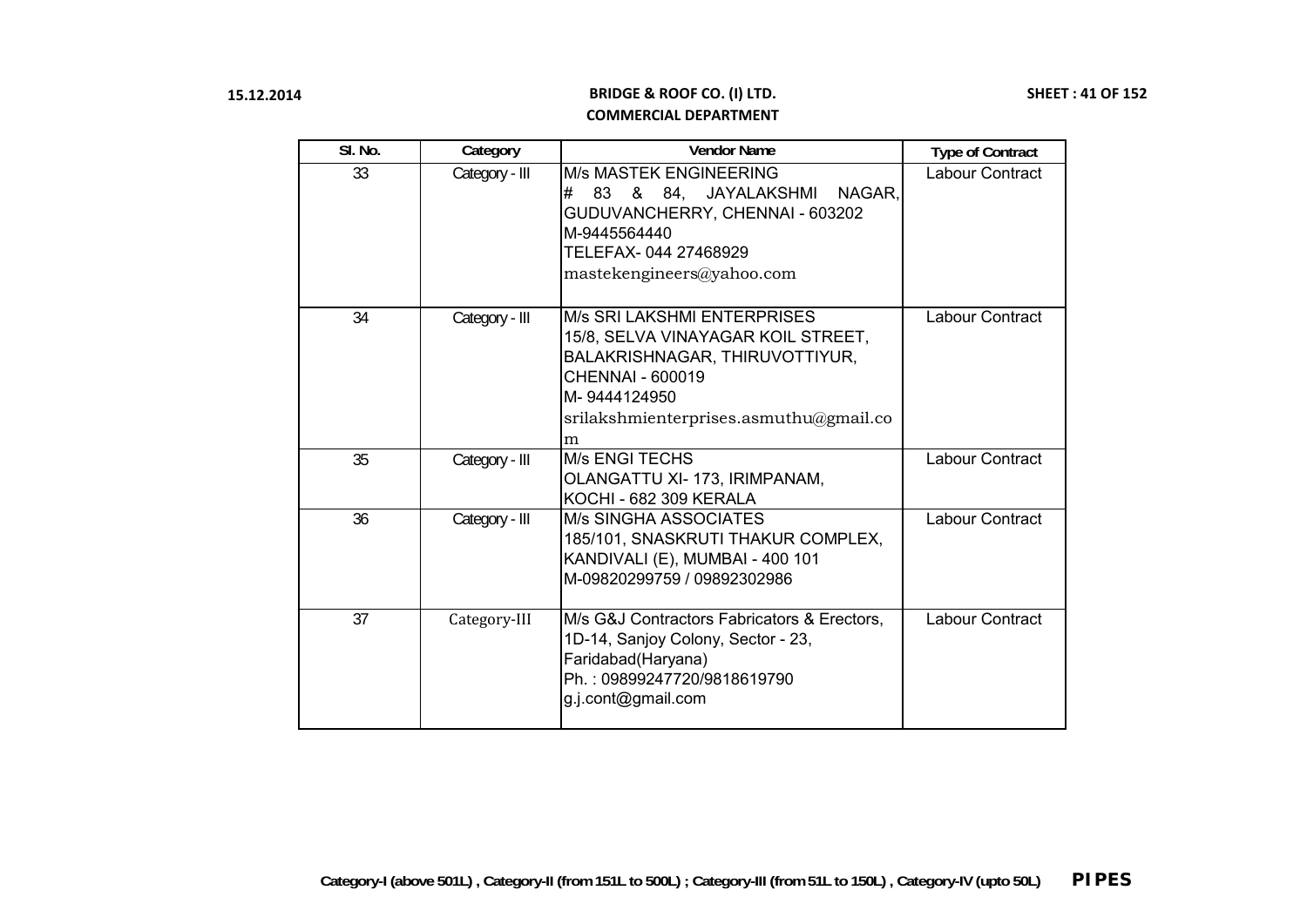| SI. No. | Category      | <b>Vendor Name</b>                                                                                                                                                                                              | <b>Type of Contract</b> |
|---------|---------------|-----------------------------------------------------------------------------------------------------------------------------------------------------------------------------------------------------------------|-------------------------|
| 38      | Category-III  | M/s Aneri Construction Pvt. Ltd.,<br>Plot No. 288/289, Ichhapore, GIDC,<br>Opp. ITI, Post - Bhatpore,<br>Surat - 394510, Gujarat<br>aneri@anericonstruction.com                                                 | Sub-contract            |
| 39      | Category - II | M/s ADARSH NOBLE CORPORATION LTD.<br>BIKASH NAGAR, TURANG, ANGUL -<br>759122, ODISHA<br>TELEFAX - 06764 234676<br>adarshmka@yahoo.co.in                                                                         | Labour Contract         |
| 40      | Category - II | <b>ENGINEERING</b><br>M/s<br><b>PRAYAGA</b><br><b>CONSTRUCTORS</b><br>AMBALAMUGAL, KOCHI, KERALA - 682302                                                                                                       | Labour Contract         |
| 41      | Category - II | M/s EASTERN INDIA CONSTRUCTION<br>30/2-CHANDRA KUMAR BANERJEE<br>LANE, SHIBPUR, HOWRAH-711102<br>PH-033 26423200,<br>FAX-033 26423276<br>easternindiaconst@gmail.com                                            | Labour Contract         |
| 42      | Category - II | M/s DINESH INFRAPROJECTS PVT. LTD.<br>VILL-CHAKBAD, PO-BOGRA, P.S. -<br>SANTALDIH, DIST - PURULIA, WB - 723145<br>PH - 03251 260258 / 260618 / 718 / 719<br>FAX-03251 260258<br>dinesh_santaldih@rediffmail.com | Labour Contract         |
| 43      | Category - II | M/s EASTERN ENGINEERING VENTURES<br>S-2/5, INDUSTRIAL ESTATE,<br>ANGUL - 759122, ODISHA                                                                                                                         | Labour Contract         |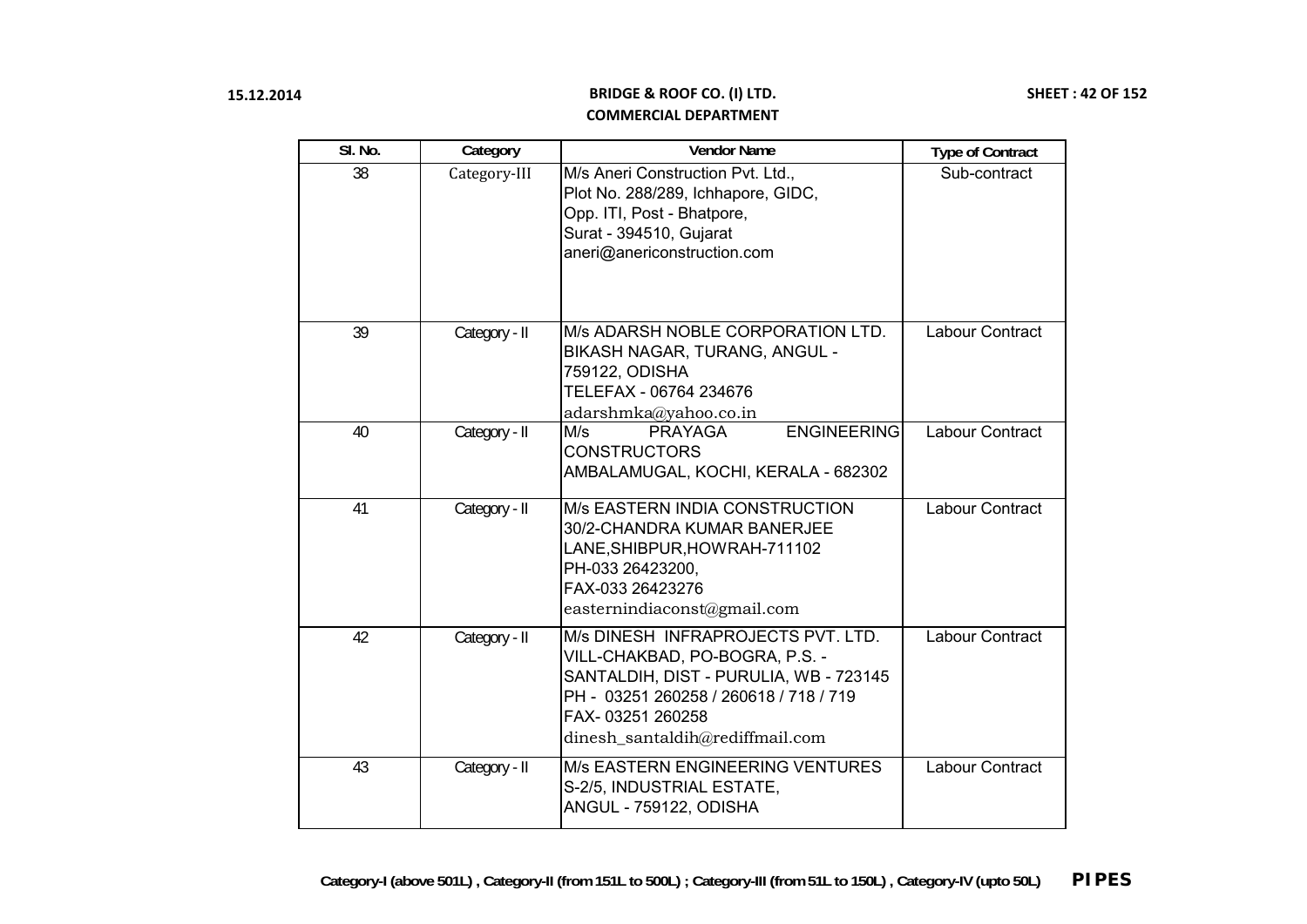| SI. No. | Category      | <b>Vendor Name</b>                                                                                                                                                                                        | <b>Type of Contract</b> |
|---------|---------------|-----------------------------------------------------------------------------------------------------------------------------------------------------------------------------------------------------------|-------------------------|
| 44      | Category - II | M/s NTEC ENGINEERS PVT. LTD.<br>22A - DUM DUM ROAD, KOLKATA - 700002<br>TELEFAX - 033 25568758 /25568706<br>/25585838 /25329533<br>ntecengineer@yahoo.in                                                  | Labour Contract         |
| 45      | Category - II | M/s DGP STEEL STAR ENGINEERING PVT.<br>LTD.<br>G.T. ROAD, BHIRINGI, DURGAPUR - 713213<br>PH-0343 2682392<br>FAX-0343 2582408                                                                              | Labour Contract         |
| 46      | Category - II | depated atom <sup>o</sup> rieboo.co.ip____<br>M/s ELECTROMECH COMPANY<br>ICHAPUR, SANTRAGACHI, HOWRAH<br>711104<br><b>PH_033_26672226</b>                                                                 | Labour Contract         |
| 47      | Category - II | <b>M/s UCON ENGINEERING</b><br>202 A, SHETH HEIGHT, GAHAKOTWALA<br>ROAD, BEHIND ASHISH CINEMA, R.C.<br>MARG, CHEMBUR, MUMBAI - 400 074<br>PH-022 32451096 / M - 9322259148<br>gautam.dasgupta@hotmail.com | Labour Contract         |
| 48      | Category - II | M/s BHARATIYA CONSTRUCTION<br>2/26, NARMADESHWAR SOCEITY,<br>PANCHVATI, GORWA, VADODARA - 390016<br>TELEFAX-9274328002<br>'bharatiya $123$ @gmail.com                                                     | Labour Contract         |
| 49      | Category - II | M/s B.B. ENGINEERS<br>TURANG, BE-HOTEL PRASANTI, DIST.                                                                                                                                                    | Labour Contract         |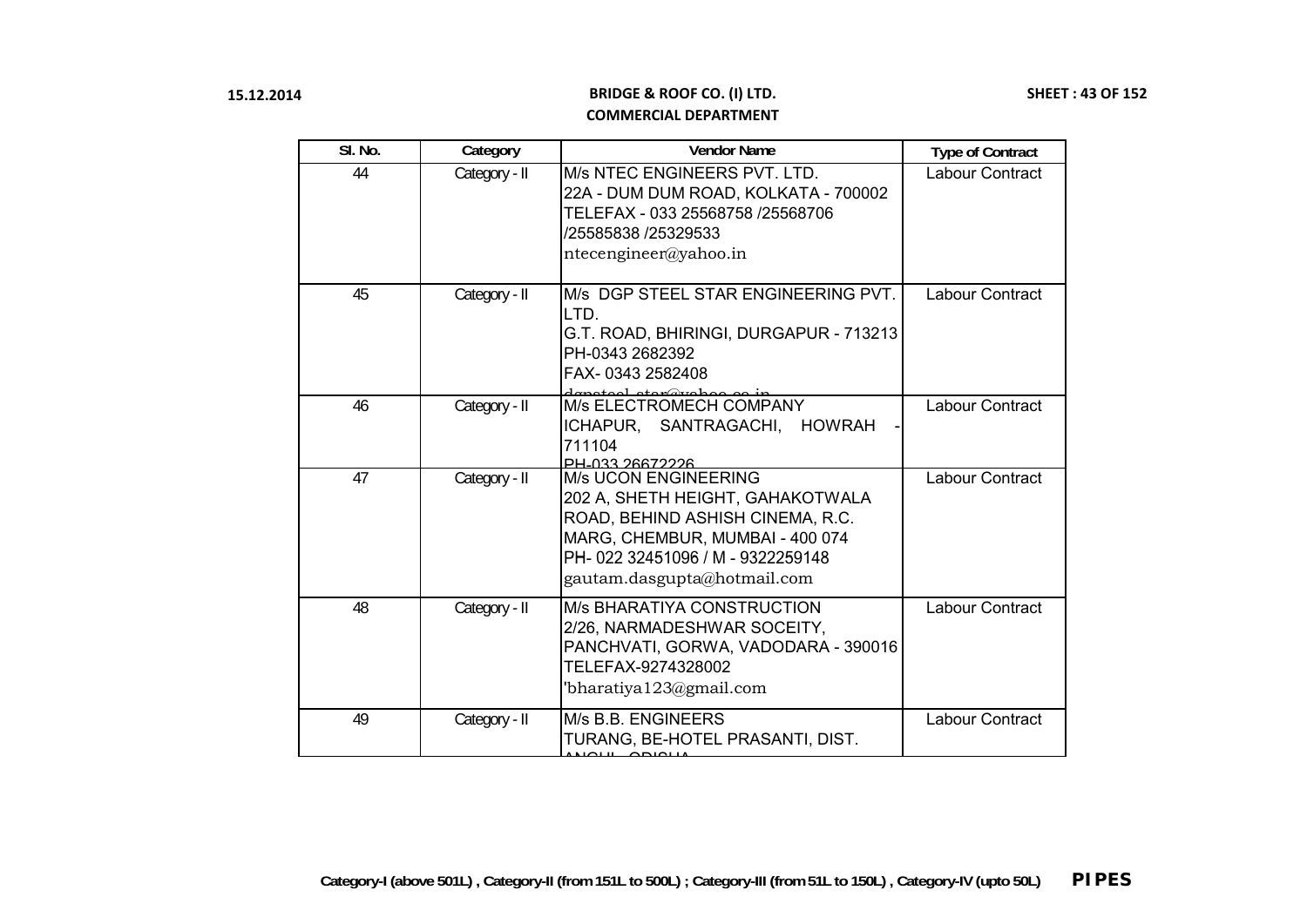| SI. No. | Category      | <b>Vendor Name</b>                                                                                                                                                                                                    | <b>Type of Contract</b> |
|---------|---------------|-----------------------------------------------------------------------------------------------------------------------------------------------------------------------------------------------------------------------|-------------------------|
| 50      | Category - II | SAIDHU<br>M/s<br>C.P.<br><b>ENGINEERING</b><br><b>CONTRACTOR</b><br>HOUSE, PERINGALA<br>CHAKKALAKUZHI<br>P.O., ERNAKULAM DIST, KERALA - 683565<br>2721954 /<br>2680765<br>TEL-0484<br>/ M-<br>9847498708 / 9846951943 | Labour Contract         |
| 51      | Category - II | M/s A.I. KURIAKOSE<br>OLANATTU<br>HOUSE,<br>PINARMUNDA,<br>PERINGALA - P.O., ERNAKULUM DIST,<br><b>KERELA - 683565</b><br>0484 2681764 824047 / M - 9447575892                                                        | Labour Contract         |
| 52      | Category - I  | M/s BHAWANI PIPES AND TANKS<br>B-9/8, LAXMI COLONEY, MAHUL ROAD,<br>CHEMBUR,<br><b>MUMBAI - 400074</b><br>PH-022 25548298                                                                                             | Labour Contract         |
| 53      | Category - I  | M/s J.A. FABRICATORS<br>2/44, NARMADESHWAR SOCIETY, GORWA,<br>VADODARA- 16, GUJRAT<br>PH-2652281212                                                                                                                   | Labour-Contract         |
| 54      | Category - I  | <b>M/s SHIV ENGINEERING</b><br>F/4, SUNDARVAN COMPLEX, NEAR<br>GORWA ITI, Bs PETROL PUMP, GORWA,<br>VADODARA, GUJRAT<br>PH-0265 2291571                                                                               | Labour-Contract         |
| 55      | Category - I  | M/S. MIDEAST PIPELINE PRODUCTS<br>D-9413, NEW FRIENDS COLONY,<br><b>NEW DELHI - 110 065.</b>                                                                                                                          | Labour-Contract         |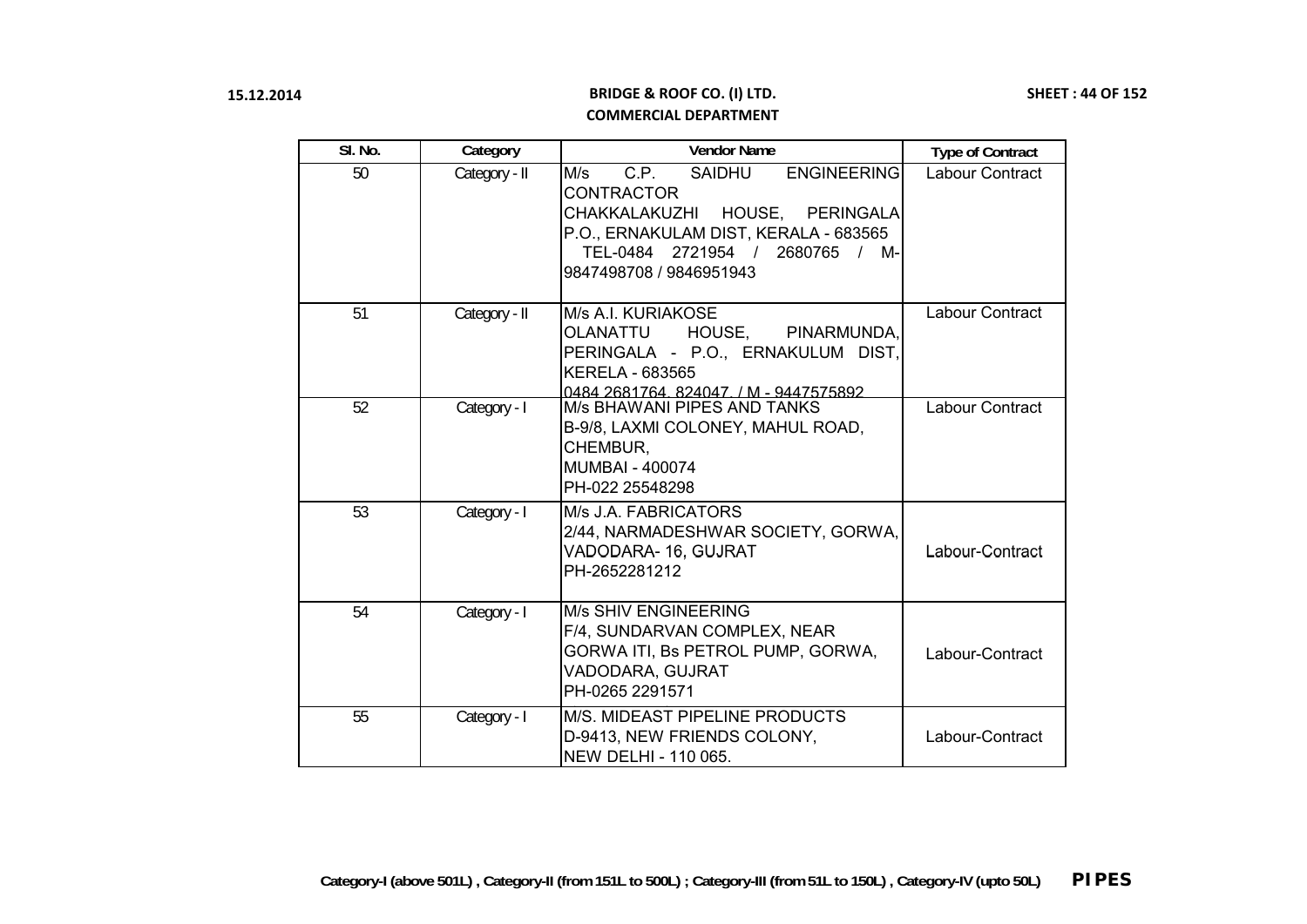| SI. No. | Category     | <b>Vendor Name</b>                                                                                                                                                                                                       | <b>Type of Contract</b> |
|---------|--------------|--------------------------------------------------------------------------------------------------------------------------------------------------------------------------------------------------------------------------|-------------------------|
| 56      | Category - I | M/s ZILLION INFRAPROJECTS PVT. LTD.<br>5TH FLOOR, ANUSHKA TOWER, PLOT NO-<br>02, GARG TRADE CENTRE, SECTOR-11,<br>ROHINI, NEW DELHI-110085<br>TELEFAX-011 27574505 / 022-41236303                                        | Sub-Contract            |
| 57      | Category - I | M/s VRC CONSTRUCTIONS (1) PVT. LTD.<br>SHIVA TOWER, 2nd FLOOR, 100/28,<br>RAJAPUR.<br>SECTOR - 9, ROHINI, DELHI - 110 085<br>PH-011 27553601 / 02 / 03 / 04                                                              | Sub-Contract            |
| 58      | Category - I | SAKTHI HI-TECH CONSTRUCTIONS Pvt. Ltd.<br>NO. 33, T.K.M. ROAD, MELAVALAM VILLAGE,<br>KARUNGUZHI-POST,<br>MADURANTHAGAM TALUK,<br>KANCHEEPURAM DIST.-603303.<br>PH-044-27567008/27567018.<br>Email- mail@sakthihitech.com | Labour-Contract         |
| 59      | Category - I | JRP INFRA LIMITED,<br>"KALYAN LAKSHMI" II FLOOR,<br>6, FIRST MAIN ROAD, KASTURBA NAGAR,<br>ADYAR, CHENNAI-600020.<br>PH-04424426076/24426077,<br>Email- jrpinfra2009@gmail.com,<br>contact@jrpinfra.com                  | Labour-Contract         |
| 60      | Category - I | LOGOS ENGINEERING PVT. LTD.<br>2, VENKATRAMAN SALAI, PERIYAR NAGAR,<br><b>CHENNAI-600082</b><br>PH-04425502360/25504746, FAX-04425506746<br>Email: lepl@logosengg.com,<br>Web:www.logosengg.com                          | Labour-Contract         |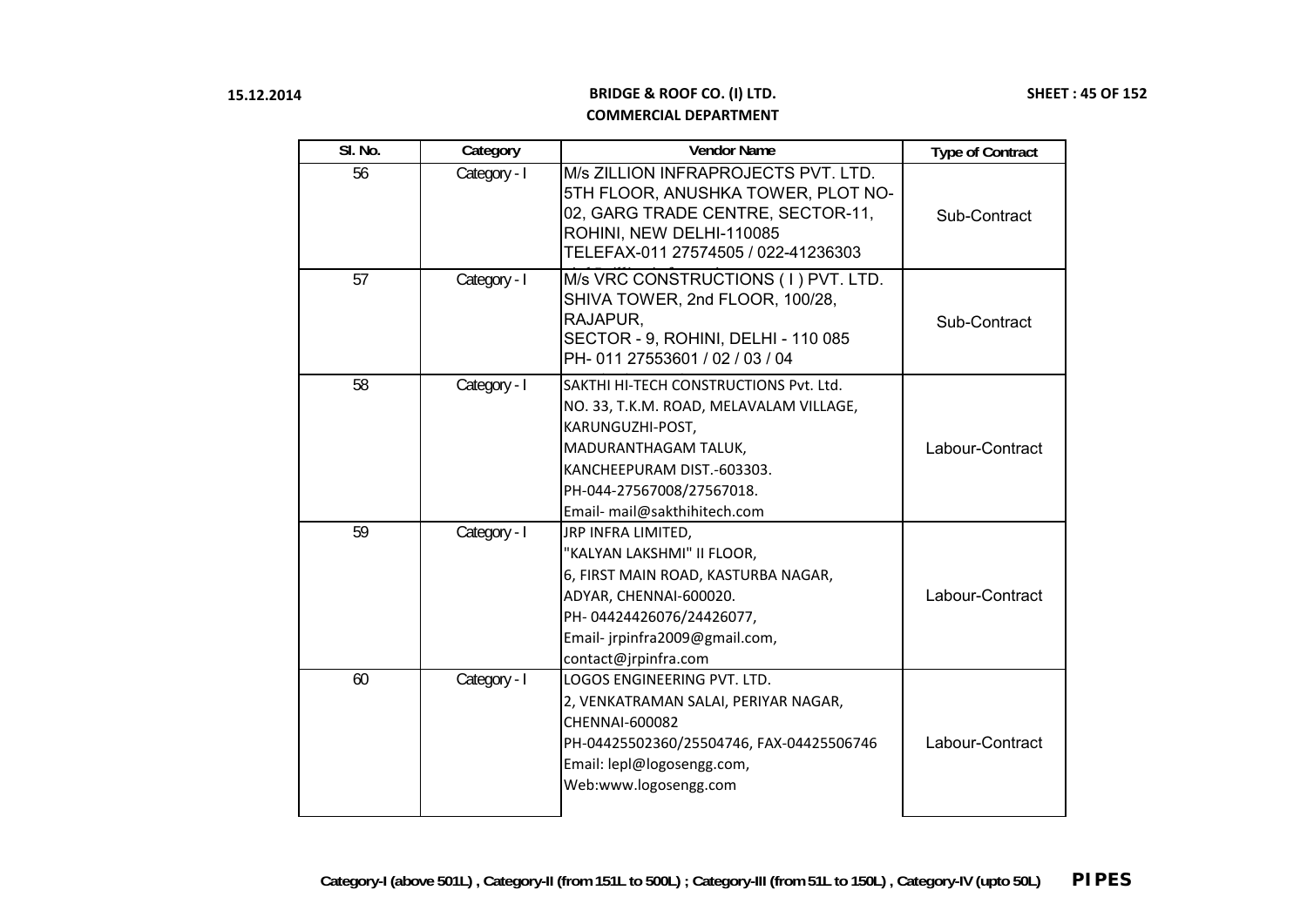| SI. No. | Category     | <b>Vendor Name</b>                                                                                                                                                                                                             | <b>Type of Contract</b> |
|---------|--------------|--------------------------------------------------------------------------------------------------------------------------------------------------------------------------------------------------------------------------------|-------------------------|
| 61      | Category - I | M/s PIPE-TECH ENGINEERING<br>3/2, KASIPURAM, B-BLOCK, 5TH STREET,<br>ROYAPURAM, CHENNAI - 600013<br>TELEFAX-044 25951853<br>ravindran.sundarraj@gmail.com                                                                      | Labour Contract         |
| 62      | Category - I | M/s SANGHA ERECTORS PVT. LTD.<br>PLOT 1B, VASAVI NAGAR PICKET,<br>SECUNDERBAD, CITY - HYDRABAD, A.P -<br>500009<br>PH-040 66204595, M-09849084595 /<br>09866016299                                                             | Labour Contract         |
| 63      | Category - I | M/s RATAN CONSTRUCTION CO.<br>23/714, SATYAM APARTMENT, NEAR ITI,<br>REFINERY ROAD, GORWA, VADODARA -<br>390016<br>PH-0265 2398235 / M-9426308295 /<br>9904202151<br>FAX-0265 2398235<br>ratanconstruction@hotmail.com/rcc6811 | <b>Labour Contract</b>  |
| 64      | Category - I | M/s SRI ATCHAYA ENGINEERING PVT. LTD<br>75F, THAMARAIKULAM, 1ST STREET,<br>PERIYATHOPPU, MANALI, CHENNAI -<br>600068<br>PH-044 25940182                                                                                        | <b>Labour Contract</b>  |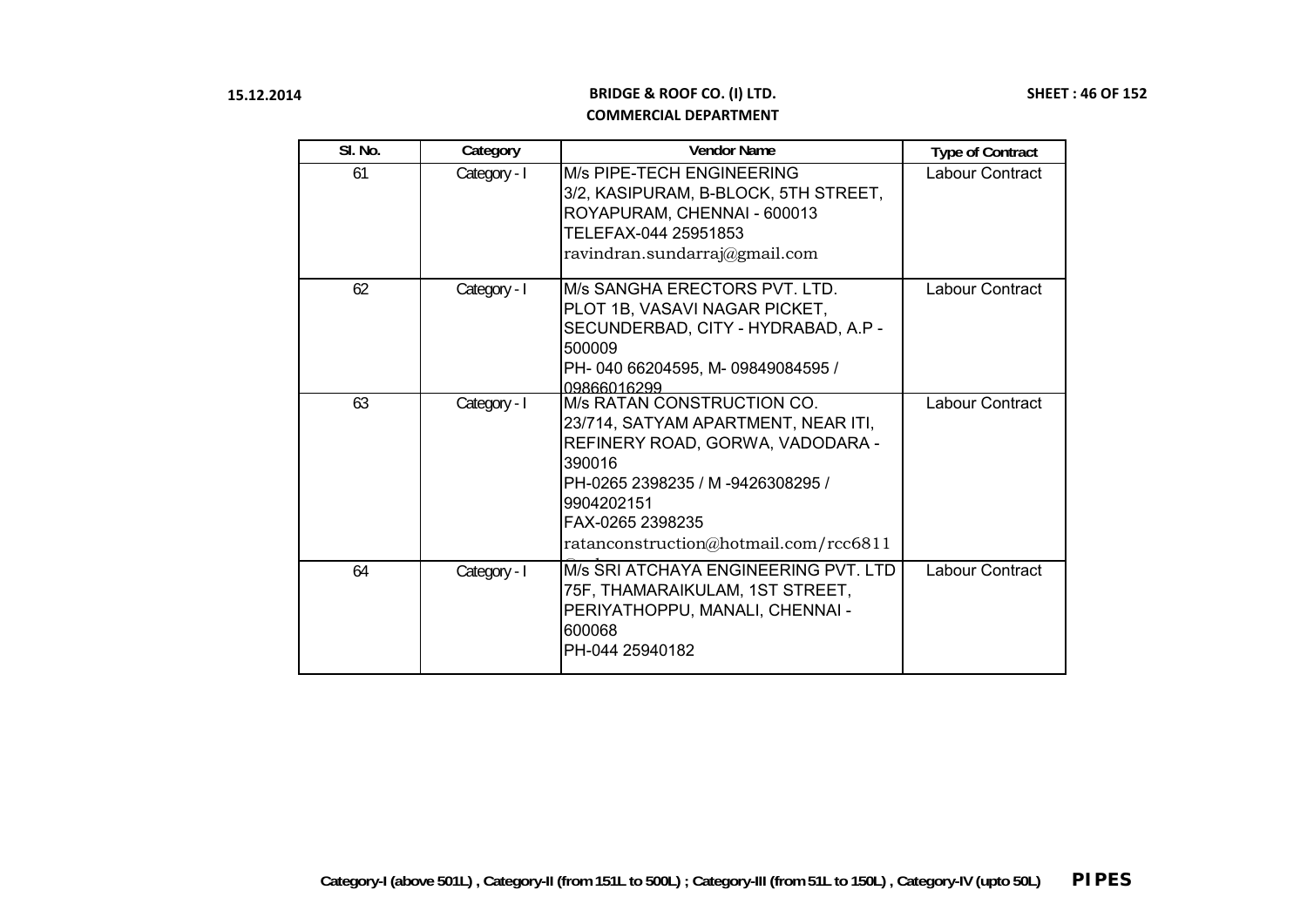## **BRIDGE & ROOF CO. (I) LTD. COMMERCIAL DEPARTMENT**

# **REVISED LIST OF VENDORS AS ON 15.10.2014**

# **ITEM DESCRIPTION : : MECHANICAL WORK ( BOILER - FABRICATION & ERECTION )**

**ITEM CODE : BOILER/FAB/OOO**

**PAGE CODE : BOILER**

| SI. No.        | Category       | <b>Vendor Name</b>                                                                                                                                                                                                                                      | <b>Type of Contract</b> |
|----------------|----------------|---------------------------------------------------------------------------------------------------------------------------------------------------------------------------------------------------------------------------------------------------------|-------------------------|
| $\mathbf{1}$   | Category-IV    | M/s Balaji Construction<br>RM212, House No. 12,<br>Opp. Maroli Church, Chembur Colony,<br>Mumbai - 400 074<br>Mob.: 9870086019/7738918224,<br>balajicon2009@gmail.com                                                                                   | Labour Contract         |
| $\overline{2}$ | Category - III | M/s TPP BOILERS PVT. LTD.<br>69/70, ASHOK CHAMBERS, 4TH FLOOR,<br>DEVAJI RATNJI MARG (BHARUCH STREET<br>), MASJID BUNDER (E), MUMBBAI - 400009<br>info@tppboilers.com                                                                                   | labour contract         |
| 3              | Category-III   | M/s Pushyami Infra India Pvt. Ltd.<br>Plot No. 304, Block-5, Harivilu Apartment,<br>Manikonda (Village), Rajendra Nagar (Mandal),<br>Golconda(Post), Rangareddy (Dist.),<br>Hyderabad - 500075<br>rkpushyami@gmail.com                                  | Labour Contract         |
| $\overline{4}$ | Category - II  | M/s ENERGY RESOURCES Co.<br>SHOP NO 1 /2 /3 (GROUND FLOOR),<br>GOVERDHAN COMPLEX, NR. ITI GORWA,<br>LAXMIPURA ROAD, VADODARA,<br><b>GUJRAT - 390016</b><br>PH - 0265 6544155 / M - 9898213857 /<br>9427538323 / 9173745172<br>eng.resources@hotmail.com | labour contract         |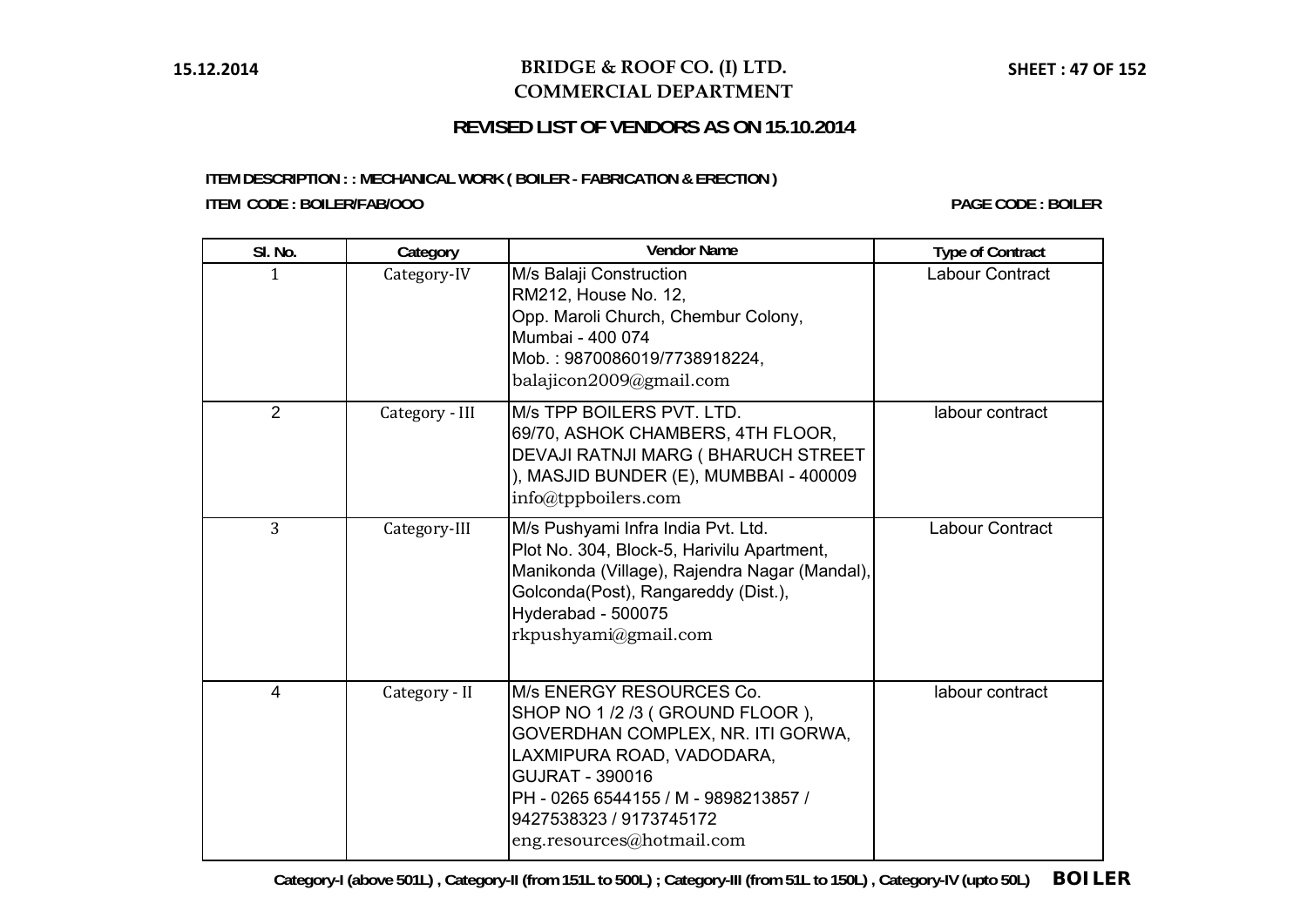# **BRIDGE & ROOF CO. (I) LTD. COMMERCIAL DEPARTMENT**

| SI. No.        | Category     | <b>Vendor Name</b>                                                                                                                                                                                 | <b>Type of Contract</b> |
|----------------|--------------|----------------------------------------------------------------------------------------------------------------------------------------------------------------------------------------------------|-------------------------|
| 5              | Category - I | M/s BHAVANI ERECTORS PVT. LTD.<br><b>BHAVANI TRADE CENTRE, HIGH SCHOOL</b><br>JUNCTION, KARUNGAPPALLY-<br>690518, KOLLAM, KERALA<br>PH-0476 2626255<br>FAX-0476 2620355                            | Labour-contract         |
| 6              | Category - I | M/s POWER MECH PROJECTS LTD.<br>PLOT NO-77, JUBILEE ENCLAVE, OPP.<br>HITEX, MADHAPUR, HYDRABAD-500081, A.P<br>PH-040 30444444<br>FAX-040 30444400<br>info@powermech.net                            | Labour-contract         |
| $\overline{7}$ | Category - I | M/s POWER INFRAMECH PVT. LTD.<br>236, B-BLOCK, TUILADUNGRI, GOLMURI,<br>JAMSHEDPUR-831003<br>PH-0657 2348273 / 6570389<br>FAX-0657 2348273<br>powerinframechpvtltd@rediffmail.com                  | Labour-contract         |
| 8              | Category - I | M/s VASAVI POWER SERVICES PVT. LTD.<br>405, 4TH FLOOR, GOLDEN EDIFICE,<br>KHAIRATABAD, HYDERABAD - 500 004, A.P.<br>PH: 040-30603601 / 30603602<br>Fax: +91-40-30603603<br>$info@v$ asavipower.com | Labour-contract         |
| 9              | Category - I | <b>M/s POWER ENGINEERS</b><br>TULAD, GOLMURI, JAMSEDPUR - 831 003,<br><b>ILIADIZLIANIN</b>                                                                                                         | Labour-contract         |
| 10             | Category - I | M/s Zillion Infraprojects Private Limited<br>5th Floor, Anushka Tower, Plot No. 2, Garg<br>Trade Centre, Sector-11, Rohini,<br>New Delhi - 110 085<br>zipl@zillioninfraprojects.com                | Labour Contract         |

**Category-I (above 501L) , Category-II (from 151L to 500L) ; Category-III (from 51L to 150L) , Category-IV (upto 50L) BOILER**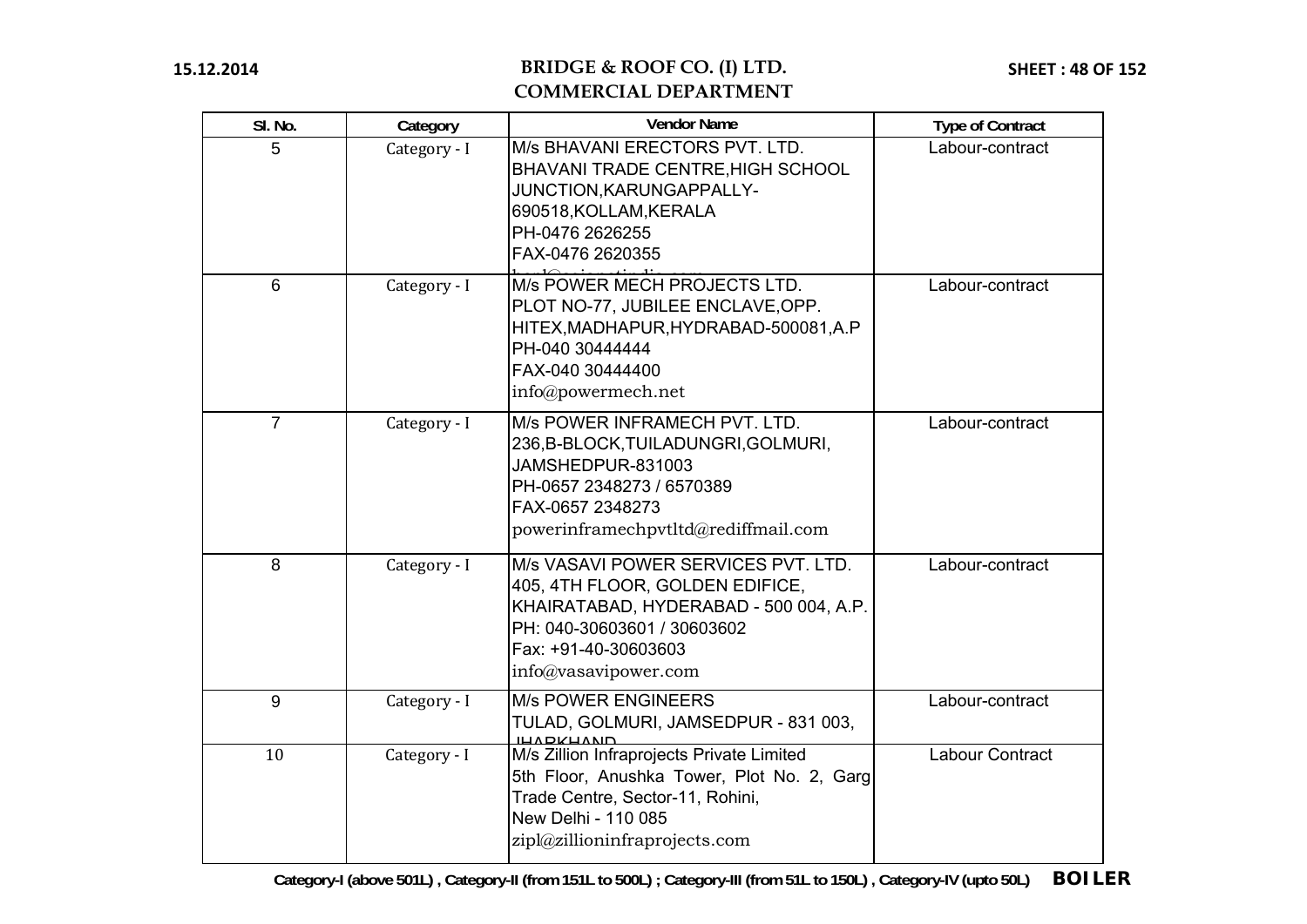| SI. No. | Category   | <b>Vendor Name</b>                                                                                                                                                                                                              | <b>Type of Contract</b> |
|---------|------------|---------------------------------------------------------------------------------------------------------------------------------------------------------------------------------------------------------------------------------|-------------------------|
| 11      | Category-I | M/s Peekeyem Constructions Pvt. Ltd.<br>Plot No. 36, 1st floor,<br>Mankapur,<br>Nagpur - 440030 (M.S.)<br>Ph.<br>0712-6455162,<br>9849429003,<br>09637395152<br>pkmeng@yahoo.com                                                | Labour Contract         |
| 12      | Category-I | M/s LEOFAB PROJECTS PVT. LTD.<br>KANPUR, SANTARAGADIA, BALASORE,<br><b>ORISSA - 756042</b><br>PH-06782 222003 / 2384922, M-09437187951<br>/ 09437549244<br>leosuvendu@gmail.com /<br>leoajit.jena@gmail.com                     | Labour Contract         |
| 13      | Category-I | M/s JRP INFRA LIMITED,<br>"KALYAN LAKSHMI" II FLOOR,<br>6, FIRST MAIN ROAD, KASTURBA NAGAR,<br>ADYAR, CHENNAI-600020.<br>PH-04424426076/24426077,<br>Email- jrpinfra2009@gmail.com,<br>contact@jrpinfra.com                     | <b>Labour Contract</b>  |
| 14      | Category-I | M/s KURUP INFRASTRUCTURES (P) LTD.<br>05, SHETKARI SANKUL BUILDING,<br>SINNAR PHATA, NASIK ROAD - 422101,<br>MAHARASTRA.<br>Email:info@kurupgroup.com/<br>kurupinfra@gmail.com<br>tel:9102532462323/6450467<br>fax:912532460882 | Labour Contract         |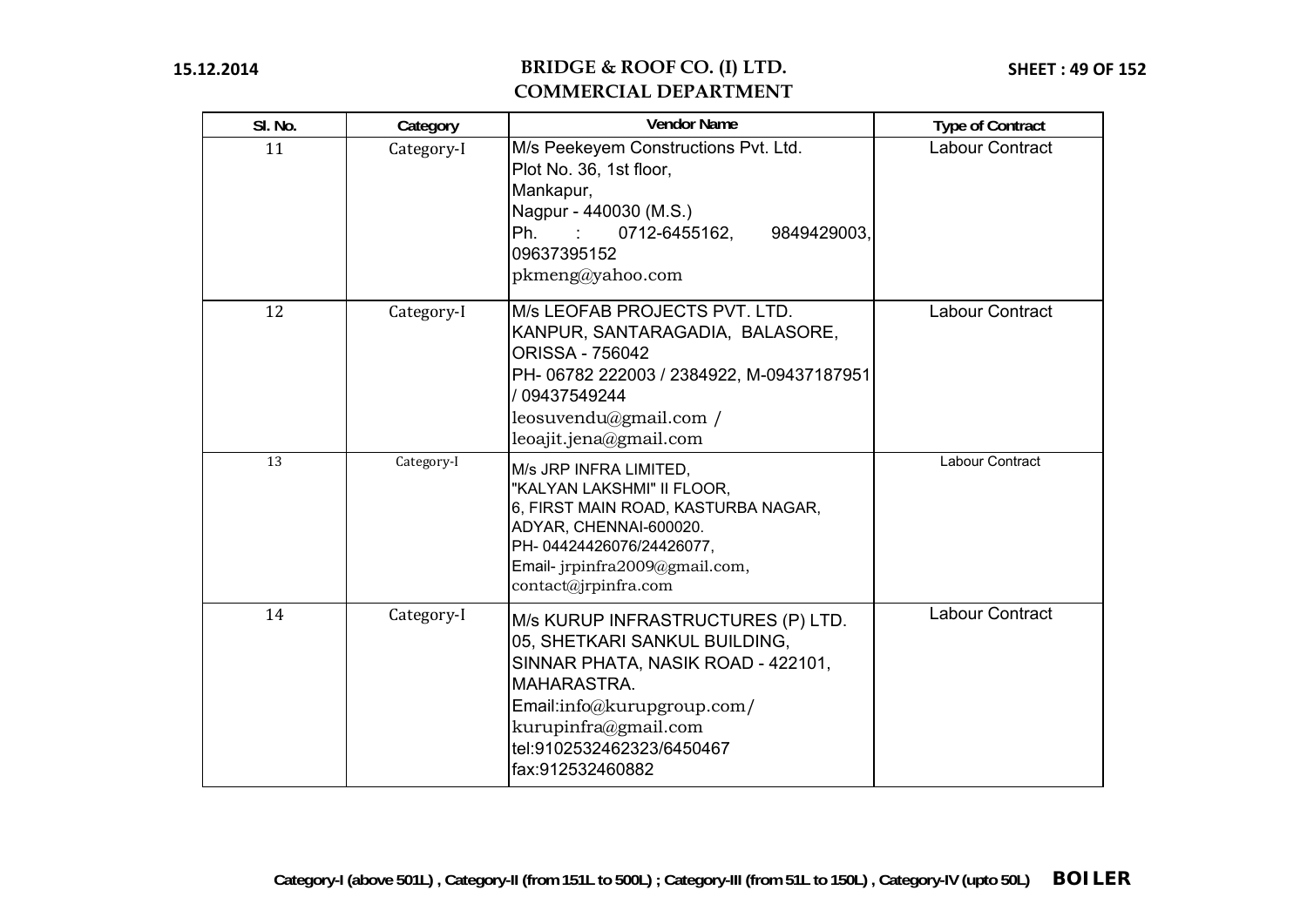| SI. No. | Category   | Vendor Name                                                                                                                                                       | <b>Type of Contract</b> |
|---------|------------|-------------------------------------------------------------------------------------------------------------------------------------------------------------------|-------------------------|
| 15      | Category-I | M/s DGP Steel Star Engineering Pvt. Ltd.<br>G.T. Road, Bhiringi,<br>Durgapur - 713213<br>Ph.: 0343-2582392,<br>Fax : 0343-2582408<br>$d$ gpsteel-star@yahoo.co.in | Labour Contract         |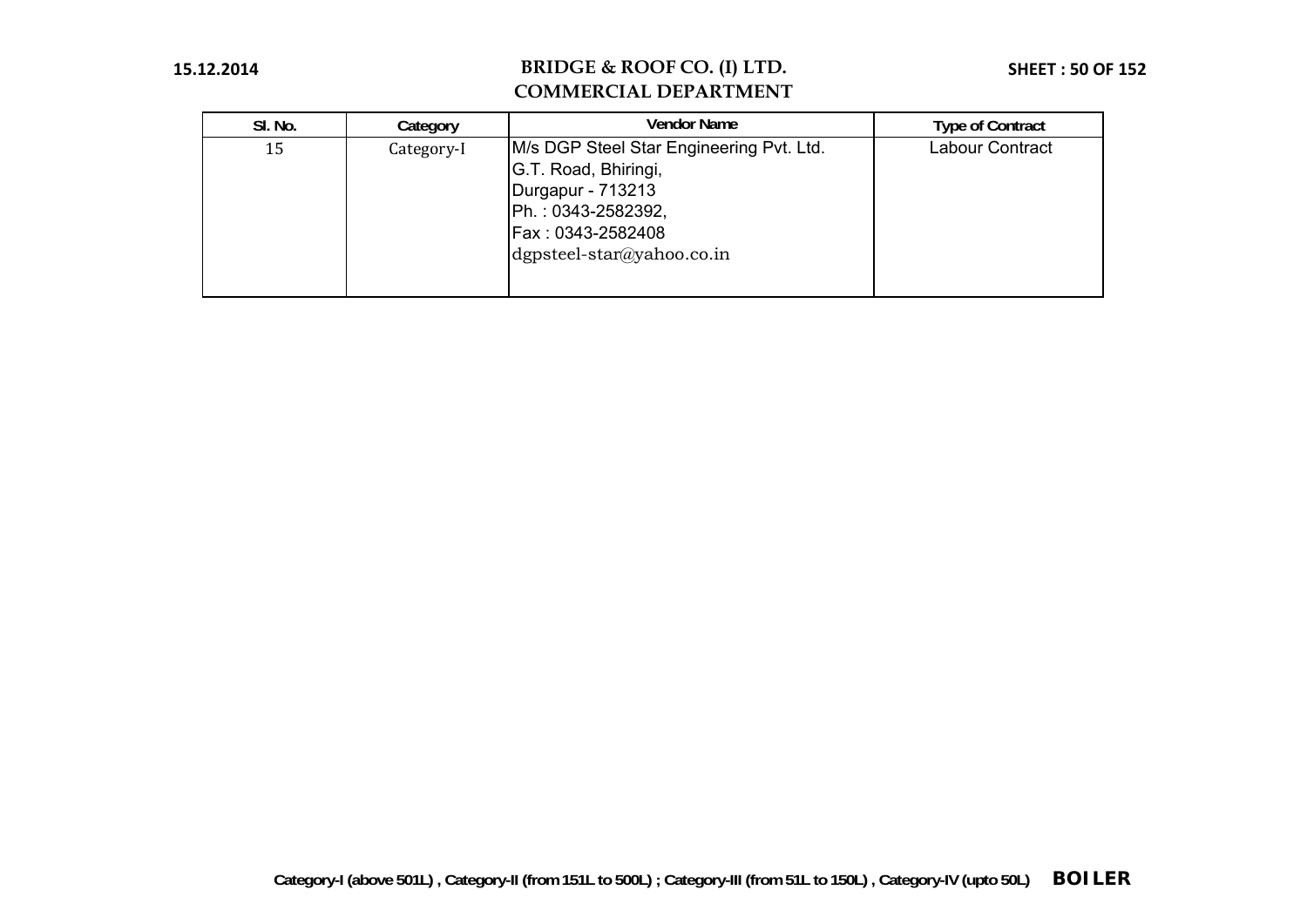### **BRIDGE & ROOF CO. (I) LTD. COMMERCIAL DEPARTMENT**

### **REVISED LIST OF VENDORS AS ON 15.10.2014**

### **ITEM DESCRIPTION : : MECHANICAL WORK ( EQUIPMENT - ERECTION & COMMISSIONING ) ITEM CODE : EQUIP/ERE/OOO**

**PAGE CODE: EQUIP** 

| SI. No.        | Category      | <b>Vendor Name</b>                                                                                                                                                   | <b>Type of Contract</b> |
|----------------|---------------|----------------------------------------------------------------------------------------------------------------------------------------------------------------------|-------------------------|
| 1              | Category - IV | M/s HOQUE'S CONSTRUCTION<br>KASHIM BAZAR, PO-BANGITOLA, DIST -<br>MALDA,<br>WB - 732207<br>PH-03512 276805 / M-97331 43886                                           | Labour Contract         |
| 2              | Category - IV | <b>M/s INDERJEET ENTERPRISES</b><br>HOUSE NO 182, SUBHASH NAGAR,<br>TEHSIL TOWN, PANIPAT - 132103,<br><b>HARYANA</b><br>M-09732577318 / 09996444624 /<br>07869028960 | Labour Contract         |
| $\overline{3}$ | Category - IV | M/s VISHNU ENGINEERING WORKS<br>10/11 NEW SHANTI NAGAR, MODEL<br>TOWN, PANIPAT - 132103, HARYANA<br>M-09991774499 / PH-0180 4008350                                  | Labour Contract         |
| 4              | Category - IV | <b>M/s WEL-TECH ERECTORS</b><br>JMJ MANSION, 98/57, BRINDHAVAN<br>NAGAR, ERNAVOOR, CHENNAI - 600057<br>TELEFAX-044 25738019<br>weltech.erectors@rediffmail.com       | Labour Contract         |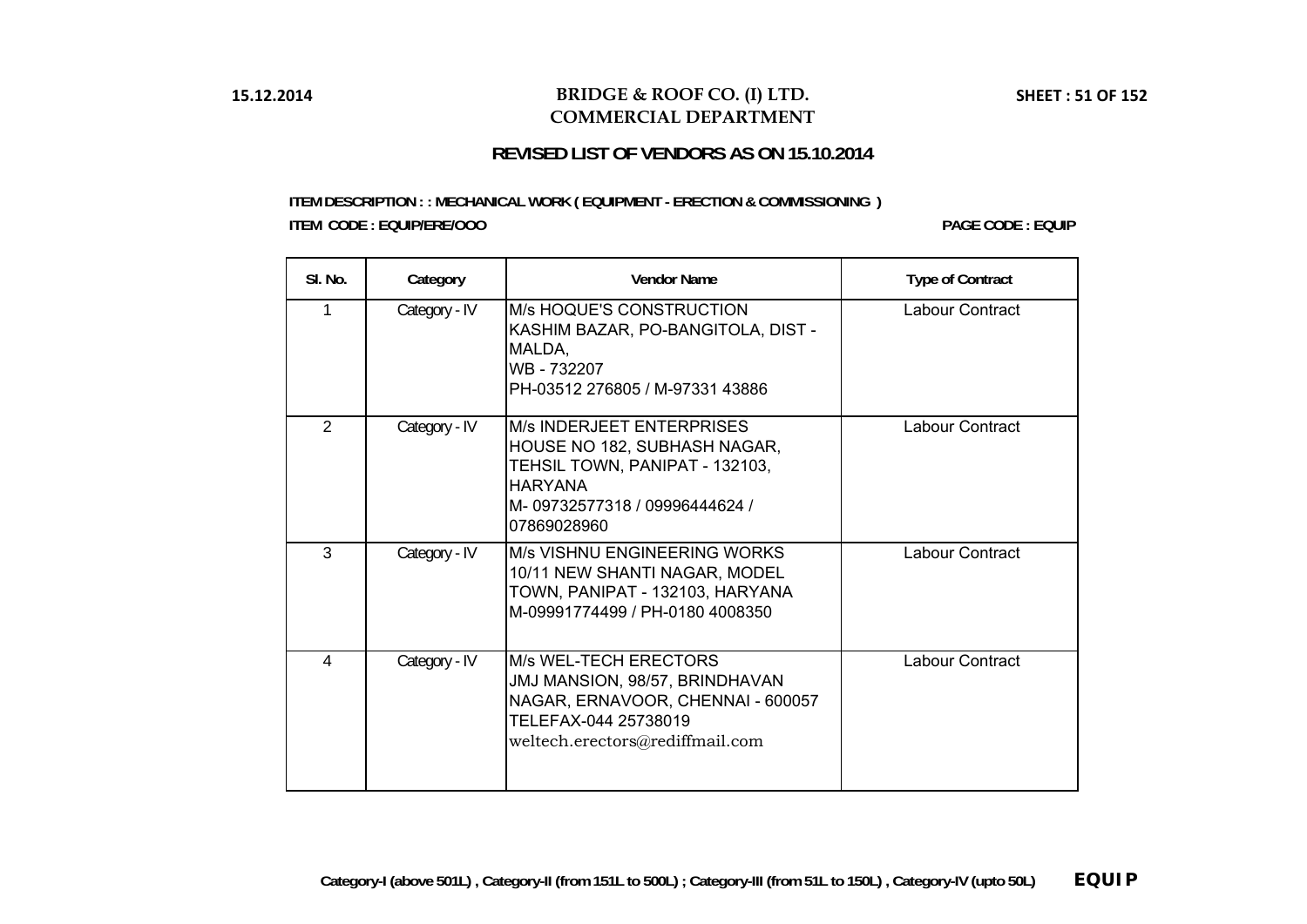| SI. No.        | Category      | <b>Vendor Name</b>                                                                                                                        | <b>Type of Contract</b> |
|----------------|---------------|-------------------------------------------------------------------------------------------------------------------------------------------|-------------------------|
| 5              | Category - IV | <b>M/s BHAWANI PIPES AND TANKS</b><br>B-9/8, LAXMI COLONEY, MAHUL ROAD,<br>CHEMBUR, MUMBAI - 400074                                       | Labour Contract         |
| 6              | Category - IV | M/s ADARSH NOBLE CORPORATION LTD.<br>BIKASH NAGAR, TURANG, ANGUL -<br>759122, ODISHA<br>TELEFAX - 06764 234676<br>adarshmka@yahoo.co.in   | Labour Contract         |
| $\overline{7}$ | Category - IV | M/s B.B. ENGINEERS<br>TURANG, BE-HOTEL PRASANTI, DIST.<br>ANGUL, ODISHA                                                                   | Labour Contract         |
| 8              | Category - IV | <b>M/s BRIGHT CONSTRUCTION</b><br>42-GABTALA LANE, BEHALA, KOLKATA -<br>700060<br>PH-03224 272952<br>brightconstructionhaldia@yahoo.co.in | Labour Contract         |
| 9              | Category - IV | M/s ELECTROMECH COMPANY<br>ICHAPUR, SANTRAGACHI, HOWRAH<br>711104<br>DU 022 26672226                                                      | Labour Contract         |
| 10             | Category - IV | M/s MAMTHA CONSTRUCTION<br>84, ARABINDA ROAD, B.BAGAN,<br>SANTRAGACHI, HOWRAH 711 104                                                     | Labour Contract         |
| 11             | Category - IV | M/s PRECISION MANAGEMENT COUNCIL<br>49-35-47,<br>COLONY,<br>NGO's<br>AKKAVVAPALAM,<br>VIZAG - 530016                                      | Labour Contract         |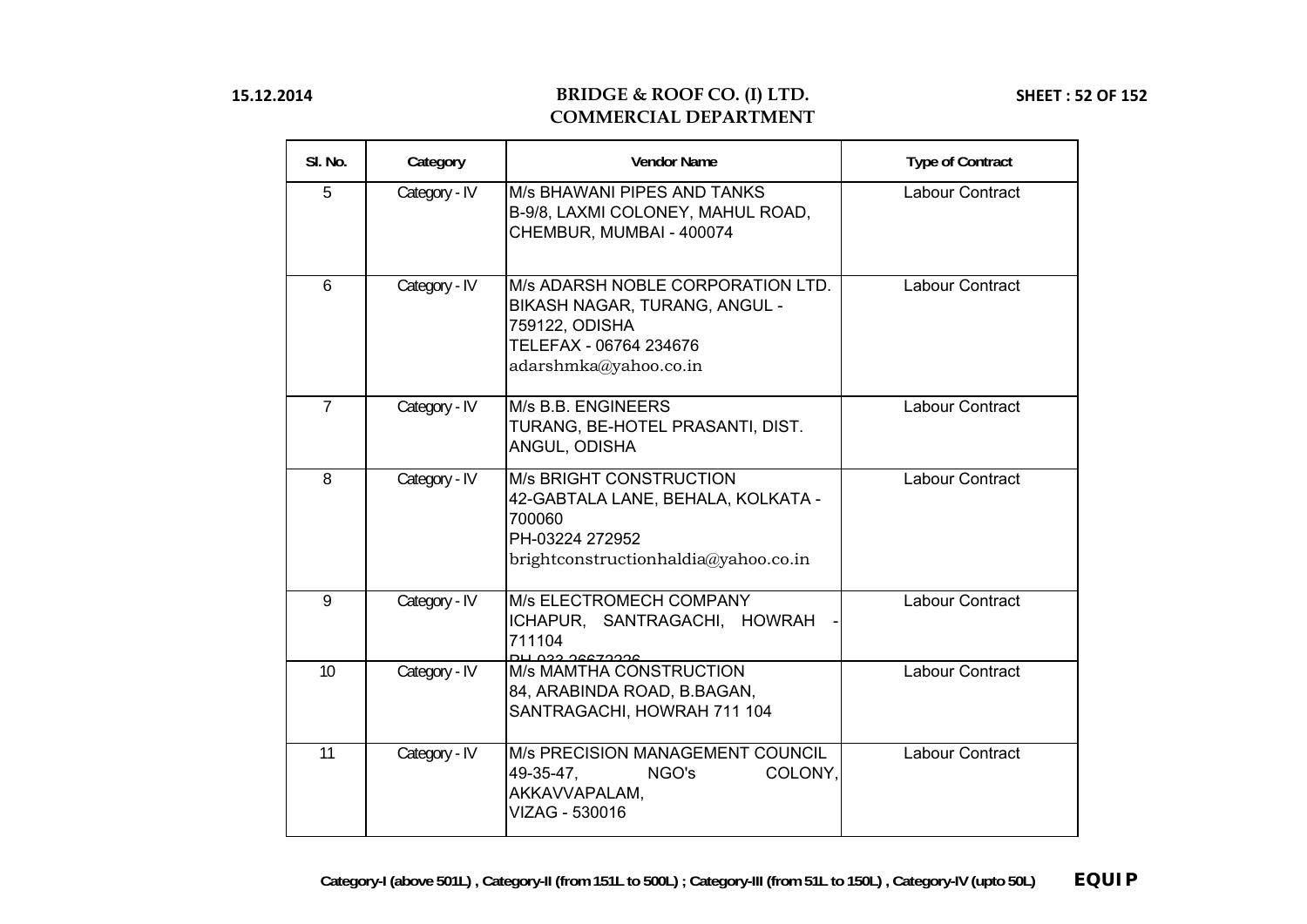| SI. No. | Category       | <b>Vendor Name</b>                                                                                                                                                                          | <b>Type of Contract</b> |
|---------|----------------|---------------------------------------------------------------------------------------------------------------------------------------------------------------------------------------------|-------------------------|
| 12      | Category - IV  | M/s MUNA ENGG. CONSTRUCTION<br>LAXCHMIPUR, P.O. SEWATPUR, VIA<br>MAIRWA, DIST - SIWAN ( BIHAR )                                                                                             | Labour Contract         |
| 13      | Category-IV    | M/s Blue Peter,<br>59/60, Ramdas Bhatta,<br>Bistupur, Jamshedpur,<br>Jharkhand - 831001,<br>Ph.: (0657) 6510360, 2249628,<br>Mob. No.: 09334811387, 09334811455,<br>bluepeter32@hotmail.com | Labour Contract         |
| 14      | Category-IV    | M/s Ishwar Construction Co.,<br>1st Floor, Mikhiram Building,<br>Sakchi, Jamshedpur - 831 001,<br>Ph.: 657 6574076,<br>Fax: 657 2435675,<br>ishwar const@hotmail.com                        | <b>Labour Contract</b>  |
| 15      | Category - III | M/s S.K. ENGINEERING WORKS<br>BELA ROAD, DIBYAPUR, AURAIYA, UP-<br>206244<br>M-05358053228 / 09456605209 /<br>09760279271<br>FAX-05683 282949<br>SKengineeringwork@rediffmail.com           | <b>Labour Contract</b>  |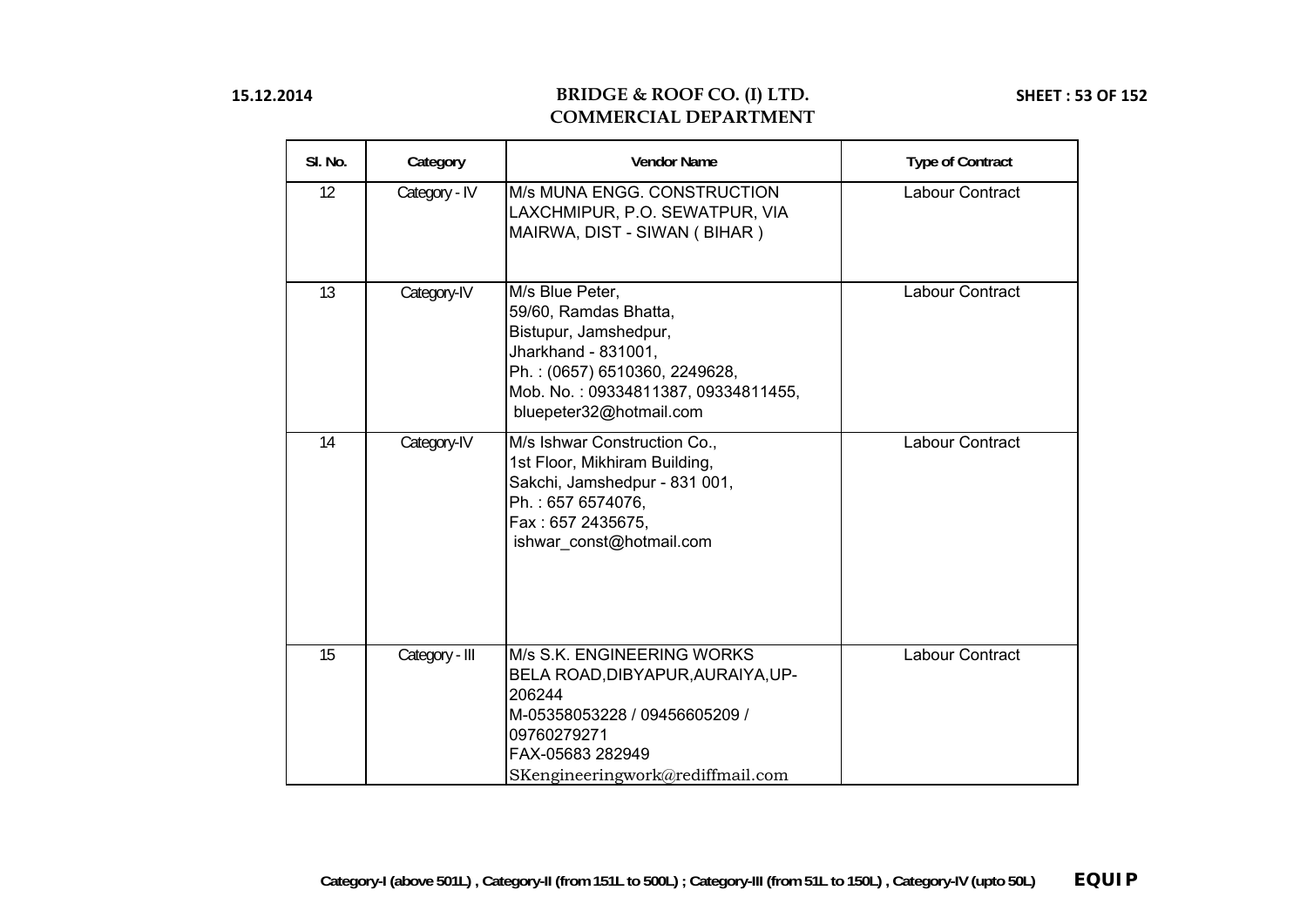| SI. No. | Category       | <b>Vendor Name</b>                                                                                                                                                                                        | <b>Type of Contract</b> |
|---------|----------------|-----------------------------------------------------------------------------------------------------------------------------------------------------------------------------------------------------------|-------------------------|
| 16      | Category - III | M/s YADAV LABOUR CONTRACTOR<br>BANKA PURWA, NEW COLONY, PATA,<br>DIST - AURAIYA, UP - 206241<br>M-09719353919                                                                                             | Labour Contract         |
| 17      | Category - III | M/s J.M.B. INDIA CONSTRUCTION<br>PURWA GANGU(TARREE), PHAPHUND,<br>DIST - AURAIYA, UP - 206247<br>M-09896448211<br>jmbindiaconstruction593@gmail.com                                                      | Labour Contract         |
| 18      | Category - III | M/s MAGIN CONSTRUCTION COMPANY<br>PILLI KOTHI, KAKRAHI BAZAR, AURAIYA<br>ROAD, DIBIYAPUR, AURAIYA, UP - 206244                                                                                            | Labour Contract         |
| 19      | Category - III | M/s LOHIA ENGINEERING COMPANY<br>BAISUNDHARA, DIBIYAPUR, DIST -<br>AURAIYA, UP - 206244<br>PH-05683 283080 / 290380, M-9412337418 /<br>9719721678<br>FAX-05683 283321<br>lohia_engineering@rediffmail.com | Labour Contract         |
| 20      | Category - III | <b>M/s DESCON CONSULTANT &amp; BUILDERS</b><br>NEAR RAILWAY CROSSING, DIBYAPUR,<br>DIST - AURAIYA, UP - 206244<br>PH-05683 283613 / 283273<br>desconengineers@rediffmail.com                              | Labour Contract         |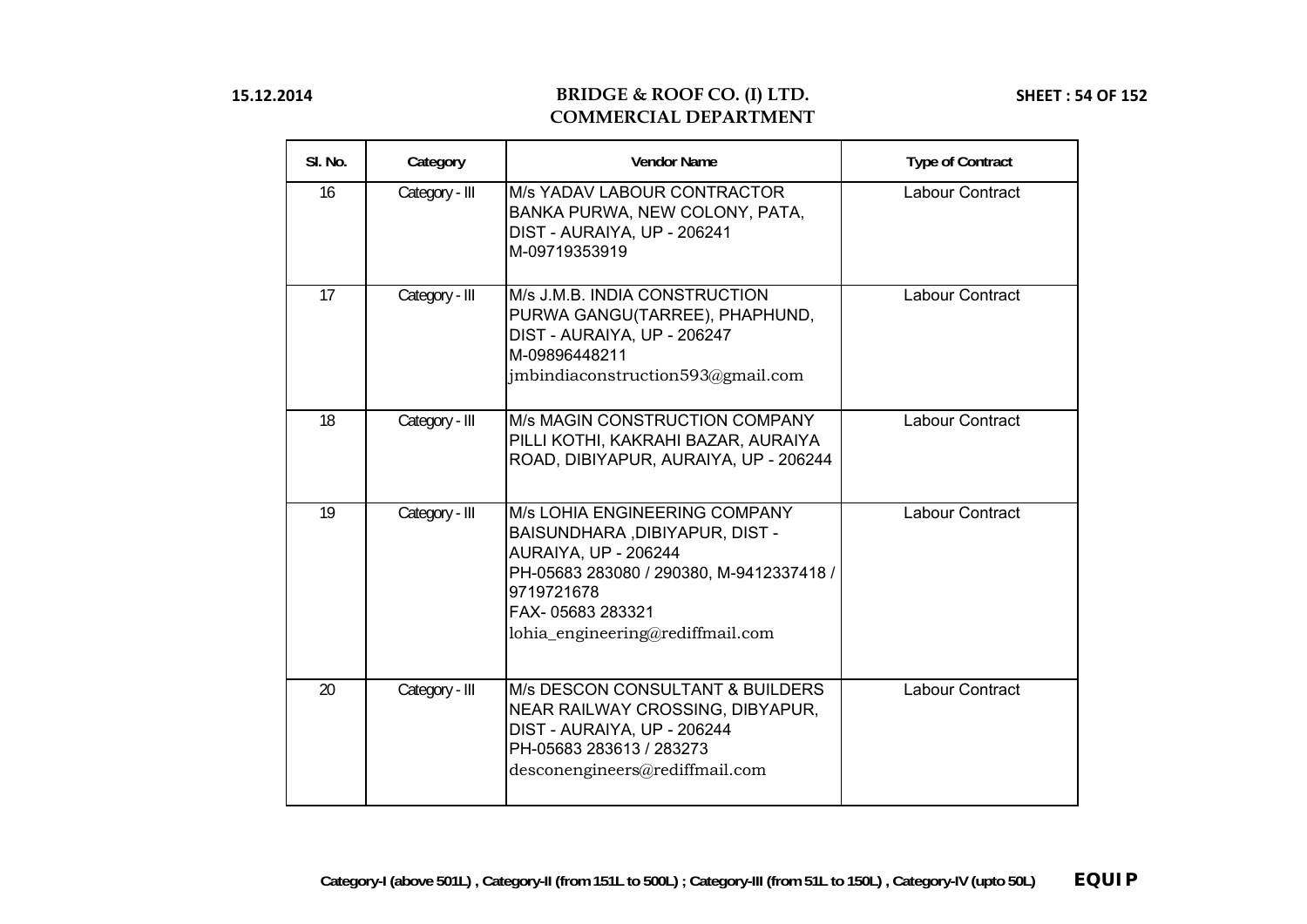| SI. No. | Category       | <b>Vendor Name</b>                                                                                                                                                                                    | <b>Type of Contract</b> |
|---------|----------------|-------------------------------------------------------------------------------------------------------------------------------------------------------------------------------------------------------|-------------------------|
| 21      | Category - III | <b>M/s SINGHA ASSOCIATES</b><br>18/101, SANSKRUTI THAKUR COMPLEX,<br>KANDIVELI(E), MUMBAI - 400101<br>M-09722286134                                                                                   | Labour Contract         |
| 22      | Category - III | <b>M/s LUCKY ENGINEERING</b><br><b>CONSTRUCTION</b><br>BHAWANIPUR, P.P. - DEBHOG (HALDIA),<br>DIST. PURBA MEDINIPUR, PIN - 721657<br>9732513627 / 86707933778<br>lecprocrmkrishc06@gmail.com          | <b>Labour Contract</b>  |
| 23      | Category - III | M/s J.A. FABRICATORS<br>1/12, NILESHNAGAR, GORWA,<br>VADODARA - 390 016, GUJRAT<br>0265 2281212                                                                                                       | Labour Contract         |
| 24      | Category - III | <b>M/s SHIV ENGINEERING</b><br>A/F4, SUNDARVAN COMPLEX INDIA,<br>NEAR GORWA ITI, GORWA, VADODARA -<br>3900016                                                                                         | Labour Contract         |
| 25      | Category-III   | M/s Sri Atchaya Engineering Pvt. Ltd.<br>#, 75F, Thamarai Kulam, 1st Street,<br>Periyathoppu, Manali,<br>Chennai - 600 068, Tamil Nadu<br>Tele: 044-25940182, Fax: 044-25940182<br>sea 2011@ymail.com | <b>Labour Contract</b>  |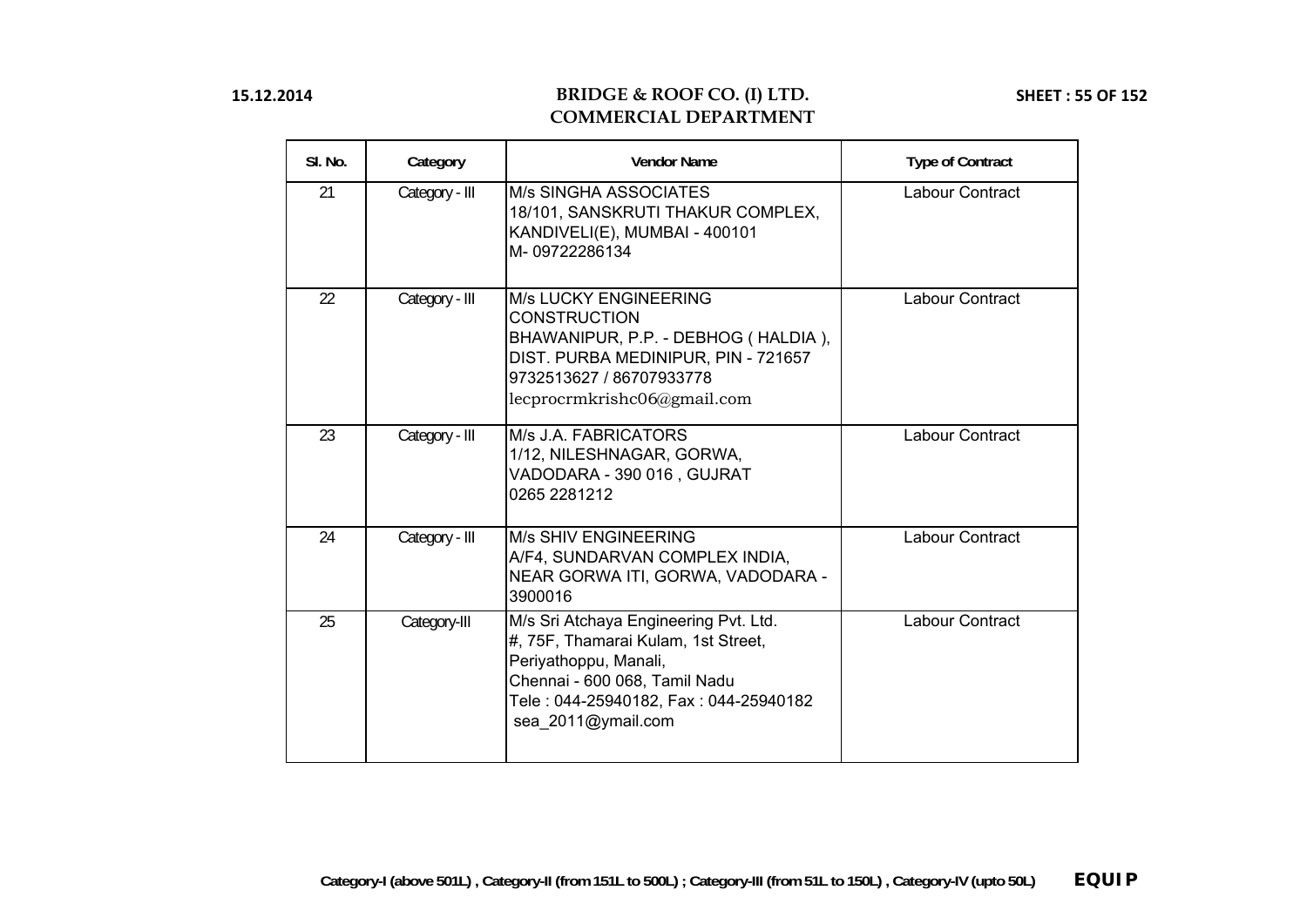| SI. No. | Category      | <b>Vendor Name</b>                                                                                                                                                                                                                                | <b>Type of Contract</b> |
|---------|---------------|---------------------------------------------------------------------------------------------------------------------------------------------------------------------------------------------------------------------------------------------------|-------------------------|
| 26      | Category - II | IM/s RATAN CONSTRUCTION CO.<br>23/714, SATYAM APARTMENT, NEAR ITI,<br>REFINERY ROAD, GORWA,<br>VADODARA - 390016<br>PH-0265 2398235 / M-9426308295 /<br>9904202151<br>FAX-0265 2398235<br>ratanconstruction@hotmail.com/<br>rcc6811@yahoo.com     | Labour Contract         |
| 27      | Category - I  | IM/s VASAVI POWER SERVICES PVT. LTD.<br>405, 4TH FLOOR, GOLDEN EDIFICE,<br>KHAIRATABAD, HYDERABAD - 500 004,<br>A.P.<br>PH: 040-30603601 / 30603602<br>Fax: +91-40-30603603<br>$info@v$ asavipower.com                                            | Labour-contract         |
| 28      | Category - I  | <b>IM/s ZILLION INFRAPROJECTS PVT. LTD.</b><br>5TH FLOOR, ANUSHKA SHOPPING MALL,<br>PLOT NO -2, GARG TRADE CENTRE,<br>SECTOR-II, ROHINI,<br><b>IN.DELHI - 110085</b><br>PH-022 41236303<br>TELEFAX-011 27574505<br>zipi@zillion infraprojects.com | Sub-contract            |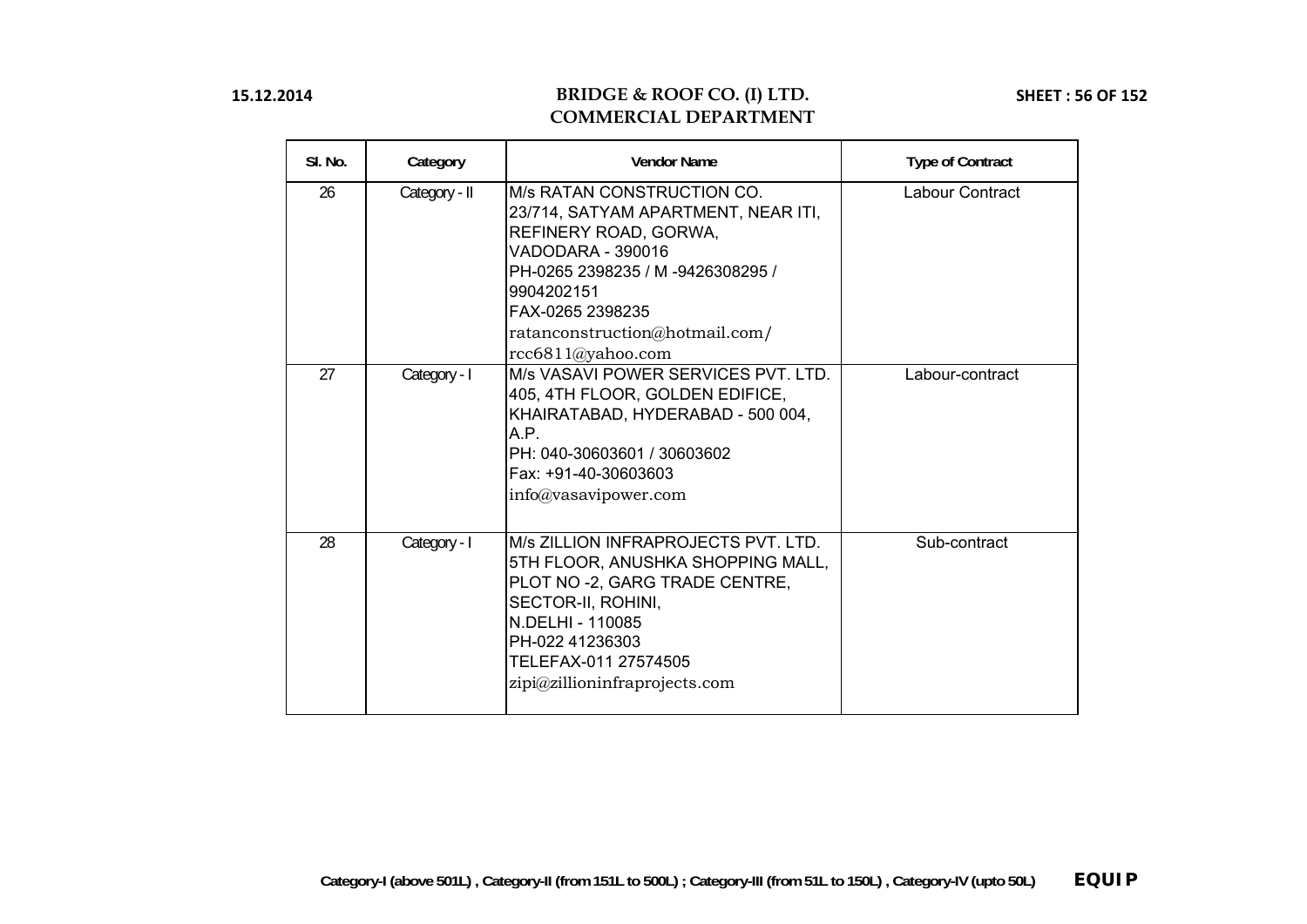## **BRIDGE & ROOF CO. (I) LTD. COMMERCIAL DEPARTMENT**

# **REVISED LIST OF VENDORS AS ON 15.10.2014**

| SI. No.        | Category      | <b>Vendor Name</b>                                                                                                                                                                                              | <b>Type of Contract</b> |
|----------------|---------------|-----------------------------------------------------------------------------------------------------------------------------------------------------------------------------------------------------------------|-------------------------|
| 1              | Category - IV | M/s AMRUT PAINTING<br><b>CONTRACTORS</b><br>SHOP A/1, RAHUL NAGAR, VASI<br>NAKA, CHEMBUR, MUMBAI - 400074<br>PH-022 25544488<br>TELEFAX- 25542367<br>$amru$ tpainting@vahoo.com                                 | Labour Contract         |
| $\mathfrak{D}$ | Category - IV | M/s B.K. SURFACE COATING<br>FLAT NO.11, SHIVNUM CO-<br>OPERATIVE HOUSING SOCIETY LTD,<br>OPP. SITA ESTATE, MAHTANEY<br>PARK, R.C. MARG, CHEMBUR,<br><b>MUMBAI - 400074</b><br>PH-022 25545459 /<br>M-9820898596 | Labour Contract         |
| 3              | Category - IV | M/s M. DECORATORS<br>MG-39/2/5, ASHOK NAGAR,<br>VASINAKA, MAHUL ROAD,<br>CHEMBUR, MUMBAI-400074<br>PH-022 25536135, M-                                                                                          | Labour Contract         |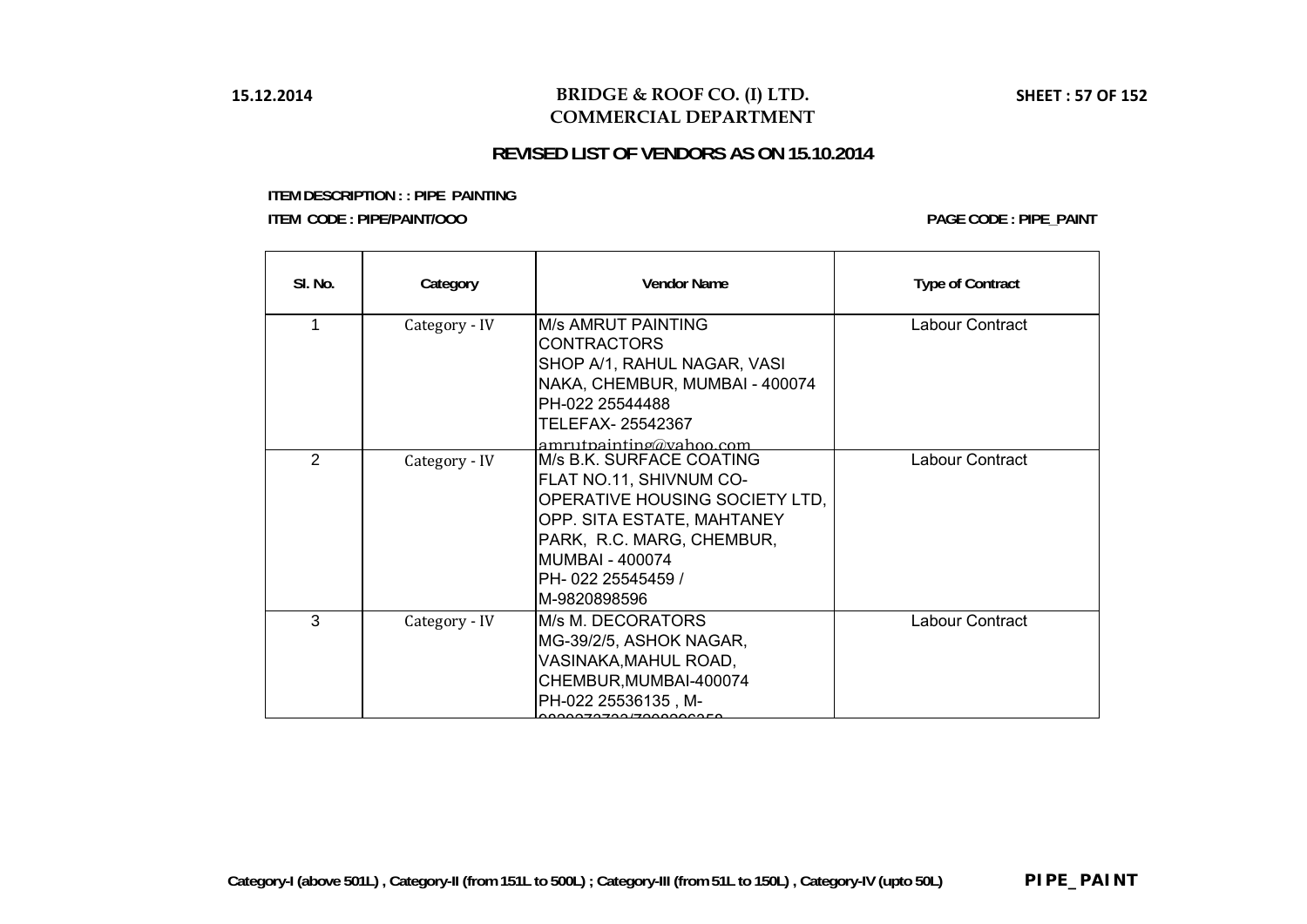## **BRIDGE & ROOF CO. (I) LTD. COMMERCIAL DEPARTMENT**

# **REVISED LIST OF VENDORS AS ON 15.10.2014**

| SI. No.        | Category      | <b>Vendor Name</b>                                                                                                                                                    | <b>Type of Contract</b> |
|----------------|---------------|-----------------------------------------------------------------------------------------------------------------------------------------------------------------------|-------------------------|
| 4              | Category - IV | M/s SAINANDINI ENGINEERING<br><b>WORKS</b><br>DOOR NO.14-6-16, BHANOJO THOTA,<br>B.C. ROAD, NEW GAJUWAKA,<br>VISAKHAPATNAM - 530026<br>PH-6594831 / M-9246622831      | Labour Contract         |
| 5              | Category - IV | <b>M/s BKS CONSTRUCTIONS</b><br>DOOR NO-24-107-7,<br>CHINAGANTYADA, GAJUWAKA,<br>VISAKHAPATNAM - 530026<br>M-9000722338 /8712704643<br>raj.bksconstructions@gmail.com | Labour Contract         |
| 6              | Category - IV | M/s VJAYKRANT CONSTRUCTIONS<br>MIG-65/1, M.V.P. COLONY, VIZAG -<br>530017<br>PH-2531639 / 2553642                                                                     | Labour Contract         |
| $\overline{7}$ | Category - IV | M/s MELANGE DEVELOPERS PVT.<br>LTD.<br>D-13/60, III FLOOR, SECTOR-8,<br>ROHINI,<br>DELHI - 110085<br>PH-011 27943898 / 27943899 /                                     | Labour Contract         |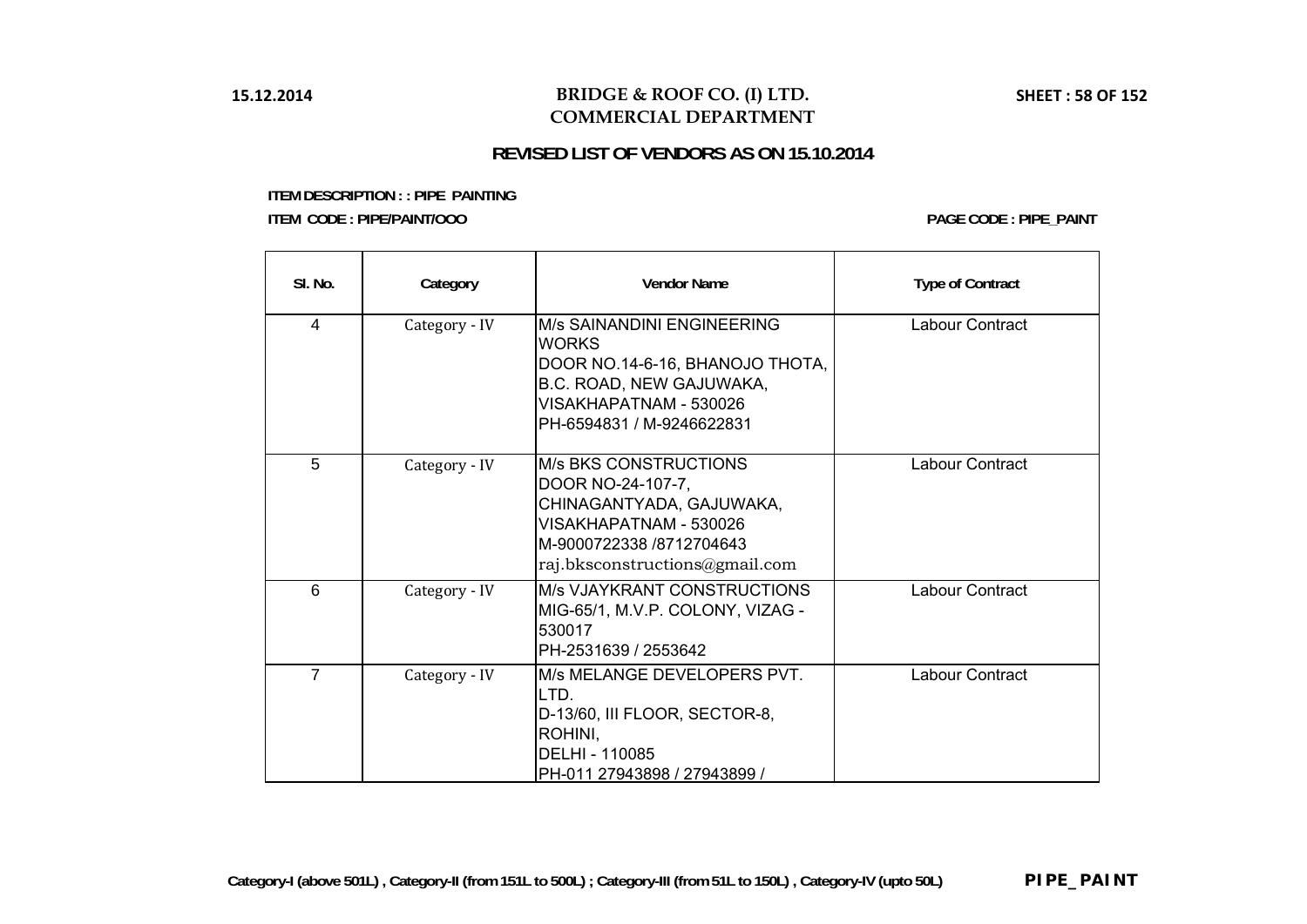## **BRIDGE & ROOF CO. (I) LTD. COMMERCIAL DEPARTMENT**

# **REVISED LIST OF VENDORS AS ON 15.10.2014**

| SI. No. | Category      | <b>Vendor Name</b>                                                                                                                            | <b>Type of Contract</b> |
|---------|---------------|-----------------------------------------------------------------------------------------------------------------------------------------------|-------------------------|
| 8       | Category - IV | M/s SRI SAIKRISHNA BLASTING<br><b>WORKS</b><br>DRY DOCK AND SHIP REPAIRS,<br>HINDUSTAN SHIPYARD LTD.,<br>VISAKHAPATNAM - 530005<br>PH-2578936 | Labour Contract         |
| 9       | Category - IV | <b>M/s GEETHA ENTERPRISES</b><br>MIG-IIA/117, GULLALAPALEM<br>COLONY, SRIHARIPURAM,<br>VISAKHAPATNAM - 530011                                 | Labour Contract         |
| 10      | Category - IV | M/s POLYCOATES<br>306 CAMP'S CORNER, NR. NARHARI<br>HOSPITAL, FATEHGUNJ,<br>BARODA - 390002.                                                  | Labour Contract         |
| 11      | Category - IV | M/s SHALIMAR PAINTS LTD.<br>B.P. PATEL ESTATE, NR. ITI, N.H. 8,<br>DASHRATH, BARODA-391740                                                    | Labour Contract         |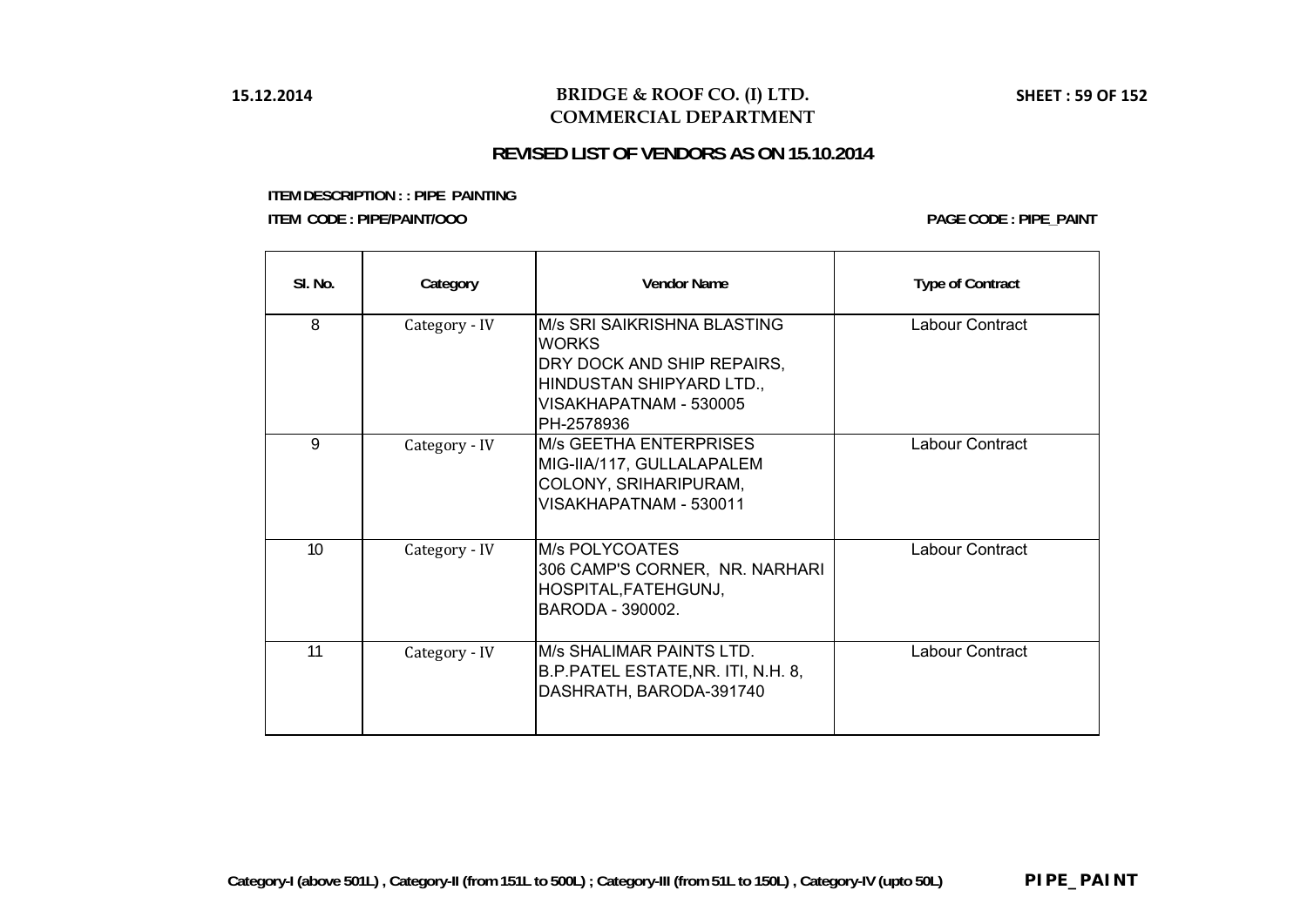## **BRIDGE & ROOF CO. (I) LTD. COMMERCIAL DEPARTMENT**

## **REVISED LIST OF VENDORS AS ON 15.10.2014**

| SI. No. | Category       | <b>Vendor Name</b>                                                                                                                                                                                    | <b>Type of Contract</b> |
|---------|----------------|-------------------------------------------------------------------------------------------------------------------------------------------------------------------------------------------------------|-------------------------|
| 12      | Category-IV    | M/s R.K. Enterprises,<br>MIG-1, 115, Sriharipuram,<br>Visakhapatnam - 530011                                                                                                                          | Labour Contract         |
| 13      | Category - IV  | M/s Kaushal Enterprises,<br>Shop No. 15,<br>N.F.L. Vijaipur Shopping Complex,<br>Dist.: Guna (M.P.)<br>Ph.: 07544-273254, Mob.:<br>09827856491,<br>Fax.: 07544-273254<br>tarun_kaushal@rediffmail.com | Sub-contract            |
| 14      | Category - III | <b>M/s BHARAT CHEMICALS &amp; PAINTS</b><br>BASUDEVPUR, PO-KHANJANCHAK,<br><b>HALDIA - 721602</b><br>PH-03224 272261<br>TELEFAX-03224 272201<br>bcphaldia12345@yahoo.co.uk/<br>bcphaldia@gmail.com    | Labour Contract         |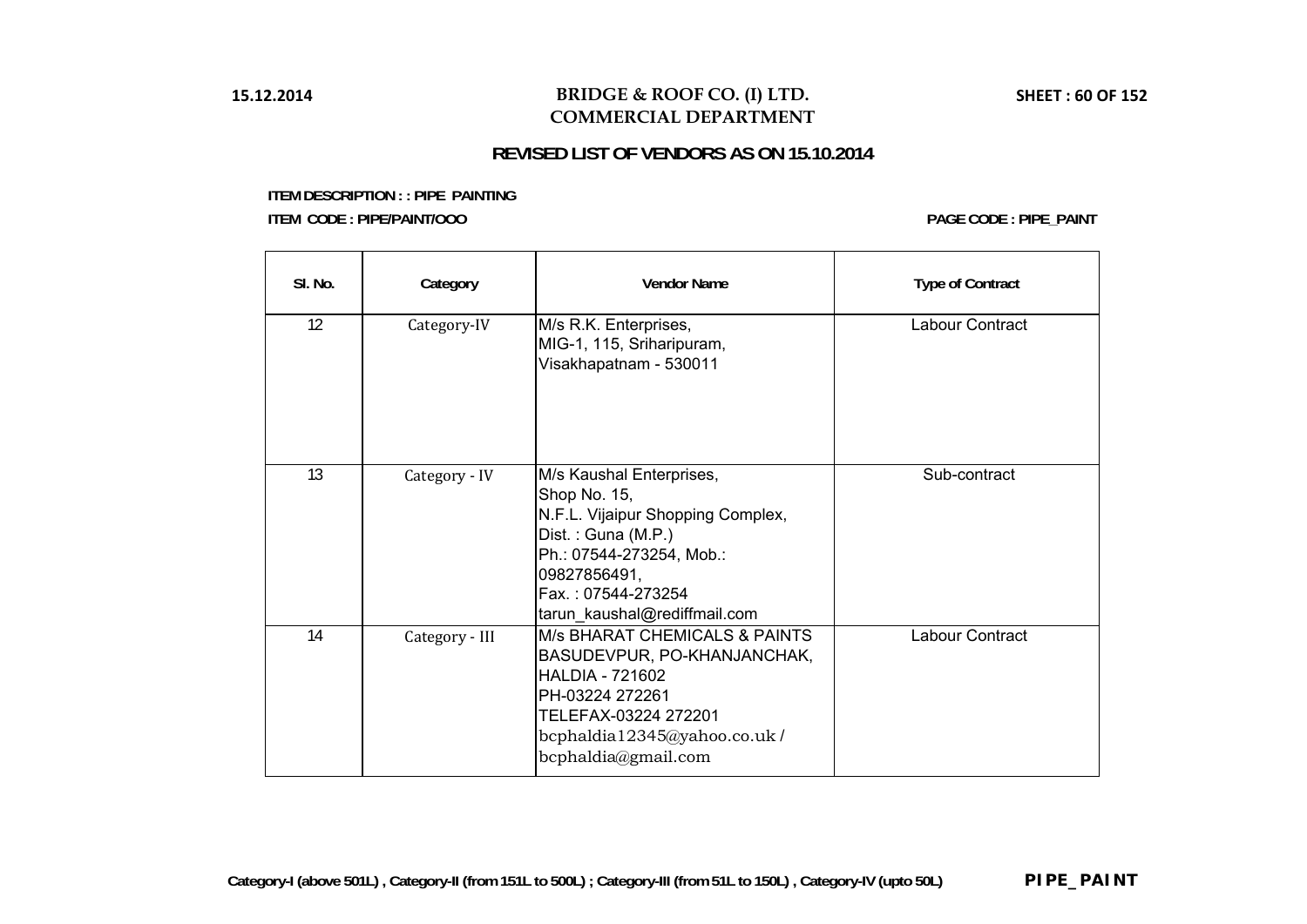## **BRIDGE & ROOF CO. (I) LTD. COMMERCIAL DEPARTMENT**

# **REVISED LIST OF VENDORS AS ON 15.10.2014**

| SI. No. | Category       | <b>Vendor Name</b>                                                                                                                                                                                                                                  | <b>Type of Contract</b> |
|---------|----------------|-----------------------------------------------------------------------------------------------------------------------------------------------------------------------------------------------------------------------------------------------------|-------------------------|
| 15      | Category - III | M/s CENTURY INDUSTRIES NO.28/1,<br>VELU STREET, WEST MAMBALAM,<br>CHENNAI - 600033<br>PH-044 65181600<br>TELEFAX-044 42122829<br>chennaiswami@yahoo.com                                                                                             | Labour Contract         |
| 16      | Category - III | <b>M/s SKYLON ENGINEERS</b><br>121, SAFRON COMPLEX,<br>FATEHGUNJ,<br>VADODARA - 390002<br>TELEFAX-0256 2786272 /6670126<br>/3019240<br>TELEFAX-0256 2786272 / 6670126 /<br>3019240<br>skylon@sify.com                                               | Labour Contract         |
| 17      | Category - II  | M/s SOUTHERN ENGINEERS &<br><b>CORROSION CONTROLS</b><br>NP. 32 / 10, MADHURA NAGAR, 4th<br>STREET, THIRUVOTTIYUR,<br>CHENNAI - 600 019<br>PH-044 25741729 / M -9444382297 /<br>9445071749<br>Fax No.: 044 25741691<br>southern.engineers@yahoo.com | Labour Contract         |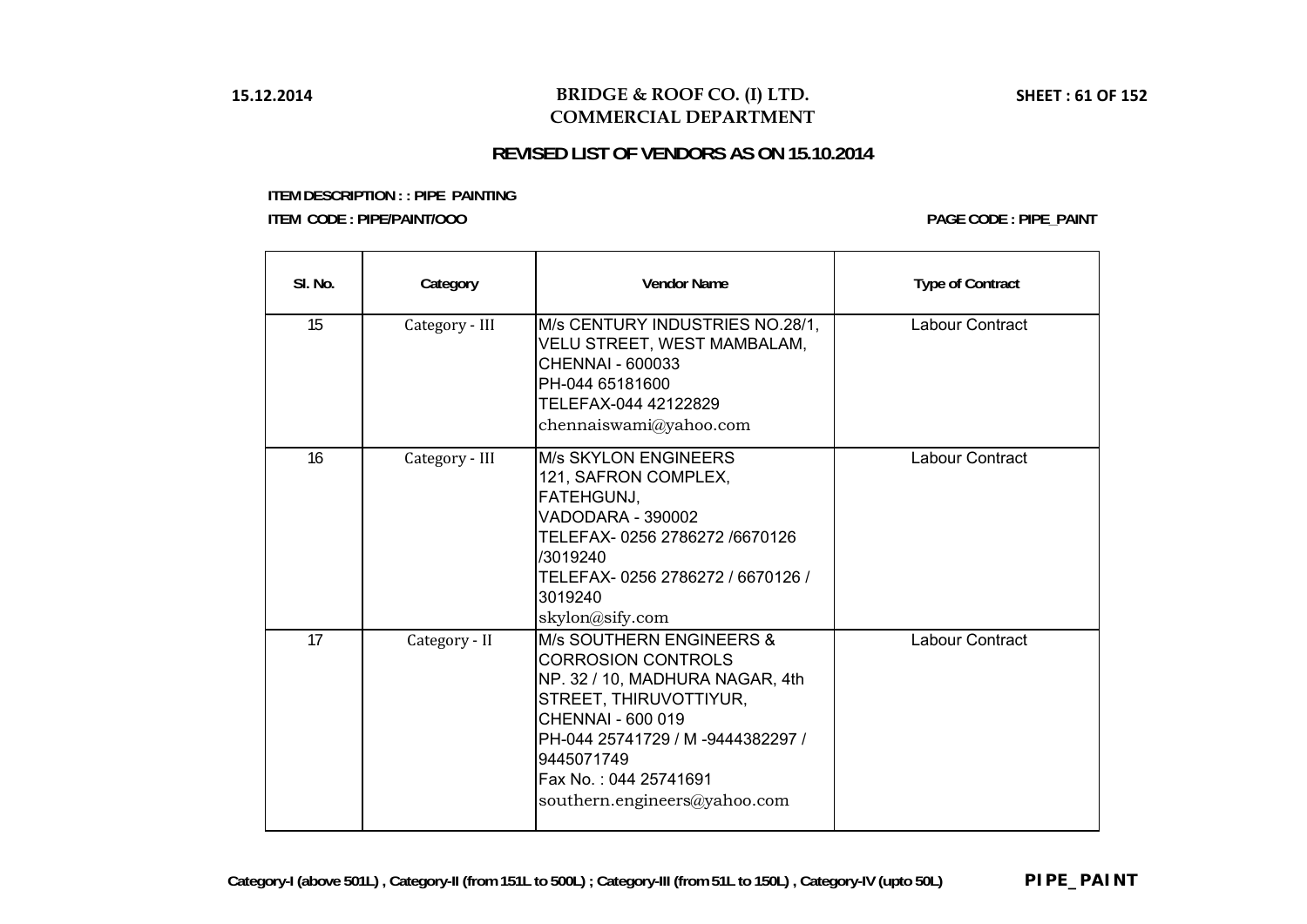## **BRIDGE & ROOF CO. (I) LTD. COMMERCIAL DEPARTMENT**

## **REVISED LIST OF VENDORS AS ON 15.10.2014**

| SI. No. | Category      | <b>Vendor Name</b>                                                                                                                                                                                                                                   | <b>Type of Contract</b> |
|---------|---------------|------------------------------------------------------------------------------------------------------------------------------------------------------------------------------------------------------------------------------------------------------|-------------------------|
| 18      | Category - II | <b>M/s RAJ CONSTRUCTIONS</b><br>1/472 H, POONATTU BUILDING, OPP.<br>KRL<br><b>MAIN GATE,</b><br>AMBALAMUGAL - 682302,<br>AMBALAMEDU - 682303<br>PH-0484 2777663 / 2722389, M-<br>9447074563 / 9847504563<br>FAX-0484 2721926<br>construraj@yahoo.com | Labour Contract         |
| 19      | Category - I  | IM/s HIRU PAINTS CONTRACTORS<br>IPVT. LTD.<br>A-602-605, ALKAPURI ARCADE,<br>R.C.DUT ROAD, BARODA - 390 007.                                                                                                                                         | Labour Contract         |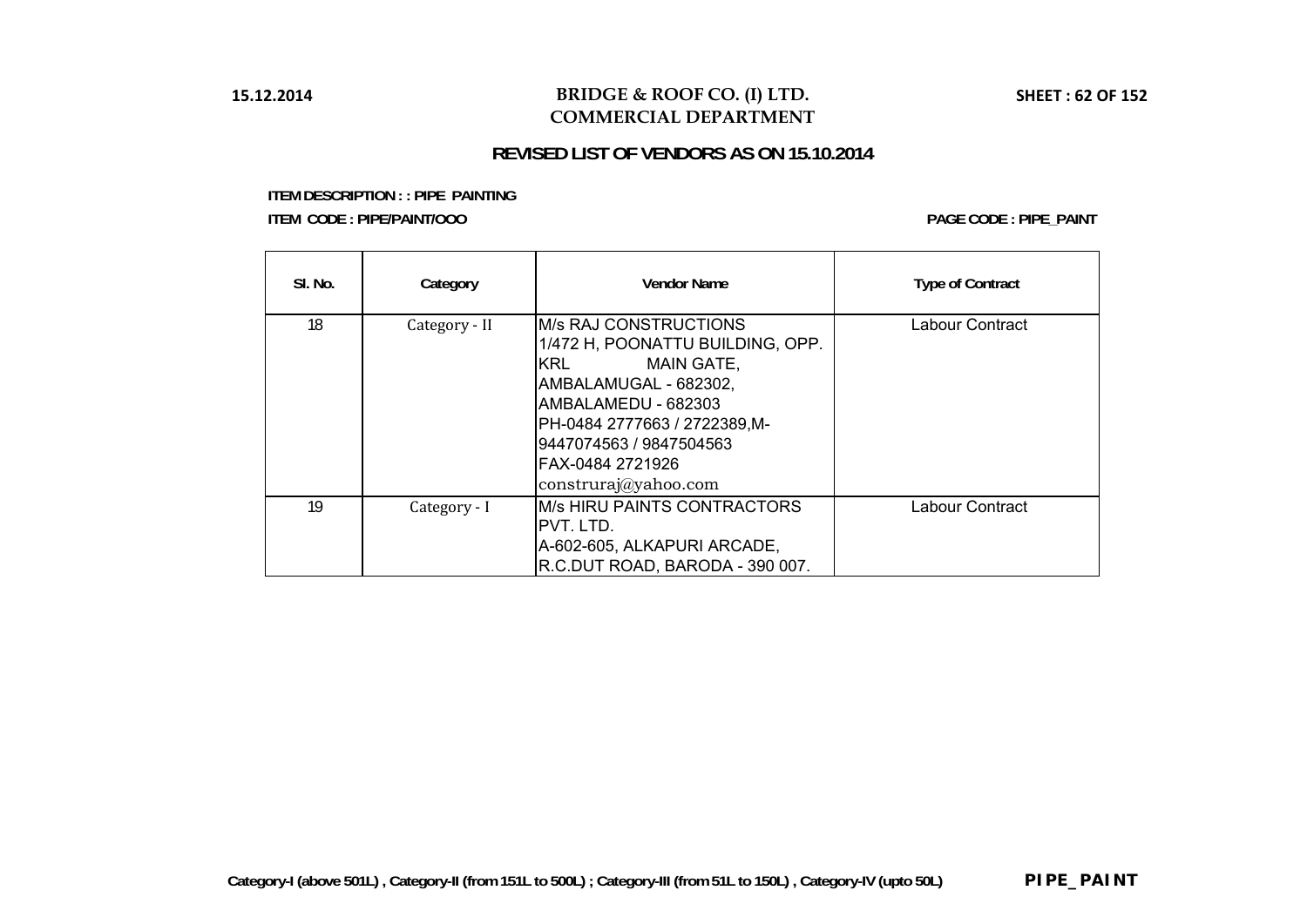## **BRIDGE & ROOF CO. (I) LTD. COMMERCIAL DEPARTMENT**

# **REVISED LIST OF VENDORS AS ON 15.10.2014**

**ITEM DESCRIPTION : : PIPE INSULATION WORK ITEM CODE : PIPE/INSUL/OOO**

**PAGE CODE : PIPE\_INSUL**

| SI. No.        | Category      | <b>Vendor Name</b>                                                                                                                                                                                         | <b>Type of Contract</b> |
|----------------|---------------|------------------------------------------------------------------------------------------------------------------------------------------------------------------------------------------------------------|-------------------------|
|                | Category - IV | <b>M/s MUKUNDARA ENGINEERS AND</b><br><b>CONTRACTORS</b><br>DOOR NO-508, SECTOR-II, DUVVADA,<br>VIA - KURMANNAPALEM,<br>VISAKHAPATNAM, AP - 530046<br>PH-0891 2536418 / M-9849661596                       | Labour Contract         |
| 2              | Category - IV | M/s HOQUE'S CONSTRUCTION<br>KASHIM BAZAR, PO-BANGITOLA, DIST<br>- MALDA, WB - 732207<br>PH-03512 276805 / M-97331 43886                                                                                    | Labour Contract         |
| $\overline{3}$ | Category - IV | M/s JAYALAKSHMI ENGINEERING<br><b>CONSTRUCTIONS</b><br>DOOR NO-63-1-94, BURMA COLONY,<br>SRIHARIPURAM, VISAKHAPATNAM -<br>530011, AP<br>PH-0891 6521831 / 6534831<br>FAX-0891 2743939<br>jec.nnb@gmail.com | Labour Contract         |
| 4              | Category - IV | <b>M/s CPR CONSTRUCTIONS</b><br>PLOT NO.-11-2-8/1, JYOTI<br>RESIDENTIAL COMPLEX, FLAT NO-<br>201, DASPALLA HILLS,<br>VISAKHAPATNAM - 530003<br>PH-0891 2719719                                             | Labour Contract         |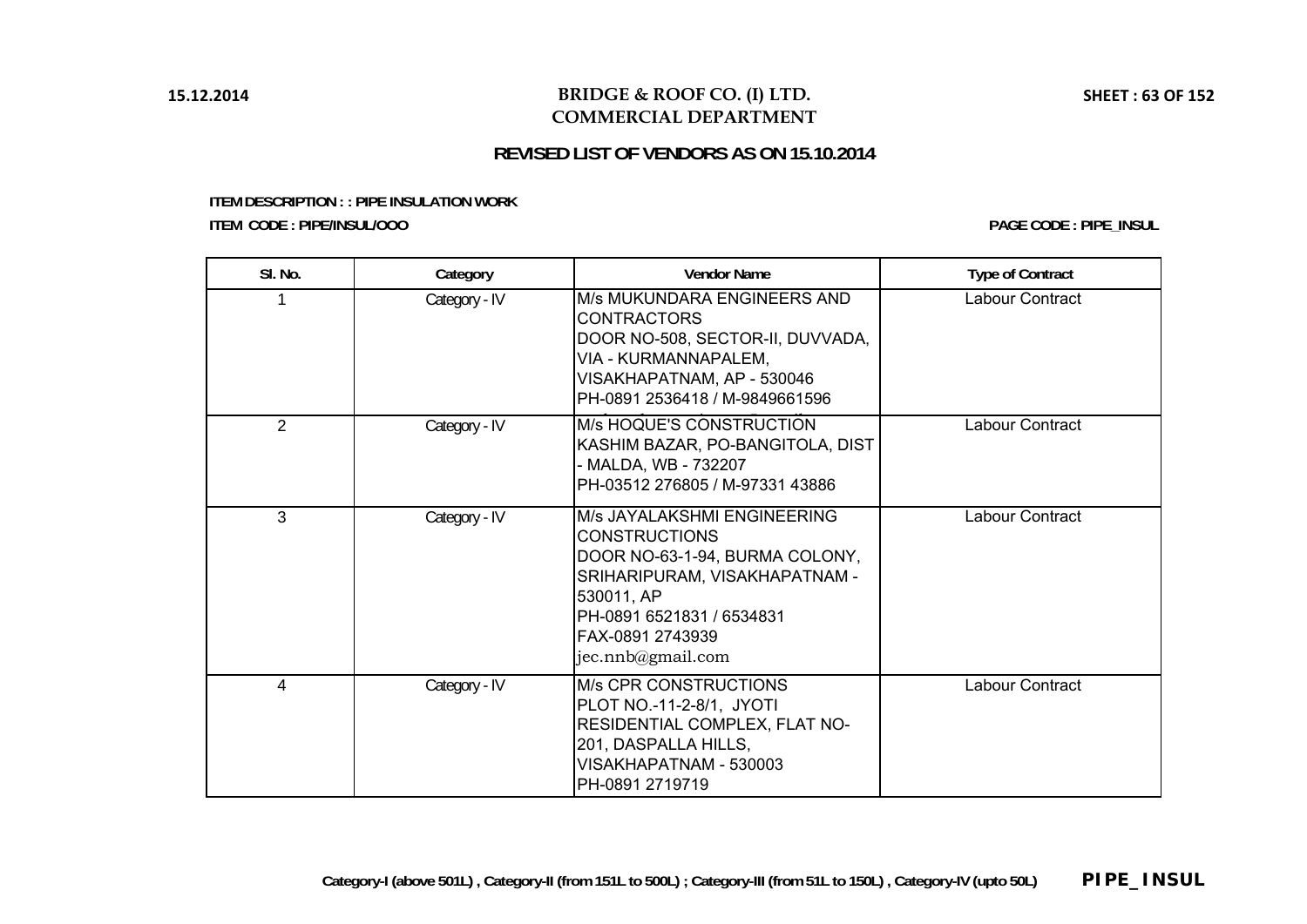# **BRIDGE & ROOF CO. (I) LTD. COMMERCIAL DEPARTMENT**

**SHEET : 64 OF 152**

| SI. No.        | Category       | <b>Vendor Name</b>                                                                                                                                                                                                                               | <b>Type of Contract</b> |
|----------------|----------------|--------------------------------------------------------------------------------------------------------------------------------------------------------------------------------------------------------------------------------------------------|-------------------------|
| 5              | Category - IV  | M/s SINDH ENGINEERING SERVICES<br>BASABARI, CHOWRIGACHA,<br>MURSHIDABAD-742 405, WEST<br><b>BENGAL</b>                                                                                                                                           | Labour Contract         |
| 6              | Category - III | <b>M/s PETRON ENGINEERING</b><br><b>CONSTRUCTION LTD.</b><br>6TH FLOOR, SWASTIK CHAMBERS,<br>SION - TROMBAY ROAD, P.B. NO. -<br>7206, CHEMBUR,<br><b>MUMBAI - 400071</b><br>PH-022 40856200<br>FAX-022 40856250 / 67973509                       | Labour Contract         |
| $\overline{7}$ | Category - II  | $(1)$ PVT.<br><b>M/s BALAJI INSULATIONS</b><br>LTD.<br>1/A, OMSHIV CO- OP. HSG SOCIETY<br>LTD, S.V. ROAD, MANPADA, THANE (<br>W), PIN - 400 607<br>PH-022 40856202<br>FAX-022 2589580,44328 / 9820052968<br>balajiinsulation@yahoo.co.in         | <b>SUB-CONTRACT</b>     |
| 8              | Category - II  | M/s MINWOOL ROCK FIBRES LIMITED<br>8-2-598 / A / 1/15, PLOT # 15, ROAD NO.<br>10, BANJARA HILLS, HYDERABAD -<br>500034,<br><b>ANDHRA PRADESH</b><br>040 23351114/ 23351115 / 23351117 /<br>40361111<br>FAX-040 23350462<br>contracts@minwool.com | SUB-CONTRACT            |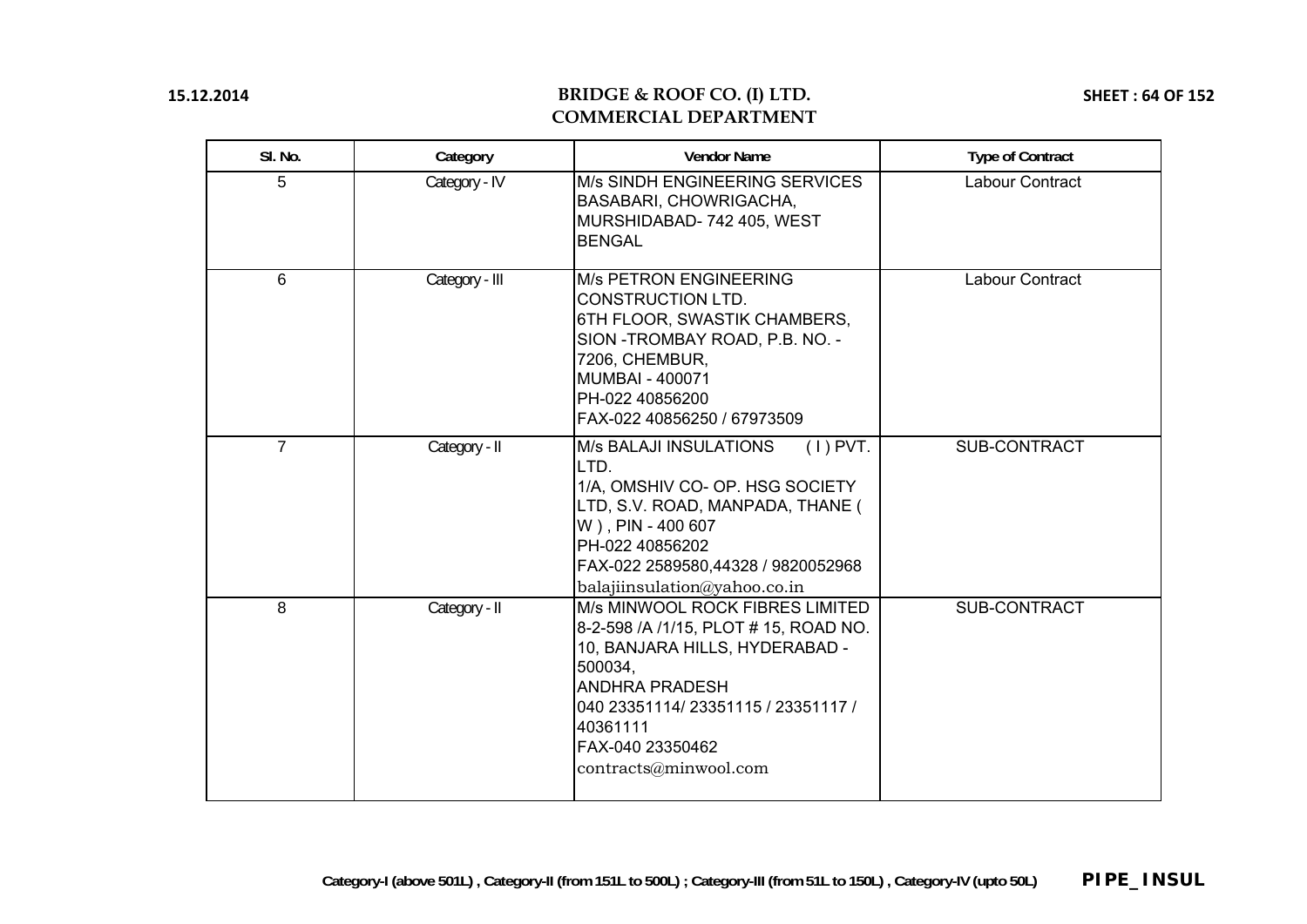# **BRIDGE & ROOF CO. (I) LTD. COMMERCIAL DEPARTMENT**

**SHEET : 65 OF 152**

| SI. No. | Category      | <b>Vendor Name</b>                                                                                                                                                                                                                                                                                                             | <b>Type of Contract</b> |
|---------|---------------|--------------------------------------------------------------------------------------------------------------------------------------------------------------------------------------------------------------------------------------------------------------------------------------------------------------------------------|-------------------------|
| 9       | Category - II | <b>M/s PIONEER INSULATIONS</b><br>3-10-4/B/2, NEAR ST. JOSEPH'S HIGH<br>SCHOOL, RAMANTHAPUR,<br>IHYDERABAD - 500013<br>040 27038418 / 27035518 / M -<br>9866460967<br>TELEFAX - 040 27038415                                                                                                                                   | <b>SUB-CONTRACT</b>     |
| 10      | Category - I  | M/s LLOYD INSULATIONS (INDIA)<br>ILIMITED<br>386, VEER SAVARKAR MARG,<br>PRABHADEVI, MUMBAI - 400 025<br>IPH-022 30882900<br>lloyd@de13vsnl.net.in<br>5A, haddows lane, off haddows road,<br>ningambakkam, chennai - 600006<br>ph-044-28303753/28273753<br>IFAX-044-28279728<br>vbh@lloydinsulations.in/<br>liichennai2eth.net | <b>SUB-CONTRACT</b>     |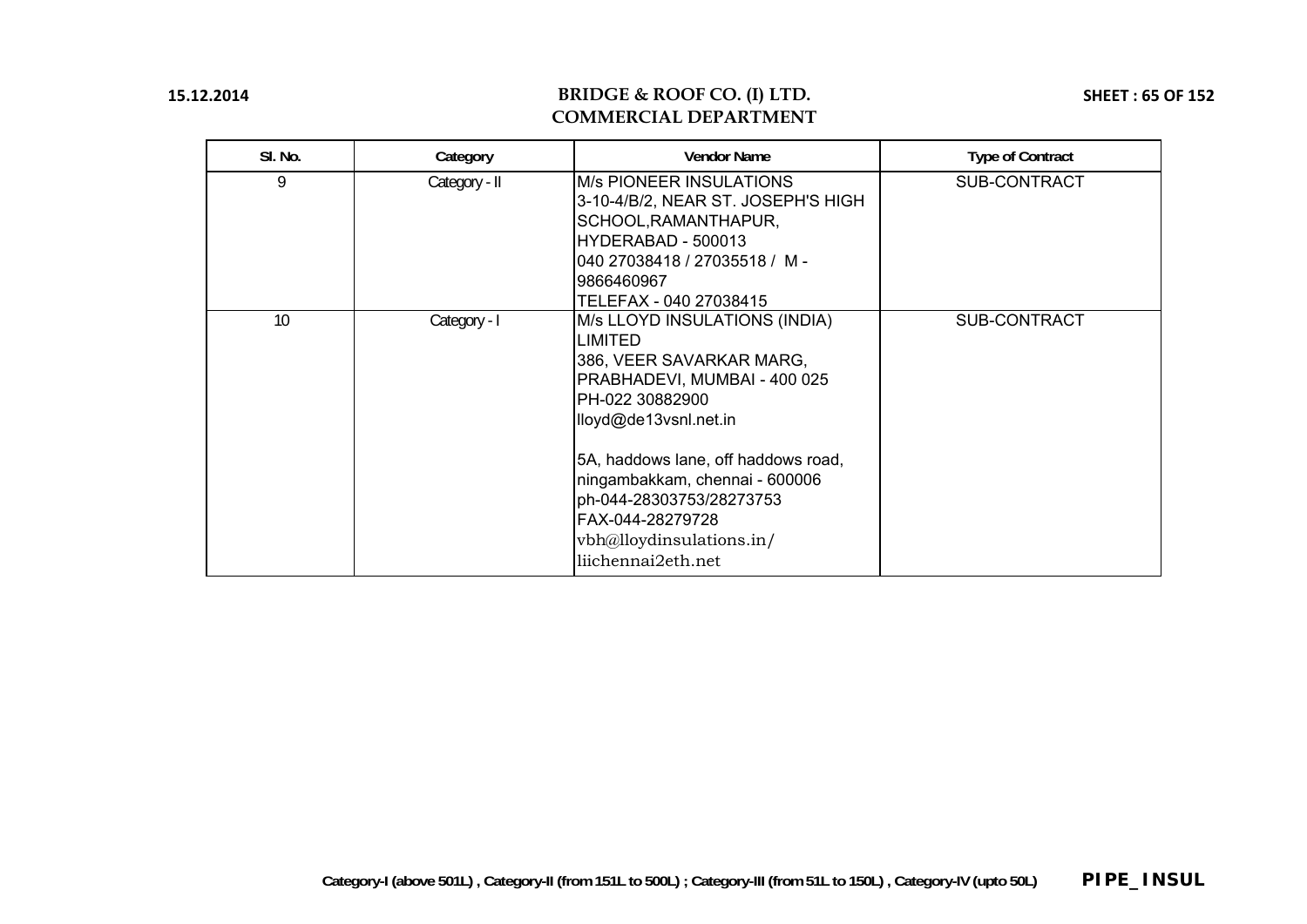## **BRIDGE & ROOF CO. (I) LTD. COMMERCIAL DEPARTMENT**

# **REVISED LIST OF VENDORS AS ON 15.10.2014**

**ITEM DESCRIPTION : : TANK INSULATION** 

**ITEM CODE : TANK/INSUL/OOO**

**PAGE CODE : TANK\_INSUL**

| SI. No.        | Category      | <b>Vendor Name</b>                                                                                                                                                                       | <b>Type of Contract</b> |
|----------------|---------------|------------------------------------------------------------------------------------------------------------------------------------------------------------------------------------------|-------------------------|
|                | Category - IV | M/s REFRASET ENGINEERS(INDIA)<br>IPVT. LTD.<br>TOWER HOUSE, 6TH FLOOR, 2A<br>CHOWRINGHEE SQ., KOLKATA -<br>700069.<br>PH-033 22485207<br>TELEFAX-033 22435882<br>refraset@rediffmail.com | Labour Contract         |
| $\overline{2}$ | Category - IV | M/s S.M. ISLAM & SON<br>5, DR. BIRESH GUHA STREET, 4TH<br>FLOOR, FLAT NO. -4 C, KOLKATA -<br>700017<br>PH-033 2290 5767 /2280 5226<br>FAX-033 2290 6463                                  | Labour Contract         |
| 3              | Category - IV | <b>M/s UTKAL ENTERPRISE</b><br>BM-29, HOUSING BOARD,<br>VIKRAMPUR, FCI, TALCHER, ANGUL,<br>ODISHA - 759106<br>PH-09437106254, M-9437106254 /<br>9124045141<br>utkalenterprise@live.com   | Labour Contract         |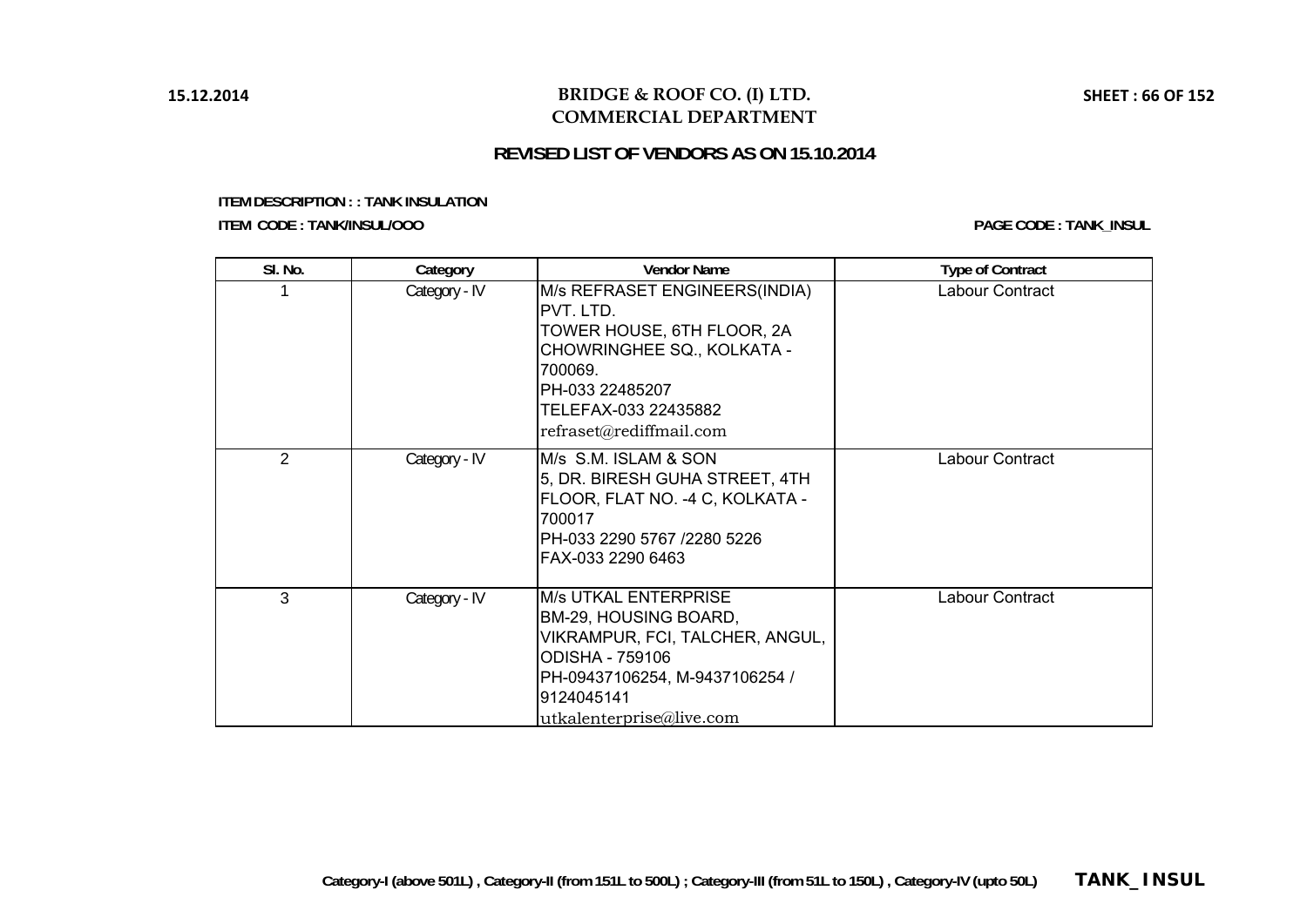# **BRIDGE & ROOF CO. (I) LTD. COMMERCIAL DEPARTMENT**

**SHEET : 67 OF 152**

| SI. No. | Category      | <b>Vendor Name</b>                                                                                                                                                                                  | <b>Type of Contract</b> |
|---------|---------------|-----------------------------------------------------------------------------------------------------------------------------------------------------------------------------------------------------|-------------------------|
| 4       | Category - IV | M/s INSUL - WELL (INDIA)<br>302, MILINDA MANOR, 2 RNT MARG,<br>OPP.CENTRAL MALL,<br>INDORE-452001 (M.P.)<br>PH: +(91)-(0731)-2520066 /<br>M: +(91)-9993434251/08377804781<br>$+(91)-(0731)-4222203$ | Labour Contract         |
| 5       | Category - IV | M/s NU CALCUTTA CONSTRUCTION<br>CO.<br>25A &B, NASSIRUDDIN ROAD,<br>KOLKATA -700017<br>PH-033 2290 5767 / 2280 5226<br>FAX-033 2290 6463<br>nucal@vsnl.com                                          | <b>SUB-CONTRACT</b>     |
| 6       | Category - IV | M/s LLOYD INSULATIONS (INDIA)<br><b>LIMITED</b><br>5, HADDOWS LANE, OFF HADDOWS<br>ROAD, NINGAMBAKKAM,<br>CHENNAI - 600006.<br>PH-044 28303753/28273753<br>FAX-044 28279728                         | <b>SUB-CONTRACT</b>     |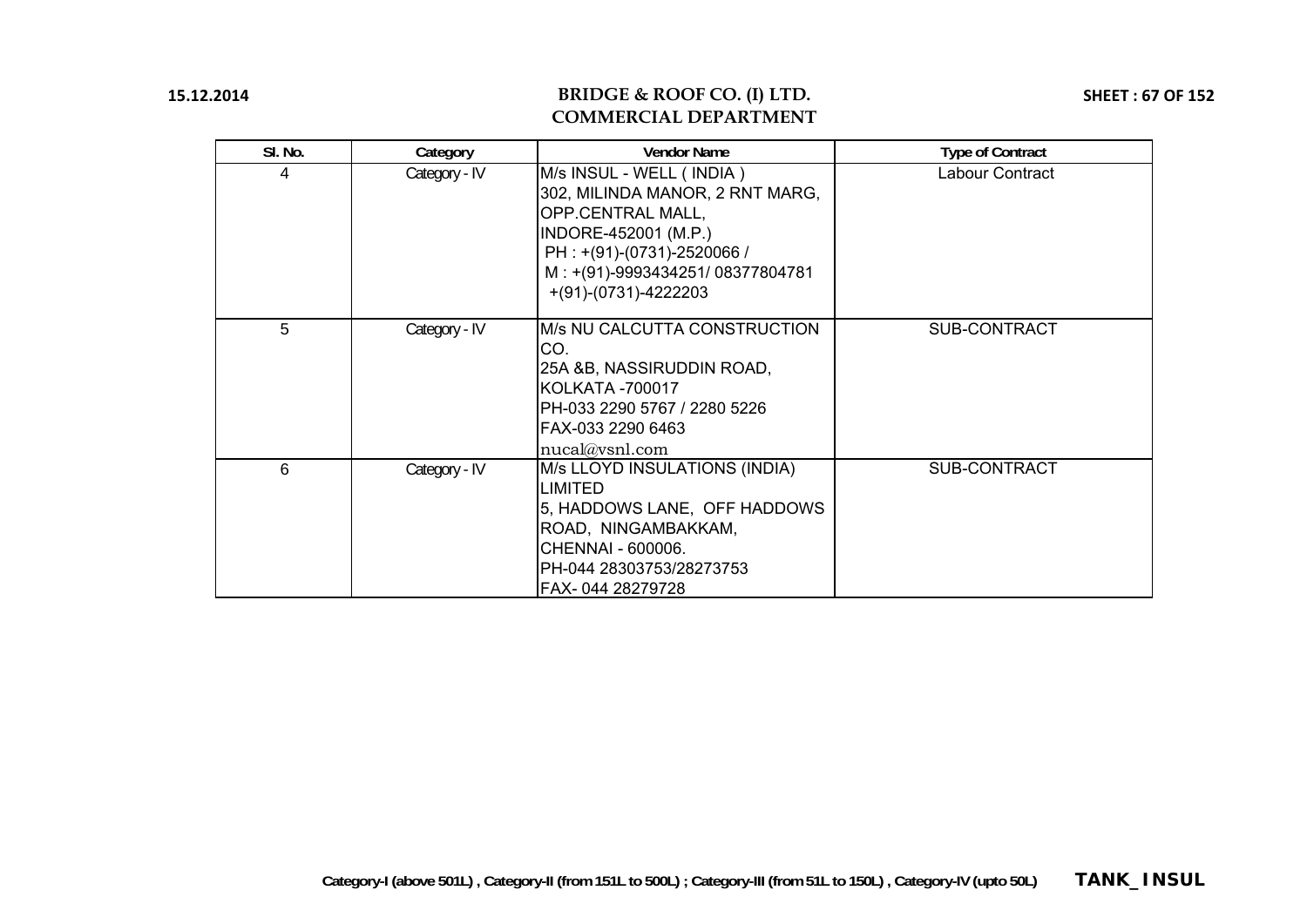### **BRIDGE & ROOF CO. (I) LTD. COMMERCIAL DEPARTMENT**

# **REVISED LIST OF VENDORS AS ON 15.10.2014**

#### **ITEM DESCRIPTION : : STRUCTURAL - PAINTING WORK ITEM CODE : STRL/PAINT/OOO**

| SI. No.        | Category      | <b>Vendor Name</b>                                                                                                                                                                                  | <b>Type of Contract</b> |
|----------------|---------------|-----------------------------------------------------------------------------------------------------------------------------------------------------------------------------------------------------|-------------------------|
|                | Category - IV | IM/s CENTURY INDUSTRIES<br>28/1, VELU STREET, WEST MAMBALAM,<br>CHENNAI - 600033<br>PH-044 65181600,<br>TELEFAX-044 42122829                                                                        | Labour Contract         |
| $\overline{2}$ | Category - IV | IM/s INDERJEET ENTERPRISE<br>HOUSE NO-178, SUBHAS COLONY, TEHSIL<br>CAMP, PANIPAT,<br><b>HARYANA - 132103</b><br>M-09732577318 / 09996444624 / 07869028960<br>Inderjeet.Enterprises786786@gmail.com | Labour Contract         |
| 3              | Category - IV | <b>M/s VISHNU ENGINEERING WORKS</b><br>10/11, NEW SHANTI NAGAR MODEL TOWN,<br>PANIPAT,<br><b>HARYANA - 132103</b><br>IM-09991774499 / 09050028752                                                   | <b>Labour Contract</b>  |
| 4              | Category - IV | IM/s HOQUE'S CONSTRUCTION<br>KASHIM BAZAR, PO - BANGITOLA,<br>DIST - MALDA, WB - 732207<br>PH-03512 276805, M-09733143886                                                                           | Labour Contract         |
| 5              | Category - IV | IM/s N.K. BROTHERS<br>J.P.L TAMNAR, DIST - RAIGARG, C.G<br>lM-9329343191                                                                                                                            | Labour Contract         |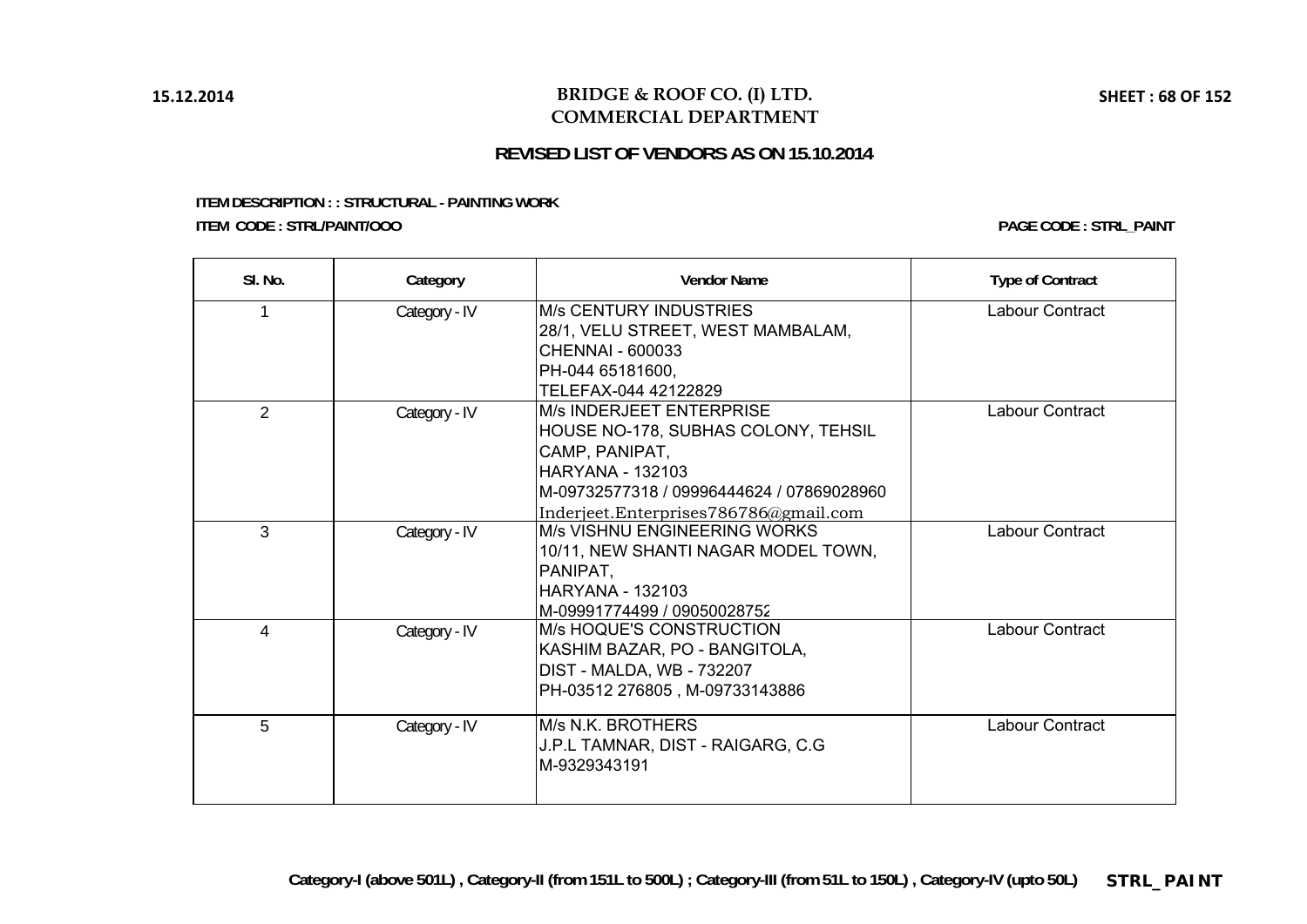### **BRIDGE & ROOF CO. (I) LTD. COMMERCIAL DEPARTMENT**

# **REVISED LIST OF VENDORS AS ON 15.10.2014**

#### **ITEM DESCRIPTION : : STRUCTURAL - PAINTING WORK ITEM CODE : STRL/PAINT/OOO**

| SI. No.        | Category      | <b>Vendor Name</b>                                                                                                                                                                                                      | <b>Type of Contract</b> |
|----------------|---------------|-------------------------------------------------------------------------------------------------------------------------------------------------------------------------------------------------------------------------|-------------------------|
| 6              | Category - IV | <b>IM/s ANSH ENTERPRISES</b><br>NTPC, VINDNAGAR, DIST-SIDHI, M.P<br>IM-7352297693                                                                                                                                       | Labour Contract         |
| $\overline{7}$ | Category - IV | <b>M/s MAA DURGA CONSTRUCTION</b><br>AT-RAKGARH,DHIMRAPUR CHOWK,<br>DIST-RAIGARH,C.G<br>M-8085912031                                                                                                                    | Labour Contract         |
| 8              | Category - IV | M/s B.K. SURFACE COATING<br>FLAT NO.11, SHIVNUM CO-OPERATIVE<br>HOUSING SOCIETY LTD, OPP. SITA ESTATE,<br>MAHTANEY PARK, R.C. MARG,<br>CHEMBUR, MUMBAI - 400074<br>IPH- 022 25545459 / M-9820898596<br>FAX-022 25545459 | Labour Contract         |
| 9              | Category - IV | M/s M. DECORATORS<br>MG-39/2/5, ASHOK NAGAR, VASINAKA,MAHUL<br>ROAD, CHEMBUR, MUMBAI-400074<br>PH-022 25536135,<br>M-9820273733/7208296358                                                                              | Labour Contract         |
| 10             | Category - IV | IM/s SAINANDINI ENGINEERING WORKS<br>DOOR NO.14-6-16, BHANOJO THOTA, B.C.<br>ROAD, NEW GAJUWAKA, VISAKHAPATNAM -<br>530026<br>IPH-6594831 / M-9246622831                                                                | Labour Contract         |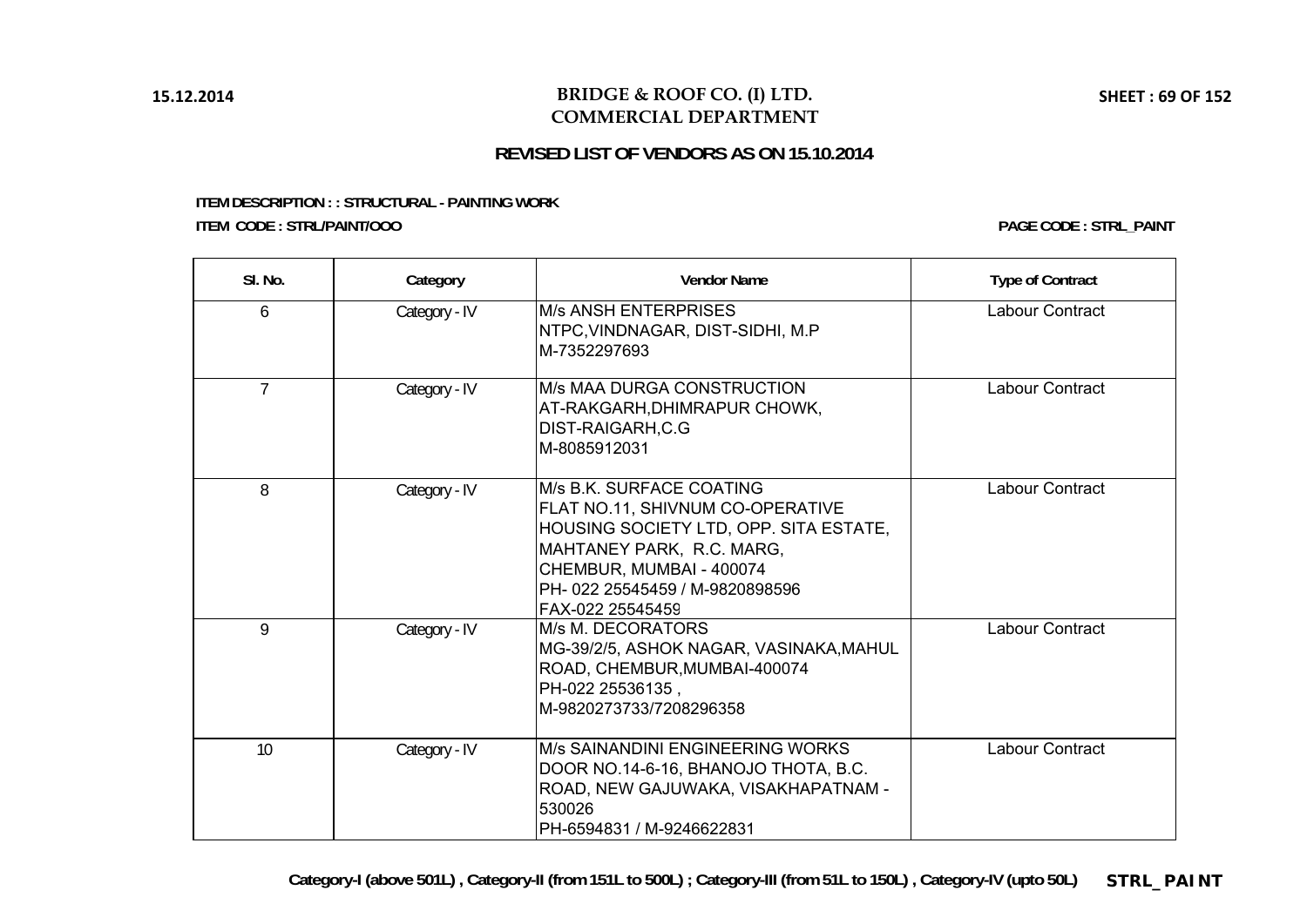### **BRIDGE & ROOF CO. (I) LTD. COMMERCIAL DEPARTMENT**

# **REVISED LIST OF VENDORS AS ON 15.10.2014**

#### **ITEM DESCRIPTION : : STRUCTURAL - PAINTING WORK ITEM CODE : STRL/PAINT/OOO**

| SI. No. | Category      | <b>Vendor Name</b>                                                                                                                                                              | <b>Type of Contract</b> |
|---------|---------------|---------------------------------------------------------------------------------------------------------------------------------------------------------------------------------|-------------------------|
| 11      | Category - IV | <b>IM/s BKS CONSTRUCTIONS</b><br>DOOR NO-24-107-7, CHINAGANTYADA,<br>GAJUWAKA, VISAKHAPATNAM - 530026<br>IM-9000722338 / 8712704643<br>raj.bksconstructions@gmail.com           | Labour Contract         |
| 12      | Category - IV | <b>M/s VJAYKRANT CONSTRUCTIONS</b><br>MIG-65/1, M.V.P. COLONY, VIZAG - 530017<br>IPH-2531639 / 2553642                                                                          | Labour Contract         |
| 13      | Category - IV | M/s S.P. ENTERPRISES<br>SHOP NO.6, JAI MALHAR SHED, EASTERN<br>EXPRESS HIGHWAY, KURLA SIGNAL,<br>CHEMBUR, MUMBAI - 400071<br>PH-022 65236564 / 25273989<br>TELEFAX-022 25273991 | Labour Contract         |
| 14      | Category - IV | M/s SIDESHWARY CONSTRUCTION CO.<br>D/16-MAHUL SEA BREEZE CO-OP. HOUSING<br>SOCIETY, CHEMBUR,<br>IMUMBAI - 400074<br>PH-022 25541266                                             | Labour Contract         |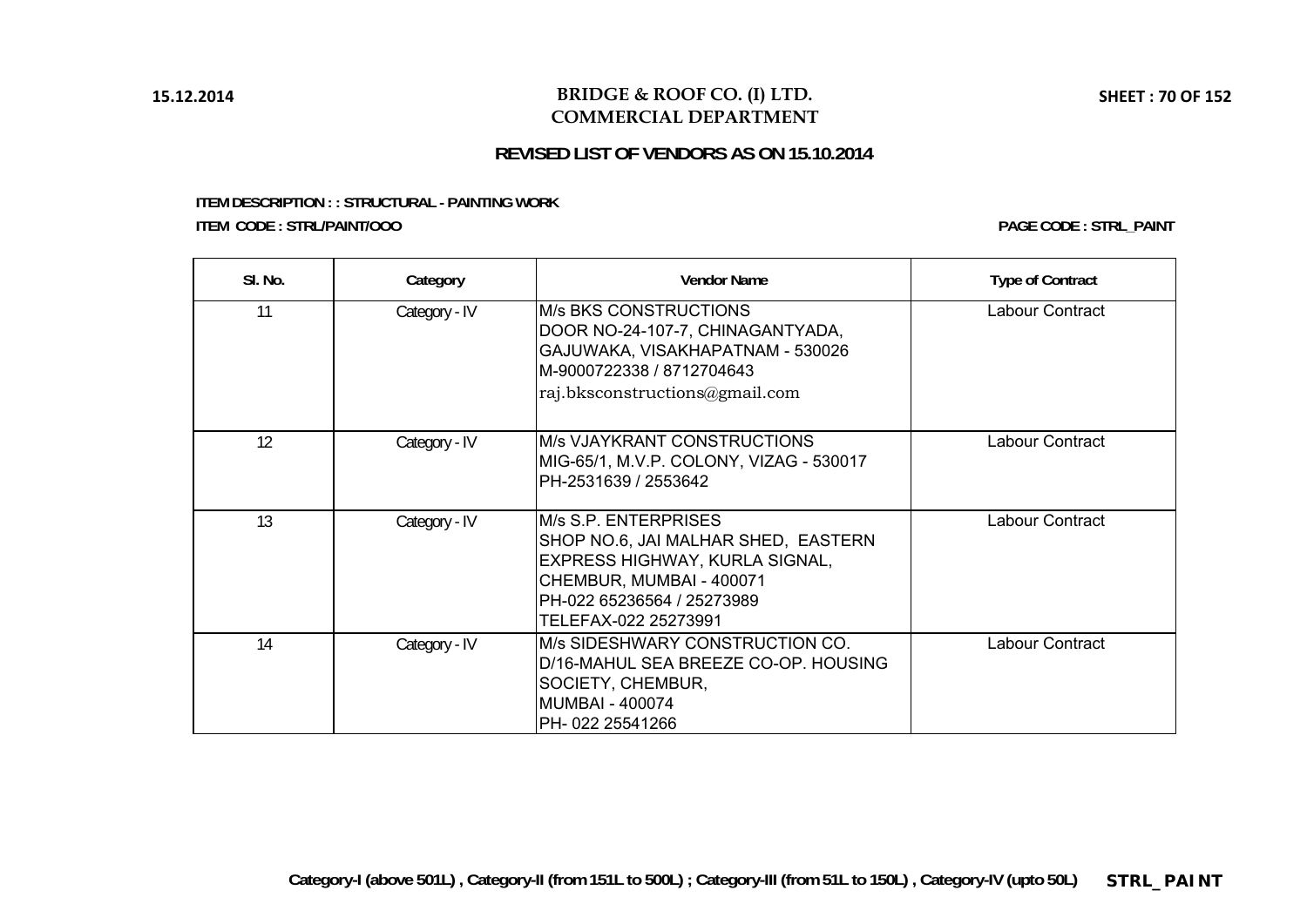### **BRIDGE & ROOF CO. (I) LTD. COMMERCIAL DEPARTMENT**

# **REVISED LIST OF VENDORS AS ON 15.10.2014**

#### **ITEM DESCRIPTION : : STRUCTURAL - PAINTING WORK ITEM CODE : STRL/PAINT/OOO**

| SI. No. | Category      | <b>Vendor Name</b>                                                                                                                                                                                                     | <b>Type of Contract</b> |
|---------|---------------|------------------------------------------------------------------------------------------------------------------------------------------------------------------------------------------------------------------------|-------------------------|
| 15      | Category - IV | <b>M/s UNIVERSAL ENGINEERING COMPANY</b><br>4/4 - EBRAHIM COMPOUND, SION-TROMBAY<br>ROAD, CHEMBUR,<br>MUMBAI - 400071<br>TELEFAX-022 25548843 / 64406734<br>TELEFAX-022 25548843 / 64406735<br>info@uec.co.in          | Labour Contract         |
| 16      | Category - IV | <b>M/s SKYLON ENGINEERS</b><br>121, SAFRON COMPLEX, FATEHGUNJ,<br>VADODARA - 390002<br>TELEFAX- 0256 2786272 /6670126 /3019240<br>TELEFAX- 0256 2786272 / 6670126 / 3019241<br>skylon@sify.com                         | Labour Contract         |
| 17      | Category - IV | M/s JAI GANESH PAINTING CONTRACTORS<br>105, PLOT NO. 27/E, 1ST FLOOR, R.C. MARG,<br>NEAR BUS DEPOT, CHEMBUR COLONY,<br><b>MUMBAI - 400074</b><br>M-9819714390 / 9819101569<br>TELEFAX-2554 3355<br>jgpc@rediffmail.com | Labour Contract         |
| 18      | Category - IV | SRI SAIKRISHNA BLASTING WORKS<br>DRY DOCK AND SHIP REPAIRS, HINDUSTAN<br>SHIPYARD LTD., VISAKHAPATNAM - 530005<br>PH-2578936                                                                                           | Labour Contract         |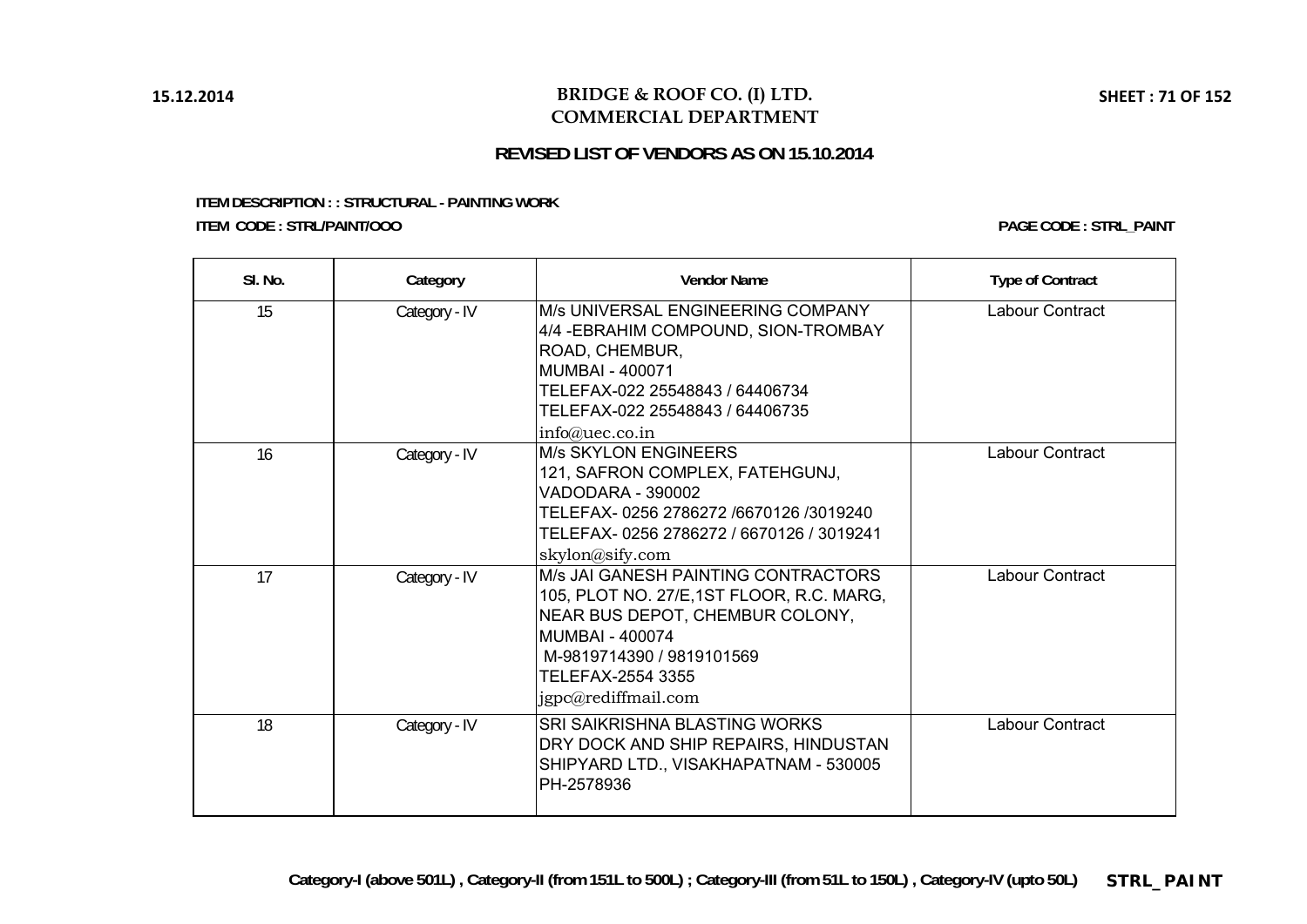### **BRIDGE & ROOF CO. (I) LTD. COMMERCIAL DEPARTMENT**

# **REVISED LIST OF VENDORS AS ON 15.10.2014**

#### **ITEM DESCRIPTION : : STRUCTURAL - PAINTING WORK ITEM CODE : STRL/PAINT/OOO**

| SI. No. | Category      | <b>Vendor Name</b>                                                                                                                                                                                                                      | <b>Type of Contract</b> |
|---------|---------------|-----------------------------------------------------------------------------------------------------------------------------------------------------------------------------------------------------------------------------------------|-------------------------|
| 19      | Category - IV | <b>M/s GEETHA ENTERPRISES</b><br>MIG-IIA/117, GULLALAPALEM COLONY,<br>SRIHARIPURAM,<br>VISAKHAPATNAM - 530011                                                                                                                           | Labour Contract         |
| 20      | Category - IV | <b>M/s KITH ENGINEERS</b><br>309, BELILIOUS ROAD, HOWRAH - 711 101,<br><b>WEST BENGAL</b>                                                                                                                                               | Labour Contract         |
| 21      | Category - IV | M/s SOUTHERN ENGINEERS & CORROSION<br><b>CONTROLS</b><br>NP. 32 / 10, MADHURA NAGAR, 4th STREET,<br>THIRUVOTTIYUR,<br>CHENNAI - 600 019<br>PH-044 25741729 / M -9444382297 / 9445071749<br>044 25741691<br>southern.engineers@yahoo.com | Labour Contract         |
| 22      | Category-III  | M/s Anand Construction,<br>Vill - Baishnabchak,<br>P.O. - Debhog, Haldia,<br>Dist. - Midnapore (East),<br>Pin - 721657, W.B.<br>Mob.: 09002090666<br>Fax: (03224) 252087,<br>ancon_hal@rediffmail.com                                   | Sub-Contract            |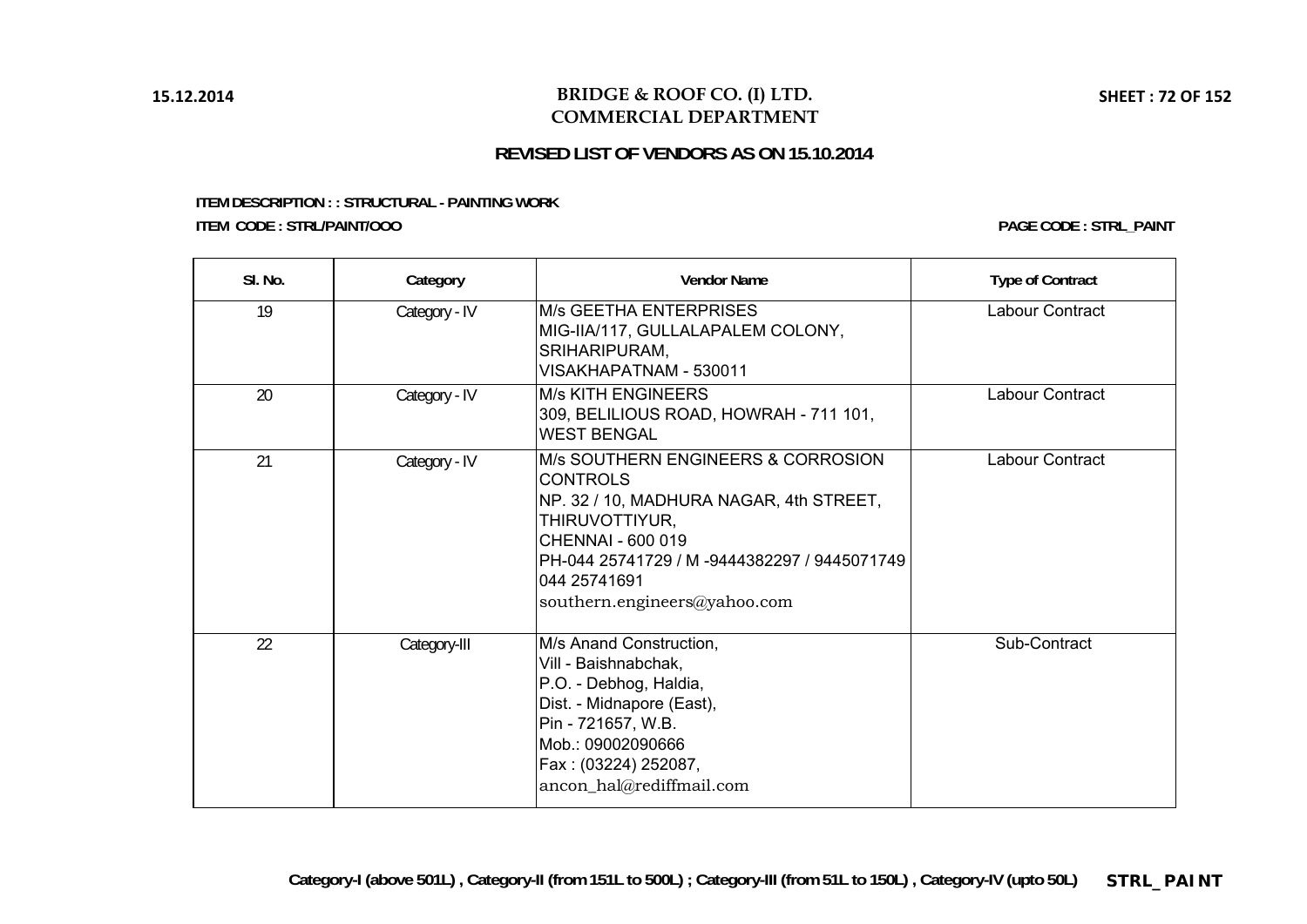### **BRIDGE & ROOF CO. (I) LTD. COMMERCIAL DEPARTMENT**

# **REVISED LIST OF VENDORS AS ON 15.10.2014**

#### **ITEM DESCRIPTION : : STRUCTURAL - PAINTING WORK ITEM CODE : STRL/PAINT/OOO**

**PAGE CODE : STRL\_PAINT**

| SI. No. | Category      | <b>Vendor Name</b>                                                                                                                                                                                                                                    | <b>Type of Contract</b> |
|---------|---------------|-------------------------------------------------------------------------------------------------------------------------------------------------------------------------------------------------------------------------------------------------------|-------------------------|
| 23      | Category - II | M/s AMRUT PAINTING CONTRACTORS<br>SHOP A/1, RAHUL NAGAR, VASI NAKA,<br>CHEMBUR, MUMBAI - 400074<br>PH-022 25544488<br>TELEFAX-022 25544488<br>amrutpainting@yahoo.com                                                                                 | Labour Contract         |
| 24      | Category - II | <b>IM/s TECTONIC ENGINEERING COMPANY</b><br>DOOR NO-9-29-22, FLAT NO.-302, 3RD FLOOR,<br>PIONEER SANKAR SANTHINIKETAN APPTS.,<br><b>BALAJI NAGAR, SIRIPURAM,</b><br>VISAKHAPATNAM - 530003, A.P<br>PH-0891 2790157/2565767<br>tectonicvizag@gmail.com | Labour Contract         |
| 25      | Category - II | <b>M/s SHIVATHENE LINOPACK</b><br>PLOT NO-1, SECTOR-3, INDUSTRIAL AREA,<br>PARWANOO - 173220, DIST - SOLAN, H.P<br>PH-011 32907618/32907620<br>FAX-011 42470477                                                                                       | Labour Contract         |
| 26      | Category - II | M/s S.R. ENTERPRISES<br>PK-1, B-9, FLAT NO-48, SECTOR-5, ROHINI,<br><b>NEW DELHI - 110085</b>                                                                                                                                                         | Labour Contract         |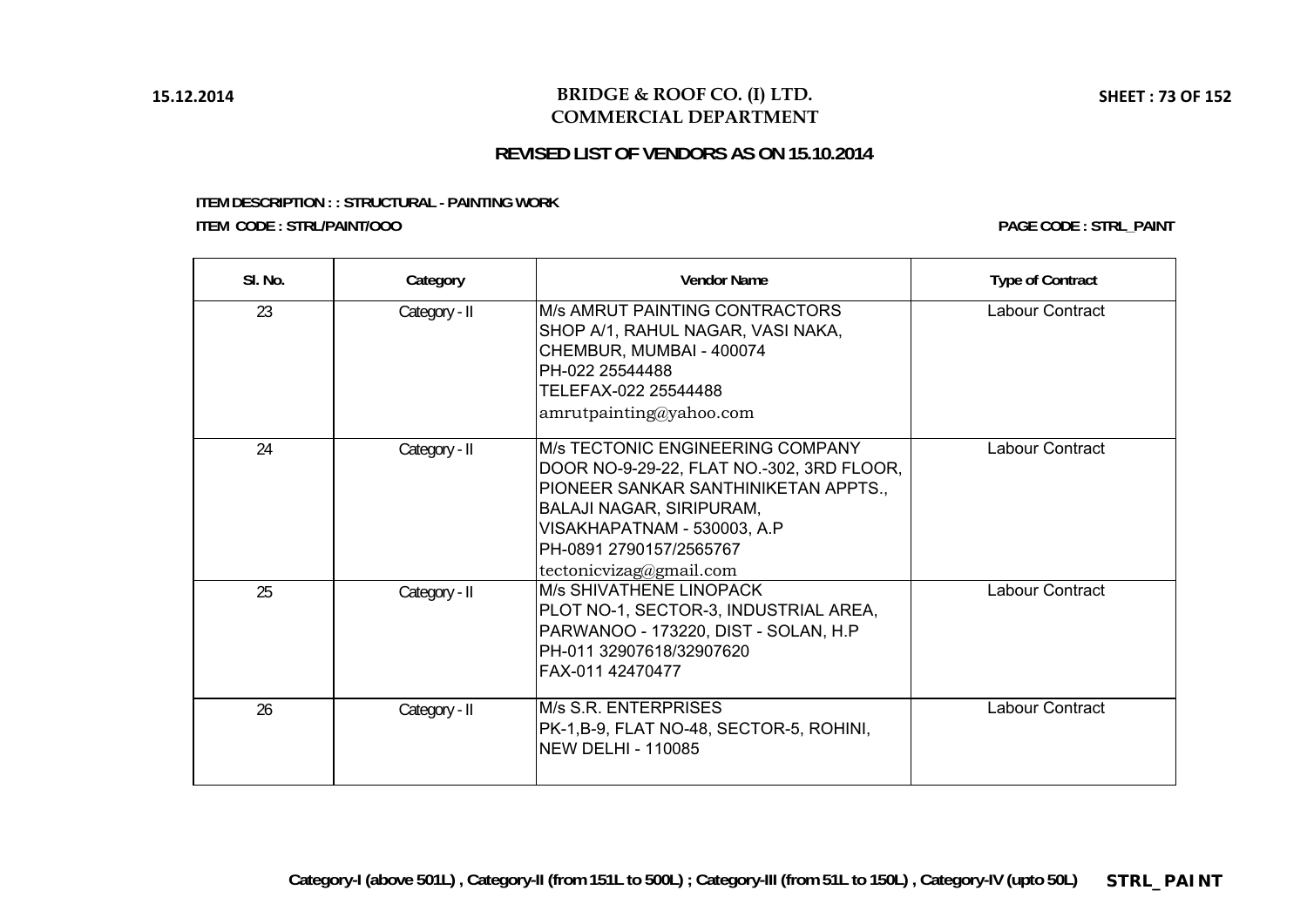#### **BRIDGE & ROOF CO. (I) LTD. COMMERCIAL DEPARTMENT**

# **REVISED LIST OF VENDORS AS ON 15.10.2014**

#### **ITEM DESCRIPTION : : STRUCTURAL - PAINTING WORK ITEM CODE : STRL/PAINT/OOO**

**PAGE CODE : STRL\_PAINT**

| SI. No. | Category      | <b>Vendor Name</b>                                                                                                                                                                                            | <b>Type of Contract</b> |
|---------|---------------|---------------------------------------------------------------------------------------------------------------------------------------------------------------------------------------------------------------|-------------------------|
| 27      | Category - II | M/s MELANGE DEVELOPERS PVT. LTD.<br>C-7/231, II FLOOR, SECTOR-7, ROHINI, DELHI -<br>110085<br>PH-011 27043898 / 27043899,<br>lM -9212062162 / 9811191888<br>IFAX - 011 27043899<br>mdpl@melangedevelopers.com | Labour Contract         |
| 28      | Category - II | M/s SRAVAN KUMAR BLASTING WORKS<br>DOOR NO. 58-17-29/1, SANJEEVIAH NAGAR,<br>OPP. NSTL, NAD KOTHA ROAD,<br>VISAKHAPATNAM - 530009, A.P.                                                                       | <b>Labour Contract</b>  |
| 29      | Category - II | M/s S.S. ENTERPRISE<br>K-1/030, CHITTARANJAN PARK,<br>NEW DELHI-110019<br>IPH-011 26277257<br>TELEFAX-011 41601310                                                                                            | <b>Labour Contract</b>  |
| 30      | Category-II   | M/s Natraj and Siddharth Metacare Pvt. Ltd.<br>24, Tarun Society, Gotri Road,<br>Vadodara - 390007, Gujarat<br>Ph.: (0265)-2311931<br>Mobile: 9824312116<br>Fax: (0265)2340246<br>natraj@siddharthpalace.com  | <b>Labour Contract</b>  |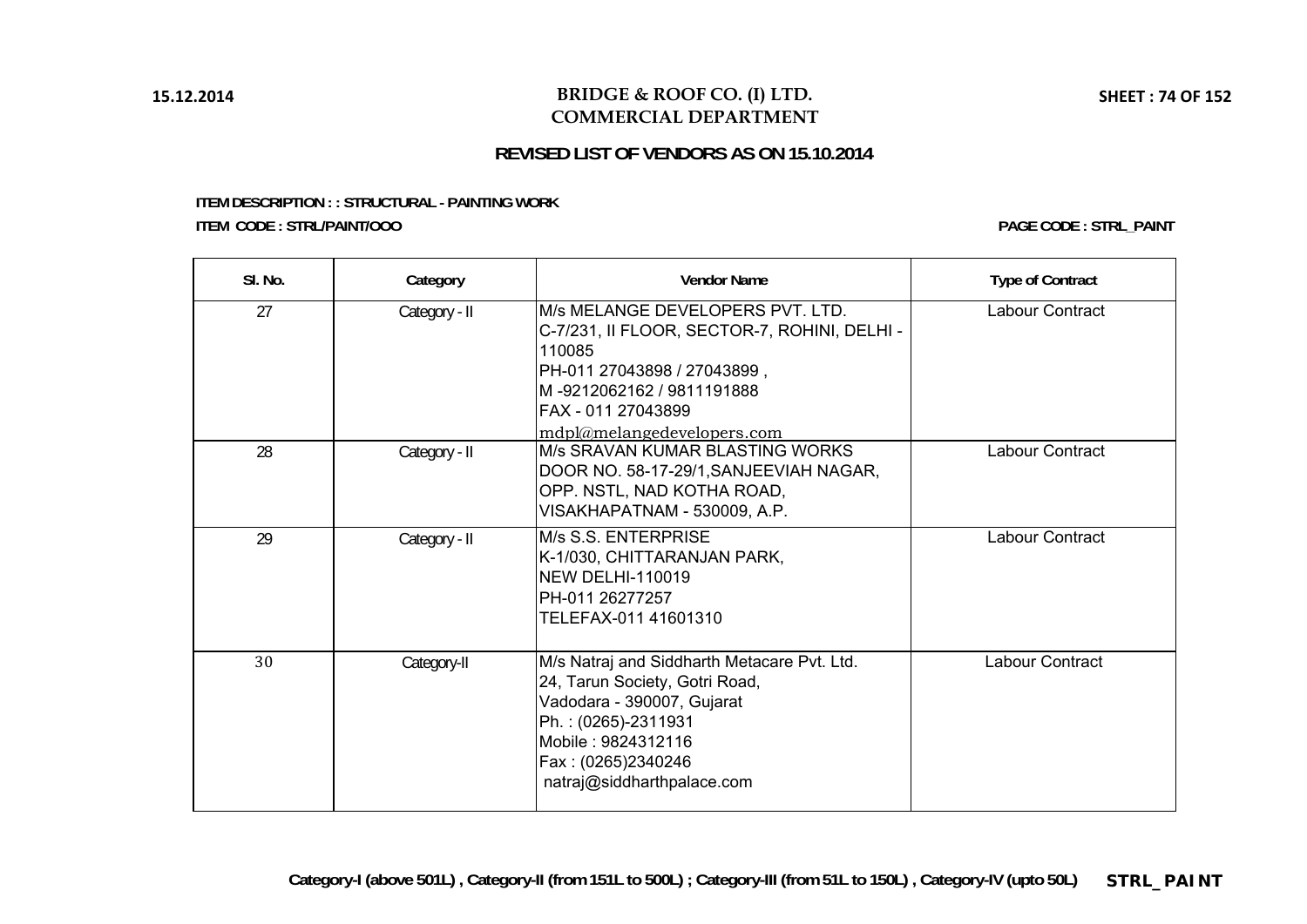### **BRIDGE & ROOF CO. (I) LTD. COMMERCIAL DEPARTMENT**

# **REVISED LIST OF VENDORS AS ON 15.10.2014**

#### **ITEM DESCRIPTION : : STRUCTURAL - PAINTING WORK ITEM CODE : STRL/PAINT/OOO**

**PAGE CODE : STRL\_PAINT**

| SI. No. | Category      | <b>Vendor Name</b>                                                                                                                                                                    | <b>Type of Contract</b> |
|---------|---------------|---------------------------------------------------------------------------------------------------------------------------------------------------------------------------------------|-------------------------|
| 31      | Category - II | IM/s BHARAT CHEMICALS & PAINTS<br>BASUDEVPUR, PO-KHANJANCHAK, HALDIA -<br>721602<br>IPH-03224 272261<br>TELEFAX-03224 272201<br>bcphaldia12345@yahoo.co.uk/<br>$b$ cphaldia@gmail.com | Sub-Contract            |
| 32      | Category - II | M/s RESMET (INDIA) PVT. LTD.<br>73/18, GOLF CLUB ROAD,<br>KOLKATA - 700033<br>PH-033 24730224/4994,2417 1378/24830454                                                                 | Sub-Contract            |
| 33      | Category-II   | IM/s Areon India Ltd.<br>309, Belilious Road,<br>Howrah - 711101,<br>IW.B.<br>Ph.: 09732024293<br>areonind@yahoo.com                                                                  | Sub-Contract            |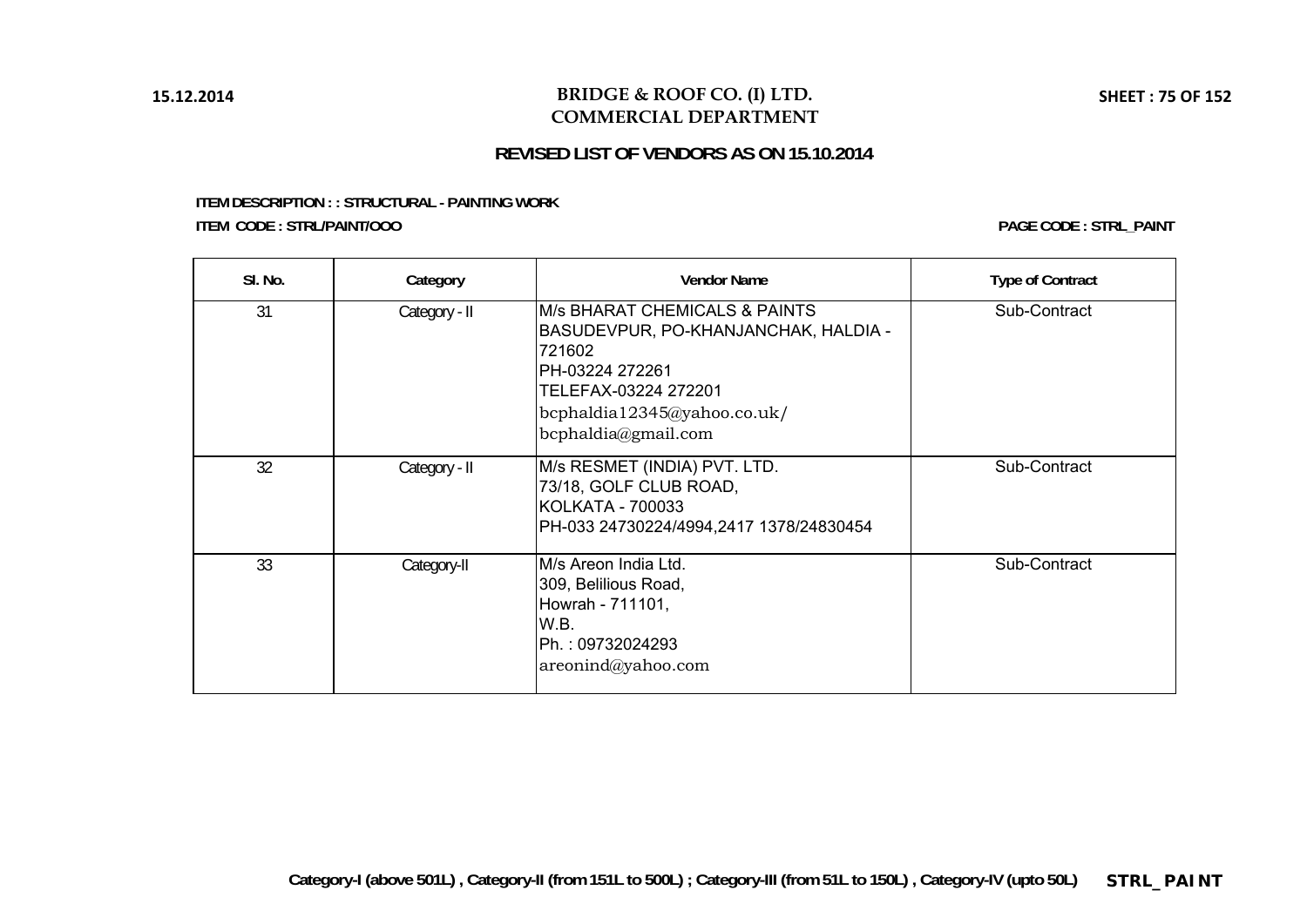### **BRIDGE & ROOF CO. (I) LTD. COMMERCIAL DEPARTMENT**

# **REVISED LIST OF VENDORS AS ON 15.10.2014**

**ITEM DESCRIPTION : : TANK - PAINTING WORK ITEM CODE : TANK/PAINT/OOO**

**PAGE CODE : TANK\_PAINT**

| SI. No.        | Category      | <b>Vendor Name</b>                                                                                                                                                              | <b>Type of Contract</b> |
|----------------|---------------|---------------------------------------------------------------------------------------------------------------------------------------------------------------------------------|-------------------------|
| $\mathbf{1}$   | Category - IV | M/s APPLI COAT SERVICE PVT.<br>LTD.<br>214, S.G. SHOPPING MALL, NEAR<br>D.C. CHOWK, SECTOR-9, ROHINI,<br>DELHI - 110085.<br>PH-011 47098807<br>TELEFAX-011 47098459             | Lab-Contract            |
| $\overline{2}$ | Category - IV | M/s MELANGE DEVELOPERS PVT.<br>LTD.<br>D-13/60, IIIRD FLOOR, SECTOR-8,<br>ROHINI.<br>DELHI-110085<br>PH-011 65701399 / 27943898 /                                               | Lab-Contract            |
| $\overline{3}$ | Category - IV | <b>M/s SKYLON ENGINEERS</b><br>121, SAFRON COMPLEX,<br>FATEHGUNJ, VADODARA - 390002<br>TELEFAX-0256 2786272 /6670126<br>/3019240<br>TELEFAX-0256 2786272 / 6670126 /<br>3019240 | Lab-Contract            |
| 4              | Category - IV | M/s SRAVAN KUMAR BLASTING<br><b>WORKS</b><br>DOOR-10-66, ADIREDDIPALEM,<br>SABBAVARAN(POST),<br>VISAKHAPATNAM - 531035                                                          | Lab-Contract            |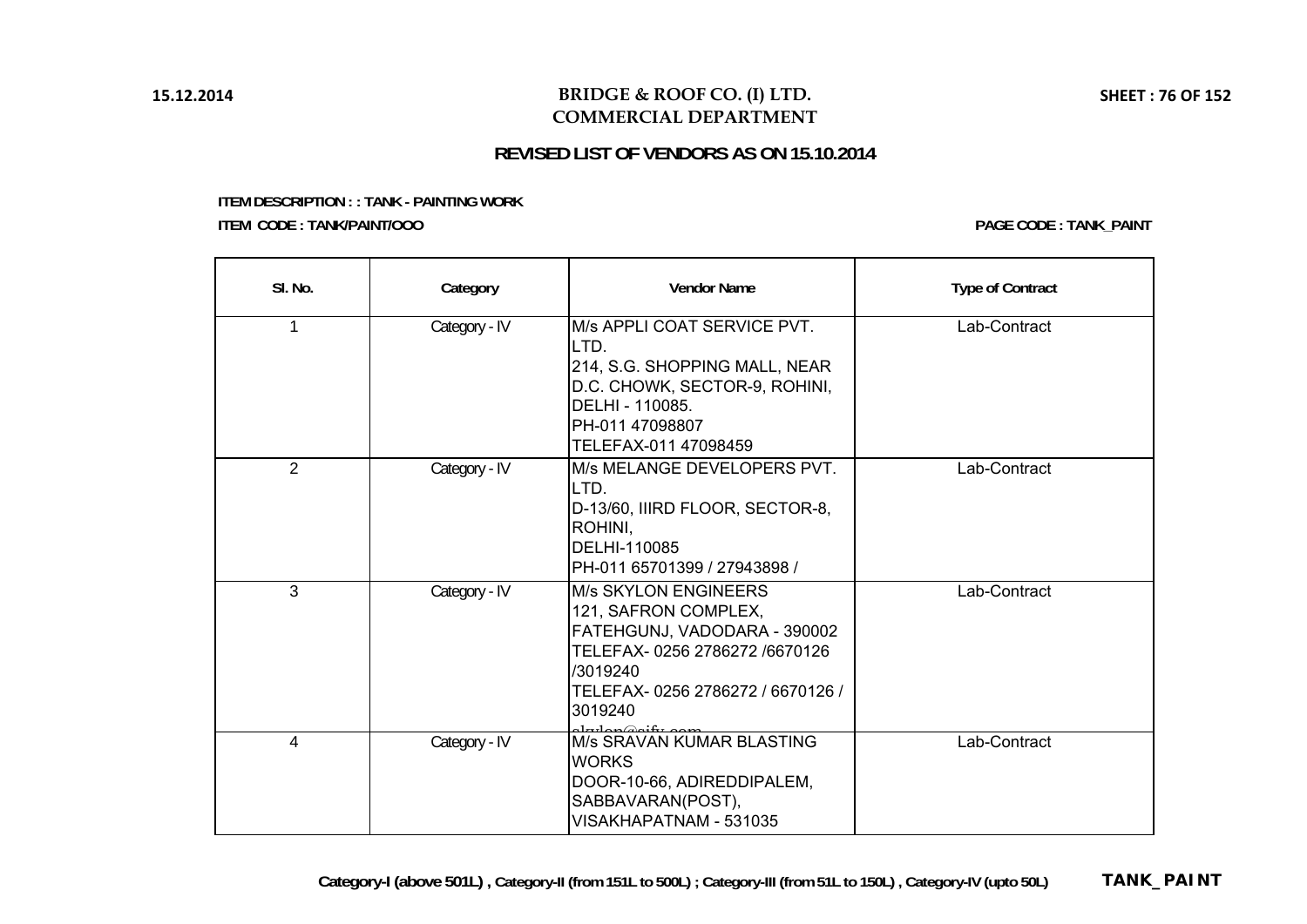# **BRIDGE & ROOF CO. (I) LTD. COMMERCIAL DEPARTMENT**

**SHEET : 77 OF 152**

| SI. No.        | Category       | <b>Vendor Name</b>                                                                                                                                                                                             | <b>Type of Contract</b> |
|----------------|----------------|----------------------------------------------------------------------------------------------------------------------------------------------------------------------------------------------------------------|-------------------------|
| 5              | Category-IV    | M/s D.D. Enterprise<br>1/57 Rajendra Prasad Colony Road,<br>Kolkata - 700 033<br>31/1/1 kali banerjee lane,<br>Howrah - 711101<br>Ph. No.: 033-2637-0154<br>Mob.: 9830949464<br>dde_fabrication@rediffmail.com | Labour-Contract         |
| 6              | Category - III | M/s S.S. ENTERPRISE<br>K-1/130, CHITTARANJAN PARK,<br><b>NEW DELHI-110019</b><br>PH-011 26277257<br>TELEFAX-011 41601310                                                                                       | Lab-Contract            |
| $\overline{7}$ | Category - III | <b>M/s BHARAT CHEMICALS &amp; PAINTS</b><br>BASUDEVPUR, PO-KHANJANCHAK,<br><b>HALDIA - 721602</b><br>PH-03224 272261<br>TELEFAX-03224 272201<br>bcphaldia12345@yahoo.co.uk /<br>bcphaldia@gmail.com            | Lab-Contract            |
| 8              | Category - III | <b>M/s CENTURY INDUSTRIES</b><br>NO.28/1, VELU STREET, WEST<br>MAMBALAM, CHENNAI - 600033<br>PH-044 65181600<br>TELEFAX-044 42122829<br>chennaiswami@yahoo.com                                                 | Lab-Contract            |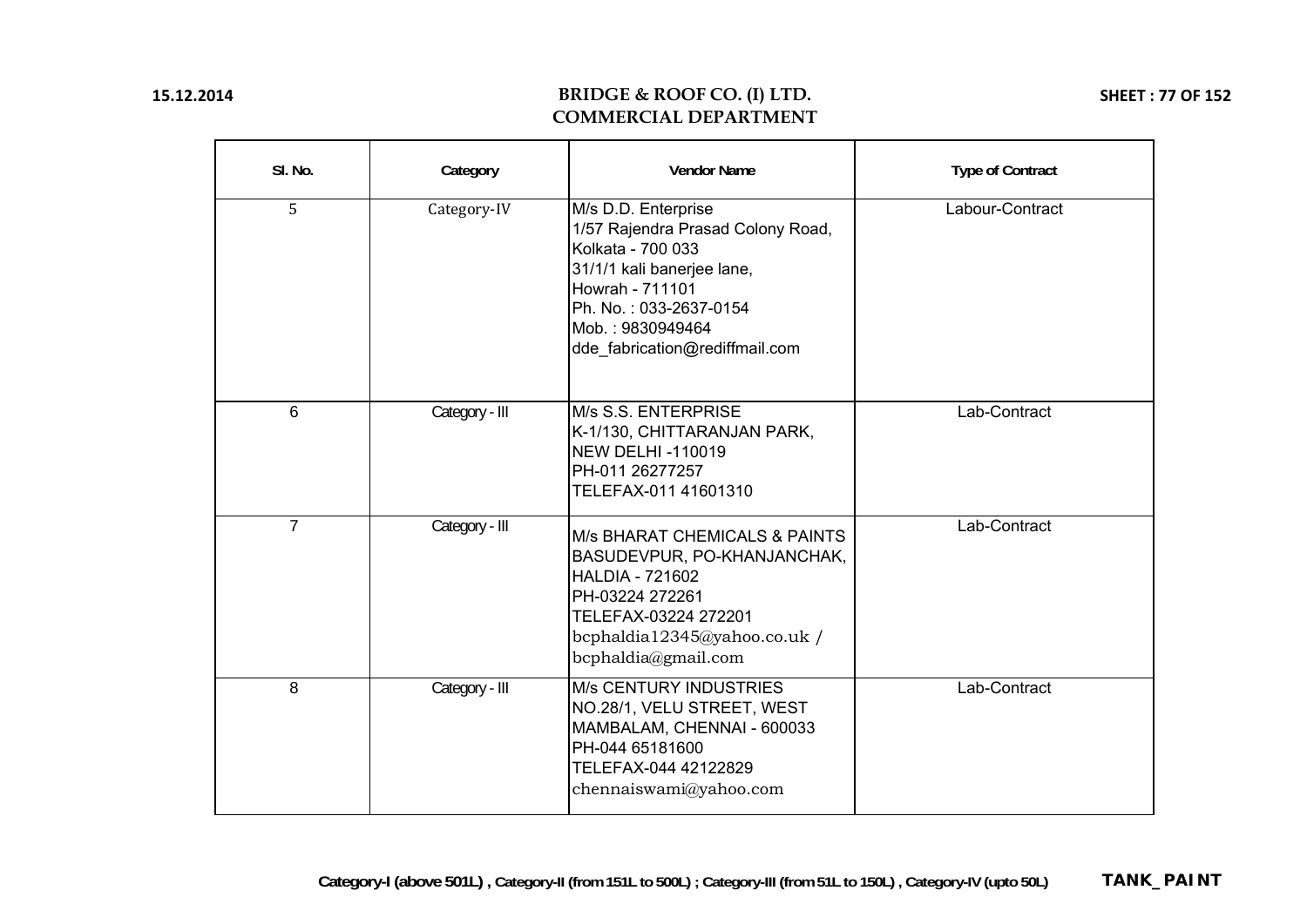## **BRIDGE & ROOF CO. (I) LTD. COMMERCIAL DEPARTMENT**

**SHEET : 78 OF 152**

| SI. No. | Category       | <b>Vendor Name</b>                                                                                                                                                                                                                                                        | <b>Type of Contract</b> |
|---------|----------------|---------------------------------------------------------------------------------------------------------------------------------------------------------------------------------------------------------------------------------------------------------------------------|-------------------------|
| 9       | Category - III | <b>M/s AMRUT PAINTING</b><br><b>CONTRACTORS</b><br>SHOP A/1, RAHUL NAGAR, VASI<br>NAKA, CHEMBUR, MUMBAI - 400074<br>PH-022 25544488<br>TELEFAX- 25542367                                                                                                                  | Lab-Contract            |
| 10      | Category - III | M/s STEEL GUARD ENGINEERING &<br><b>CONSTRUCTION</b><br>SICILY MARVEL, SHOP NO. 8,<br>SECTOR-12-B, KOPARKHAIRNE,<br><b>NAVI MUMBAI</b><br>PH-27550575<br>Fax-27550576                                                                                                     | Lab-Contract            |
| 11      | Category - III | atoolawardkajabp@yaboo.oo.jr<br> M/s S.P. ENTERPRISES<br>SHOP NO.6, JAI MALHAR SHED,<br><b>EASTERN EXPRESS HIGHWAY,</b><br>KURLA SIGNAL, CHEMBUR,<br>MUMBAI - 400071<br>PH-022 65236564 / 25273989 / 3991<br>TELEEAY 022 25273001                                         | Lab-Contract            |
| 12      | Category-III   | M/s Global Corrosion Control,<br>301, Urmila complex,<br>32, Station Avenue Road,<br>Opp. Malhar Hotel, Above Dhanalaxmi<br>bank,<br>Chembur, Mumbai - 400071,<br>Telefax: 25272362, Tel.: 25272363,<br>Mob.: 9869412269,<br>gcc@mtnl.net.in/<br>shivling_global@sify.com | Lab-Contract            |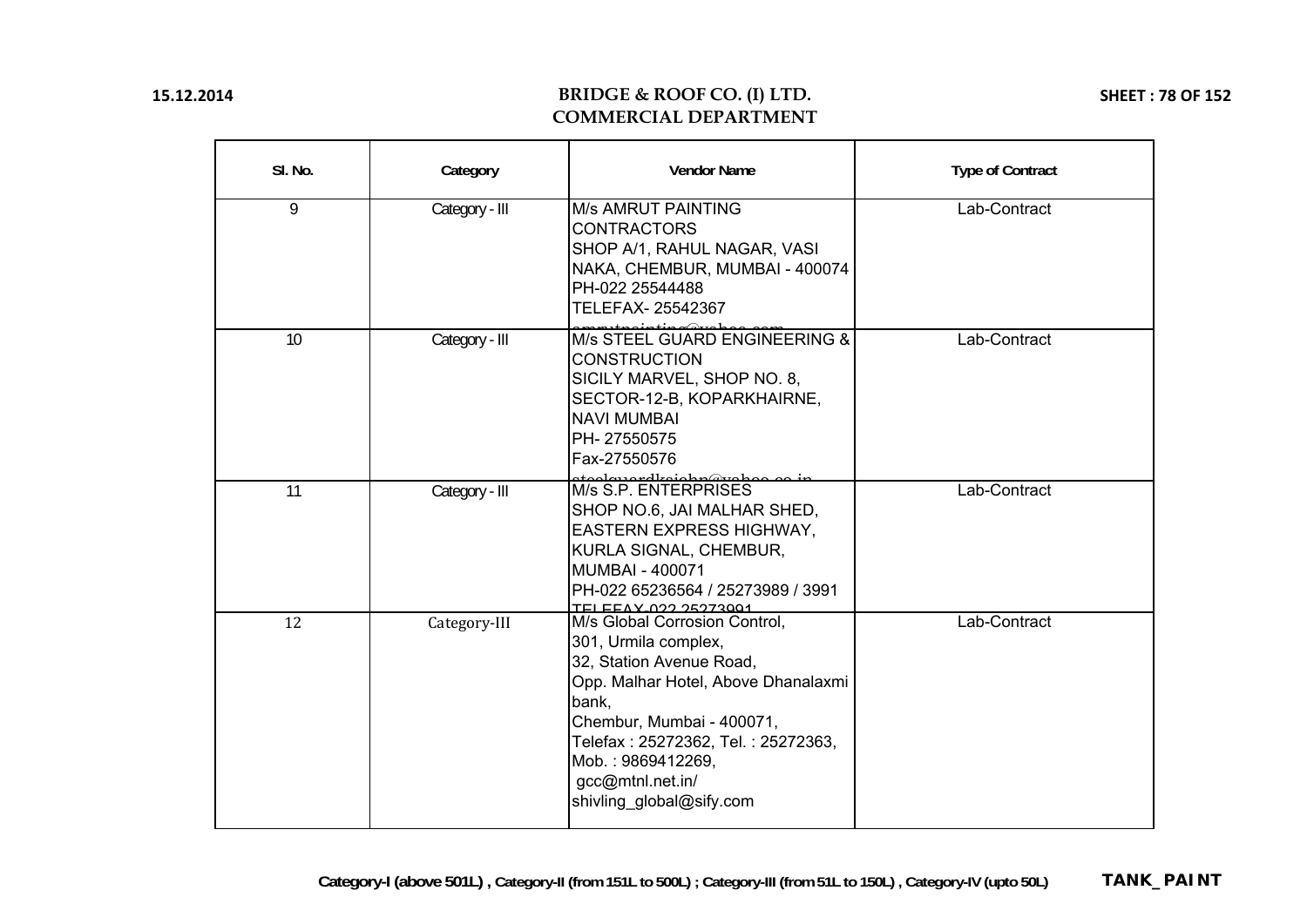## **BRIDGE & ROOF CO. (I) LTD. COMMERCIAL DEPARTMENT**

**SHEET : 79 OF 152**

| SI. No. | Category      | <b>Vendor Name</b>                                                                                                                                                                                                                                                   | <b>Type of Contract</b> |
|---------|---------------|----------------------------------------------------------------------------------------------------------------------------------------------------------------------------------------------------------------------------------------------------------------------|-------------------------|
| 13      | Category - II | <b>M/s RAJ CONSTRUCTIONS</b><br>1/472 H, POONATTU BUILDING,<br>OPP. KRL MAIN GATE,<br>AMBALAMUGAL - 682302,<br>AMBALAMEDU - 682303<br>PH-0484 2777663 / 2722389,<br>M-9447074563 / 9847504563<br>FAX-0484 2721926<br>construraj@vahoo.com                            | Lab-Contract            |
| 14      | Category - I  | <b>M/s HIRU PAINTS CONTRACTORS</b><br>IPVT. LTD.<br>A-602-605, ALKAPURI ARCADE,<br>R.C.DUT ROAD,<br>BARODA - 390 007.                                                                                                                                                | Lab-Contract            |
| 15      | Category - I  | M/s Tristar Painting & Engineering Co.<br>40, Durgachak New Market,<br>P.O. - Durgachak, Haldia,<br>Dist.: Purba Medinipur,<br>Pin - 721 602, West Bengal,<br>Ph.: (03224)274548<br>Fax: (03224)272264<br>Mobile: 9434800669, 9564193595,<br>tristar.engg.@yahoo.com | Sub-Contract            |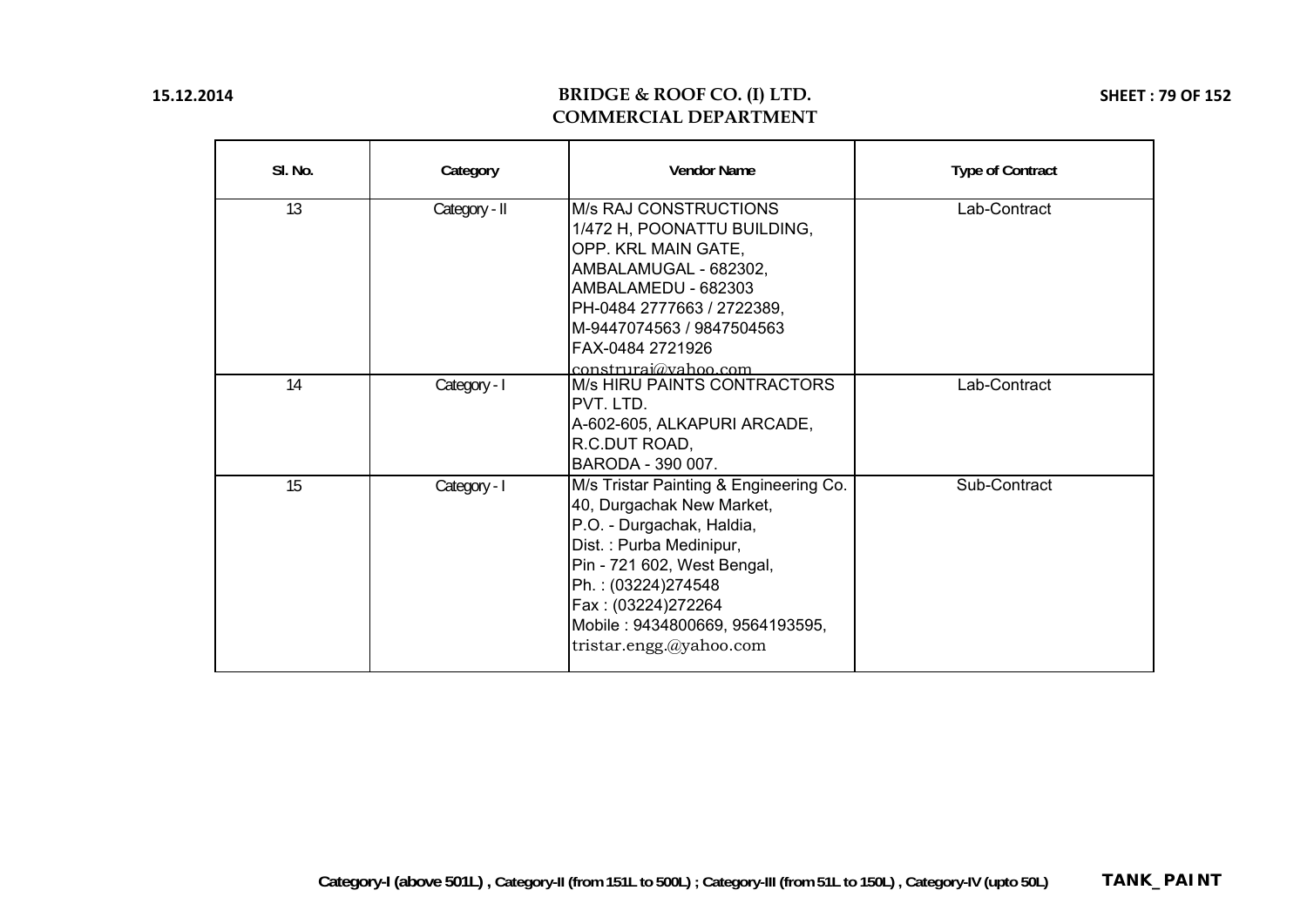# **REVISED LIST OF VENDORS AS ON 15.10.2014**

**ITEM DESCRIPTION : : SAND BLASTING WORK ITEM CODE : SAND\_BLAST/OOO/OOO PAGE CODE : SAND\_BLAST**

| SI. No.        | Category      | <b>Vendor Name</b>                                                                                                                                                                 | <b>Type of Contract</b> |
|----------------|---------------|------------------------------------------------------------------------------------------------------------------------------------------------------------------------------------|-------------------------|
| 1              | Category - IV | <b>M/s AMRUT PAINTING CONTRACTORS</b><br>SHOP A/1, RAHUL NAGAR,<br>VASI NAKA, CHEMBUR,<br><b>MUMBAI - 400074</b><br>PH-022 25544488<br>TELEFAX-25542367<br>amrutpainting@yahoo.com | Lab-Contract            |
| $\overline{2}$ | Category - IV | M/s. SIDDHARTHA ENGG. &<br><b>CONSTRUCTION WORKS</b><br>PLOT-142, INDUST. PARK,<br>PARAWADA, VIZAG - 531 021.                                                                      | Lab-Contract            |
| 3              | Category - IV | M/s SAINANDINI ENGINEERING WORKS<br>DOOR NO.14-6-16, BHANOJO THOTA,<br>B.C. ROAD, NEW GAJUWAKA,<br>VISAKHAPATNAM - 530026<br>PH-6594831 / M-9246622831                             | Lab-Contract            |
| 4              | Category - IV | <b>M/s. BHARAT CHEMICALS &amp; PAINTS</b><br>BASUDEVPUR, P.O. KHANJANCHAK,<br><b>HALDIA-721 602.</b>                                                                               | Lab-Contract            |
| 5              | Category - IV | M/s. SKYLON ENGINEERS<br>121, SAFRON COMPLEX, FATEHGUNJ,<br>VADODARA-390 002.<br>TELEFAX-0256 2786272 /6670126<br>/3019240<br>TELEFAX-0256 2786272 / 6670126 /<br>3019241          | Lab-Contract            |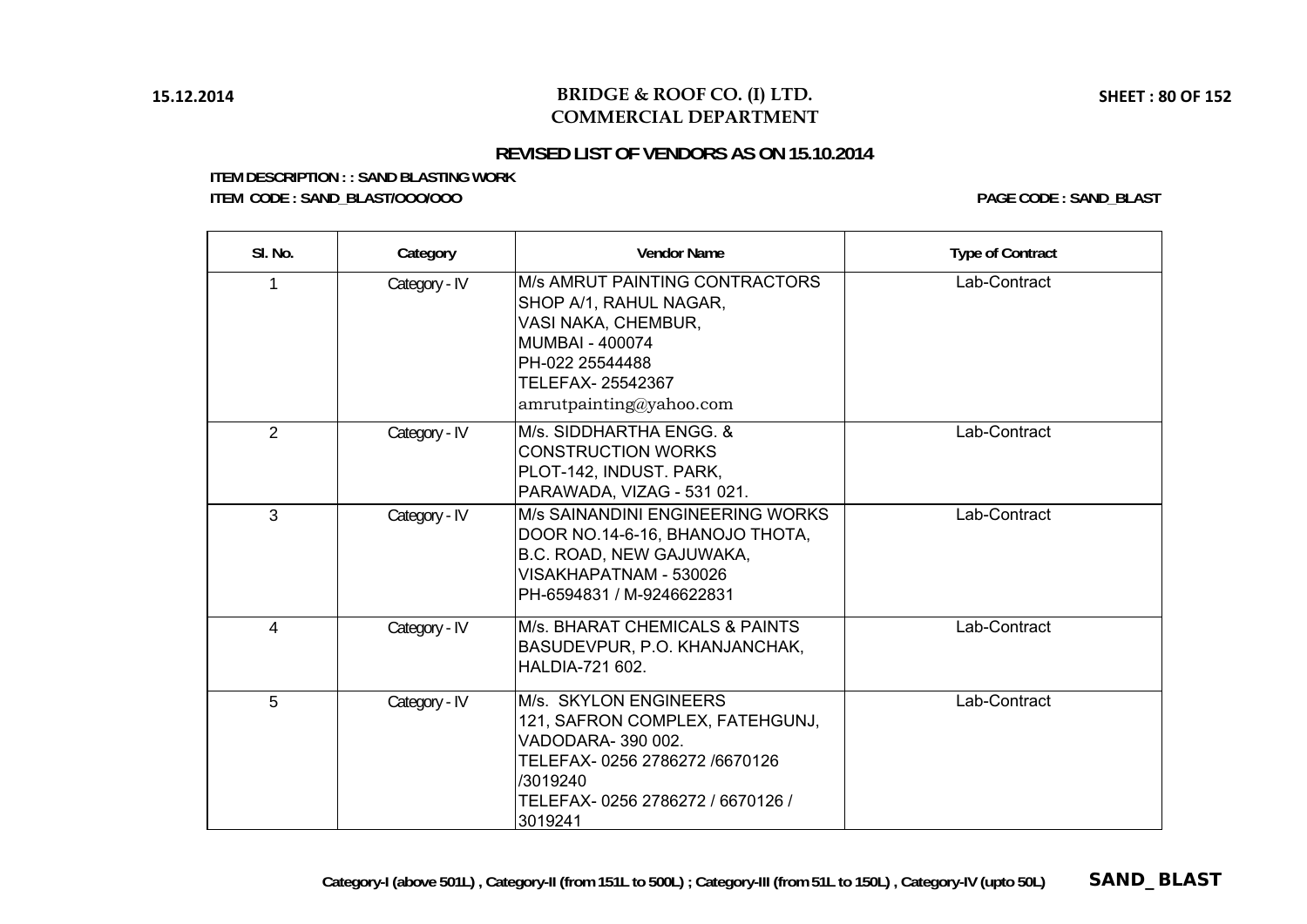### **BRIDGE & ROOF CO. (I) LTD. COMMERCIAL DEPARTMENT**

**SHEET : 81 OF 152**

| SI. No.         | Category       | <b>Vendor Name</b>                                                                                                                                                                                         | <b>Type of Contract</b> |
|-----------------|----------------|------------------------------------------------------------------------------------------------------------------------------------------------------------------------------------------------------------|-------------------------|
| 6               | Category - III | M/s S.P. ENTERPRISES<br>SHOP NO.6, JAI MALHAR SHED,<br><b>EASTERN</b><br>EXPRESS HIGHWAY, KURLA SIGNAL,<br>CHEMBUR, MUMBAI - 400071<br>PH-022 65236564 / 25273989 / 3991<br>TELEFAX-022 25273991           | Lab-Contract            |
| $7\overline{ }$ | Category - III | M/s. S.S. ENTERPRISE<br>K-1/130, CHITTARANJAN PARK,<br><b>NEW DELHI - 110019</b><br>PH-011 26277257<br>TELEFAX-011 41601310                                                                                | Lab-Contract            |
| 8               | Category - III | M/s. CENTURY INDUSTRIES<br>28/1, VELU STREET., WEST MAMBALAM,<br>CHENNAI - 600 033.                                                                                                                        | Lab-Contract            |
| 9               | Category - III | M/s. POLYCOATES<br>306, CAMP'S CORNER, NEAR NARHARI<br>HOSPITAL, FATEHGUNJ, BARODA-<br>390002.                                                                                                             | Lab-Contract            |
| 10              | Category - II  | M/s. MELANGE DEVELOPERS P.LTD.<br>D-13/60 IIIRD FLOOR, SECTOR 8,<br>ROHINI, NEW DELHI-085<br>PH-011 27043898 / 27043899, M-<br>9212062162 / 9811191888<br>FAX - 011 27043899<br>mdpl@melangedevelopers.com | Lab-Contract            |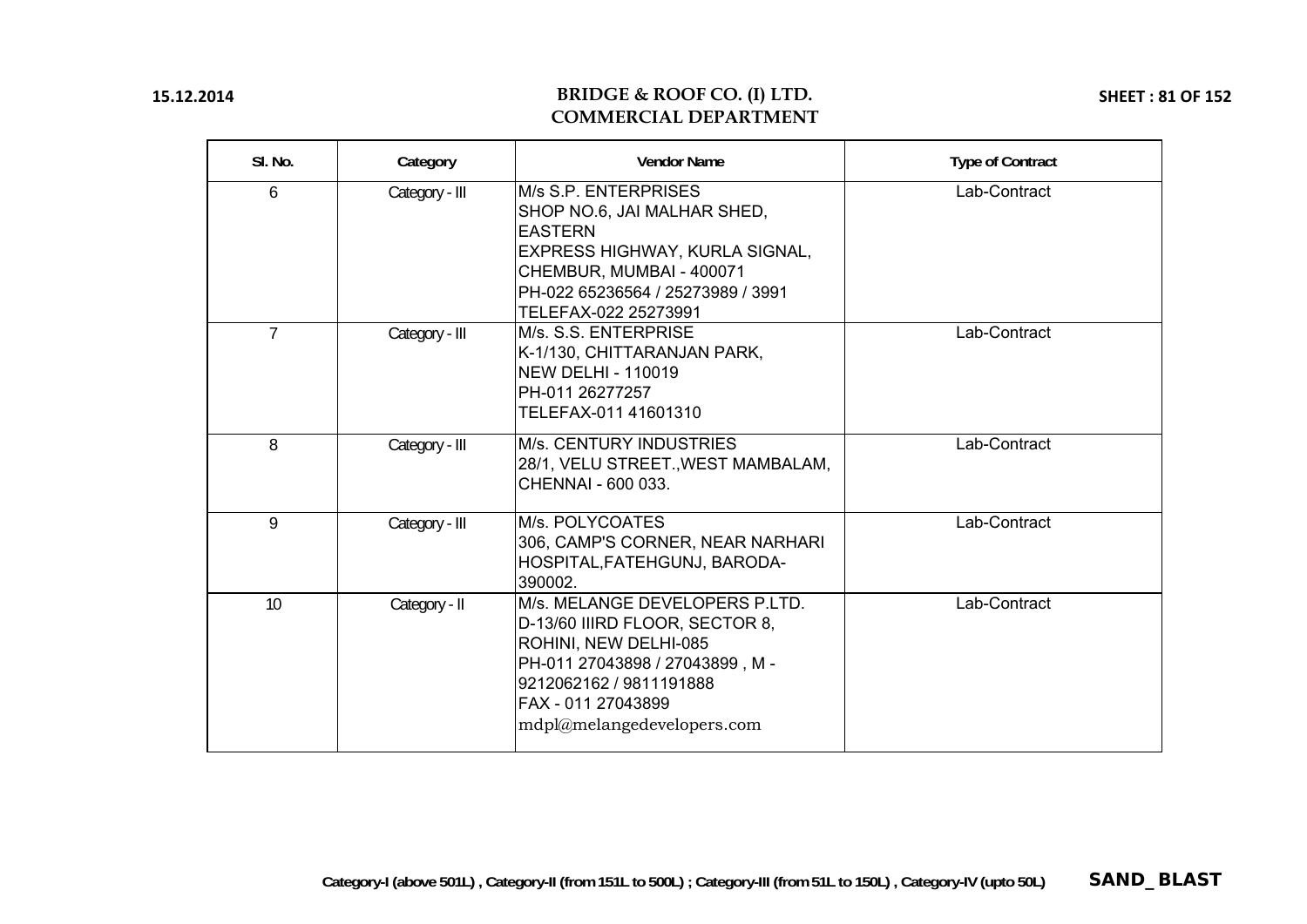### **BRIDGE & ROOF CO. (I) LTD. COMMERCIAL DEPARTMENT**

## **REVISED LIST OF VENDORS AS ON 15.10.2014**

### **ITEM DESCRIPTION : : TESTING, INSPECTION, SURVEY AGENCIES ITEM CODE : TIS/OOO/OOO**

**PAGE CODE : TIS**

| SI. No.        | Category      | <b>Vendor Name</b>                                                                                                                                                                                                                                                                                                                  | <b>Type of Contract</b> |
|----------------|---------------|-------------------------------------------------------------------------------------------------------------------------------------------------------------------------------------------------------------------------------------------------------------------------------------------------------------------------------------|-------------------------|
|                | Category - IV | M/s INDUSTRIAL INSPECTION & ENGG.<br><b>SERVICES</b><br>STREET NO.-02, 33/3B NEW ARAM COLONY,<br>NEAR BPL TOWER, OPP.KHODIYAR<br>COLONY, JAMNAGAR,<br><b>GUJARAT - 361006</b><br>PH-0288 3296726<br>iiesj2006@yahoo.com/<br>iiesj $2007$ @gmail.com<br>PLOT NO. 91, DIVYAM PARK, OPP. KHODIYAR<br>COLONY, JAMNAGAR - 361006, GUJRAT | Labour-Contract         |
| $\overline{2}$ | Category - IV | M/s SIEVERT INDIA PVT. LTD.<br>16&17, PLOT NO-2, SECTOR-2, PHASE-II,<br>NERUL,<br><b>NAVI MUMBAI - 400706</b>                                                                                                                                                                                                                       | Labour-Contract         |
| 3              | Category - IV | <b>M/s XTECHS QUALITY SERVICES</b><br>LIG-87, NEAR SRMT, AUTONAGAR,<br>VISAKHAPATNAM - 530012<br>PH-8912517916 / M-9848187916 / 9346331218<br>FAX-0891 2756060<br>xtechsgs@yahoo.co.in                                                                                                                                              | Labour-Contract         |

**SHEET : 82 OF 152**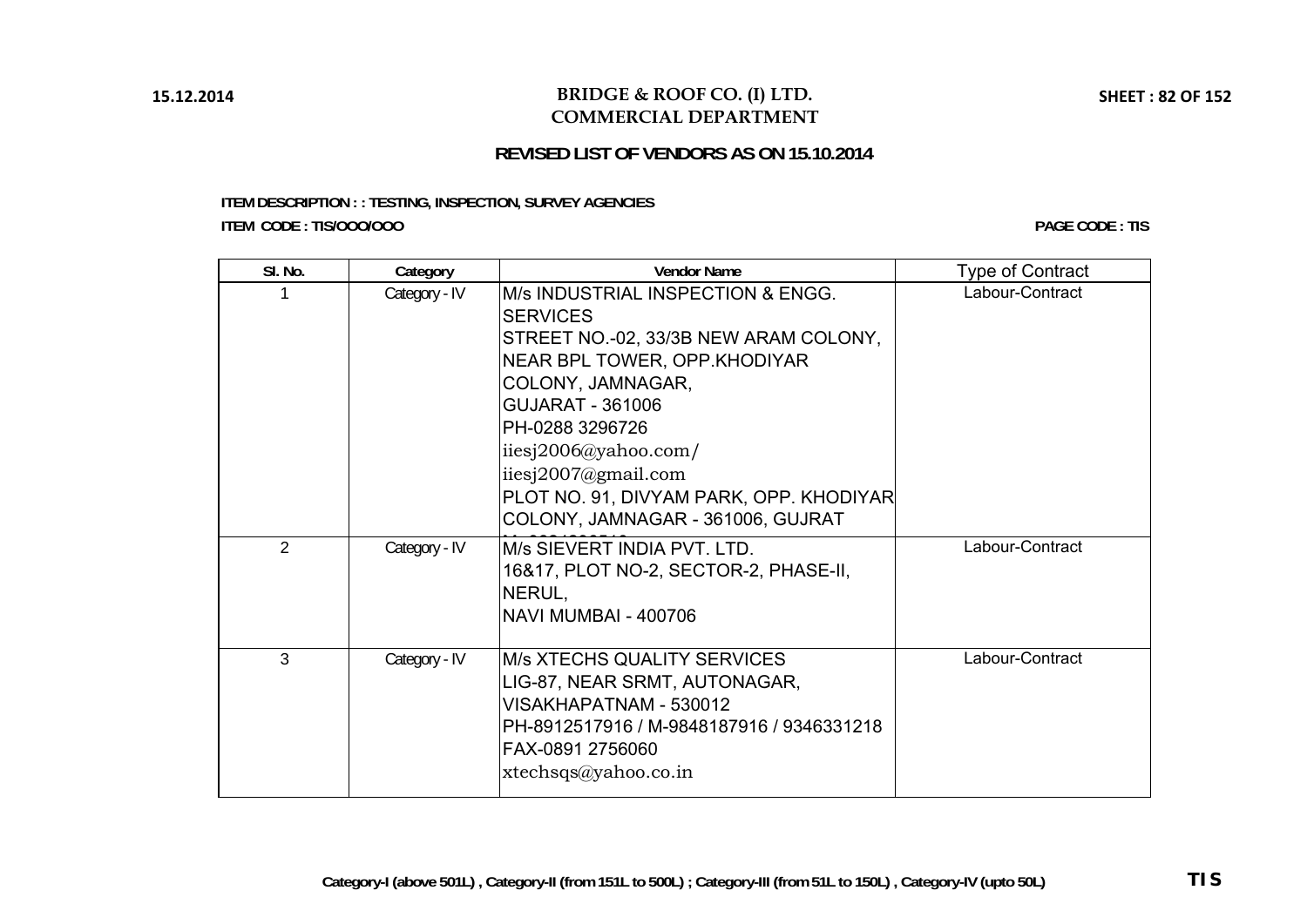### **BRIDGE & ROOF CO. (I) LTD. COMMERCIAL DEPARTMENT**

### **REVISED LIST OF VENDORS AS ON 15.10.2014**

### **ITEM DESCRIPTION : : TESTING, INSPECTION, SURVEY AGENCIES ITEM CODE : TIS/OOO/OOO**

| SI. No.        | Category      | <b>Vendor Name</b>                                                                                                                                                                     | <b>Type of Contract</b> |
|----------------|---------------|----------------------------------------------------------------------------------------------------------------------------------------------------------------------------------------|-------------------------|
| 4              | Category - IV | M/s GODAVARI XRAY<br>65-4-135, NEW NAKKAVANI PALEM,<br>MALKAPURAM, VISAKHAPATNAM - 530011<br>PH-0891 3205557 / M-9247143483<br>FAX-0891 2570770                                        | Labour-Contract         |
| 5              | Category - IV | M/s INDUSTRIAL X-RAY<br>LIG-195, AUTONAGAR, VISAKHAPATNAM -<br>530012<br>PH-3205557 / M-9346761348                                                                                     | Labour-Contract         |
| 6              | Category - IV | M/s NATIONAL TECHNICAL SERVICES<br>NO.3, PERUMAL KOLI STREET, HARI<br>KRISHNAPURAM, MANALI, CHENNAI - 600068<br>TEL-044 65553777, M-09884493243 /<br>09444504773<br>ntnltech@gmail.com | Labour-Contract         |
| $\overline{7}$ | Category - IV | M/s INDUSTRIAL QUALITY INSPECTION & CO.<br>PLOT NO.-443, MMDA, MATHUR, MANALI,<br>CHENNAI-600068.<br>PH-044 25558301 / 43839006<br>TELEFAX-044 25555191<br>iqic_ndt2006@rediffmail.com | LabourContract          |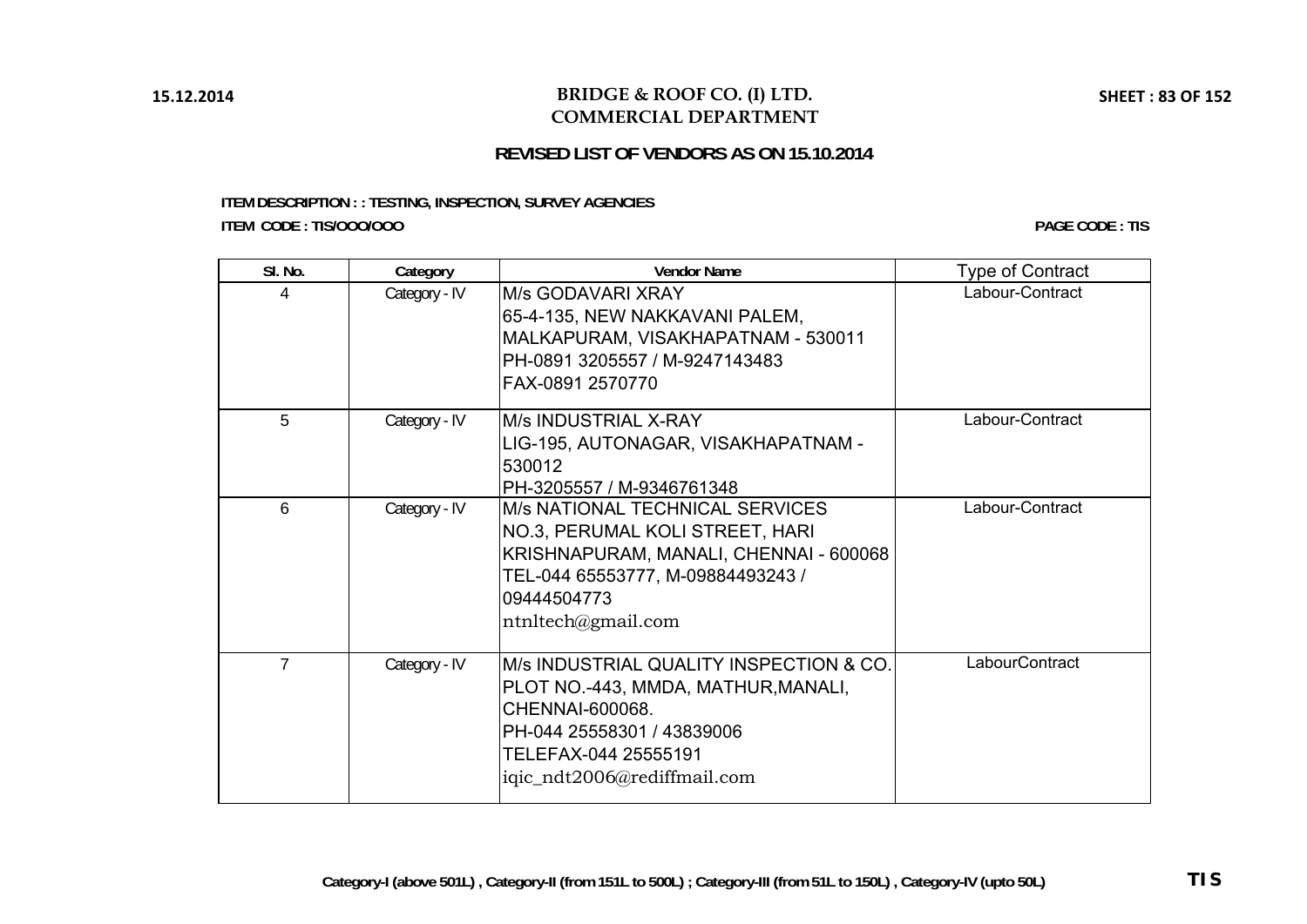### **BRIDGE & ROOF CO. (I) LTD. COMMERCIAL DEPARTMENT**

# **REVISED LIST OF VENDORS AS ON 15.10.2014**

### **ITEM DESCRIPTION : : TESTING, INSPECTION, SURVEY AGENCIES ITEM CODE : TIS/OOO/OOO**

| SI. No. | Category      | <b>Vendor Name</b>                                                                                                                                                                            | <b>Type of Contract</b> |
|---------|---------------|-----------------------------------------------------------------------------------------------------------------------------------------------------------------------------------------------|-------------------------|
| 8       | Category - IV | M/s RAISINA ASSOCIATES PVT. LTD.<br>POCKET-K/130, CHITTARANJAN PARK, 1ST<br>FLOOR, NEW DELHI-110019<br>PH-011 26274883 / 26277256<br>FAX-011 26274072                                         | Labour-Contract         |
| 9       | Category - IV | <b>M/s PERFECT INSPECTION SERVICES</b><br>PLOT NO.-265, LIGHT INDUSTRIAL AREA,<br>DIST-DURG,<br>BHILAI - 490026, C.G.<br>PH-0788 2221729<br>TELEFAX-0788 4039576<br>nichhiloi@aify.com        | Labour-Contract         |
| 10      | Category - IV | <b>M/s LOTUS INSPECTION SERVICES</b><br>HB, HIG-30, SADA COLONY, JAMNIPALI,<br>KORBA - 495450, C.G.<br>PH-07759 233175 / M-9826161331<br>liskorba@sify.com                                    | Labour-Contract         |
| 11      | Category - IV | M/s SYSTEM CURIE Q.C.<br>P-4, HAMBIR SARANI, SECTOR-2C,<br>BIDHANNAGAR, DURGAPUR, PIN - 713212<br>PH-0343 2537252 / M-9904325514 /<br>9932458892<br>FAX-0343 2552897<br>arnab.scq@yahoo.co.in | Labour-Contract         |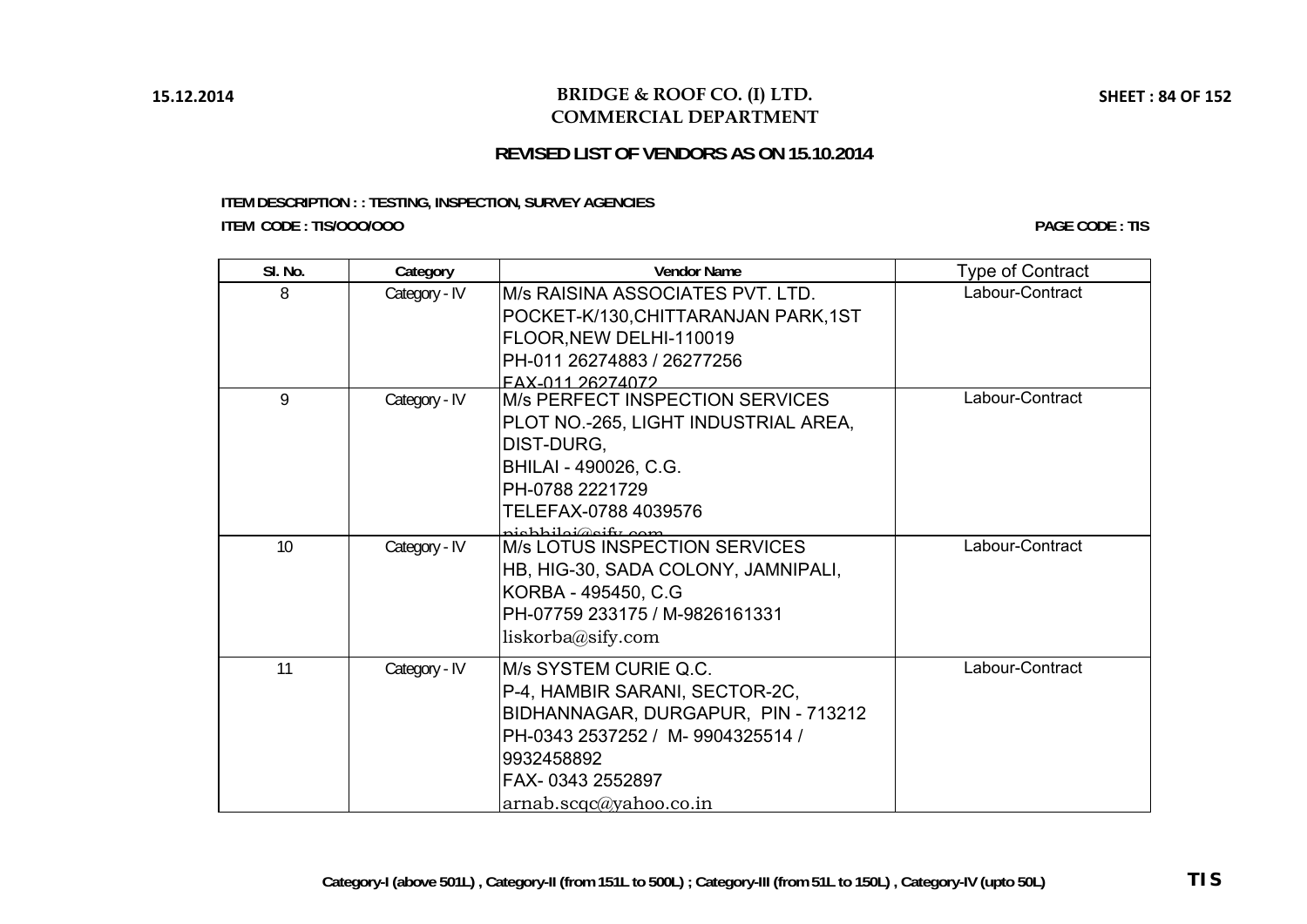### **BRIDGE & ROOF CO. (I) LTD. COMMERCIAL DEPARTMENT**

## **REVISED LIST OF VENDORS AS ON 15.10.2014**

### **ITEM DESCRIPTION : : TESTING, INSPECTION, SURVEY AGENCIES ITEM CODE : TIS/OOO/OOO**

**PAGE CODE : TIS**

| SI. No. | Category      | <b>Vendor Name</b>                                                                                                                                                                                                   | <b>Type of Contract</b> |
|---------|---------------|----------------------------------------------------------------------------------------------------------------------------------------------------------------------------------------------------------------------|-------------------------|
| 12      | Category - IV | M/s NDT TRAINING CONSULTANCY AND<br><b>INSPECTION SERVICES PVT. LTD.</b><br>PLOT FF-11,7 & 8 AREA, CIVIL TOWNSHIP,<br>ROURKELA - 769004, DIST- SUNDARGARH<br>PH-06616450592<br>FAX-0661 2401560<br>gm@tcis-india.com | Labour-Contract         |
| 13      | Category - IV | <b>M/s NATIONAL INSPECTION &amp; TECHNICAL</b><br><b>SERVICES</b><br>NO.196, BHARATHIYAR STREET, MANALI,<br>CHENNAI - 68<br>PH-044 25559026 / M-9444349680                                                           | Labour-Contract         |
| 14      | Category - IV | M/s GAMA INDUSTRIAL SERVICES PVT. LTD.<br>301, SUPRABATH, BEJAI KAPIKAD,<br>MANGALORE - 575004<br>PH-0824 2223901<br>$mlr@gamma$ gamaind.com                                                                         | Labour-Contract         |
| 15      | Category - IV | M/s TUV SUD SOUTH ASIA PVT. LTD.<br>POLYHOUSE TOWER, NO-86, 5TH FLOOR,<br>MOUNT ROAD, GUINDY, CHENNAI - 600032                                                                                                       | Labour-Contract         |

**SHEET : 85 OF 152**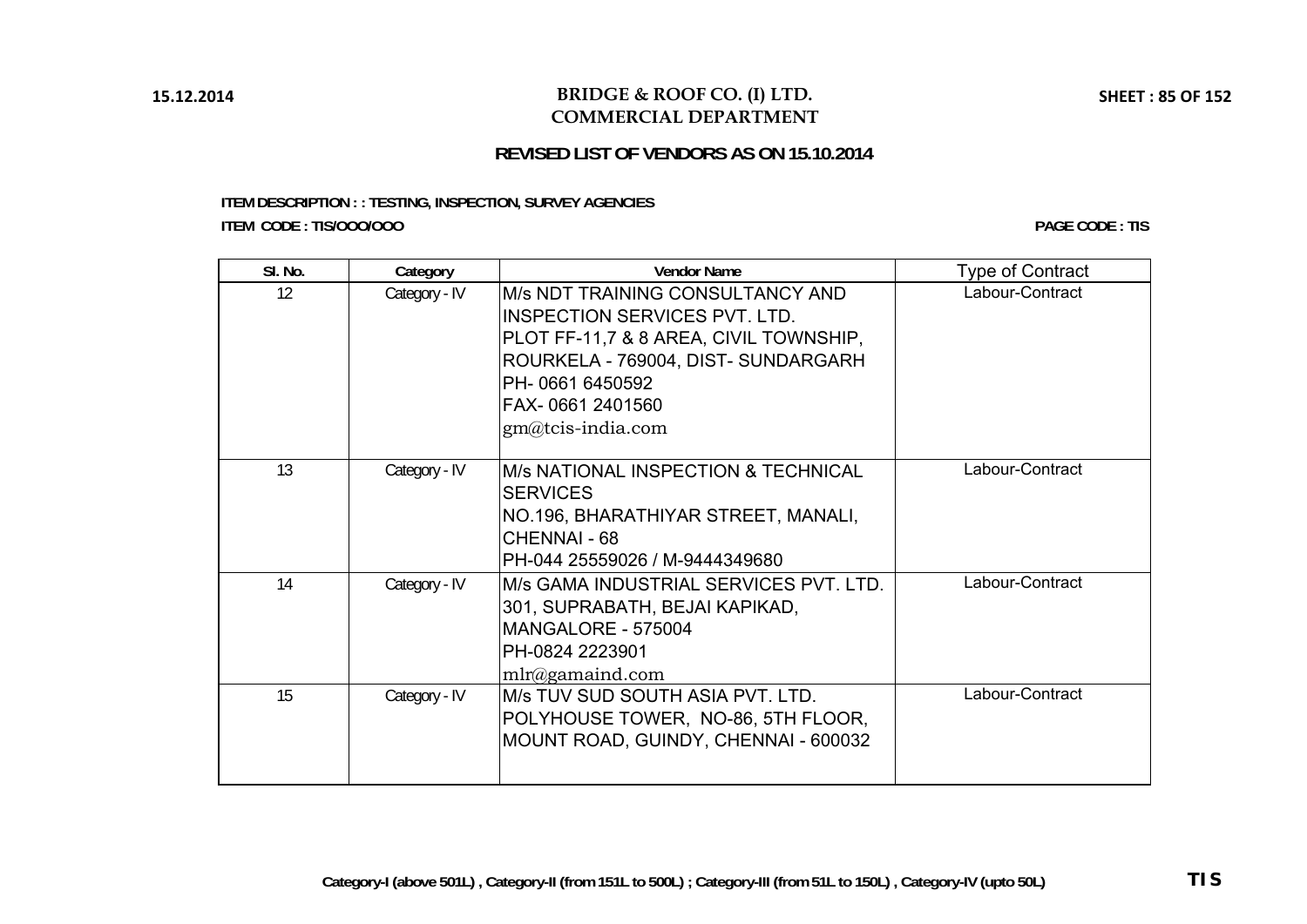### **BRIDGE & ROOF CO. (I) LTD. COMMERCIAL DEPARTMENT**

## **REVISED LIST OF VENDORS AS ON 15.10.2014**

### **ITEM DESCRIPTION : : TESTING, INSPECTION, SURVEY AGENCIES ITEM CODE : TIS/OOO/OOO**

| SI. No. | Category      | <b>Vendor Name</b>                                 | <b>Type of Contract</b> |
|---------|---------------|----------------------------------------------------|-------------------------|
| 16      | Category - IV | <b>M/s CERTIFICATION ENGINEERS</b>                 | Labour-Contract         |
|         |               | <b>INTERNATIONAL LTD.</b>                          |                         |
|         |               | D 101-106, FIRST FLOOR, ITC, CBD BELAPUR           |                         |
|         |               | STATION COMPLEX, NAVI MUMBAI - 400614              |                         |
|         |               | TEL-022 67958700                                   |                         |
|         |               | FAX-022 67958701 / 2                               |                         |
|         |               | ceilmby2VSNL.NET                                   |                         |
| 17      | Category - IV | M/s TUV INDIA LTD.                                 | Labour-Contract         |
|         |               | 27, SHAKESPEARE SARANI,                            |                         |
|         |               | KOLKATA - 700017                                   |                         |
| 18      | Category - IV | M/s JAYALAKSHMI ENGINEERING                        | Labour-Contract         |
|         |               | <b>CONSTRUCTIONS</b>                               |                         |
|         |               | DOOR NO. 63-1-94, BURMA COLONY,                    |                         |
|         |               | SRIHARIPURAM, VISAKHAPATNAM - 531021               |                         |
|         |               | POORCED LACOACED AODE                              | Labour-Contract         |
| 19      | Category - IV | <b>M/s RAJA CORPORATION</b>                        |                         |
|         |               | A-2, E.E.I.E, AUTONAGAR, VISAKHAPATNAM -           |                         |
|         |               | 530012                                             |                         |
|         |               | PH-0891 2516561                                    |                         |
| 20      | Category - IV | EAY 0801 2514703<br>M/s GLOBAL ENGINEERING AND NDT | Labour-Contract         |
|         |               | <b>SERVICES</b>                                    |                         |
|         |               | ASTHA RESIDENCY, 2 NO. GOVT. COLONY,               |                         |
|         |               | MAKHLA, UTTARPARA, PIN - 712245                    |                         |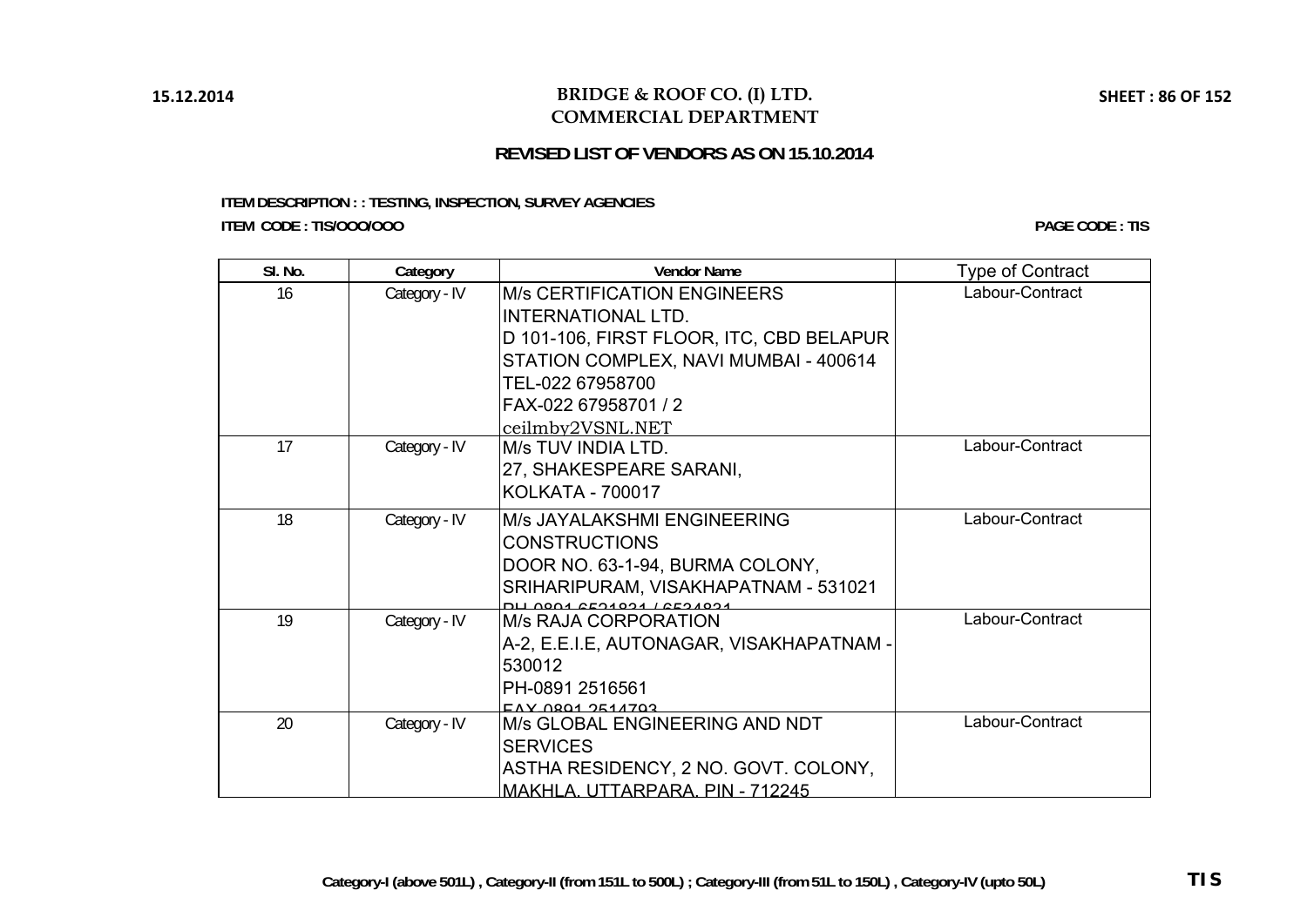### **BRIDGE & ROOF CO. (I) LTD. COMMERCIAL DEPARTMENT**

# **REVISED LIST OF VENDORS AS ON 15.10.2014**

### **ITEM DESCRIPTION : : TESTING, INSPECTION, SURVEY AGENCIES ITEM CODE : TIS/OOO/OOO**

| SI. No. | Category      | <b>Vendor Name</b>                                                                                                                                | <b>Type of Contract</b> |
|---------|---------------|---------------------------------------------------------------------------------------------------------------------------------------------------|-------------------------|
| 21      | Category - IV | <b>M/s INSPECTION TECHNOLOGY</b><br>504, URMILA, SAHAR ROAD, ANDHERI (E),<br><b>MUMBAI - 400 069</b><br>M-9821194368<br>intecx@gmail.com          | Labour-Contract         |
| 22      | Category - IV | <b>M/s TECHNICO ENTERPRISES</b><br>18A, BAIKUNTHA SAHA ROAD, KOLKATA -<br>700 075<br>M-9874455962 / 9434229821<br>033 28370376                    | Labour-Contract         |
| 23      | Category - IV | M/s STA METAL INSPECTION INDIA PVT. LTD.<br>2/104, SREE COLONY, KOLKATA - 700092<br>033 2414 7887<br>metalin specificationindia@yahoo.com         | Labour-Contract         |
| 24      | Category - IV | <b>M/s DUTTCON CONSULTANT &amp; ENGINEERS</b><br>115, B.K. PAUL AVENUE, KOLKATA - 700 009<br>033 2530 4667 / 65456130 / 64503878<br>033 2530 9283 | Labour-Contract         |
| 25      | Category - IV | M/s INSPECTION & TESTING CENTRE<br>166/1, JESSORE ROAD, KOLKATA - 700 081<br>PH-033 25141242                                                      | Labour-Contract         |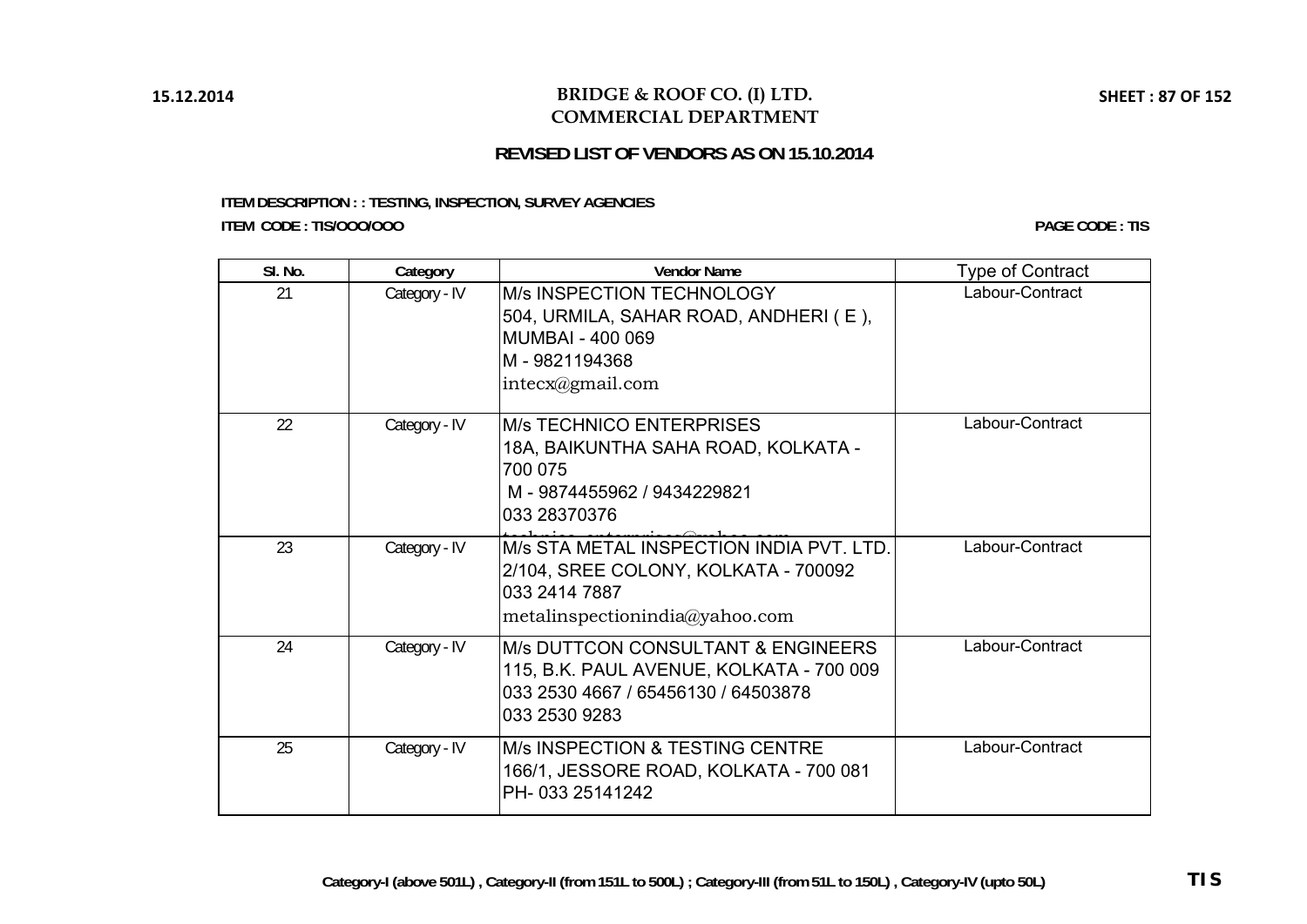### **BRIDGE & ROOF CO. (I) LTD. COMMERCIAL DEPARTMENT**

### **REVISED LIST OF VENDORS AS ON 15.10.2014**

### **ITEM DESCRIPTION : : TESTING, INSPECTION, SURVEY AGENCIES ITEM CODE : TIS/OOO/OOO**

| SI. No. | Category      | <b>Vendor Name</b>                                                                                                                                                                         | <b>Type of Contract</b> |
|---------|---------------|--------------------------------------------------------------------------------------------------------------------------------------------------------------------------------------------|-------------------------|
| 26      | Category - IV | <b>M/s SINHA ASSOCIATES</b><br>B-1, SITAAM APT., 12/3, P.COLONY,<br>JAMNAGAR - 361 008.                                                                                                    | Labour-Contract         |
| 27      | Category-IV   | M/s Petromarine NDT Engineers,<br>F31-32, Rajat Jayanti Complex,<br>Scheme No. 54, Indore - 452010, India.<br>Tel/: 0731-2554569, 0731-4281569,<br>Mob.: 094250-54875<br>gkd58@hotmail.com | Labour Contract         |
| 28      | Category-IV   | M/s Royal Inspection & Engineering Services<br>Naleanagar Street, Parbangla, Batanagar,<br>Kolkata - 140 (W.B)<br>Ph.: 033-65228208<br>Fax: 24986391<br>royalinspection@yahoo.co.in        | Labour Contract         |
| 29      | Category-IV   | M/s Intertek India Pvt. Ltd.,<br>Unit No. 3A(3rd Floor), Shrachi Tower,<br>686, Anandpur, Kolkata - 700107<br>ops.obe-kolkata@intertek.com                                                 | Labour Contract         |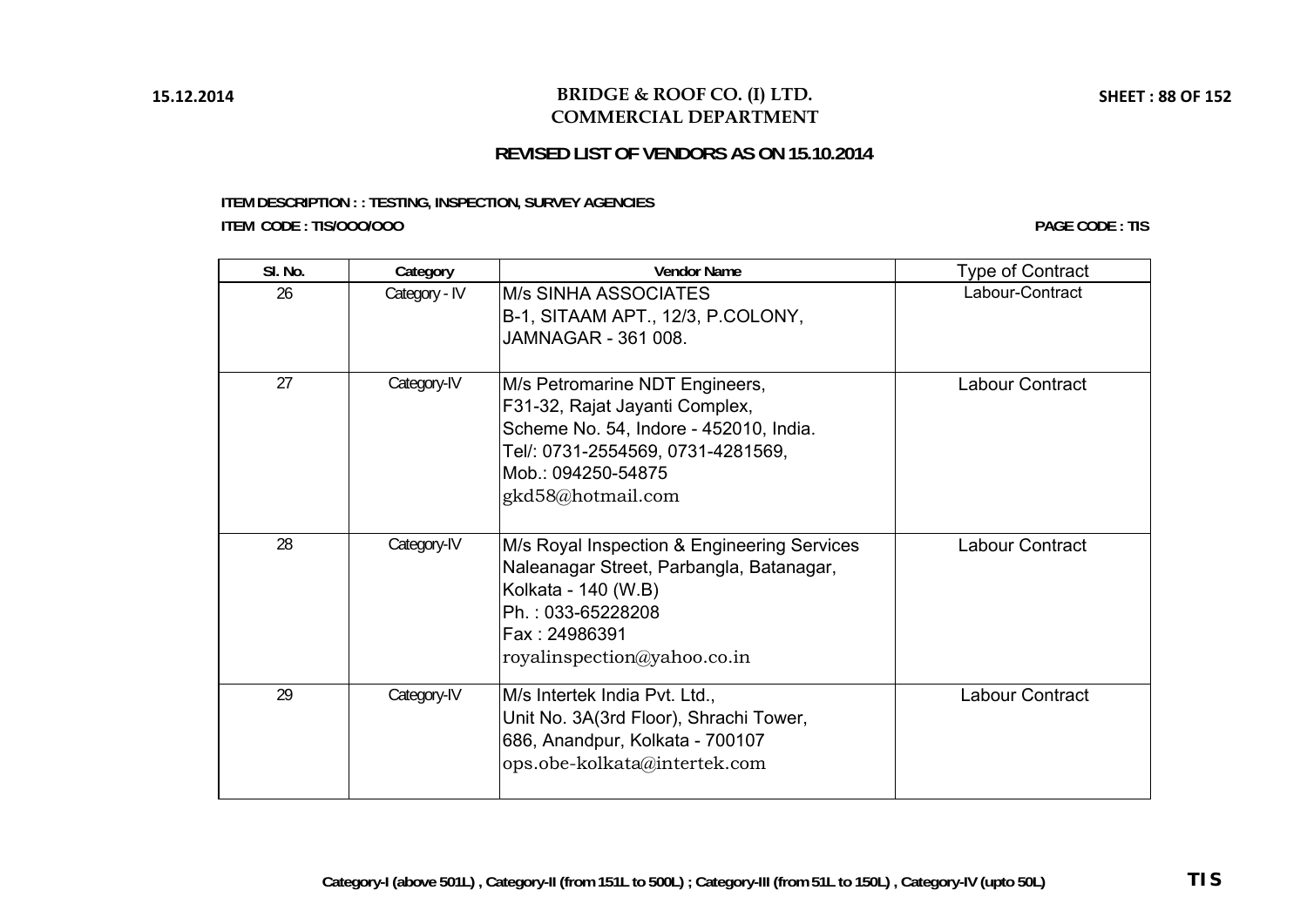# **REVISED LIST OF VENDORS AS ON 15.10.2014**

### **ITEM DESCRIPTION : : TESTING, INSPECTION, SURVEY AGENCIES ITEM CODE : TIS/OOO/OOO**

| SI. No. | Category    | <b>Vendor Name</b>                                                                                                                                                                                                                                             | <b>Type of Contract</b> |
|---------|-------------|----------------------------------------------------------------------------------------------------------------------------------------------------------------------------------------------------------------------------------------------------------------|-------------------------|
| 30      | Category-IV | M/s Swapnil NDT & Inspection Services<br>C-78, Panchavati Society,<br>Refinery Road, Gorwa,<br>Vadodara, Gujarat - 390016<br>Mob.: 09408342987, 09067195913,<br>09735651359<br>psandhaki@rediffmail.com                                                        | Labour Contract         |
| 31      | Category-IV | M/s Institute of Sonic & Engineering Co.<br>21, Charu Chandra Place (East),<br>Kolkata - 700033,<br>Fax: 033-2424-9698                                                                                                                                         | Labour Contract         |
| 32      | Category-IV | M/s Metmech Radiographic Inspection Pvt. Ltd.<br>601, El-tara, Off. Orchard Avenue,<br>Opp. Odyssey II, Hiranandani Gardens, Powai<br>Mumbai - 400076, Fax: 022-25702028,<br>Tel. - 022-25702025/16/27/29,<br>metmech76@gmail.com<br>Web site: www.metmech.net | Labour Contract         |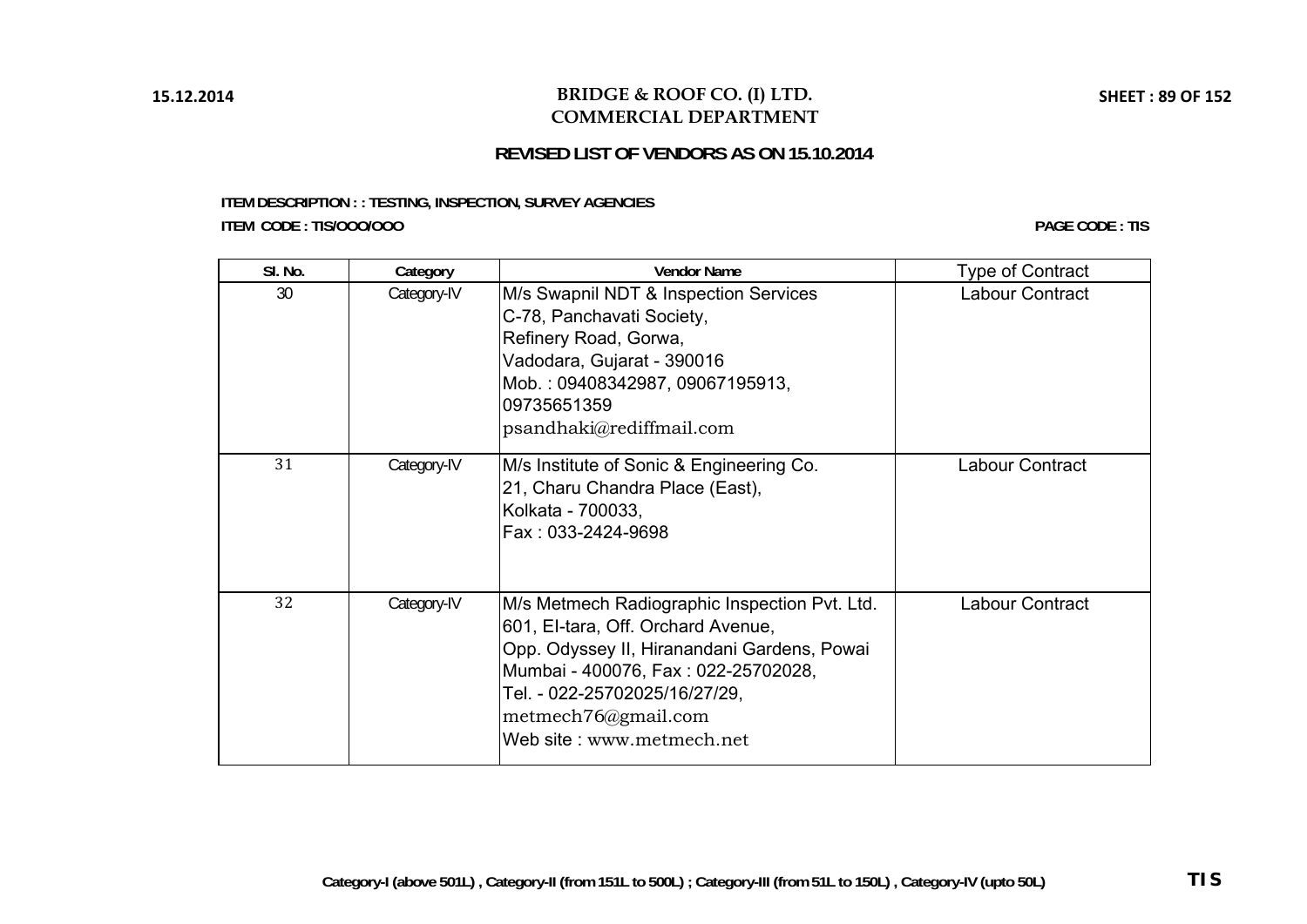# **REVISED LIST OF VENDORS AS ON 15.10.2014**

### **ITEM DESCRIPTION : : TESTING, INSPECTION, SURVEY AGENCIES ITEM CODE : TIS/OOO/OOO**

| SI. No. | Category       | <b>Vendor Name</b>                                                                                                                                                                                       | <b>Type of Contract</b> |
|---------|----------------|----------------------------------------------------------------------------------------------------------------------------------------------------------------------------------------------------------|-------------------------|
| 33      | Category-IV    | M/s Lotus Techno Service,<br>Sukanta nagar, Bud Bud, Burdwan,<br>W.B. - 713403<br>Mob. - 9933366117, 9614760843<br>lotus.ts@live.com                                                                     | Labour Contract         |
| 34      | Category-IV    | M/s Ekvira NDT Services,<br>E-52, Sector No. 3, Cidco Colony, Airoli,<br>Navi Mumbai - 400 708<br>Mob.: 09222330885, 09029859748,<br>Off.: 02227797848,<br>ekvirandt@gmail.com                           | <b>Labour Contract</b>  |
| 35      | Category - III | M/s CALCUTTA TEST HOUSE PVT. LTD.<br>K-1/30, CHITTARANJAN PARK, 1ST<br>FLOOR, NEW DELHI-110019<br>PH-011 26274883 / 26277256<br>FAX-011 26274072<br>utpal1957@hotmail.com                                | Labour-Contract         |
| 36      | Category - III | M/s SALINI NDT SERVICES PVT. LTD.<br>609, J.K. CHAMBER, SECTOR - 17, VASHI,<br>NAVI MUMBAI - 400705<br>PH-022 27892652 / 55912205, M-9820137300<br>TELEFAX-022 55911237<br>salinindtservices@yahoo.co.in | Labour-Contract         |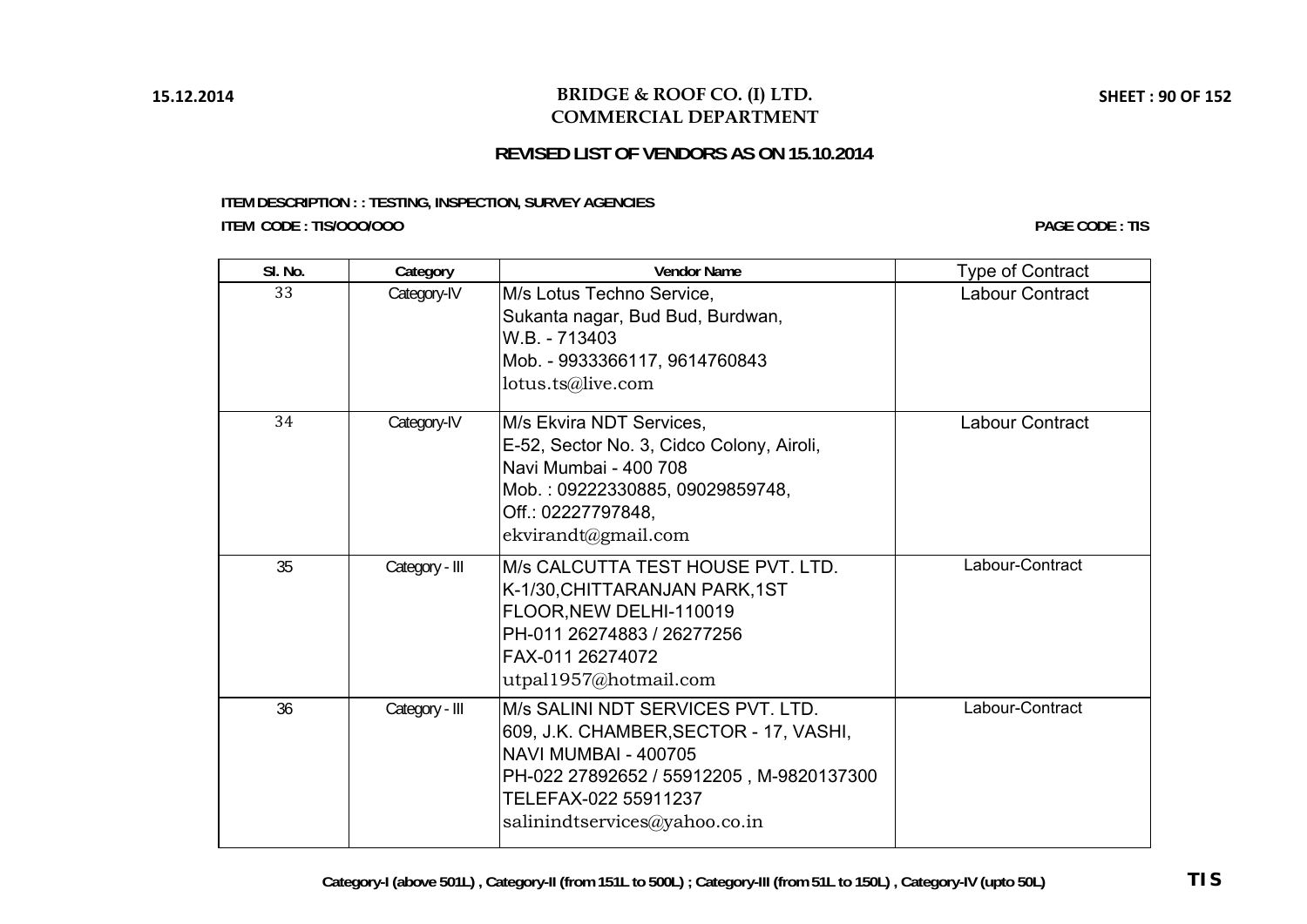### **BRIDGE & ROOF CO. (I) LTD. COMMERCIAL DEPARTMENT**

# **REVISED LIST OF VENDORS AS ON 15.10.2014**

### **ITEM DESCRIPTION : : TESTING, INSPECTION, SURVEY AGENCIES ITEM CODE : TIS/OOO/OOO**

| SI. No. | Category       | <b>Vendor Name</b>                                                                                                                                                                 | Type of Contract |
|---------|----------------|------------------------------------------------------------------------------------------------------------------------------------------------------------------------------------|------------------|
| 37      | Category - III | <b>M/s INSPECTION INDIA BUREAU</b><br>2/104, SREE COLONY, KOLKATA - 700092<br>TELEFAX-033 2414 7887 / 28370169<br>inspectionindia_bureau $@y$ ahoo.in                              | Labour-Contract  |
| 38      | Category-III   | M/s Beequeral Industries Pvt. Ltd.<br>33, 'Reshikesh', Ingole Nagar,<br>Modern Co-op. Hsg. Society,<br>Wardha Road, Nager - 440005<br>Fax - 0712-2286665,<br>biplndf.ngp@gmail.com | Labour Contract  |
| 39      | Category-III   | M/s National Radiographic Inspection Co. Pvt.<br>Ltd.<br>H.O.: A22, F-1 Brindavanam Flats,<br>5th Avenue Nagar<br>Pudur, Ambattur,<br>Chennai - 600053,<br>Ph.: 044-26862363       | Labour Contract  |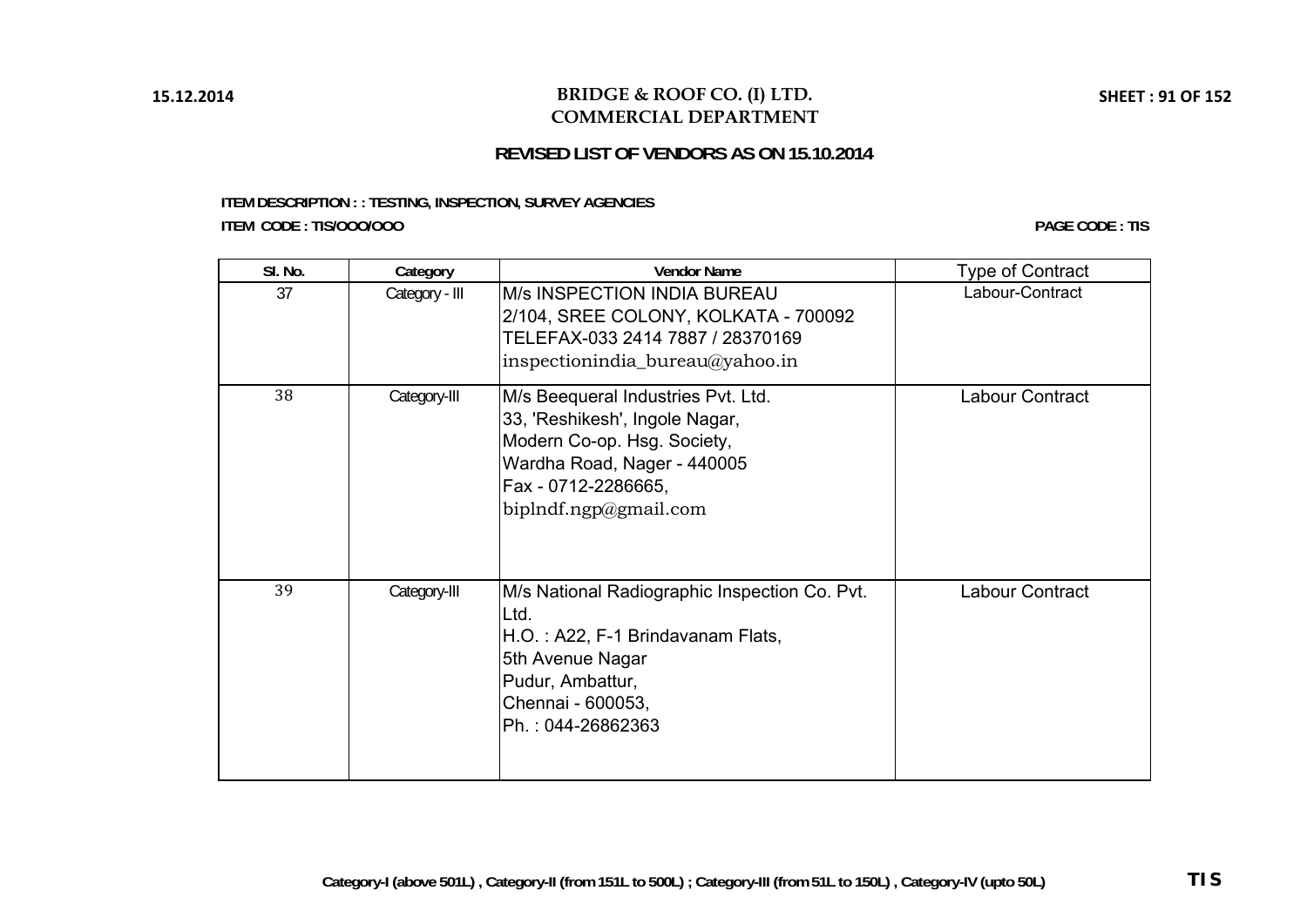### **BRIDGE & ROOF CO. (I) LTD. COMMERCIAL DEPARTMENT**

## **REVISED LIST OF VENDORS AS ON 15.10.2014**

### **ITEM DESCRIPTION : : TESTING, INSPECTION, SURVEY AGENCIES ITEM CODE : TIS/OOO/OOO**

| SI. No. | Category      | <b>Vendor Name</b>                       | <b>Type of Contract</b> |
|---------|---------------|------------------------------------------|-------------------------|
| 40      | Category - II | M/s CALCUTTA TECHNO HEATERS ( I ) PVT.   | Labour-Contract         |
|         |               | LTD.                                     |                         |
|         |               | 22A, DUM DUM ROAD, KOLKATA - 700022      |                         |
|         |               | TEL-033 25568758 / 25568706 / 25329533 / |                         |
|         |               | 25329537                                 |                         |
|         |               | technoheaters@vsnl.net/                  |                         |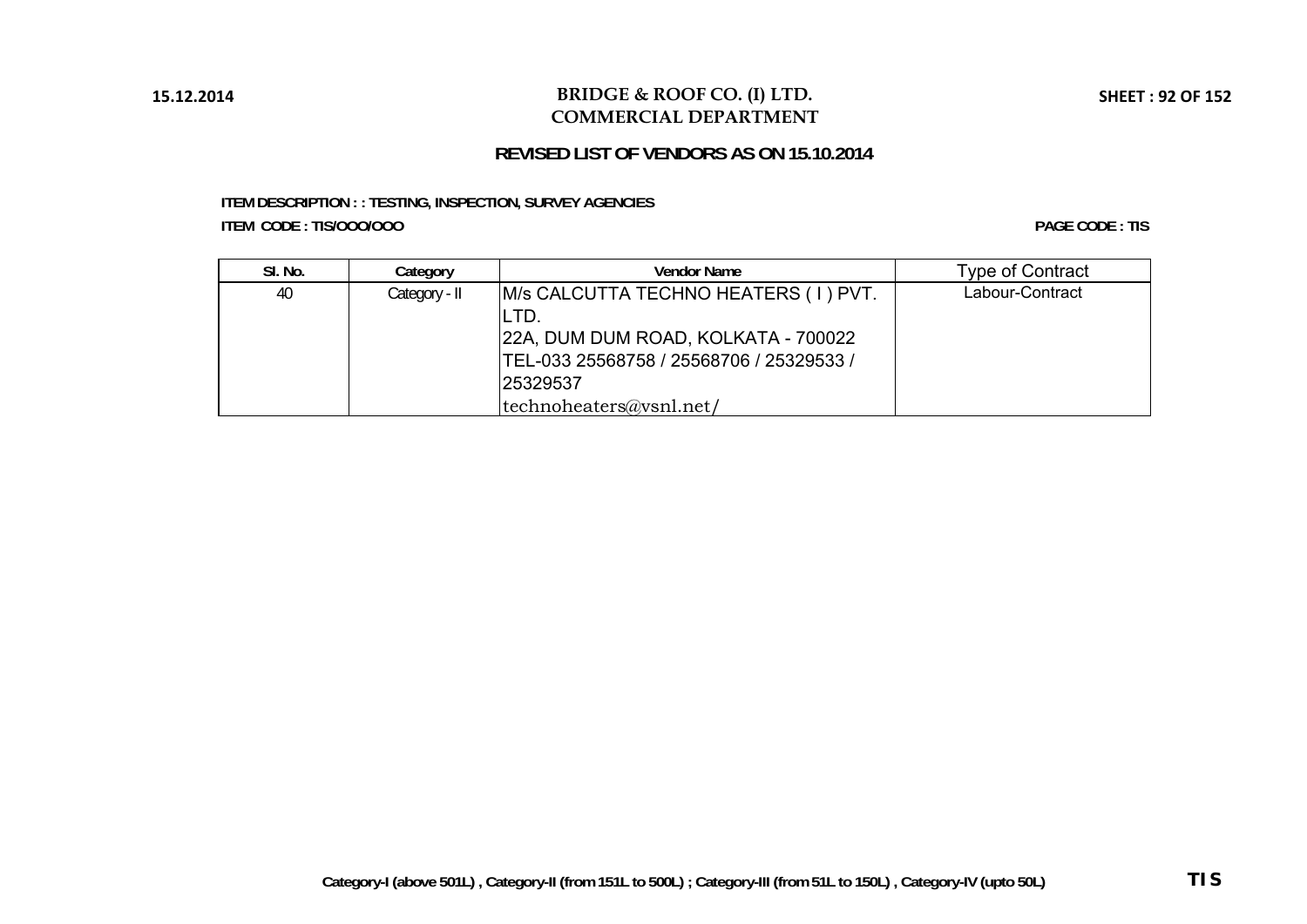# **REVISED LIST OF VENDORS AS ON 15.10.2014**

#### **ITEM DESCRIPTION : : ENGINEERING SERVICE PROVIDERS ITEM CODE : ESP/OOO/OOO**

| SI. No.        | Category      | <b>Vendor Name</b>                                                                                                                                                 | <b>Type of Contract</b> |
|----------------|---------------|--------------------------------------------------------------------------------------------------------------------------------------------------------------------|-------------------------|
|                | Category - IV | <b>M/s DESIGNERS ASSOCIATES</b><br>4, DINU GHOSH LANE, SHIBPUR,<br><b>HOWRAH - 711102</b><br>PH-033 26426943 / M-09002738805                                       | Labour Contract         |
| $\overline{2}$ | Category - IV | IM/s GANNON DUNKERLEY & CO. LTD.<br>23A, NETAJI SUBHAS ROAD, KOLKATA -700001<br>PH-033 223002614 / 22301502<br>gannon@cal.vsnl.net.in                              | Labour Contract         |
| 3              | Category - IV | <b>M/s ADGP CONSULTANTS</b><br>4/52, NETAJI NAGAR, KOLKATA - 700040<br>PH-033 24718175 / 24112213 / 24818103<br>FAX-033 24718175 / 24112213<br>pdey@adgpcon.com    | Labour Contract         |
| 4              | Category - IV | IM/s MCNALLY BHARAT INFRASTRUCTURE LTD.<br>4, MANGOE LANE, KOLKATA - 700001<br>PH-033 22138901-08 / 22480340 / 5016<br>FAX-033 22303519<br>mbeinfracal@mbecl.co.in | Labour Contract         |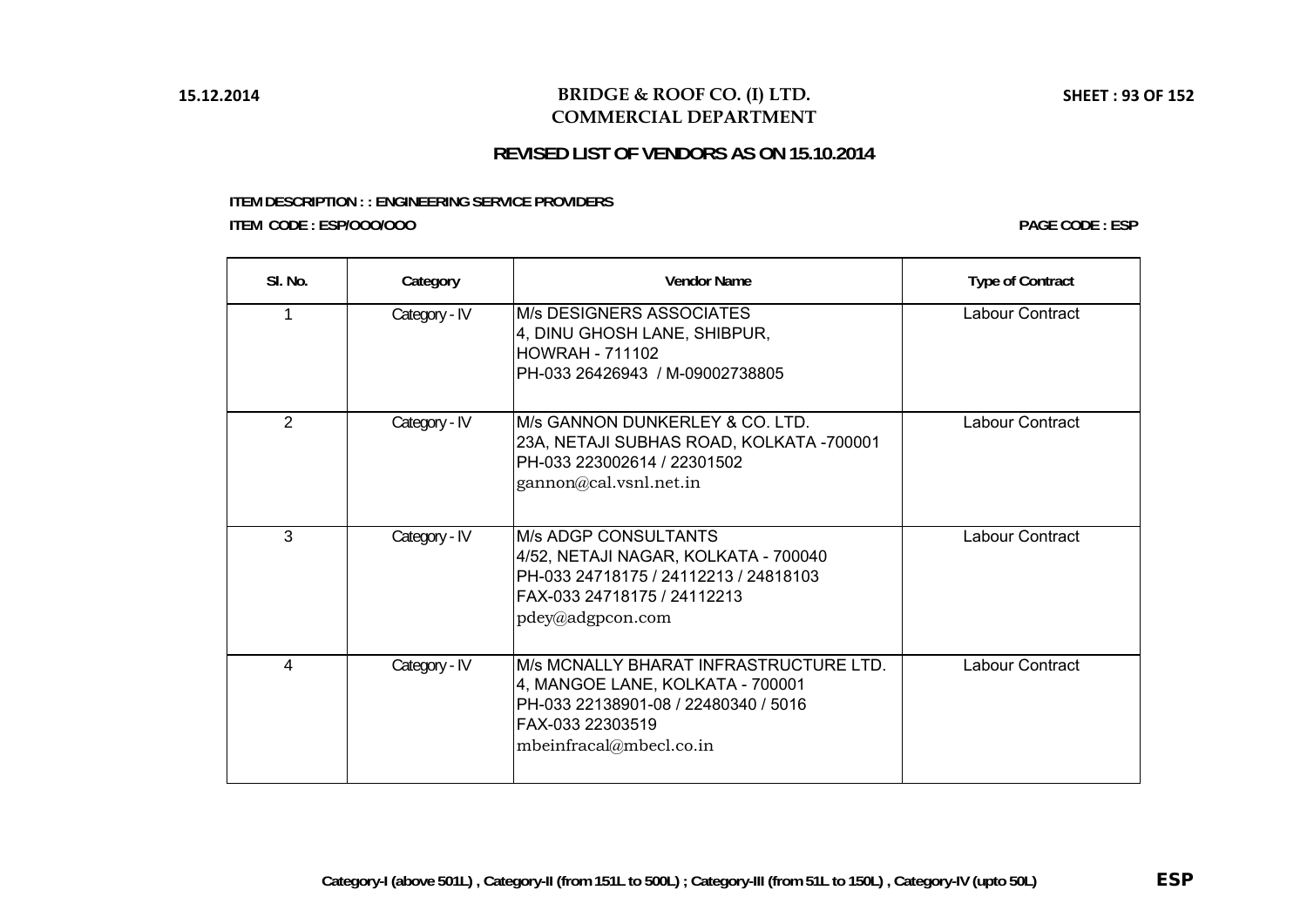# **REVISED LIST OF VENDORS AS ON 15.10.2014**

#### **ITEM DESCRIPTION : : ENGINEERING SERVICE PROVIDERS ITEM CODE : ESP/OOO/OOO**

| SI. No.        | Category      | <b>Vendor Name</b>                                                                                                                                                                            | <b>Type of Contract</b> |
|----------------|---------------|-----------------------------------------------------------------------------------------------------------------------------------------------------------------------------------------------|-------------------------|
| 5              | Category - IV | M/s TRIUNE ENERGY SERVICES PVT. LTD.<br>B-1/H-4A, MOHAN CO-OP. INDUSTRIAL ESTATE,<br>MATHURA ROAD, NEW DELHI - 110044<br>PH-011 41212000<br>FAX-011 41212220 / 41212221<br>testl@triune.co.in | Labour Contract         |
| 6              | Category - IV | M/s CAD CONSULTANT<br>1-PRAKASH KUNJ, SION-TROMBAY ROAD, NEAR<br>AKBARALLYAS, CHEMBUR, MUMBAI - 400 071<br>PH-022 3243 7283 / 65739478<br>FAX-022 25262630<br>cadcengg@hotmail.com            | Labour Contract         |
| $\overline{7}$ | Category - IV | M/s PROGRESSIVE ENGINEERING WORKS<br>402, RAJASTHAN CHS, SECTOR-6, AIROLI, NAVI<br><b>MUMBAI - 400 708</b><br>PH-022 32668958<br>progressive_engg@indiatimes.com                              | Labour Contract         |
| 8              | Category - IV | M/s DESIGN CENTRE ENGINEERS PVT. LTD.<br>08, VEENA INDUSTRIAL ESTATE, L.B.S MARG,<br>VIKHROLL(W),<br>MUMBAI - 400 083                                                                         | Labour Contract         |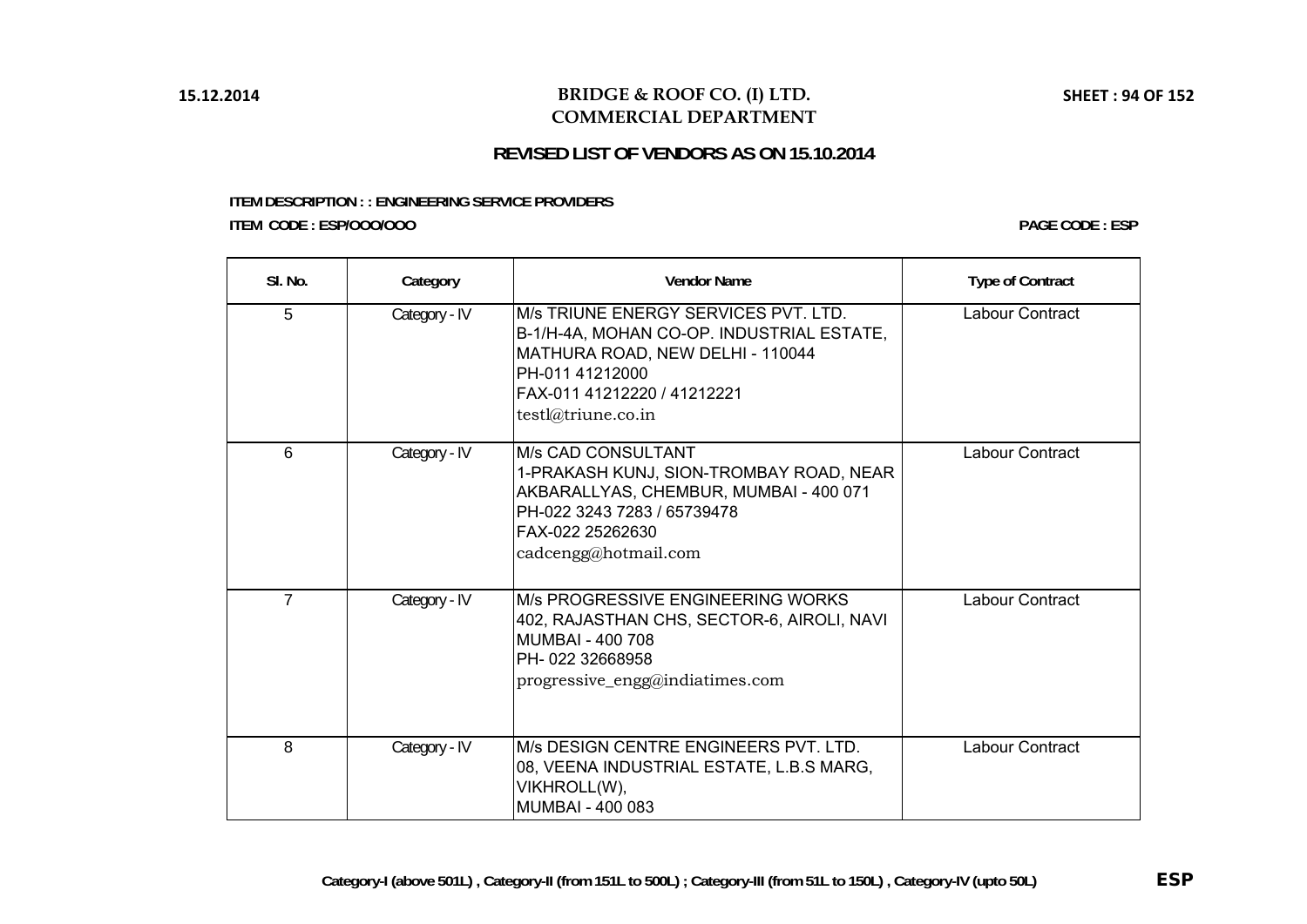# **REVISED LIST OF VENDORS AS ON 15.10.2014**

#### **ITEM DESCRIPTION : : ENGINEERING SERVICE PROVIDERS ITEM CODE : ESP/OOO/OOO**

| SI. No. | Category      | <b>Vendor Name</b>                                                                                                                                                                            | <b>Type of Contract</b> |
|---------|---------------|-----------------------------------------------------------------------------------------------------------------------------------------------------------------------------------------------|-------------------------|
| 9       | Category - IV | M/s ASTERCADD ENGINEERING SERVICES<br>D/2, 1ST FLOOR, AARADHANA SOCIETY, PLOT<br>NO.-45A, VEER SAWARKAR NAGAR, THANE<br>(WEST), MAHARASHTRA,<br>THANE - 400 606                               | Labour Contract         |
| 10      | Category - IV | M/s JCE ENGINEERING & MANAGEMENT PVT.<br>LTD.<br>7TH FLOOR, BUILDING NO. 10, TOWER-C, DLF<br>CYBER CITY, PHASE-II, GURGAON - 122 002<br>PH-0124 4976666<br>FAX-0124 4976667<br>info@ice.co.in | Labour Contract         |
| 11      | Category - IV | M/s FLOWGAIN ENGINEERING PVT. LTD.<br>209, POCKET-J, SARITA VIHAR,<br><b>NEW DELHI - 110076</b><br>PH-011 26950615 / 29943621<br>FAX-011 29943615<br>info@flowgain.com                        | Labour Contract         |
| 12      | Category - IV | M/s DODSAL ENGINEERING & CONSTRUCTION<br>(INDIA) PVT. LTD.<br>OLD NO. 32, NEW NO. 53, GREAMS ROAD,<br><b>CHENNAI - 600006</b><br>PH-044 6645 5200<br>FAX-044 66455330                         | <b>Labour Contract</b>  |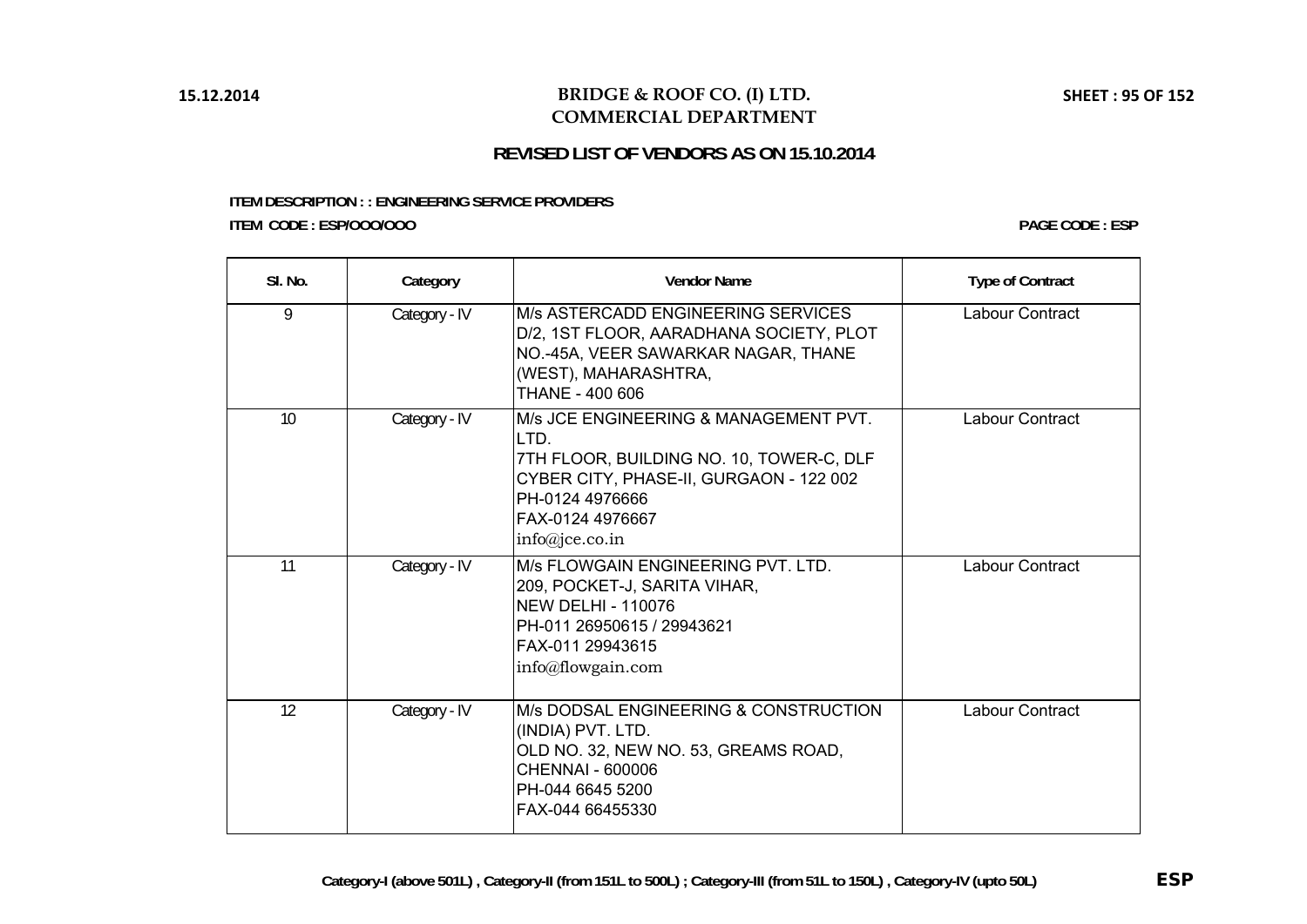# **REVISED LIST OF VENDORS AS ON 15.10.2014**

#### **ITEM DESCRIPTION : : ENGINEERING SERVICE PROVIDERS ITEM CODE : ESP/OOO/OOO**

| SI. No. | Category      | <b>Vendor Name</b>                                                                                                                                                               | <b>Type of Contract</b> |
|---------|---------------|----------------------------------------------------------------------------------------------------------------------------------------------------------------------------------|-------------------------|
| 13      | Category - IV | M/s DEVELOPMENT CONSULTANTS PVT. LTD.<br>BLOCK DG-4, SECTOR-II, SALT LAKE CITY,<br><b>KOLKATA - 700091</b><br>PH-033 40125000<br>FAX-033 40124545 / 22492340<br>dcl@dclgroup.com | Labour Contract         |
|         |               | HAMID BUILDING, 1ST FLOOR, 191, ANNNA<br>SALAI, CHENNAI - 600 006<br>PH-044 28521476 / 28523635, 28525401<br>FAX-044 28522157<br>dcplchennai@airtelmail.in                       |                         |
| 14      | Category - IV | M/s IOT DESIGN ENGINEERING LTD.<br>P-12, C.I.T. ROAD, SCHEME LV, ENTALLY,<br><b>KOLKATA - 700014</b><br>PH-033 66331518 / 1543<br>FAX-033 22265629<br>iotdedesk@iotde.co.in      | Labour Contract         |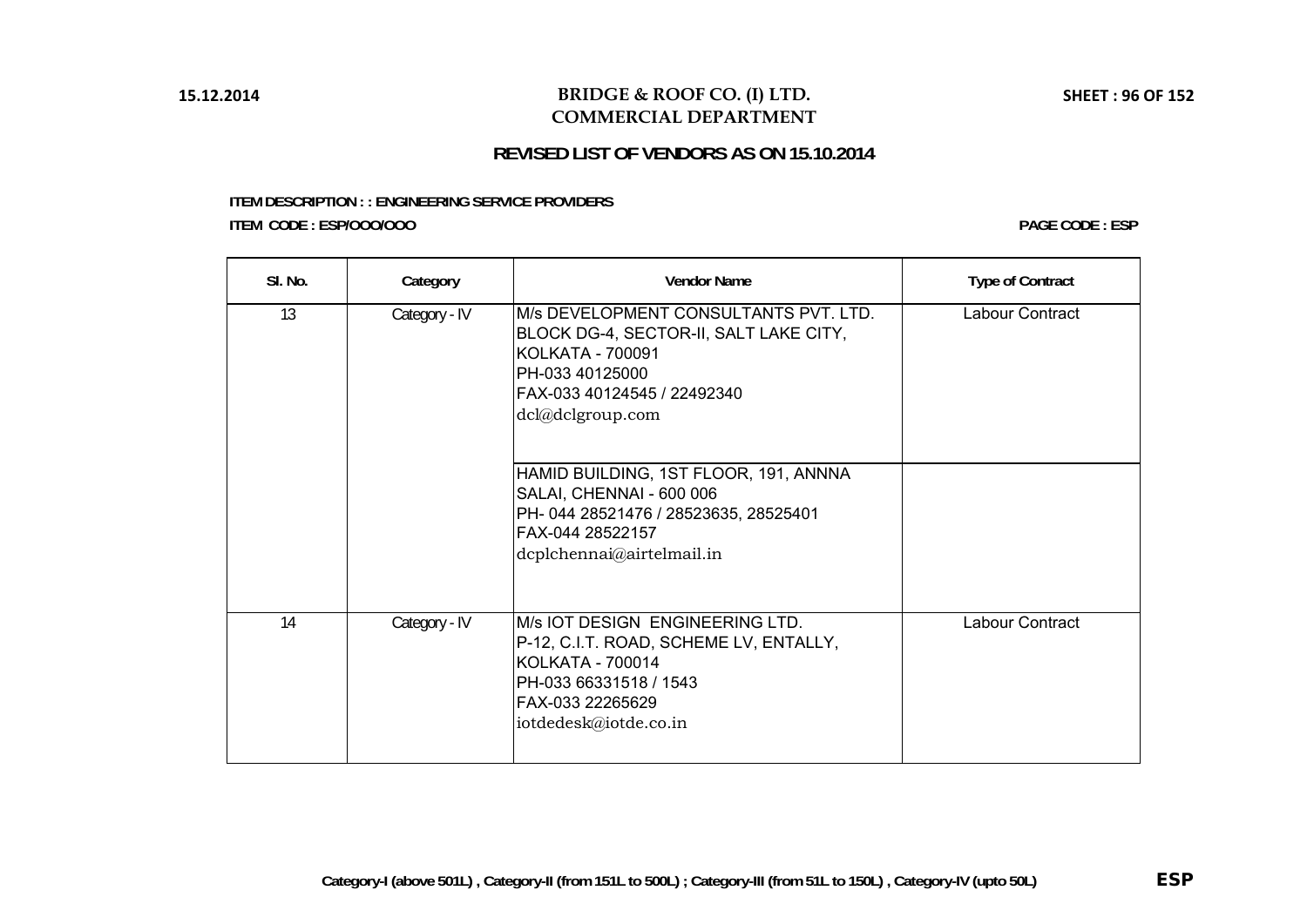# **REVISED LIST OF VENDORS AS ON 15.10.2014**

#### **ITEM DESCRIPTION : : ENGINEERING SERVICE PROVIDERS ITEM CODE : ESP/OOO/OOO**

| SI. No. | Category      | <b>Vendor Name</b>                                                                                                                                                                                                                                        | <b>Type of Contract</b> |
|---------|---------------|-----------------------------------------------------------------------------------------------------------------------------------------------------------------------------------------------------------------------------------------------------------|-------------------------|
| 15      | Category - IV | IM/s STRUCON CONSULTING PVT. LTD.<br>PLOT NO. 46, PACE CITY-1, SECTOR-37, NEAR<br>HERO HONDA CHOWK, GURGAON - 122 001,<br><b>HARYANA</b><br>PH-0124 3937550 / 3937551 / M - 9497890690<br>$\ln$ fo@strucon.net / stucon.e@gmail.com /<br>vkp@struccon.net | Labour Contract         |
| 16      | Category - IV | <b>M/s ASSOCIATE CONSULTING ENGINEERS</b><br>B-129, FIRST FLOOR, SECTOR-6,<br>NOIDA - 201 301, U.P<br>PH-0120 4221924<br>acedelhikanoida@gmail.com                                                                                                        | Labour Contract         |
| 17      | Category - IV | <b>M/s THE APPROPRIATE ALTERNATIVE</b><br>8, CENTRAL ROAD, JADAVPUR,<br>KOLKATA - 700032<br>TELEFAX-033 24143822<br>appropriatedternative@gmail.com                                                                                                       | <b>Labour Contract</b>  |
| 18      | Category - IV | <b>M/s SKEMATIC CONSULTANT</b><br>AB-6, SECTOR - 1, SALT LAKE CITY,<br><b>KOLKATA - 700064</b>                                                                                                                                                            | Labour Contract         |
| 19      | Category - IV | IM/s GHOSH BOSE & ASSOCIATES<br>8, HO-CHI-MINH SARANI, KOLKATA -700071                                                                                                                                                                                    | Labour Contract         |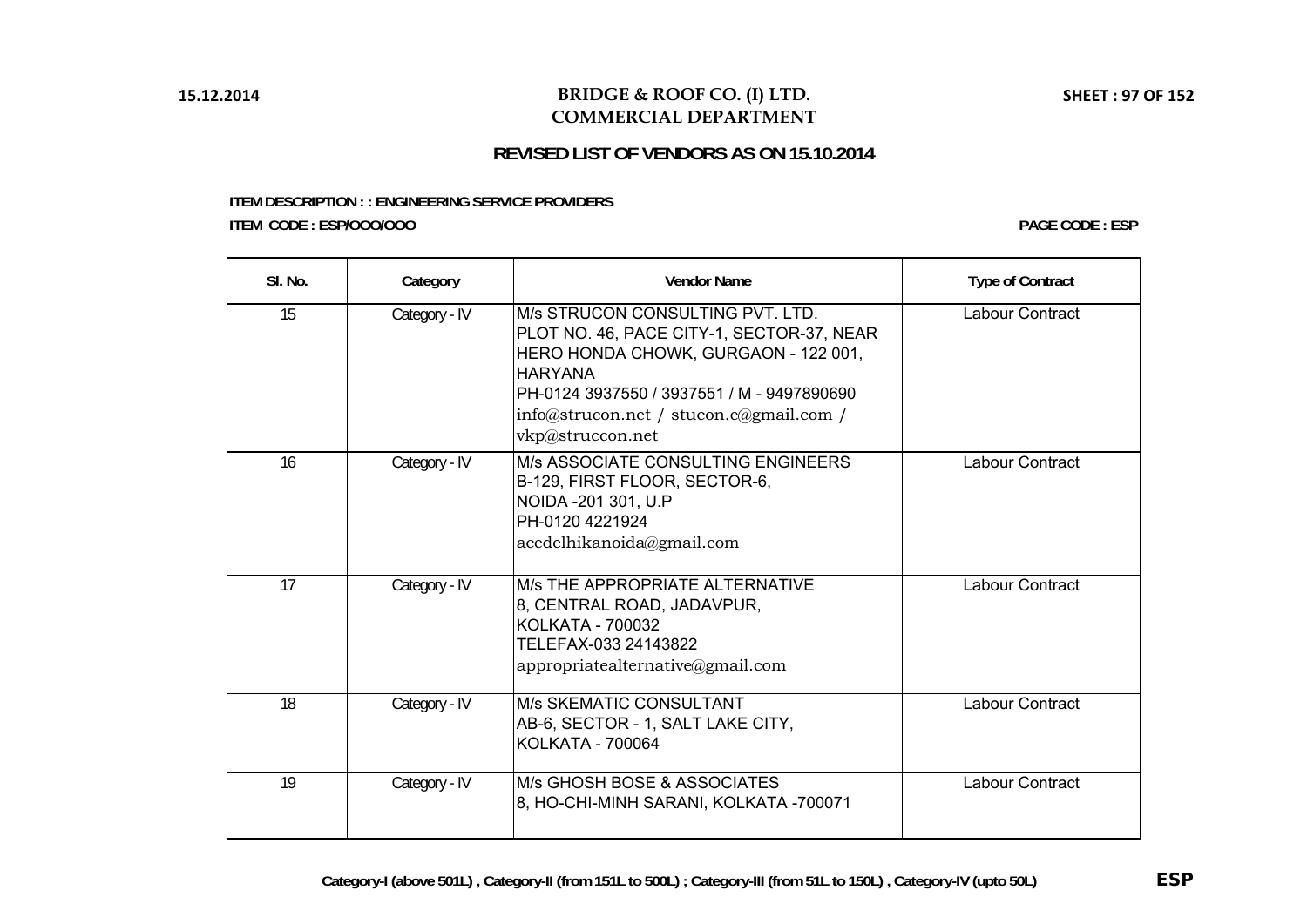# **REVISED LIST OF VENDORS AS ON 15.10.2014**

#### **ITEM DESCRIPTION : : ENGINEERING SERVICE PROVIDERS ITEM CODE : ESP/OOO/OOO**

| SI. No. | Category      | <b>Vendor Name</b>                                                                                                                                                                 | <b>Type of Contract</b> |
|---------|---------------|------------------------------------------------------------------------------------------------------------------------------------------------------------------------------------|-------------------------|
| 20      | Category - IV | M/s ANEWA ENGINEERING PVT. LTD.<br>13/1, TECHNO ENCLAVE, SECTOR-1, HITEC<br>CITY, MADHAPUR, HYDRABAD, A.P. - 500081<br>PH-040 40326773<br>FAX-040 40326780                         | Labour Contract         |
|         |               | 301, SRINILAYA CYBER SPAZIO, ROAD NO. 2,<br>BANJARA HILLS, HYDERABAD - 500033, A.P.                                                                                                | Labour Contract         |
| 21      | Category - IV | M/s WAYCON ENGINEERING PVT. LTD.<br>27, MIRZA GHALIB STREET, 5TH FLOOR,<br><b>KOLKATA - 700016</b><br>PH-033 2217 2438 / 22521088<br>FAX-033 2832 1384 / 85<br>waycon 98@yahoo.com | Labour Contract         |
| 22      | Category - IV | <b>M/s MESCIA ENGINEERS</b><br>163, RAJENDRA AVENUE, UTTARPARA,<br>HOOGLY,<br>PIN - 712258, W.B.<br>MO-9432291156                                                                  | Labour Contract         |
| 23      | Category - IV | <b>M/s ASCON ENGINEERS</b><br>77A/22, RAJA S.C. MULLICK ROAD,<br><b>KOLKATA - 700092</b><br>PH-033 24137160<br>ascon@vsnl.net                                                      | Labour Contract         |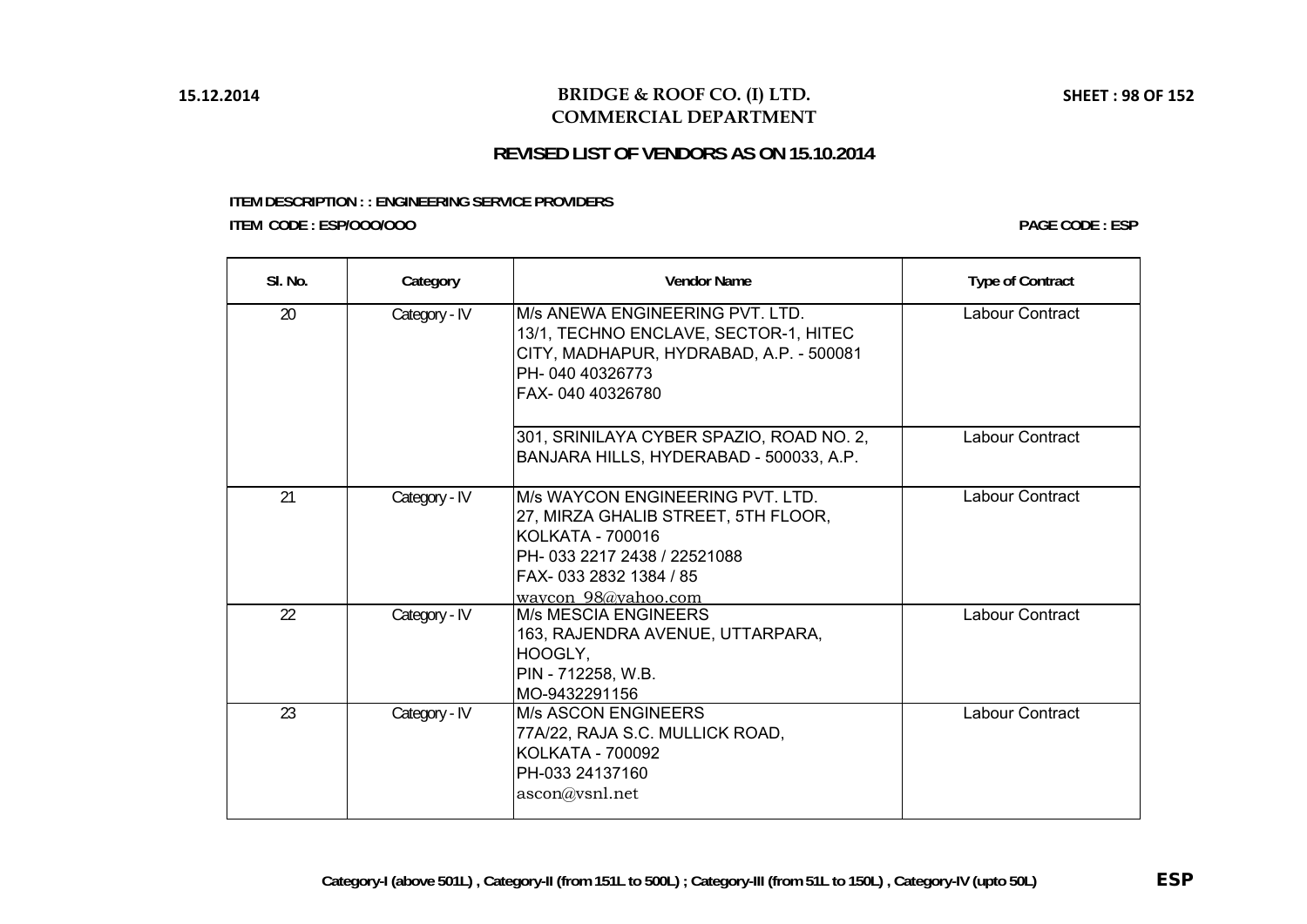# **REVISED LIST OF VENDORS AS ON 15.10.2014**

#### **ITEM DESCRIPTION : : ENGINEERING SERVICE PROVIDERS ITEM CODE : ESP/OOO/OOO**

| SI. No. | Category      | <b>Vendor Name</b>                                                                                                                                                                                                | <b>Type of Contract</b> |
|---------|---------------|-------------------------------------------------------------------------------------------------------------------------------------------------------------------------------------------------------------------|-------------------------|
| 24      | Category - IV | <b>M/s ERCOM INDIA</b><br>FLAT-A1, BLOCK-A, 1ST FLOOR, SRIKRISHNA<br><b>ENCLAVE, NORTH OFFICE</b><br>PARA, DORANDA, RANCHI-834002, JHARKHAND<br>M-94311 76490 / 91991 00853 / 09749049557<br>TELEFAX-0651 2411404 | Labour Contract         |
| 25      | Category - IV | M/s IRCON ENGINEERING CONSULTANCY<br><b>SERVICES</b><br>FLAT-A1, BLOCK-A, 1ST FLOOR, SRI KRISHNA<br>ENCLAVE, NORTH OFFICE PARA, DORANDA,<br>RANCHI - 834002, JHARKHAND<br>M-9431176490 / 9199100853               | Labour Contract         |
| 26      | Category - IV | M/s J.P. TECHNICALS<br>FLAT NO 401, PRANTIK, 227 KENDUA MAIN<br>ROAD, KOLKATA -700084<br>M-9830006552 / 9830375807<br>jptech@rediffmail.com<br>J-150, BAISHNABGHATA, PATULI, KOLKATA - 700<br>094                 | Labour Contract         |
| 27      | Category - IV | M/s MICROTESXT ENGINEERING SERVICES<br>14/1, SATWADHVI CHS, 1ST FLOOR, DR.<br>NAMADE LANE, SHASTRI NAGAR, DOMBIVLI<br><b>WEST-421202</b><br>PH-95251 2480059                                                      | Labour Contract         |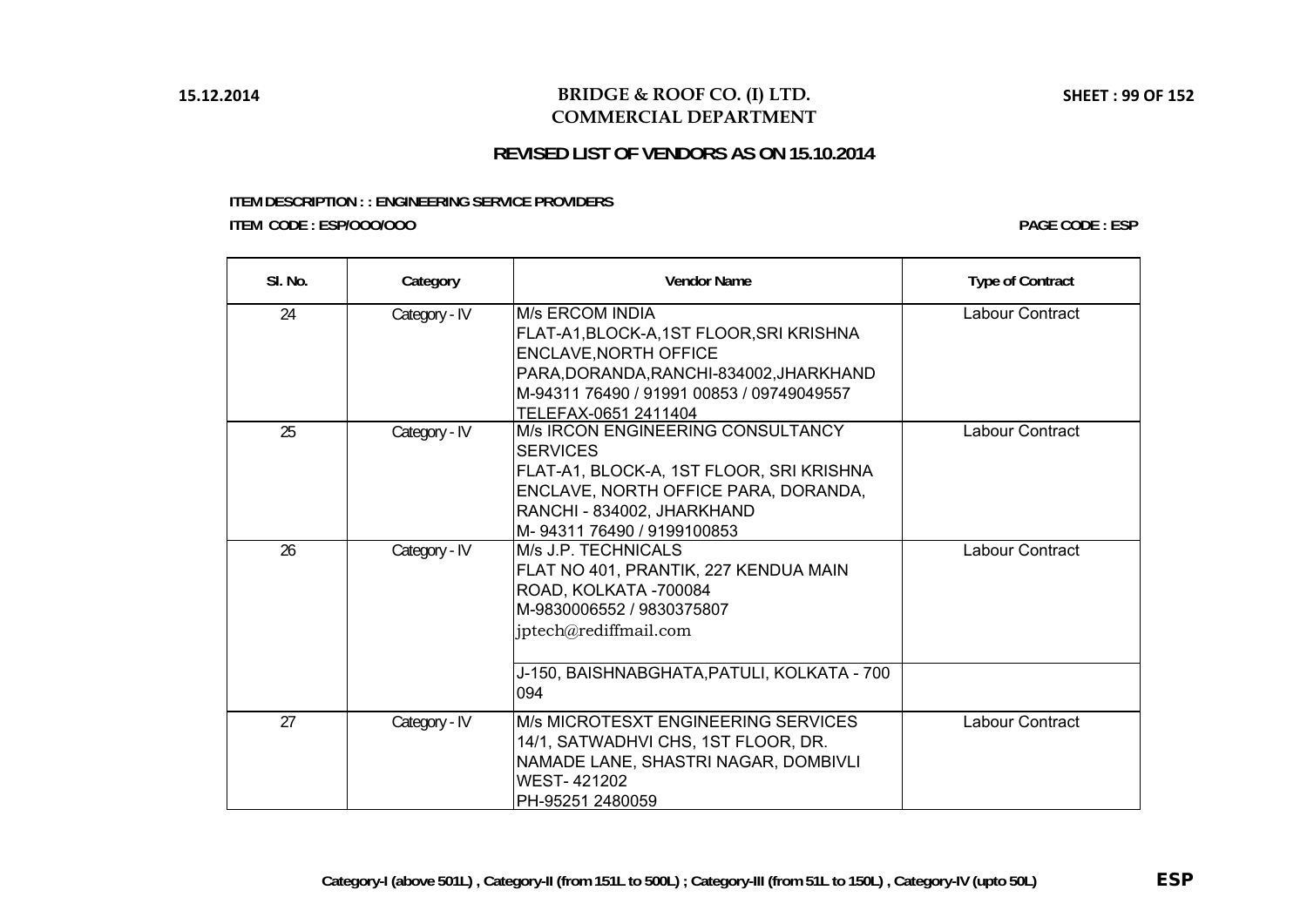# **REVISED LIST OF VENDORS AS ON 15.10.2014**

#### **ITEM DESCRIPTION : : ENGINEERING SERVICE PROVIDERS ITEM CODE : ESP/OOO/OOO**

| SI. No. | Category      | <b>Vendor Name</b>                                                                                                                                                                              | <b>Type of Contract</b> |
|---------|---------------|-------------------------------------------------------------------------------------------------------------------------------------------------------------------------------------------------|-------------------------|
| 28      | Category - IV | M/s ANUPRITA ENGINEERING CONSULTANTS<br>PVT. LTD.<br>C-101, MARUTI DARSHAN, L.T. ROAD,<br>MULUND (E), MUMBAI - 400 081<br>PH-2221638724<br>anuprita@anuprita.com                                | Labour Contract         |
| 29      | Category - IV | M/s LECTRO MECH INDIA PVT. LTD.<br>NO. 41/1-A, TEACHERS COLONY, ADYAR,<br>CHENNAI - 600 020<br>044 24454763 / M - 9840048414<br>044 24454763<br>lectromech2003@yahoo.co.in                      | Labour Contract         |
| 30      | Category - IV | M/s DEVELOPMENT ARCHITECTS PVT. LTD.<br>24, PARK STREET, KOLKATA - 700 016<br>PH - 033 2226 7601 / 2249 7603 / 7605 / 7609 / 7610<br>/ 7612<br>033 2249 2340 / 3338 / 2897<br>dapl@dclgroup.com | Labour Contract         |
| 31      | Category - IV | M/s EYETEK ENGINEERING PVT. LTD.<br>13, BIRESWAR CHATTERJEE STREET, BALLY,<br><b>HOWRAH - 711 201</b><br>PH - 033 2671 3903 / M- 94330 65974<br>eyetekengg@rediffmail.com                       | Labour Contract         |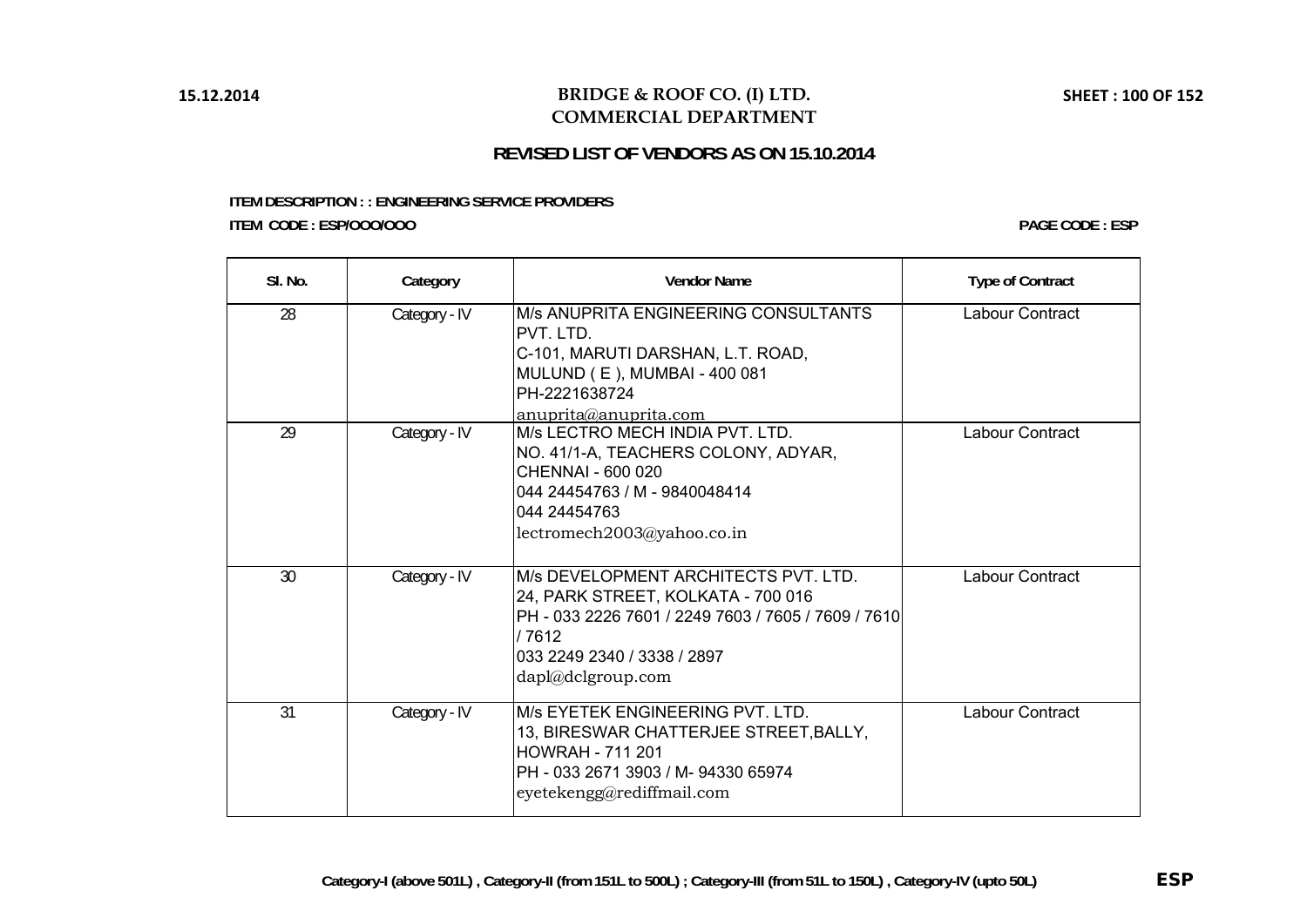# **REVISED LIST OF VENDORS AS ON 15.10.2014**

#### **ITEM DESCRIPTION : : ENGINEERING SERVICE PROVIDERS ITEM CODE : ESP/OOO/OOO**

| SI. No. | Category      | <b>Vendor Name</b>                                                                                                                                                        | <b>Type of Contract</b> |
|---------|---------------|---------------------------------------------------------------------------------------------------------------------------------------------------------------------------|-------------------------|
| 32      | Category - IV | <b>M/s DIAGRAM CONSULTANTS</b><br>72, DANESH SHEKH LANE, FIRST FLOOR, ROOM<br>NO. - 29, HOWRAH - 711109<br>M-9830655223<br>diaconst@yahoo.co.in                           | Labour Contract         |
| 33      | Category - IV | M/s FIRECON CONSULTANTS PVT. LTD.<br>FLAT 1B, STEPHEN HOUSE 11B, R.B.C RPAD,<br>DUM DUM, KOLKATA - 700028<br>PH-033-2529-7049<br>033-2529-6585<br>firecon_aks@yahoo.co.in | Labour Contract         |
| 34      | Category - IV | M/s SONAR BHARAT ENVIRONMENT & ECOLOGY<br>PVT. LTD.<br>35, CHITTARANJAN AVENUE, 3rd FLOOR,<br>KOLKATA - 700094<br>PH -033-400-31179<br>033-221-12225                      | Labour Contract         |
| 35      | Category - IV | M/s. HIRAK STRL, DEVELOPMENT<br>33D, POCKET A-1, M.VIHAR, PHASE-III,<br>DELHI-110 069                                                                                     | <b>Labour Contract</b>  |
| 36      | Category - IV | M/s. CONSULTING ENGINEERS FORUM<br>3/97, CHITTAANJAN COLONY, BAGHAJATIN,<br>JADAVPUR, KOLKATA - 700 032.                                                                  | <b>Labour Contract</b>  |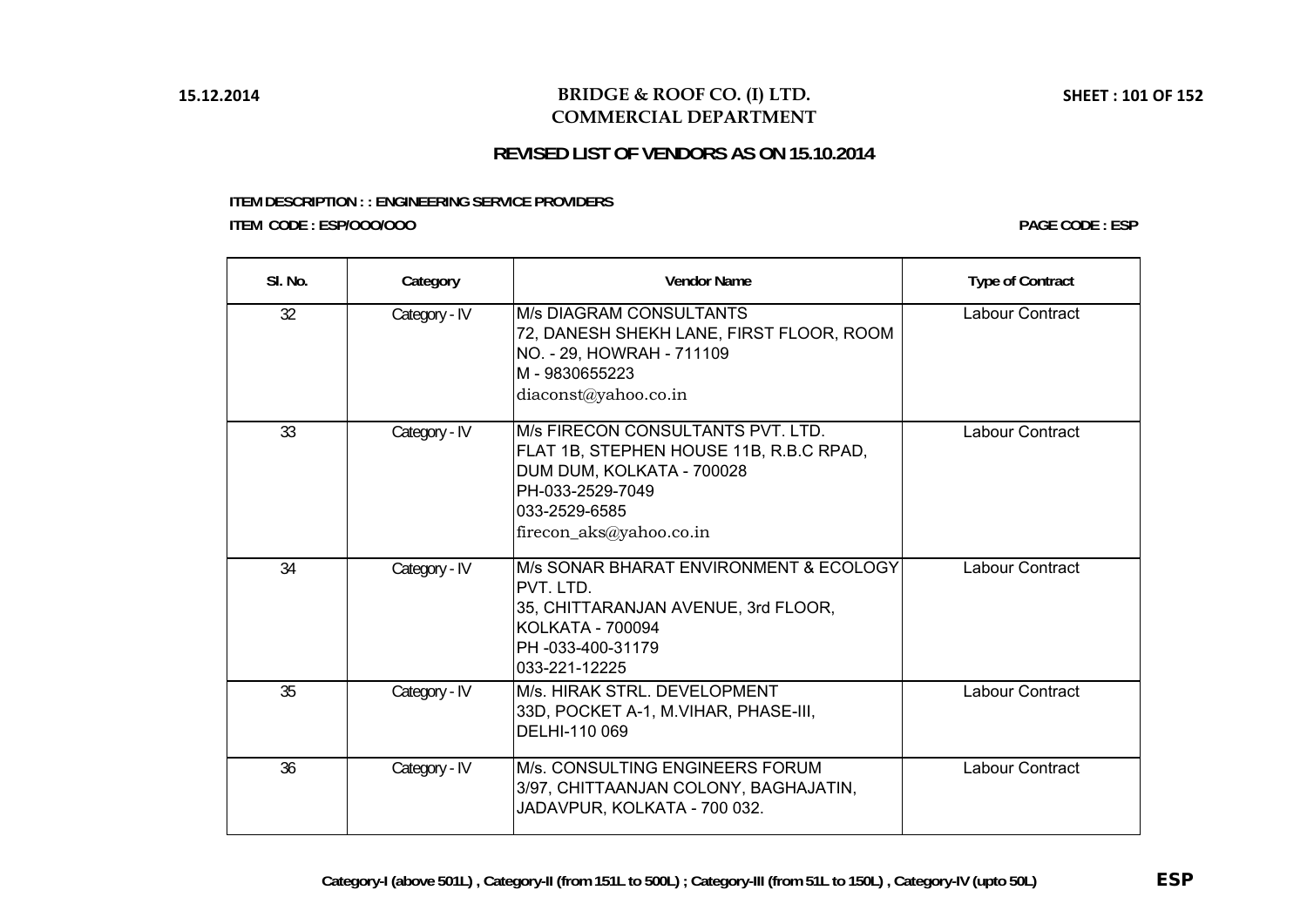# **REVISED LIST OF VENDORS AS ON 15.10.2014**

#### **ITEM DESCRIPTION : : ENGINEERING SERVICE PROVIDERS ITEM CODE : ESP/OOO/OOO**

| SI. No. | Category      | <b>Vendor Name</b>                                                                                                                                                                | <b>Type of Contract</b> |
|---------|---------------|-----------------------------------------------------------------------------------------------------------------------------------------------------------------------------------|-------------------------|
| 37      | Category - IV | M/s. DEVINST CONTROLS<br>73/30, GOLF CLUB ROAD, KOLKATA - 700 033.                                                                                                                | Labour Contract         |
| 38      | Category - IV | M/s. DESIGN CENTRE<br>PLOT NO. R-9, 1ST FL., ZONE-1, NEAR. RAILWAY.<br>LINE, M. P. NAGAR, BHOPAL.                                                                                 | Labour Contract         |
| 39      | Category - IV | M/s Perfect Engineering Co.<br>264, Nandan Kanan,<br>Kolkata - 700118<br>Ph.: 91 33 2568-4826<br>Fax: 91 33 2523 6288<br>anupamperfect@rediffmail.com<br>Web: www.fireperfect.com | Labour Contract         |
| 40      | Category - IV | <b>M/s Construction Consultants</b><br>94, G.F. Block - I,<br>Eros Garden Colony,<br>Suraj Kund Road,<br>Faridabad - 121009, Haryana,<br>joharsatish@uahoo.com                    | Labour Contract         |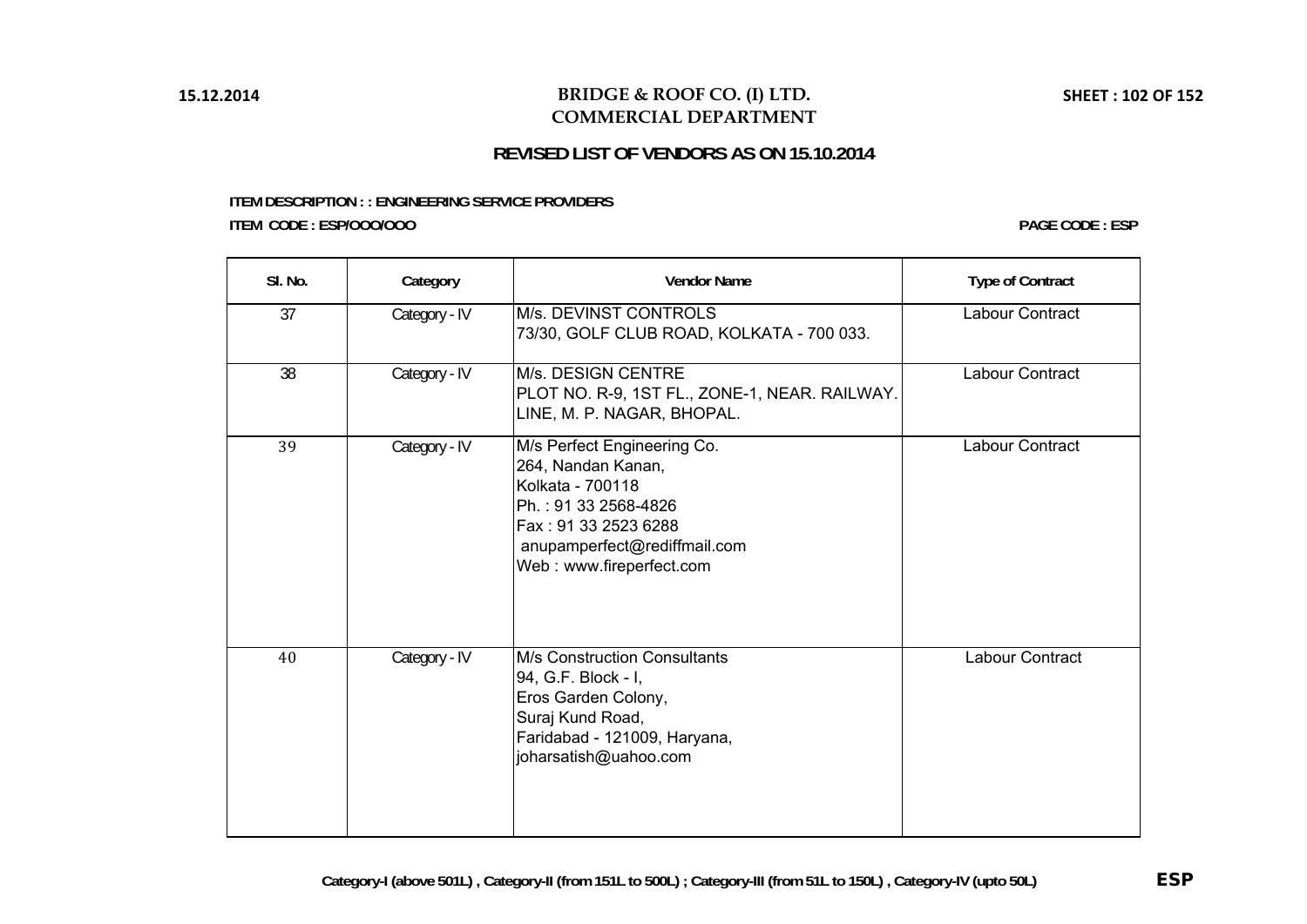# **REVISED LIST OF VENDORS AS ON 15.10.2014**

#### **ITEM DESCRIPTION : : ENGINEERING SERVICE PROVIDERS ITEM CODE : ESP/OOO/OOO**

| SI. No. | Category      | <b>Vendor Name</b>                                                                                                                   | <b>Type of Contract</b> |
|---------|---------------|--------------------------------------------------------------------------------------------------------------------------------------|-------------------------|
| 41      | Category - IV | M/s Ercom India<br>Flat-91, Block-A, First Floor, Sri Krishna Enclave,<br>North Office para, Doranda,<br>Ranchi-834002,<br>Jharkhand | Labour Contract         |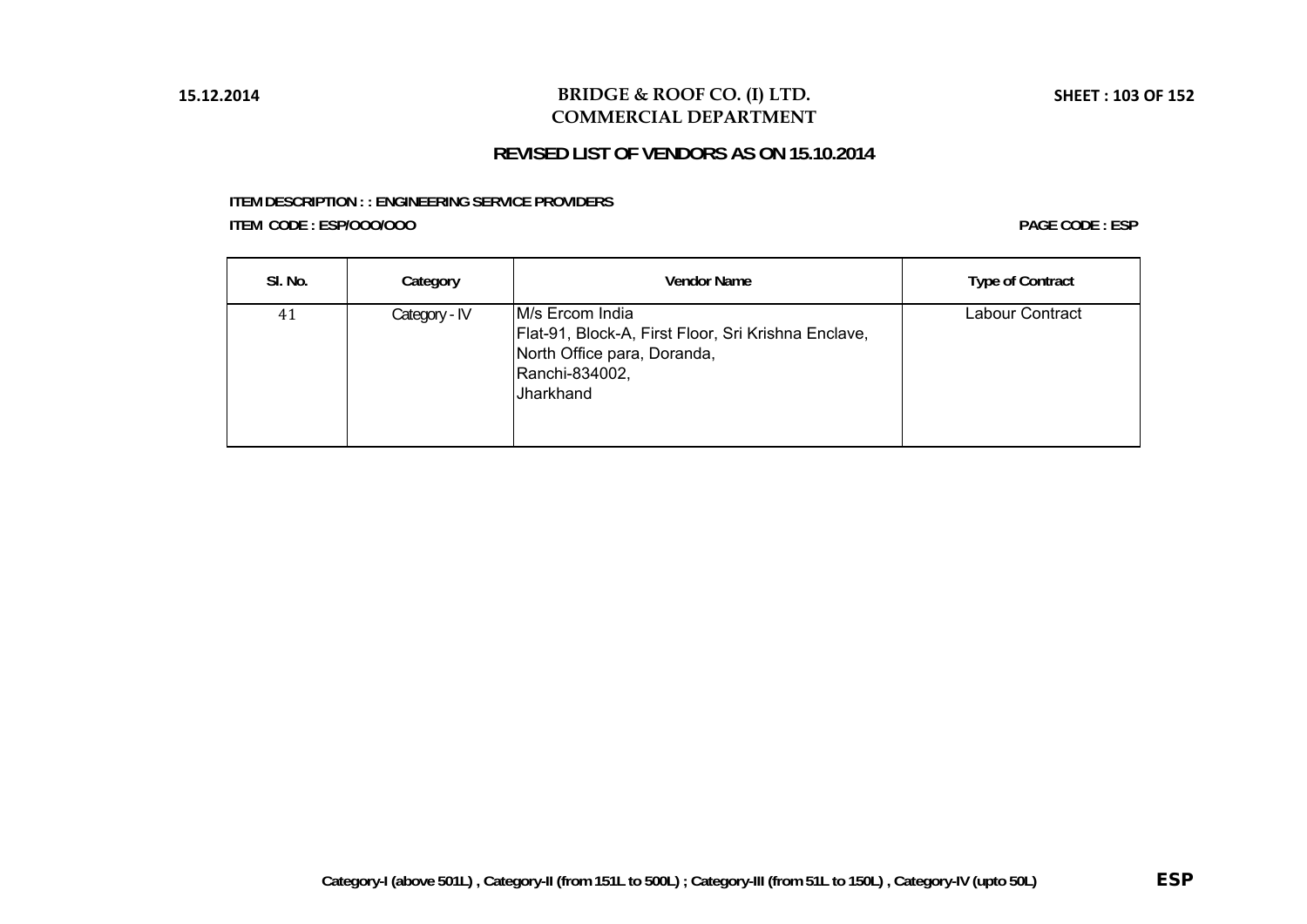# **REVISED LIST OF VENDORS AS ON 15.10.2014**

**ITEM DESCRIPTION : : LABOUR SUPPLY CONTRACTORS FOR MECHANICAL WORKS ITEM CODE : LABOUR\_SUPPLY/OOO/OOO PAGE CODE : LAB. SUPPLY**

| SI. No.        | Category      | <b>Vendor Name</b>                                                                                                                                                           | <b>Type of Contract</b> |
|----------------|---------------|------------------------------------------------------------------------------------------------------------------------------------------------------------------------------|-------------------------|
| 1              | Category - IV | M/s N.G. CONSTRUCTION<br>CACTUS GROVE,<br>82-R.K. CHATTERJEE ROAD,<br>KASBA, KOLKATA - 700042<br>PH-033 24424258, M-09433611513 /<br>096743707000<br>nareshaanguly@amail.com | Labour Contract         |
| $\mathcal{P}$  | Category - IV | <b>M/s TELAT ENGINEERING</b><br>AURANGABAD, SALEMPUR, DEORIA,<br>U.P.                                                                                                        | Labour Contract         |
| 3              | Category - IV | M/s R.K. CONSTRUCTION<br>SHYAMBATI, SANTINIKETAN,<br>$W.B -$<br>BIRBHUM.<br>731235<br>PH-03463 261126 / 262505,<br>M-9434014403                                              | Labour Contract         |
| $\overline{4}$ | Category - IV | <b>M/s TRINATH ENTERPRISE</b><br>31/38/10, RAJEEVNAGAR,<br>VISAKHAPATNAM - 530046, A.P                                                                                       | Labour Contract         |
| 5              | Category - IV | <b>M/s BHAVATARINI REFRIGERATION</b><br>7/1A, GRANT LANE, 1ST FLOOR,<br><b>KOLKATA - 700012</b><br>PH-033 22360104 / 22360105<br><u>מחגמפרים בכם עגד</u>                     | Labour Contract         |
| 6              | Category - IV | <b>M/s LOKENATH CONSTRUCTION</b><br>GUSKARA, BURDWAN, WEST BENGAL<br>713128<br>PH-03452 256149, M-9434754077                                                                 | Labour Contract         |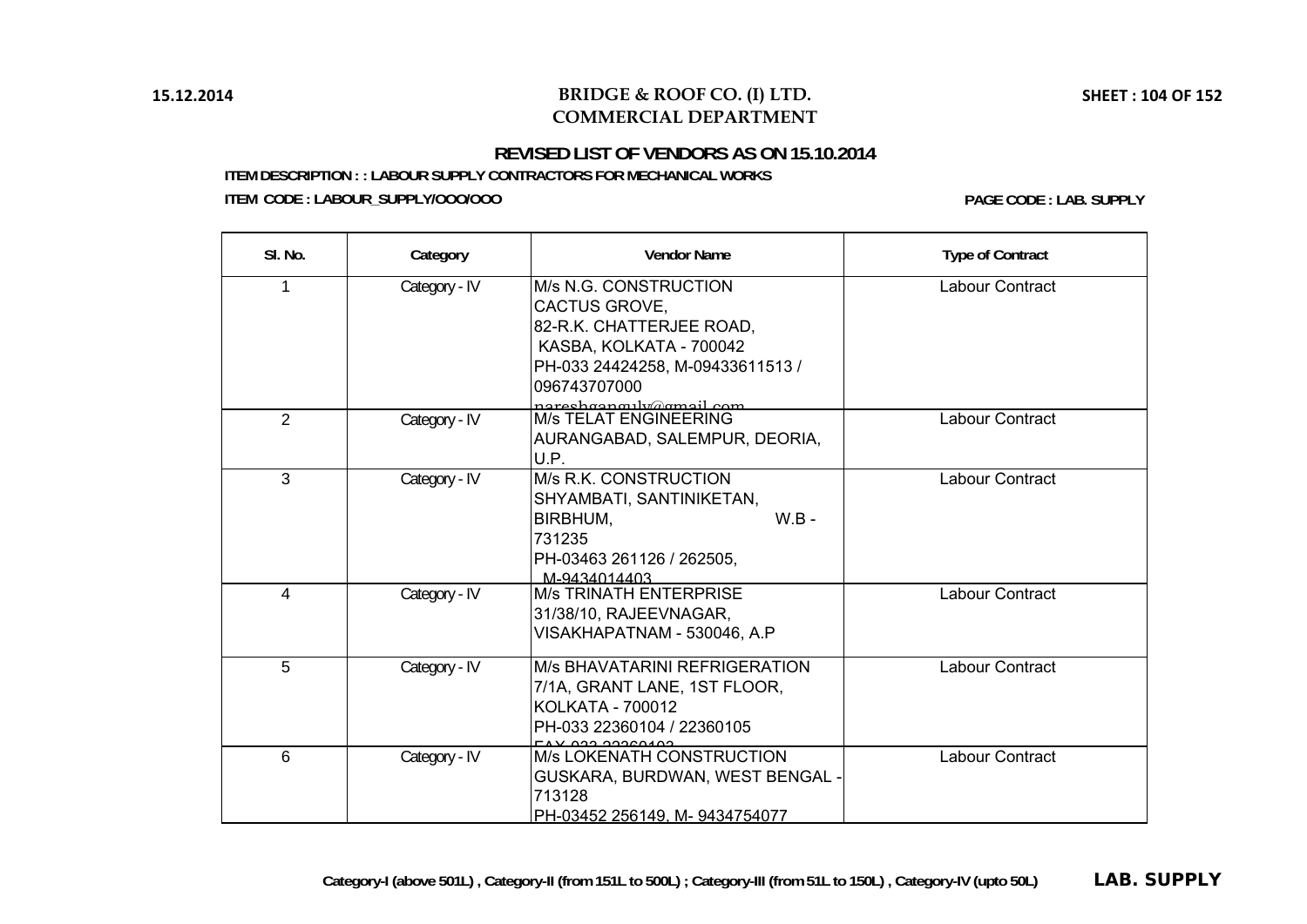# **BRIDGE & ROOF CO. (I) LTD. COMMERCIAL DEPARTMENT**

**SHEET : 105 OF 152**

| SI. No.        | Category      | <b>Vendor Name</b>                                                                                                                                                       | <b>Type of Contract</b> |
|----------------|---------------|--------------------------------------------------------------------------------------------------------------------------------------------------------------------------|-------------------------|
| $\overline{7}$ | Category - IV | M/s R.S. ENTERPRISE<br>DURGCHAK COLONY, BLOCK-D,<br><b>PURBA</b><br>HALDIA,<br>MEDINIPUR,<br>PIN - 721602<br>M-9434028978                                                | <b>Labour Contract</b>  |
| 8              | Category - IV | M/s HOQUE'S CONSTRUCTION<br>KASHIM BAZAR, PO - BANGITOLA, DIST<br>- MALDA,<br>PIN - 732 207<br>PH - 03512 276110 / 276805 /<br>M-97331 43886 / 9735216168                | Labour Contract         |
| 9              | Category - IV | M/s JAYALAKSHMI ENGINEERING<br><b>CONSTRUCTIONS</b><br>DOOR NO 63-1-94, BURMA COLONY,<br>SHRIHARIPURAM, VISAKHAPATNAM -<br>530011                                        | Labour Contract         |
| 10             | Category - IV | <b>M/s CPR CONSTRUCTIONS</b><br>PLOT NO. 11-2-8/1, JYOTHI<br><b>RESIDENTIAL</b><br>COMPLEX, FLAT NO.201, DASPALLA<br>HILLS, VISAKHAPATNAM - 530 011<br>PH - 0891 2719719 | Labour Contract         |
| 11             | Category - IV | <b>M/s VJAYKRANT CONSTRUCTIONS</b><br>MIG-65/1, MVP COLONY, VIZAG -<br>530017                                                                                            | Labour Contract         |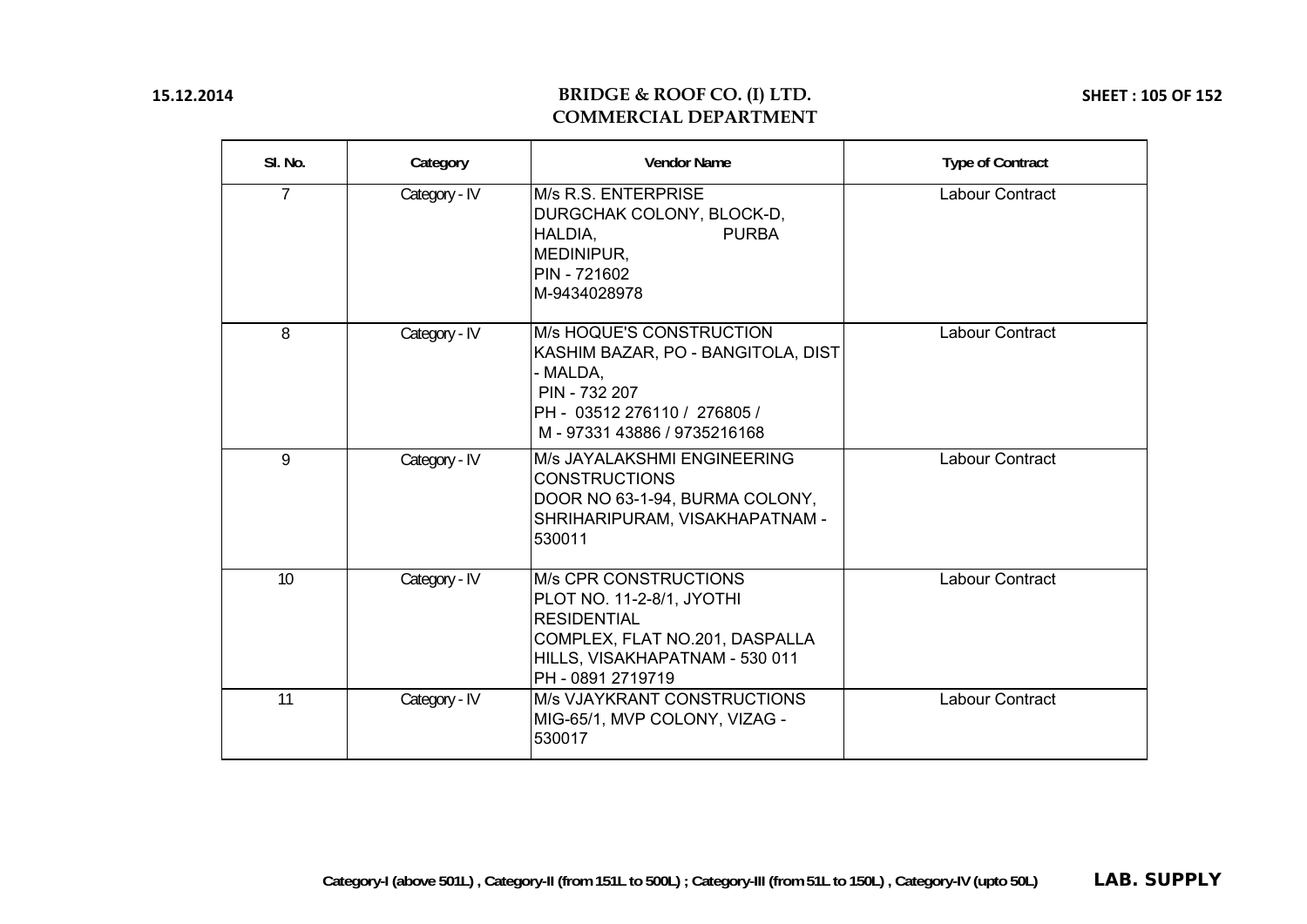## **BRIDGE & ROOF CO. (I) LTD. COMMERCIAL DEPARTMENT**

**SHEET : 106 OF 152**

| SI. No. | Category      | <b>Vendor Name</b>                                                                                                                                                                                                    | <b>Type of Contract</b> |
|---------|---------------|-----------------------------------------------------------------------------------------------------------------------------------------------------------------------------------------------------------------------|-------------------------|
| 12      | Category - IV | <b>M/s MAMTHA CONSTRUCTION</b><br>NO.84, ARAVINDA ROAD, BAXI BAGAN,<br>PO - SANTRAGACHI, HOWRAH - 711<br>104<br>M-9949472352 / 7702998550                                                                             | Labour Contract         |
| 13      | Category - IV | M/s BHAVANI ERECTORS PVT. LTD.<br>P.B. No. 002, PLOT No. 103 & 104, SRI<br>SUGURESWAR NAGAR,<br>SHAKTINAGAR - 584 170                                                                                                 | Labour Contract         |
| 14      | Category-IV   | M/s R. K. Enterprises<br>MIG-I-115, Sriharipuram,<br>Visakhapatnam - 530011<br>Ph.: Off.: 2767889, Res.: 2577781<br>rkenterprises31@yahoo.com                                                                         | <b>Labour Contract</b>  |
| 15      | Category-IV   | M/s Chatterjee Construction<br>83/21 Seikh Para Lane,<br>PO: Santragachi, Howrah - 711104,<br>Ph.: 2642 3200                                                                                                          | Labour Contract         |
| 16      | Category-IV   | M/s Sri Sainandini Engineering Works,<br>Door No.: 14-6-16, Bhanoji Thota,<br>B.C. Road, New Gajuwaka,<br>Visakhapatnam - 530 026<br>Ph./Mobile: 6594831, 9246674517,<br>9246622831, 9246044475<br>ssnewnlr@gmail.com | Labour Contract         |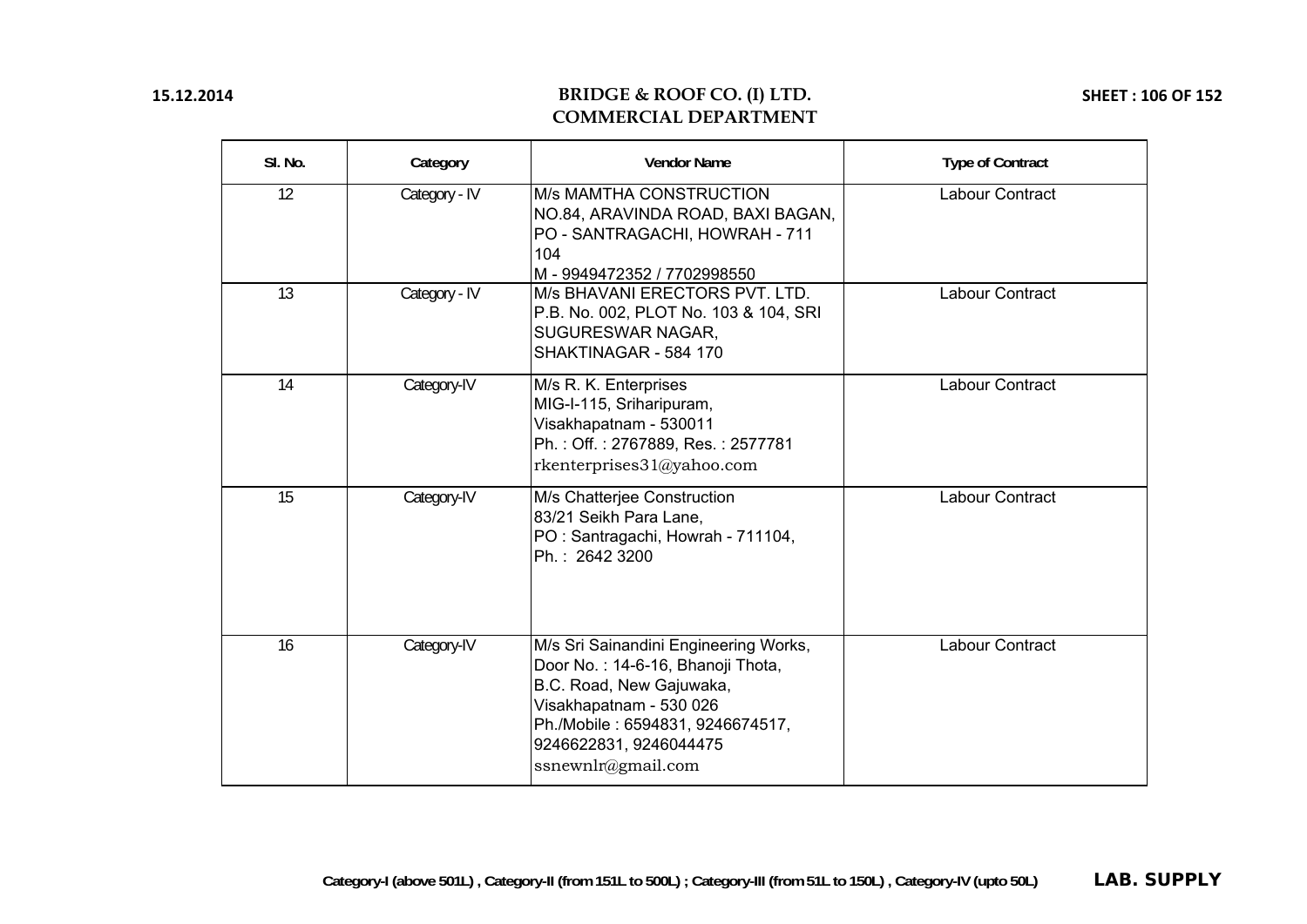## **BRIDGE & ROOF CO. (I) LTD. COMMERCIAL DEPARTMENT**

**SHEET : 107 OF 152**

| SI. No. | Category    | <b>Vendor Name</b>                                                                                                                                                             | <b>Type of Contract</b> |
|---------|-------------|--------------------------------------------------------------------------------------------------------------------------------------------------------------------------------|-------------------------|
| 17      | Category-IV | M/s Muna Engineering Construction<br>Laxchamipur, P.O. Sewtapur,<br>Via. Mairwa, Dist. Siwan, Bihar,<br>Camp: Angul, Odisha                                                    | Labour Contract         |
| 18      | Category-IV | M/s NTEC Engineers Pvt. Ltd.<br>22/a, Dumdum Road,<br>Kolkata - 700002<br>Camp: Angul, Odisha                                                                                  | Labour Contract         |
| 19      | Category-IV | M/s B.B. Engineers<br>Turang, Behind Hotel Prasanti<br>Dist.: Angul,<br>Pin - 759122,<br>Odisha                                                                                | Labour Contract         |
| 20      | Category-IV | M/s Adarsh Noble Corporation Ltd.<br>Bikash Nagar, Turang,<br>Angul - 759122, Odisha, India<br>Tel/Fax: 06764-234676,<br>adarshmka@yahoo.co.in<br>Website: www.adarshnoble.com | Labour Contract         |
| 21      | Category-IV | M/s Electromech Company,<br>Ichapur, Santragachi,<br>Howrah - 711104<br>Ph.: 03224-275659,<br>mainak_de_06@yahoo.co.in                                                         | Labour Contract         |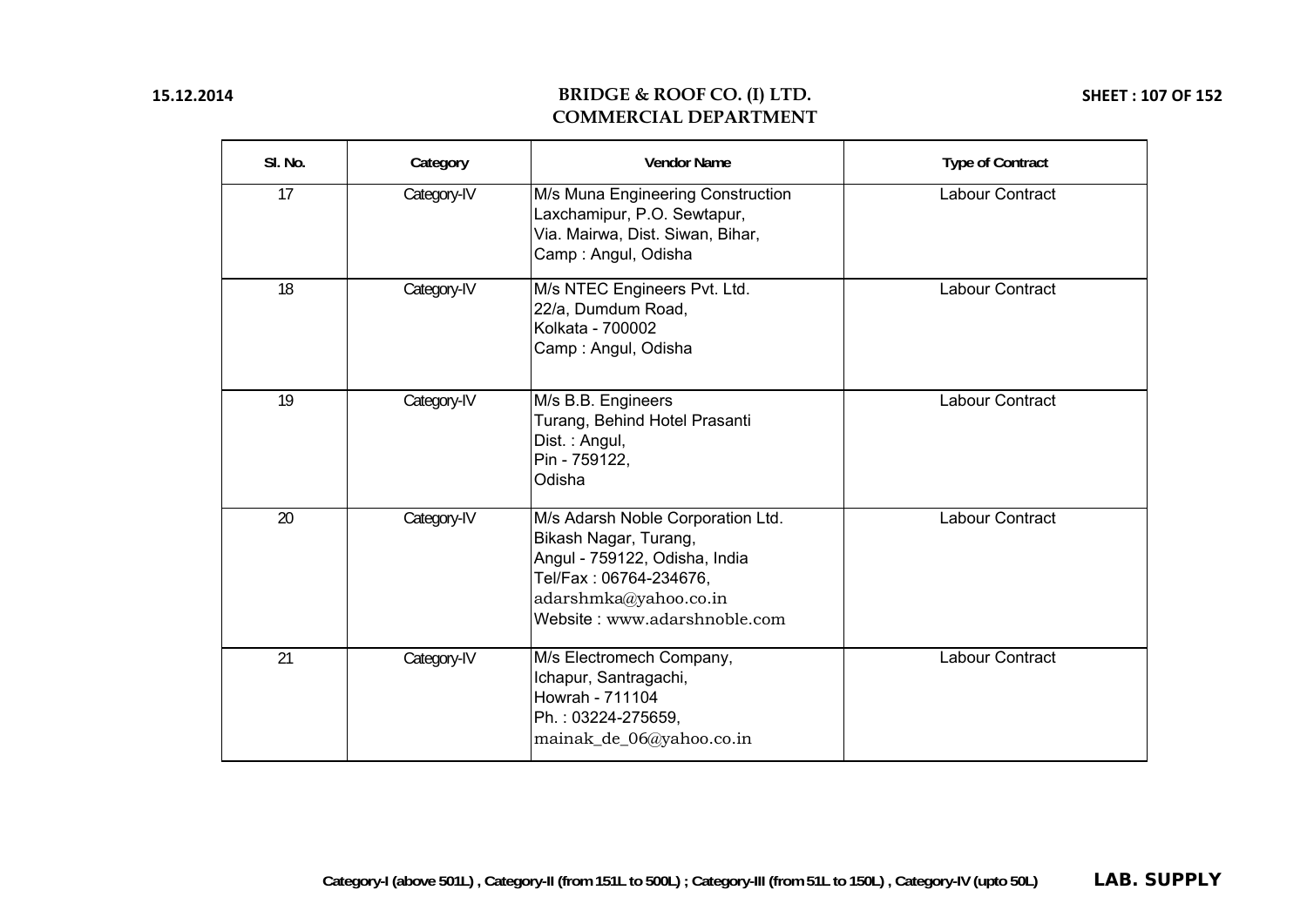## **BRIDGE & ROOF CO. (I) LTD. COMMERCIAL DEPARTMENT**

**SHEET : 108 OF 152**

| SI. No. | Category       | <b>Vendor Name</b>                                                                                                                                        | <b>Type of Contract</b> |
|---------|----------------|-----------------------------------------------------------------------------------------------------------------------------------------------------------|-------------------------|
| 22      | Category-IV    | M/s Belal Seikh,<br>Vill + P.O - Monigram,<br>PS. Sagardighi,<br>Dist.: Murshidabad<br>Mob.: 9732524409                                                   | Labour Contract         |
| 23      | Category - III | <b>M/s KHERA CONSTRUCTION</b><br>GANDHI MARG, ANGUL - 759122,<br><b>ORISSA</b><br>M-9437333901                                                            | Labour-Contract         |
| 24      | Category-II    | M/s Edifice Engineering Enterprise Pvt.<br>Ltd.,<br>Zonal Marketing Complex,<br>Plot No. 38, "A" Zone,<br>Durgapur - 713204, W.B.<br>edific@sancharnet.in | Labour Contract         |
| 25      | Category-II    | M/s Madra Construction<br>P.O. Panagarh Bazar,<br>Dist. - Burdwan,<br>Pin - 713148<br>madraconstruction@rediffmail.com                                    | Labour Contract         |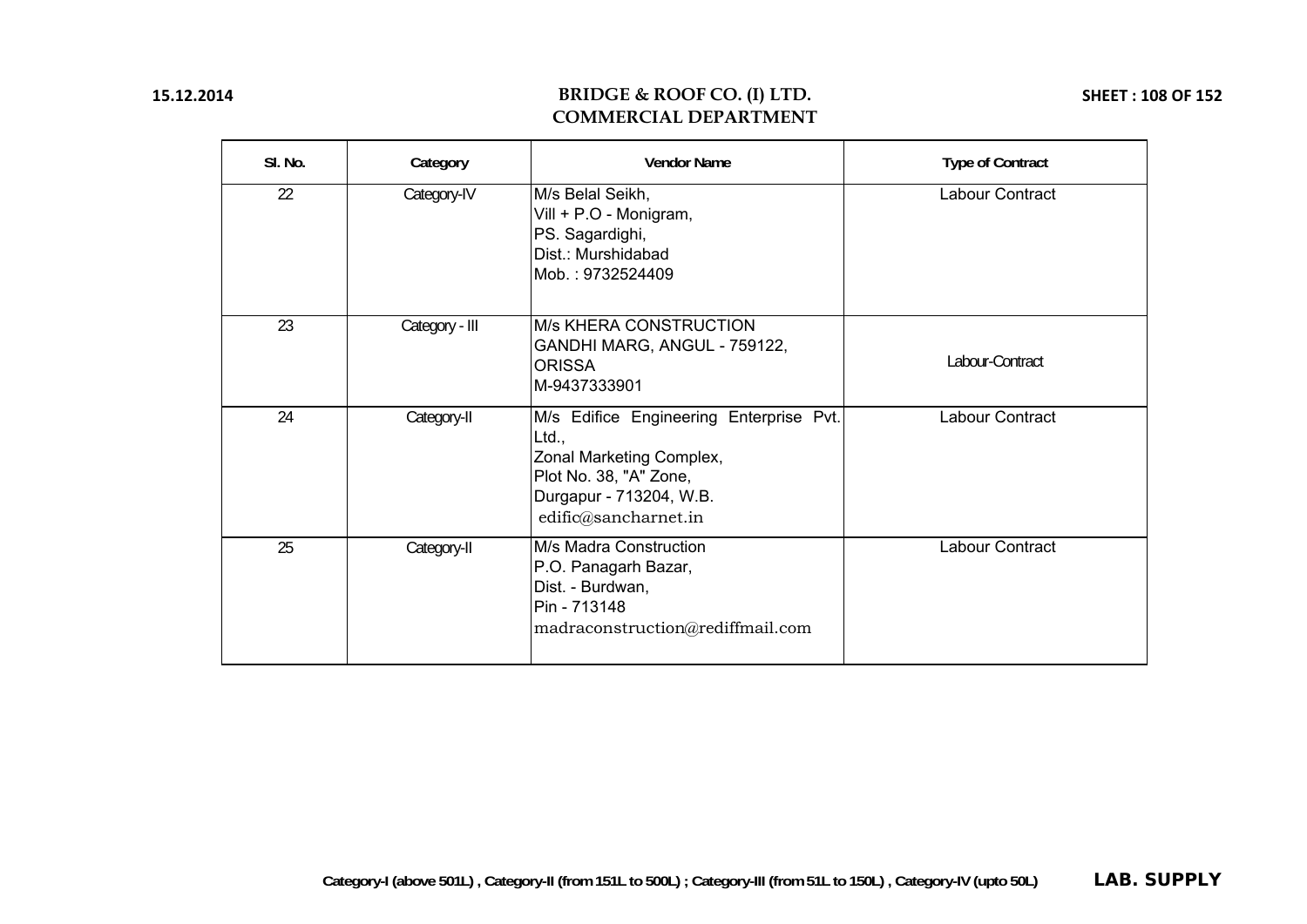# **BRIDGE & ROOF CO. (I) LTD. COMMERCIAL DEPARTMENT**

# **REVISED LIST OF VENDORS AS ON 15.10.2014**

**ITEM DESCRIPTION : :SECURITY SERVICE PROVIDERS**

**ITEM CODE : SECU.\_SERVICE/OOO/OOO PAGE CODE : SECU. SUPPLY**

| SI. No.        | Category      | <b>Vendor Name</b>                                                                                                                                                                                                       | <b>Type of Contract</b> |
|----------------|---------------|--------------------------------------------------------------------------------------------------------------------------------------------------------------------------------------------------------------------------|-------------------------|
|                | Category - IV | M/s EAST INDIA SECURITY<br><b>SERVICE</b><br>3A, SURENDRA MOHAN GHOSH<br><b>SARANI</b><br>(MANGOE LANE), KOLKATA -<br>700 001<br>PH - 033 2248 0187<br>033 2248 1928 / 1984                                              | Labour Contract         |
| $\overline{2}$ | Category - IV | <b>M/s CLIFFORD FACILITY</b><br>SERVICES PVT. LTD.<br>H.O. - SARAN HOUSE,<br>10 A, CHAPEL ROAD, HASTINGS,<br><b>KOLKATA - 700022</b><br>TELEFAX - 033 40676218<br>TELEFAX - 033 40676218<br>info@cliffordgrouponline.com | Labour Contract         |
| 3              | Category - IV | <b>M/s EX-SERVICEMENS AIRLINK</b><br>TRANSPORT SERVICES (P)<br>LTD.<br>185 / A, RABINDRA NAGAR,<br><b>KOLKATA - 700 108</b><br>PH-033 24109075, 033 24673721<br>TELEFAX - 033 241672489<br>direats@gmail.com             | Labour Contract         |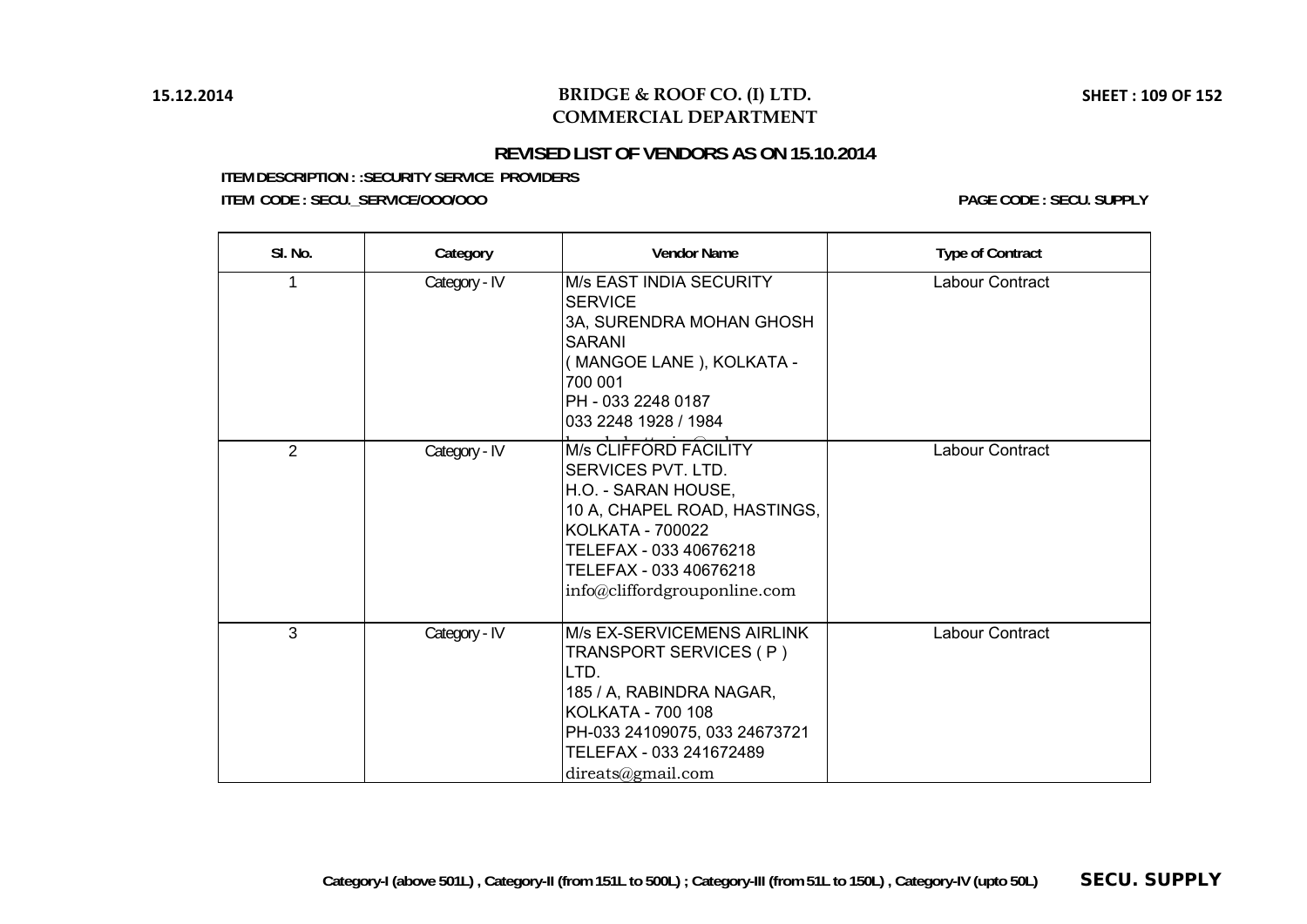# **BRIDGE & ROOF CO. (I) LTD. COMMERCIAL DEPARTMENT**

**SHEET : 110 OF 152**

| SI. No.        | Category      | <b>Vendor Name</b>                                                                                                                                                                                                                                     | <b>Type of Contract</b> |
|----------------|---------------|--------------------------------------------------------------------------------------------------------------------------------------------------------------------------------------------------------------------------------------------------------|-------------------------|
| 4              | Category - IV | M/s SECURITY & INTELLIGENCE<br>SERVICES (INDIA) LTD.<br>E-1, EAST OF KAILASH, NEAR<br>LADY SHRI RAM COLLEGE, NEW<br>DELHI - 110065<br>PH - 011 4652 3900 / 32607510<br>011 26224050                                                                    | Labour Contract         |
| 5              | Category - IV | M/s JAYM SECURITY & ALLIED<br><b>SERVICES</b><br>ROOM NO 06, 2nd FLOOR,<br><b>GARIAHAT MARKET</b><br>COMPLEX, 212, RASHBEHARI<br>AVENUE,<br>KOLKATA - 700 019<br>PH - 033 424409927 / M -<br>9748705930<br>033 4001 5241<br>int.roychowdhury@gmail.com | Labour Contract         |
| 6              | Category - IV | M/s K.D. TRADING<br>PRATICHI COMPLEX, T.N.<br>MUKHERJEE ROAD, DANKUNI,<br>HOOGHLY (W.B)<br>PH - 033 2659 2155 / M -                                                                                                                                    | Labour Contract         |
| $\overline{7}$ | Category - IV | M/s GROUP-7 SECURI STARS<br>2nd FLOOR, N. RESIDENCY,<br>MAIN ROAD, SURATHKAL,<br>MANGLORE - 14                                                                                                                                                         | Labour Contract         |
| 8              | Category - IV | M/s SUPER SECURITY SERVICES<br>D.No. 65-1-73/A, SRIVASANAGAR,<br>SRIHARIPURAM, VIZAG-530011                                                                                                                                                            | Labour Contract         |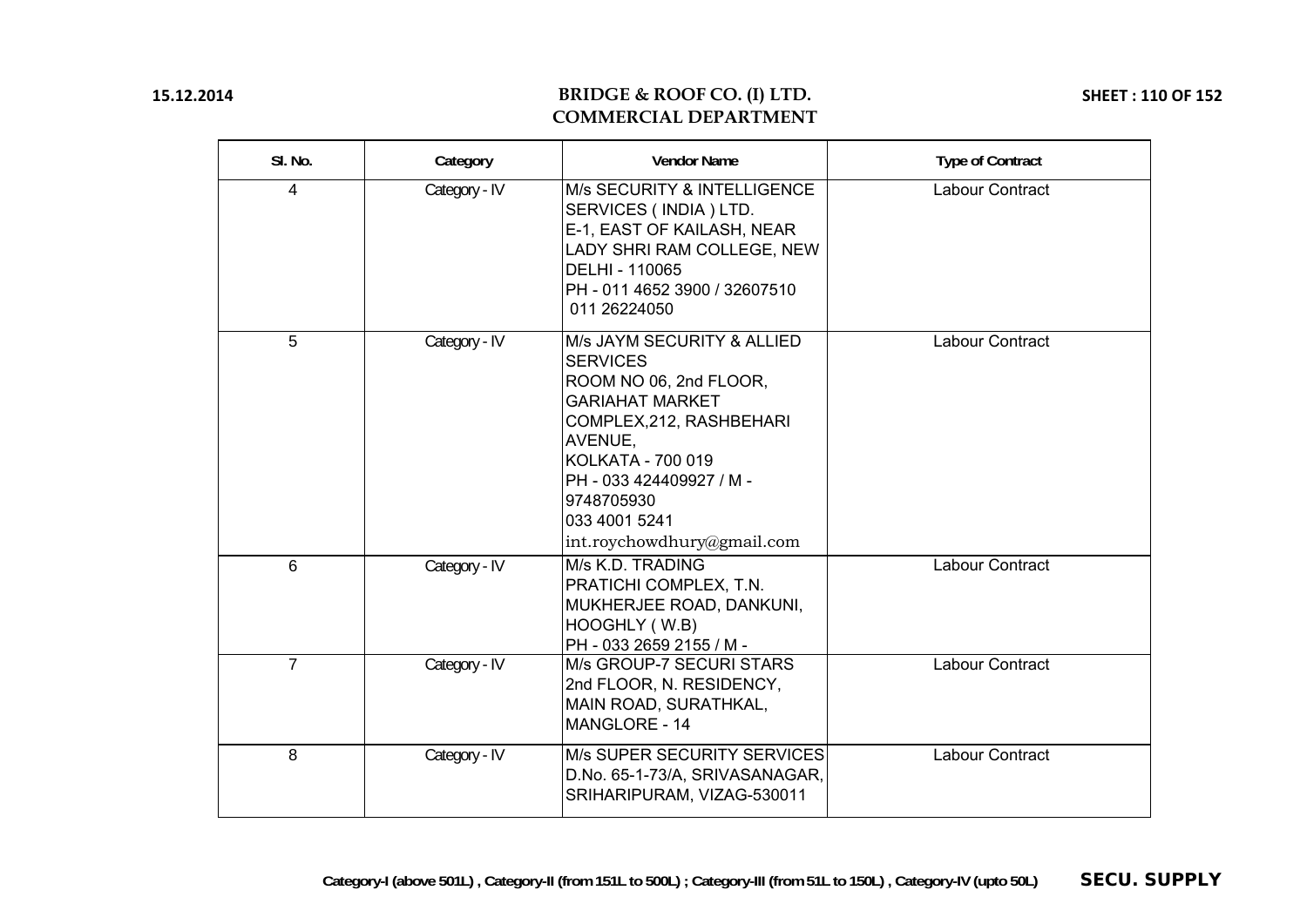# **BRIDGE & ROOF CO. (I) LTD. COMMERCIAL DEPARTMENT**

**SHEET : 111 OF 152**

| SI. No. | Category      | <b>Vendor Name</b>                                                                                                                                                                                                  | <b>Type of Contract</b> |
|---------|---------------|---------------------------------------------------------------------------------------------------------------------------------------------------------------------------------------------------------------------|-------------------------|
| 9       | Category - IV | M/s. HINDUSTAN INTELLIGENCE<br>SECURITY SERVICES, 2/2,<br><b>NUABAZAR MAIN</b><br>MARKET, PARADIP,                                                                                                                  | Labour Contract         |
| 10      | Category - IV | MS. BHARAT SECURITY<br><b>AGENCY</b><br>24, MIG GANIYARI, P.O.<br>WAIDHAN, DT. SINGRAULI,                                                                                                                           | Labour Contract         |
| 11      | Category - IV | M/s. RIYA NURSERY<br>P.O. SUSRATANAGAR, DIST.<br>DAREELING, W.B.                                                                                                                                                    | Labour Contract         |
| 12      | Category-IV   | M/s P. S. Security Agency,<br>#S-5, TNHB Shopping Complex,<br>(Opp. Dr. Ambedkar College),<br>Vyasarpadi, Chennai - 600 039<br>Ph.: 044-2673 3744, 044-2673<br>3733,                                                | Labour Contract         |
| 13      | Category-IV   | منحم موطوبرهموموسوم المعطيرين<br>M/s Sai Kripa Security Service<br>H.O: SS Shetty Complex<br>Door No. 2-121/4<br>Hosalectu, Mangalore,<br>Ph.: 9448457472, 8710023043<br>saikripasecurity@gmail.com                 | Labour Contract         |
| 14      | Category-IV   | M/s Rakshana Industrial Security &<br>Investigation Service Pvt. Ltd.<br>#54-11-50, Plot No. 6, APGO's<br>Colony,<br>Sukathota, Near Krishna College,<br>Visakhapatnam - 530022<br>Telefax: 0891-2553467<br>ه دنمند | Labour Contract         |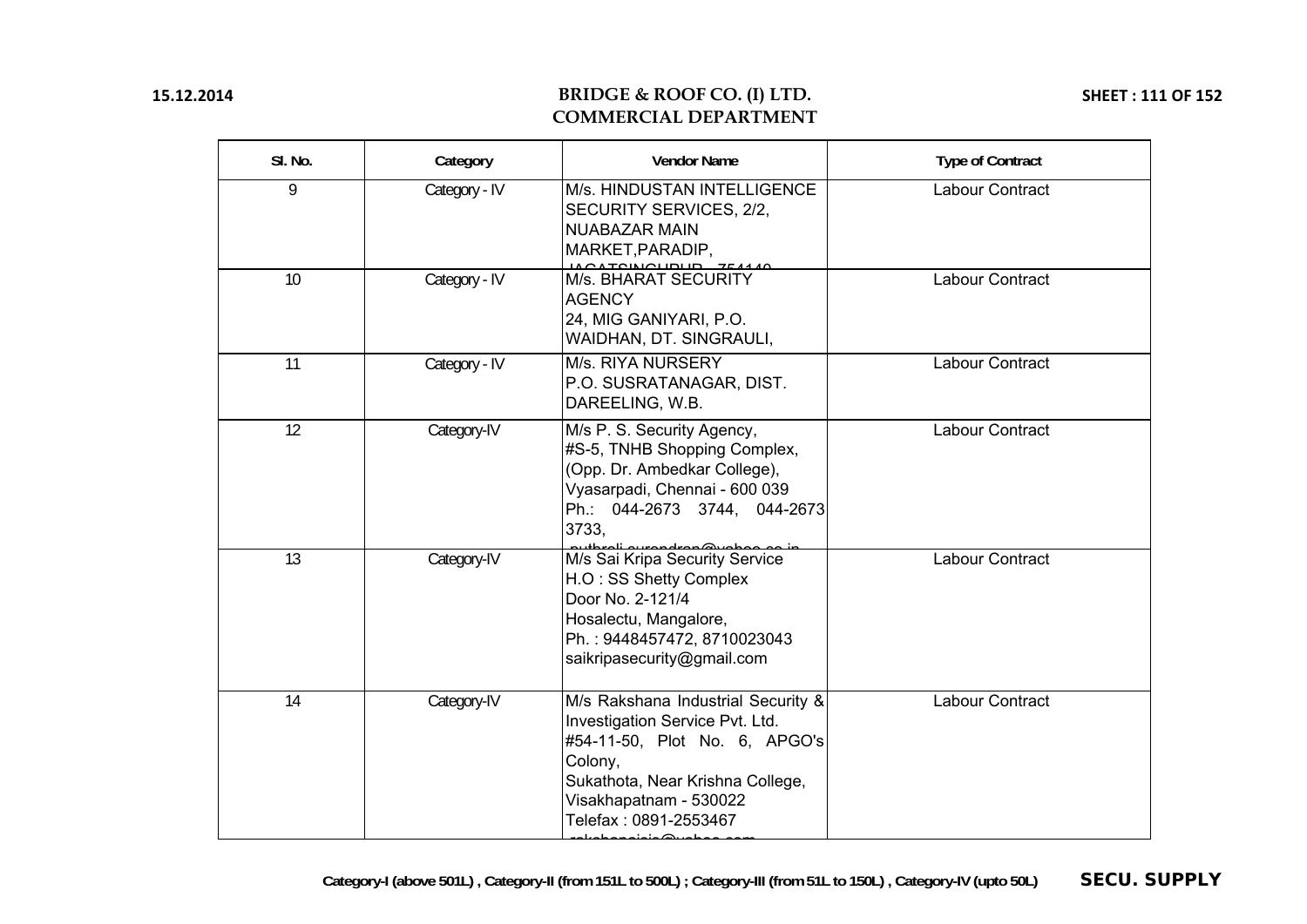# **BRIDGE & ROOF CO. (I) LTD. COMMERCIAL DEPARTMENT**

**SHEET : 112 OF 152**

| SI. No. | Category      | <b>Vendor Name</b>                                                                                                                                                                                       | <b>Type of Contract</b> |
|---------|---------------|----------------------------------------------------------------------------------------------------------------------------------------------------------------------------------------------------------|-------------------------|
| 15      | Category-IV   | M/s Santoshi Security Service<br>At.: Bagadia, P.O.: Jhimani, Via:<br>Kujang,<br>P.S.: Abhayachandrapur, Dt.:<br>Jagatsinghpur,<br>Pin - 754141 (Odisha).<br>Cell: 9668726234, 9238026234,<br>9238126234 | Labour Contract         |
| 16      | Category-IV   | M/s Good Way Industrial Suraksha<br>Services,<br>K.V.M. Building, Kochupalli Road,<br>K.V. Thpmas Jn.,<br>Thoppumpady P.O., Cochin-682005<br>Mob.: 9349476391, 9388476391,<br>9349013158, 93872377719    | Labour Contract         |
| 17      | Category-IV   | M/s H. S. Construction,<br>Vijay Patil House,<br>Mahul, Chembur,<br>Mumbai-400074                                                                                                                        | Labour Contract         |
| 18      | Category - IV | M/s AARVI ENCON PVT. LTD.<br>128/129, 12th FLOOR, M.<br>CHAMBERS,<br>NARIMAN POINT, MUMBAI - 021                                                                                                         | Labour Contract         |
| 19      | Category - IV | M/S. AMBITION JOB &<br><b>PLACEMENT</b><br>374/2A, N.S.C.B.RD., 1ST FLOOR,<br>KOLKATA - 700 047                                                                                                          | Labour Contract         |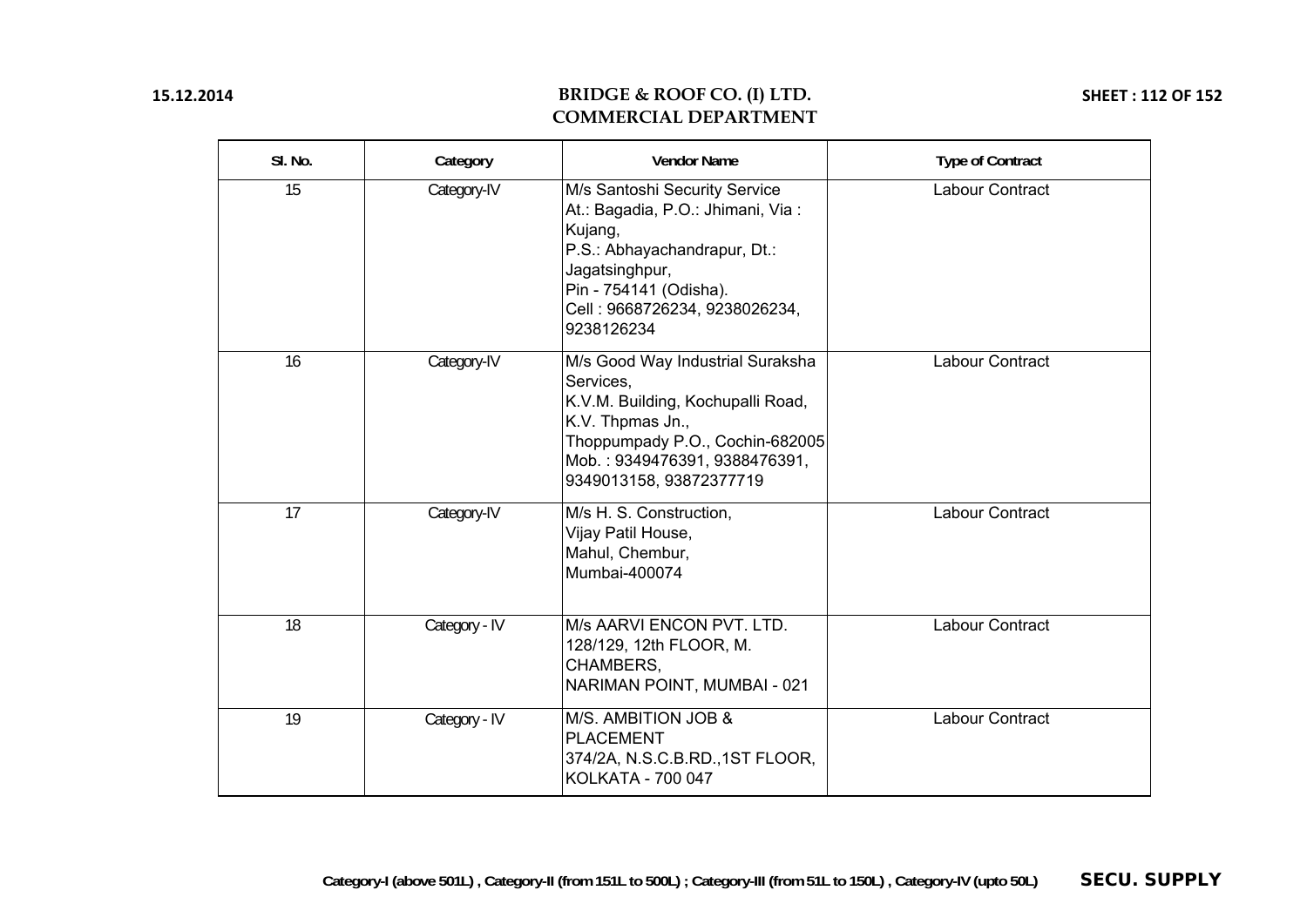### **BRIDGE & ROOF CO. (I) LTD. COMMERCIAL DEPARTMENT**

### **REVISED LIST OF VENDORS AS ON 15.10.2014**

**ITEM DESCRIPTION : : MATERIAL HANDLING AND/OR TRANSPORTATION AT SITE ITEM CODE : MATL/HANDL/TRANS PAGE CODE : MTL\_HANDLE**

| SI. No.        | Category      | <b>Vendor Name</b>                                                                                                                                                            | <b>Type of Contract</b> |
|----------------|---------------|-------------------------------------------------------------------------------------------------------------------------------------------------------------------------------|-------------------------|
|                | Category - IV | M/S. BHAWANI PIPES & TANKS<br>8-9/8, LAXMI COLONY, MAHUL RD.,<br>CHEMBUR, MUMBAI - 400 074.<br>PH-022 25548298                                                                | Labour Contract         |
| $\overline{2}$ | Category - IV | <b>M/S. KANIKA ENTERPRISE</b><br>SP-7/23, SAPTARSHI PARK,<br>SANKARPUR (W), BIDHAN NAGAR,<br><b>DURGAPUR-713 206</b>                                                          | Labour Contract         |
| $\overline{3}$ | Category - IV | <b>M/S EASTERN INDIA CONSTRUCTION</b><br>30/2, CHANDRA KUMAR BANERJEE LANE,<br>SHIBPUR, HOWRAH - 711102<br>PH-033 26423200<br>FAX-033 26423276<br>easternindiaconst@gmail.com | Labour Contract         |
| $\overline{4}$ | Category - IV | M/S. PRASAD DASAPPA<br>D.NO. 9/87, K.ST., JAMMALAMADUGU,<br>KADAPA DIST., A.P. - 516 434.                                                                                     | <b>Labour Contract</b>  |
| 5              | Category - IV | M/S. DGP STEEL STAR ENG. PVT. LTD.<br>G. T. ROAD, BHIRINGI, DURGACHAK.<br>PH-0343 2582392<br>FAX-0343 2582408<br>$dg$ psteel-star@yahoo.co.in                                 | Labour Contract         |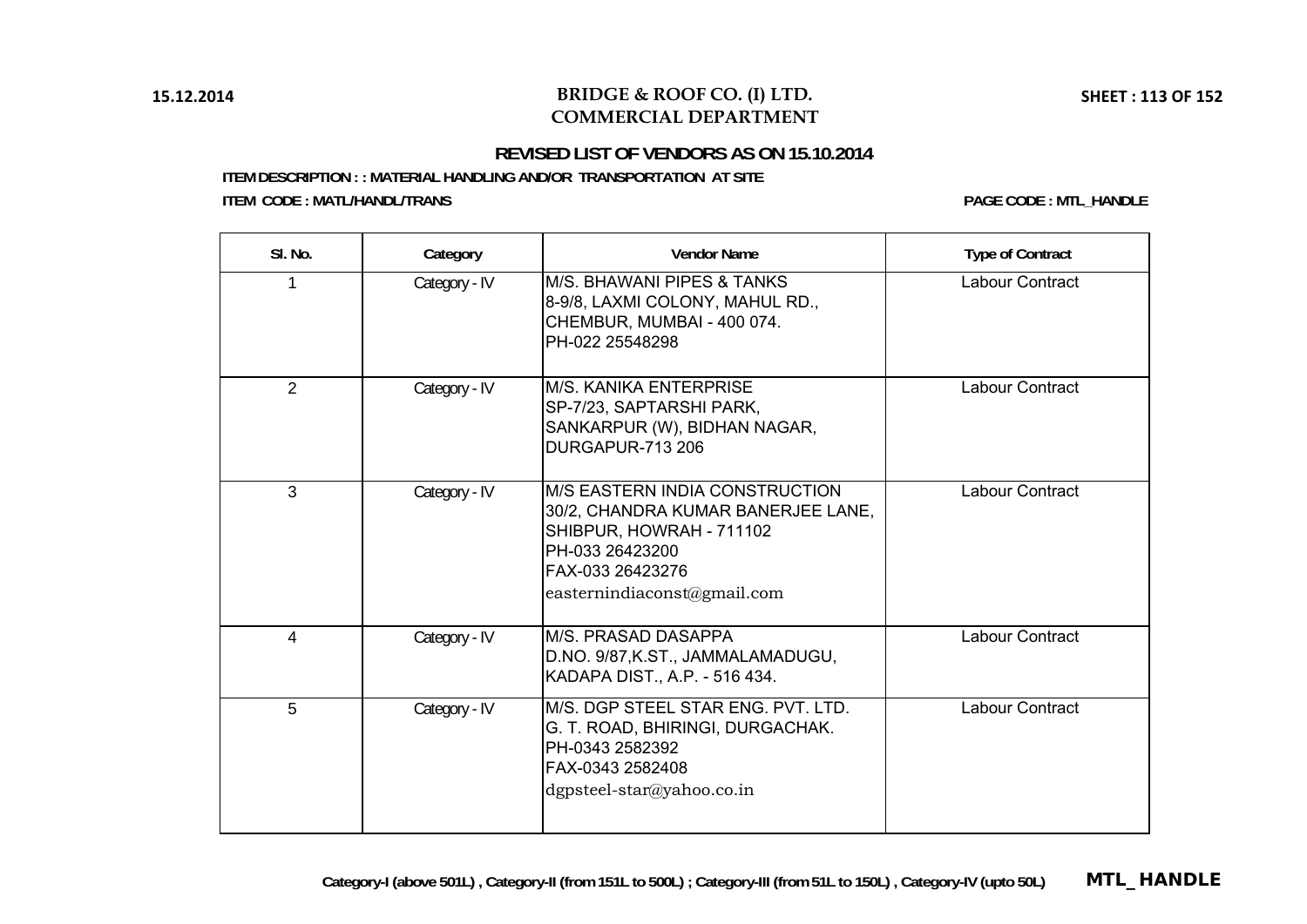### **BRIDGE & ROOF CO. (I) LTD. COMMERCIAL DEPARTMENT**

**SHEET : 114 OF 152**

| SI. No.        | Category      | <b>Vendor Name</b>                                                                                                                                                                   | <b>Type of Contract</b> |
|----------------|---------------|--------------------------------------------------------------------------------------------------------------------------------------------------------------------------------------|-------------------------|
| 6              | Category - IV | M/S. POWER INFRAMECH PVT. LTD.<br>236, B-BLOCK, TUILADUNGRI, GOLMURI,<br>JAMSHEDPUR-831 003.<br>PH-0657 2348273 / 6570389<br>FAX-0657 2348273<br>powerinframechpvtltd@rediffmail.com | Labour Contract         |
| $\overline{7}$ | Category - IV | M/s KRUPA & COMPANY<br>9-9-13, JOGAVANIPALEM, GAJUWAKA,<br><b>VISHAKAPATNAM - 26</b><br>TELEFAX-0891 2516339 / M-9989952929                                                          | <b>Labour Contract</b>  |
| 8              | Category - IV | M/s S. SAMBAMURTY RAJU<br>26-27-15/1, CHAITANYA NAGAR, OLD<br>GAJUWAKA, VISAKHAPATNAM - 26<br>PH-0891 2589321 / M-9849385797                                                         | <b>Labour Contract</b>  |
| 9              | Category - IV | M/s V. SREERAMULU<br>24-5-2, OPP TIMPANY STEEL CITY<br>SCHOOL, VINAYAKA NAGAR, VUDA<br>COLONY, VISAKHAPATNAM - 44<br>PH-0891 2511336 / M-9866677859                                  | <b>Labour Contract</b>  |
| 10             | Category - IV | M/s ELECTROMECH COMPANY<br>ICHAPUR, SANTRAGACHI, HOWRAH -<br>711104<br>TEL-033 2667 2226                                                                                             | <b>Labour Contract</b>  |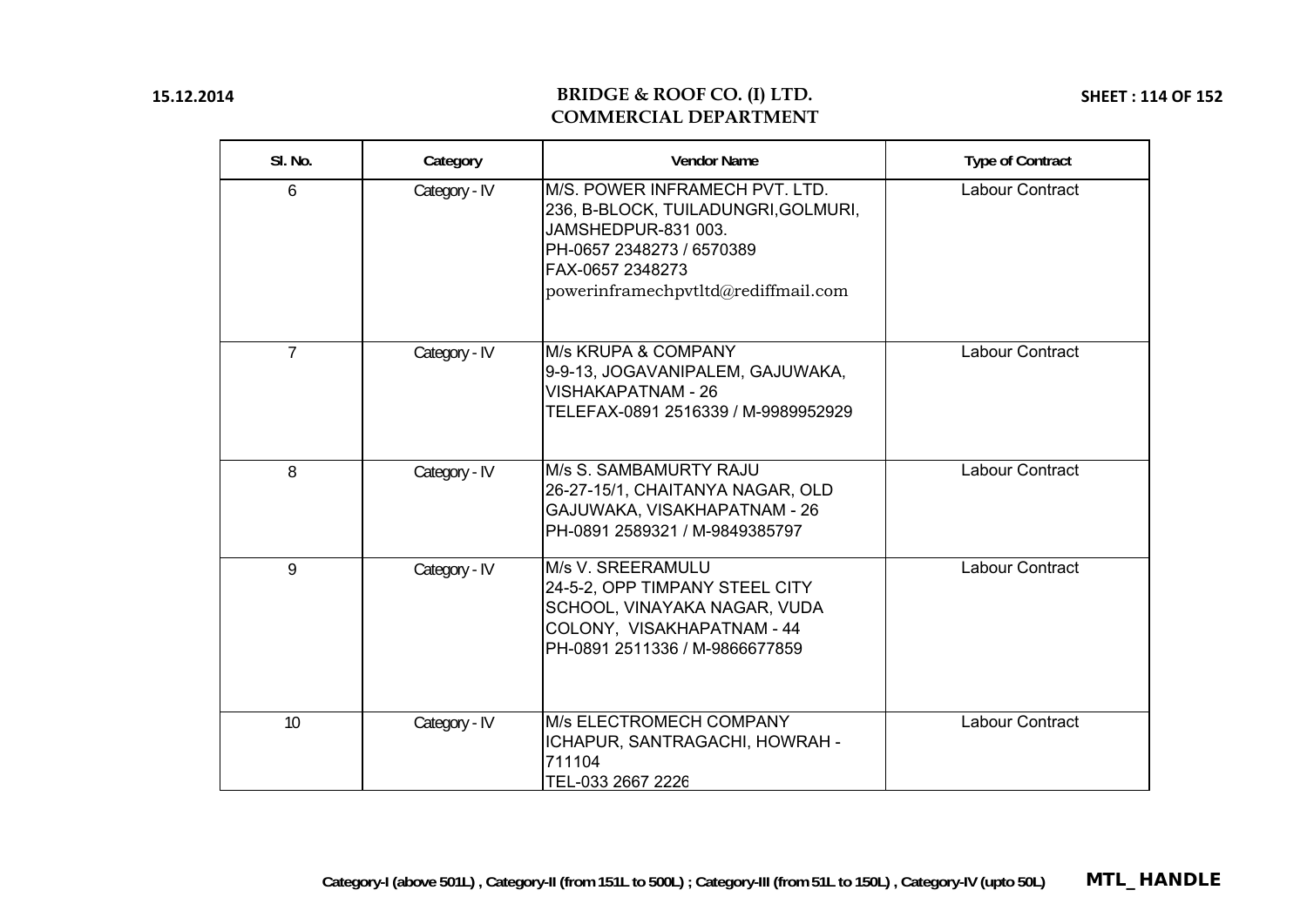### **BRIDGE & ROOF CO. (I) LTD. COMMERCIAL DEPARTMENT**

**SHEET : 115 OF 152**

| SI. No. | Category      | <b>Vendor Name</b>                                                                                                                                                                          | <b>Type of Contract</b> |
|---------|---------------|---------------------------------------------------------------------------------------------------------------------------------------------------------------------------------------------|-------------------------|
| 11      | Category - IV | M/s MUNA ENGINEERING CONSTRUCTION<br>LAXCHMIPUR, PO - SEWTAPUR, VIA -<br>MAIRWA,<br><b>DIST - SIWAN, BIHAR</b><br>M-9546052887                                                              | <b>Labour Contract</b>  |
| 12      | Category - IV | muna_eng.construction@rediffmail.com<br>M/s RE-ETTA CONSTRUCTION<br>DURGACHAK COLONY, BLOCK-D, HALDIA,<br>MEDINIPUR,<br>PIN - 721602                                                        | Labour Contract         |
| 13      | Category - IV | M/s R.K. ENTERPRISES<br>MIG-1/115, SRIHARIPURAM,<br>VISAKHAPATNAM - 530011<br>PH-2767889 / 2577781                                                                                          | Labour Contract         |
| 14      | Category - IV | M/s JAYALAKSHMI ENGINEERING<br><b>CONSTRUCTIONS</b><br>DOOR NO.63-1-94, BURMA COLONY,<br>SRIHARIPURAM, VISAKHAPATNAM -<br>530011<br>PH-0891 6521831 / 6534831<br>FAX-0891 6521831 / 2743939 | Labour Contract         |
| 15      | Category - IV | <b>M/s MAMTA CONSTRUCTION</b><br>NO.84, ARAVINDRA ROAD, BOXI BAGAN,<br>PO-SATRAGACHI,<br><b>HOWRAH - 700104</b><br>M-9949472352 / 7702998550                                                | <b>Labour Contract</b>  |
| 16      | Category - IV | <b>M/s RAMA CONSTRUCTION</b><br>RAJEEV NAGAR, PO - JAMNIPALLI, DIST -<br>KORBA, CHATTISHGARH<br>M-9425532751<br>subhashcon@gmail.com                                                        | <b>Labour Contract</b>  |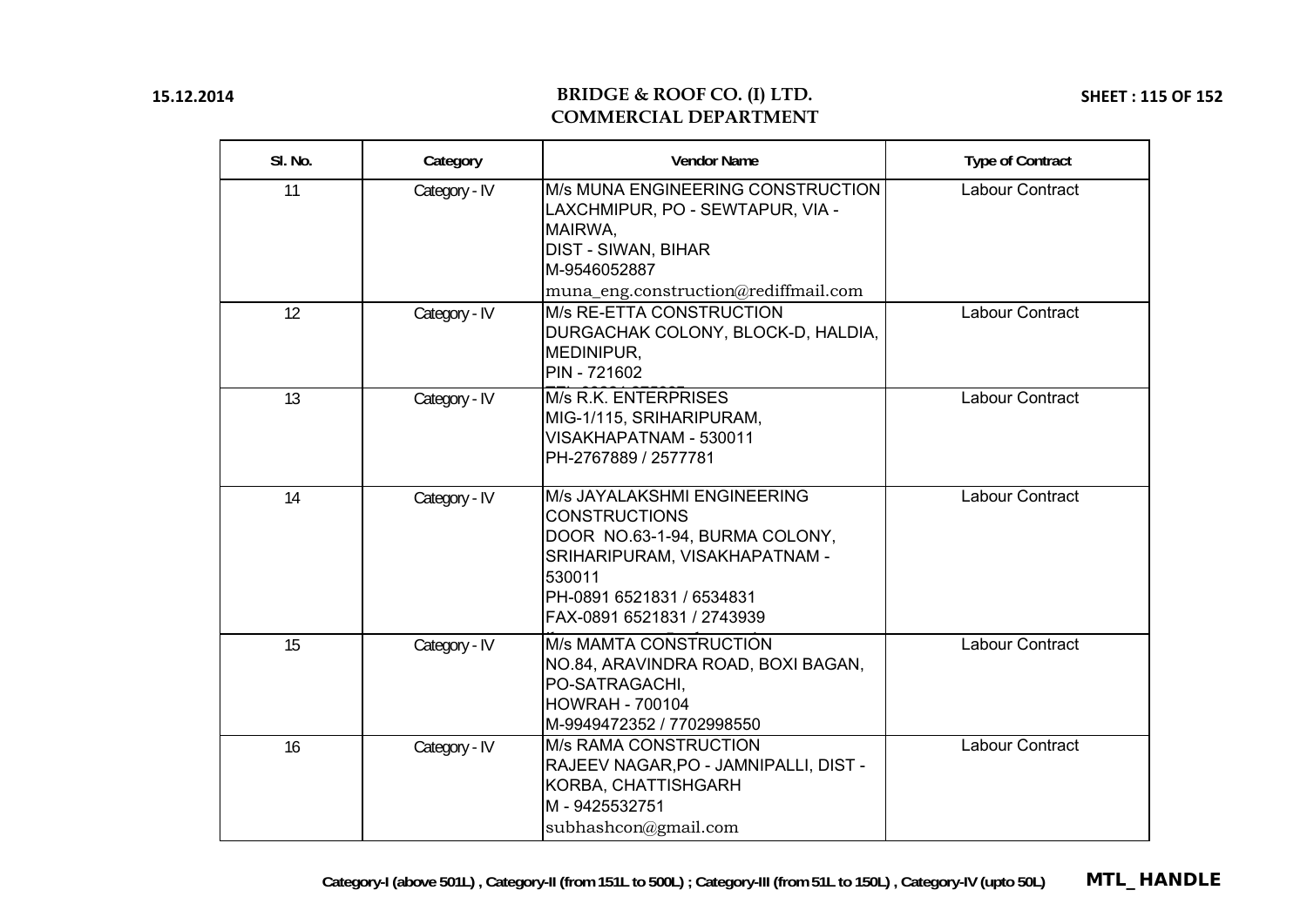### **BRIDGE & ROOF CO. (I) LTD. COMMERCIAL DEPARTMENT**

**SHEET : 116 OF 152**

| SI. No. | Category       | <b>Vendor Name</b>                                                                                                                                                       | <b>Type of Contract</b> |
|---------|----------------|--------------------------------------------------------------------------------------------------------------------------------------------------------------------------|-------------------------|
| 17      | Category - III | M/S. WELTECH ENGINEERS<br>NO. 3, 1ST FL., 2ND ST., T. NAAR,<br>THIRUKAZHUKUNDAM, KALPAKKAM<br>ROAD,<br><b>KANCHIPURAM</b><br>ROAD, TAMILNADU - 603 109.                  | Labour Contract         |
| 18      | Category - III | M/S. NTEC ENGINEERS PVT. LTD.<br>22A, DUM DUM ROAD,<br>KOLKATA - 700 002.<br>TELEFAX - 033 25568758 / 25568706 /<br>25585838 / 25329533<br>ntecengineer@yahoo.in         | Labour Contract         |
| 19      | Category - II  | M/S. LENKA ENGG. ASSOCIATES<br>PANCHABATI, NALCO NAGAR, ANGUL,<br><b>ODISHA - 759 145.</b>                                                                               | Labour Contract         |
| 20      | Category - I   | M/S. BHAVANI ERECTORS PVT. LTD.<br>BHAVANI T.CENTRE, H.S.JN.,<br>KARUNGAPPALLY-690518<br>KOLLAM, KERALA.<br>PH-0476 2626255<br>FAX-0476 2620355<br>bepl@asianetindia.com | Labour Contract         |
| 21      | Category - I   | <b>M/S. OMEGA ENGINERS</b><br>QUIET OFFICE NO. 7,<br>GR. FLOOR,<br><b>ENTRY BACK SIDE,</b><br>SECTOR-35A,<br><b>CHANDIGARH - 160036.</b>                                 | Labour Contract         |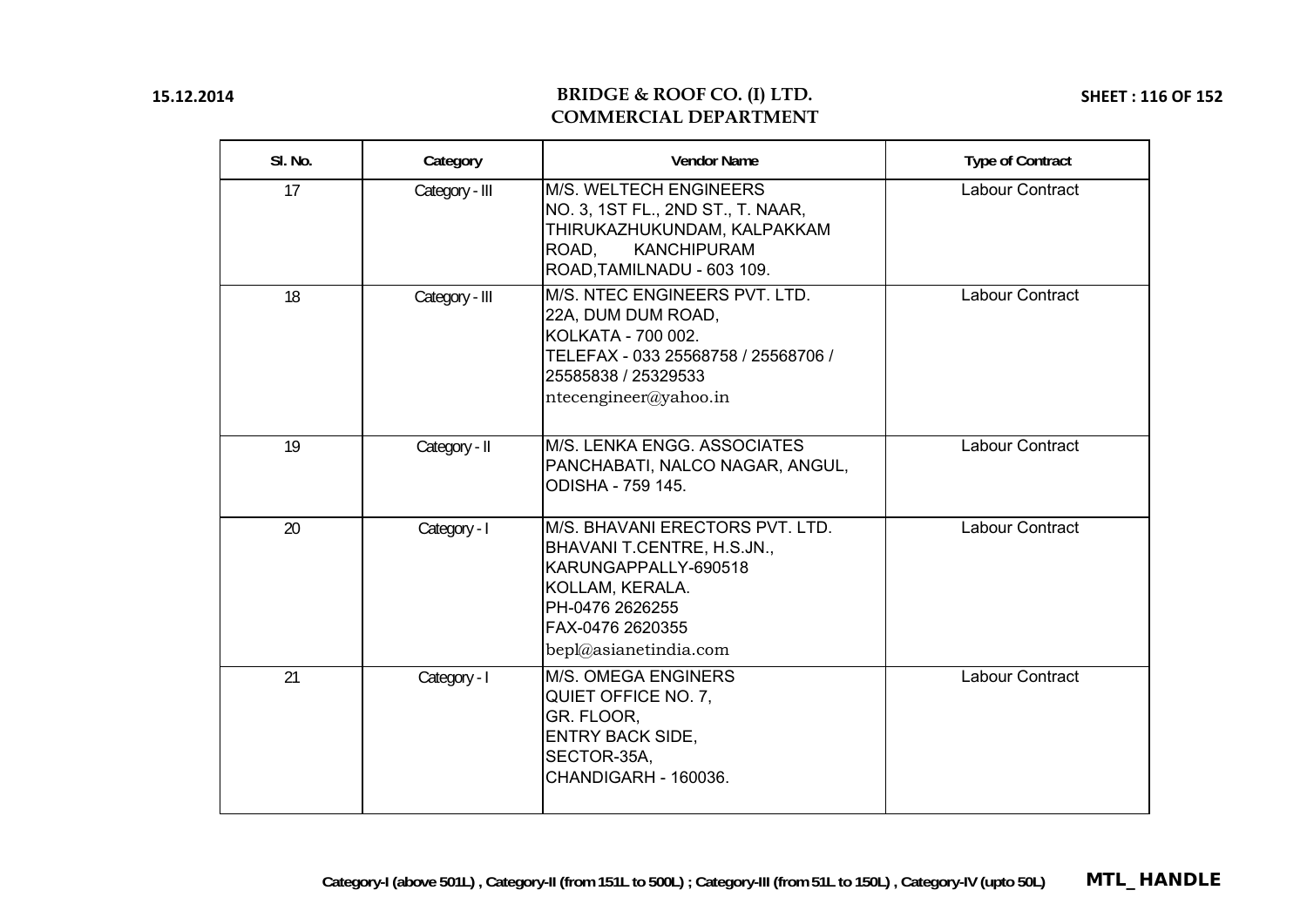## **BRIDGE & ROOF CO. (I) LTD. COMMERCIAL DEPARTMENT**

# **REVISED LIST OF VENDORS AS ON 15.10.2014**

#### **ITEM DESCRIPTION : : HDD & OFC CABLE LAYING WORK ITEM CODE : HDD/OFC/OOO**

**PAGE CODE : HDD\_OFC**

| SI. No.        | Category      | <b>Vendor Name</b>                                                                                                                                                                   | <b>Type of Contract</b> |
|----------------|---------------|--------------------------------------------------------------------------------------------------------------------------------------------------------------------------------------|-------------------------|
|                | Category - IV | M/s SHREE MAHALAXMI ENGINEERING WORKS<br>3/33, SAT SADAN, SAI BABAMARG, PAREL,<br>MUMBAI - 400 012<br>022 2471 6744 / M - 9892842843                                                 | Labour Contract         |
| $\overline{2}$ | Category - IV | M/s J.A. FABRICATORS<br>2/44, NARMADESHWAR SOCIETY, GORWA,<br>VADODARA-16,<br><b>GUJRAT</b><br>9820594943 / 9769513559<br>praveenmathere94@gmail.com                                 | Labour Contract         |
| 3              | Category - IV | M/s PROJECT ENGINEERING CONSTRUCTION<br><b>COMPANY</b><br>U-4,4th FLOOR, CHANDI VYAPAR BHAWAN,<br>EXHIBITION ROAD, PATNA - 800 001<br>M-9800859616<br>projectengineeringam@gmail.com | Labour Contract         |
| 4              | Category - IV | M/s ALLIED CABLE SOLUTIONS PROJECTS PVT.<br>LTD.<br>148/19, N.S.C. BOSE ROAD, KOLKATA - 700 040<br>033 2499 7960<br>acs.projects@rediffmail.com                                      | Labour Contract         |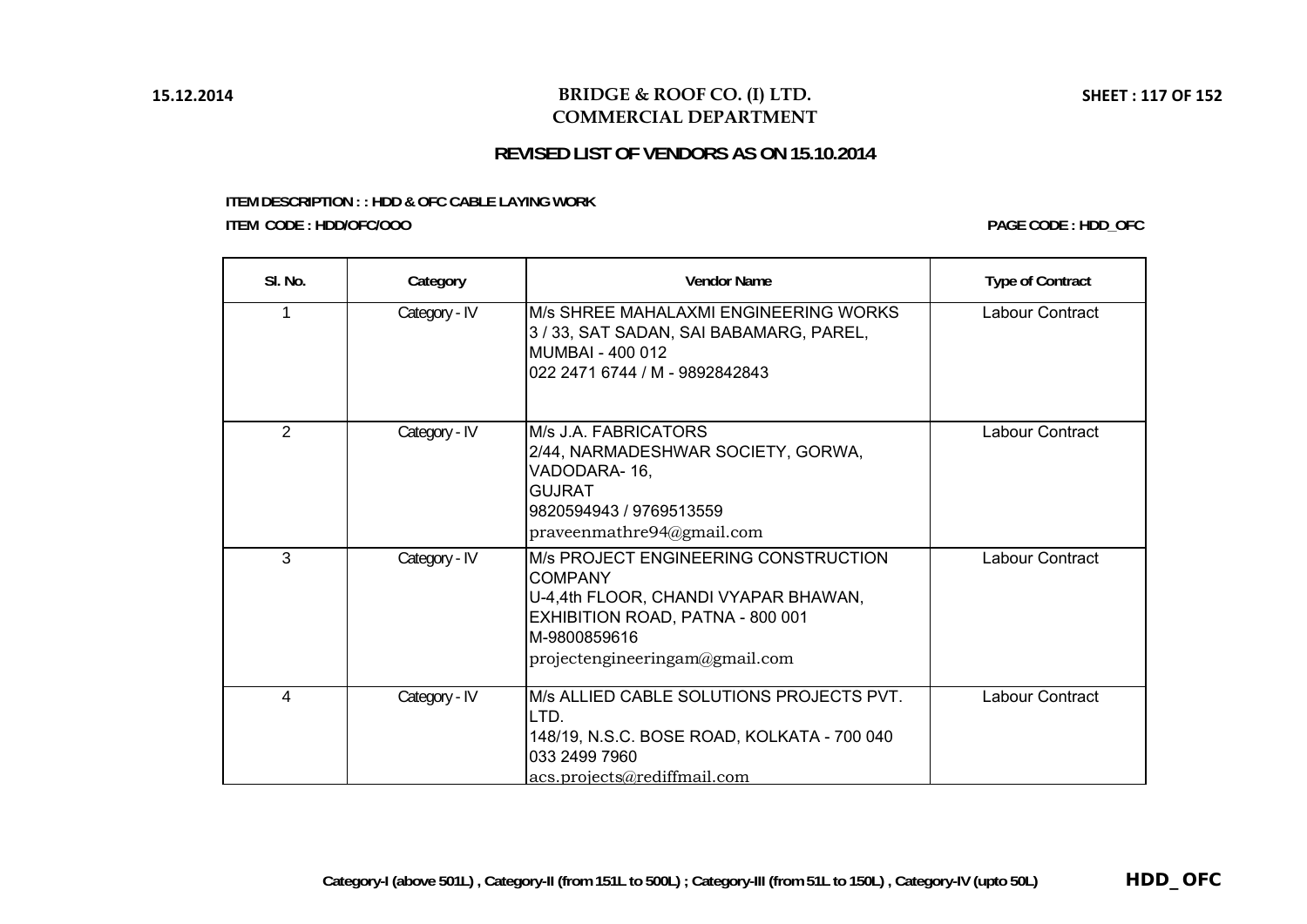# **BRIDGE & ROOF CO. (I) LTD. COMMERCIAL DEPARTMENT**

#### **ITEM DESCRIPTION : : HDD & OFC CABLE LAYING WORK ITEM CODE : HDD/OFC/OOO**

**PAGE CODE : HDD\_OFC**

| SI. No.        | Category      | <b>Vendor Name</b>                                                                                                                                                   | <b>Type of Contract</b> |
|----------------|---------------|----------------------------------------------------------------------------------------------------------------------------------------------------------------------|-------------------------|
| 5              | Category - IV | <b>M/s AMARNATH INTERNATIONAL</b><br>K.C. SEN ROAD, MORAKHALI, PALTAN BAZAR,<br><b>GUWAHATI - 781 008</b><br>M-9435042733<br>amarnathinternational $2012$ @gmail.com | Labour Contract         |
| 6              | Category - IV | M/s YOGESH CONSTRUCTION PVT. LTD.<br>29/1, JUHU SUPREME SHOPPING CENTRE,<br>GULMOHAR CROSSING NO. 09, JUHU, MUMBAI -<br>400049<br>IM-9891701892<br>ycp1997@gmail.com | Labour Contract         |
| $\overline{7}$ | Category - IV | <b>M/s AGARWAL CONSTRUCTION</b><br>C/O RAJRAJESHWAR OIL INDUSTRIES, NEAR<br>NANDANE MANGAL KARYALAYA, DABKI ROAD,<br><b>AKOLA - 44401</b><br>M-932529877             | Labour Contract         |
| 8              | Category - IV | <b>M/s ROYAL ASSOSIATES</b><br>AG-1, ADITYA MEGA CITY, INDRAPURAM VAIBHAV<br>KHAND,<br>GAZIABAD (UP)<br>M-9993988627                                                 | Labour Contract         |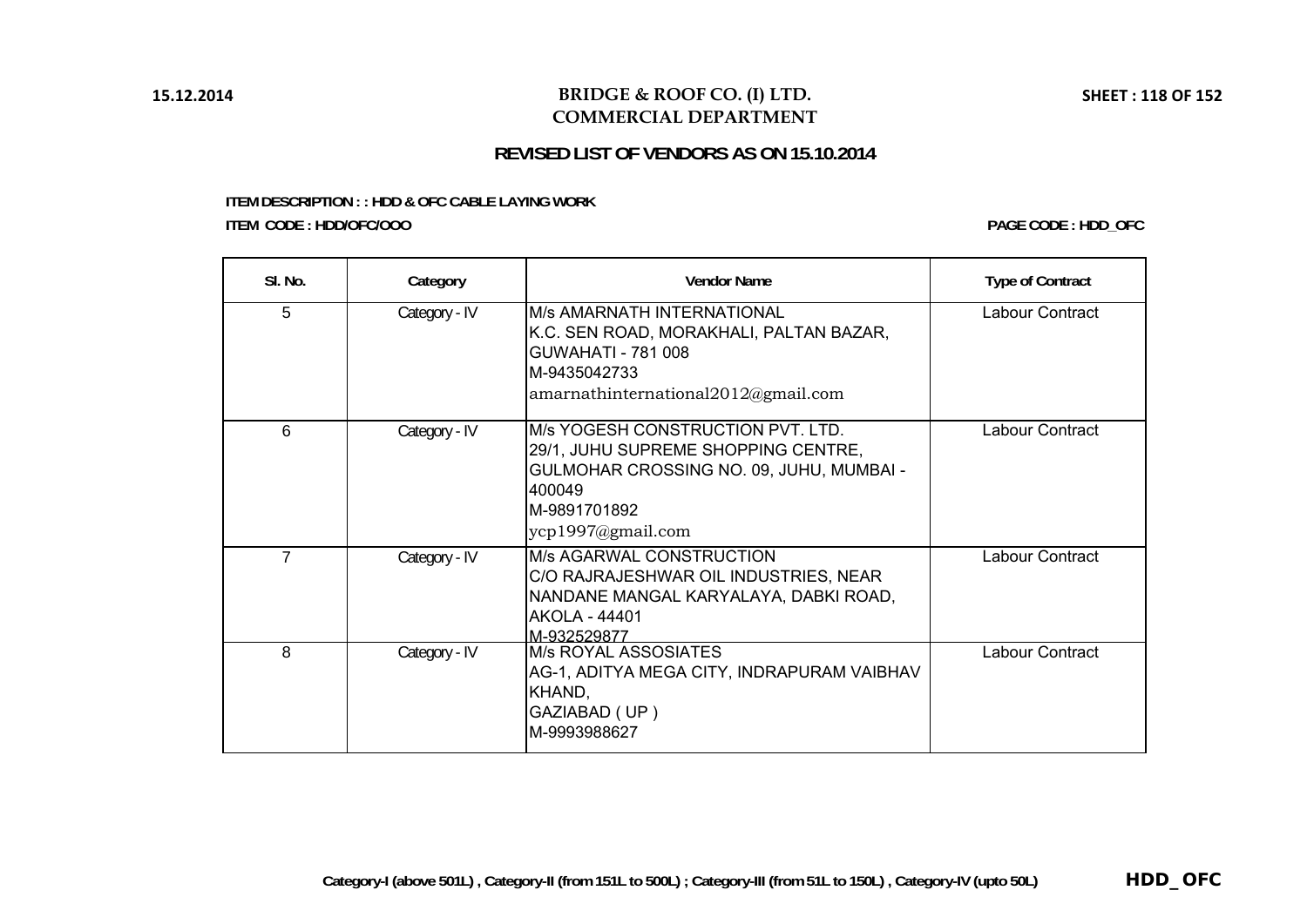# **BRIDGE & ROOF CO. (I) LTD. COMMERCIAL DEPARTMENT**

# **REVISED LIST OF VENDORS AS ON 15.10.2014**

#### **ITEM DESCRIPTION : : HDD & OFC CABLE LAYING WORK ITEM CODE : HDD/OFC/OOO**

**PAGE CODE : HDD\_OFC**

| SI. No. | Category      | <b>Vendor Name</b>                                                                                                                             | <b>Type of Contract</b> |
|---------|---------------|------------------------------------------------------------------------------------------------------------------------------------------------|-------------------------|
| 9       | Category - IV | M/s ATINDRA STEEL COMPANY<br>147A, DAKSHINEE CO-OPERATIVE HOUSING<br>SOCIETY,<br>KOLKATA - 700 104<br>M-9903995611<br>atindrasteel@yahooo.com  | Labour Contract         |
| 10      | Category - IV | M/s AXIX INFRASTRUCTURE PVT. LTD.<br>106, GIRISH GHOSH ROAD, BELURMATH,<br><b>HOWRAH - 711 201</b><br>M-9831194499<br>axix.infra@yahoo.com     | Labour Contract         |
| 11      | Category - IV | M/s SYSCOM IMPEX PVT. LTD.<br>SABERWAL HOUSE, 1st FLOOR, 55B, MIRZA GALIB<br>STREET, KOLKATA - 700 015<br>9433019002<br>rajesh@syscomindia.com | Labour Contract         |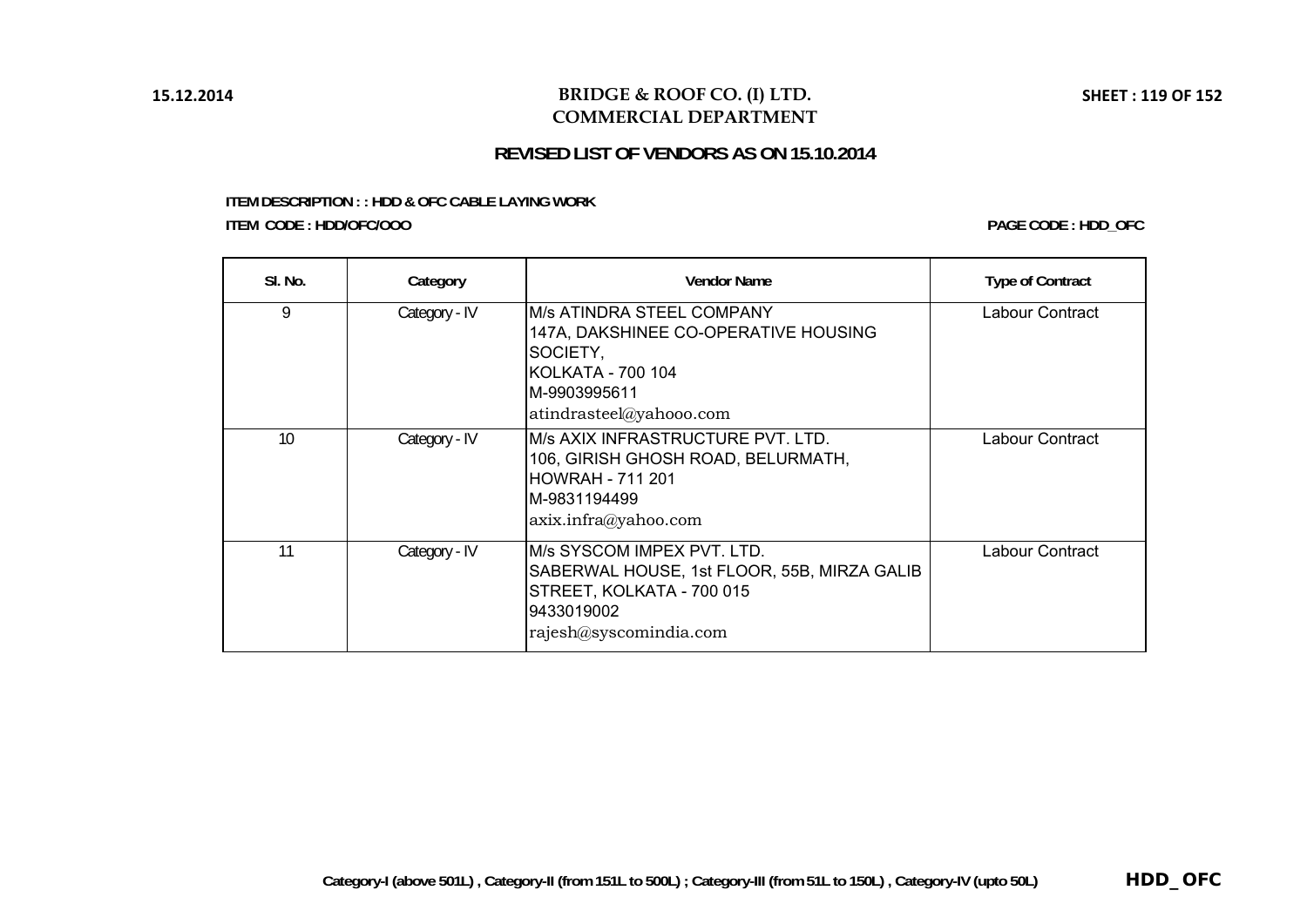### **BRIDGE & ROOF CO. (I) LTD. COMMERCIAL DEPARTMENT**

# **REVISED LIST OF VENDORS AS ON 15.10.2014**

# **ITEM CODE : CHEM.\_CLEAN/OOO/OOO PAGE CODE : CHEM\_CLEAN ITEM DESCRIPTION : :CHEMICAL CLEANING OF SS AND CS PIPES, TANKS, VESSELS, EQUIPMENTS ETC**

| SI. No.        | Category      | <b>Vendor Name</b>                                                                                                                                           | <b>Type of Contract</b> |
|----------------|---------------|--------------------------------------------------------------------------------------------------------------------------------------------------------------|-------------------------|
|                | Category - IV | M/s VALLAB ENGINEERS PVT. LTD.<br>NO.6, NEW NO.11, AZEEZ NAGAR MAIN<br>ROAD, KODANBAKKAM, CHENNAI -<br>600024                                                | Labour Contract         |
| $\mathfrak{D}$ | Category - IV | M/s VALLABHA INDUSTRIAL CHEMICAL<br><b>ENGINEERS</b><br>B-132, PARIS NAGAR SOCIETY, NEAR<br>LIONS HALL, RACE COURSE CIRCLE,<br><b>BARODA - 390007</b>        | Labour Contract         |
| 3              | Category - IV | <b>M/s ARUCHEM</b><br>NO 79, VALMIKI STREET,<br>TIRUVANMIYUR, CHENNAI - 600 041<br>IM - 9840687743<br>l044 24424755 / 044 24901623                           | Labour Contract         |
| 4              | Category - IV | M/s CHEM CLEANZIO (I) PVT. LTD.<br>6/7, SHAH COMPLEX II, PLOT NO - 03,<br>SEC-13, SANPADA, NAVI MUMBAI, PIN -<br>400 705<br>lM- 9867999222<br>chemicalive.in | Labour Contract         |

**SHEET : 120 OF 152**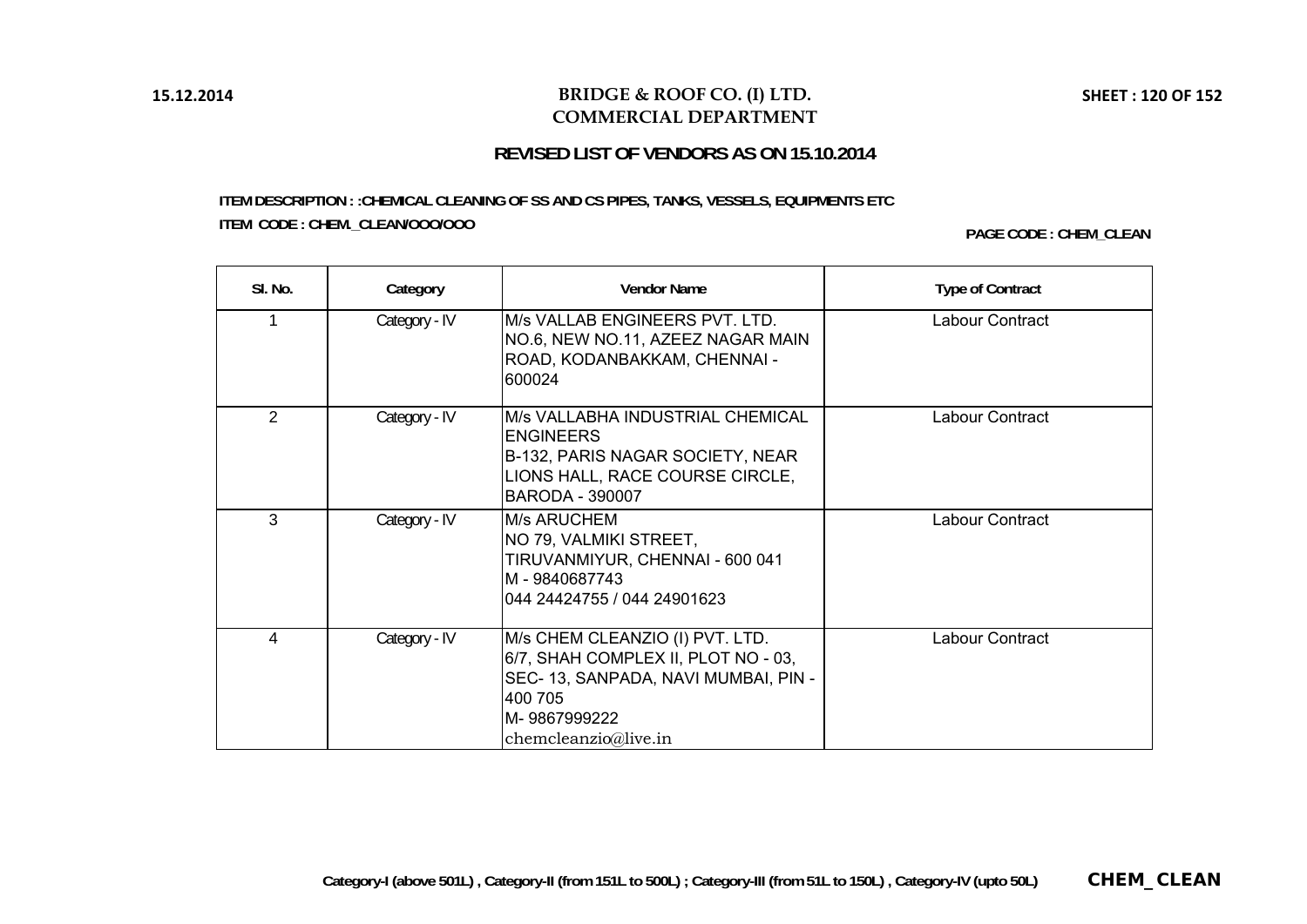### **BRIDGE & ROOF CO. (I) LTD. COMMERCIAL DEPARTMENT**

# **REVISED LIST OF VENDORS AS ON 15.10.2014**

#### **ITEM DESCRIPTION : :CLEANING, PAINTING,RECTIFICATION & MODIFICATION OF GAS HOLDER COMPONENTS**

**ITEM CODE : GAS\_HOLDER/OOO/OOO PAGE CODE : GAS\_HOLDER**

| SI. No. | Category      | <b>Vendor Name</b>                                                                                                                                                                     | <b>Type of Contract</b> |
|---------|---------------|----------------------------------------------------------------------------------------------------------------------------------------------------------------------------------------|-------------------------|
|         | Category - IV | <b>M/s MADRA CONSTRUCTION</b><br>G.T. ROAD, P.O.-PANAGARH BAZAR,<br>DIST - BURDWAN - 713148, W.B.<br>TELEFAX-0343 2525797<br>madraconstruction@rediffmail.com                          | Labour Contract         |
| 2       | Category - IV | <b>M/s DOSS ENTERPRISE</b><br>GANGAJALGHATI, BANKURA, PIN -<br>722133, W.B<br>dasalokeranjan@yahoo.com                                                                                 | Labour Contract         |
| 3       | Category - IV | <b>M/s UNITECH INFRASTRUCTURE</b><br><b>BURNPUR RAILWAY COLONY,</b><br>QUARTER NO-T/6H, BURNPUR - 713325,<br>BURDWAN, W.B.<br>M-8348962782 / 9932312461<br>unitech 0746@rediffmail.com | Labour Contract         |
| 4       | Category - IV | M/s M.C. ENTERPRISE<br>S.B. GORAI ROAD, SREEPALLY,<br>ASANSOL - 4, W.B<br>PH-0341 2280649 / M-9434253353                                                                               | Labour Contract         |
| 5       | Category - IV | M/s DGP STEEL STAR PVT. LTD.<br>G.T. ROAD, BHIRINGI, DIST-BURDWAN,<br>DURGAPUR- 713148, W.B.<br>PH-0343 2582392<br>$dg$ psteel-star@yahoo.co.in                                        | Labour Contract         |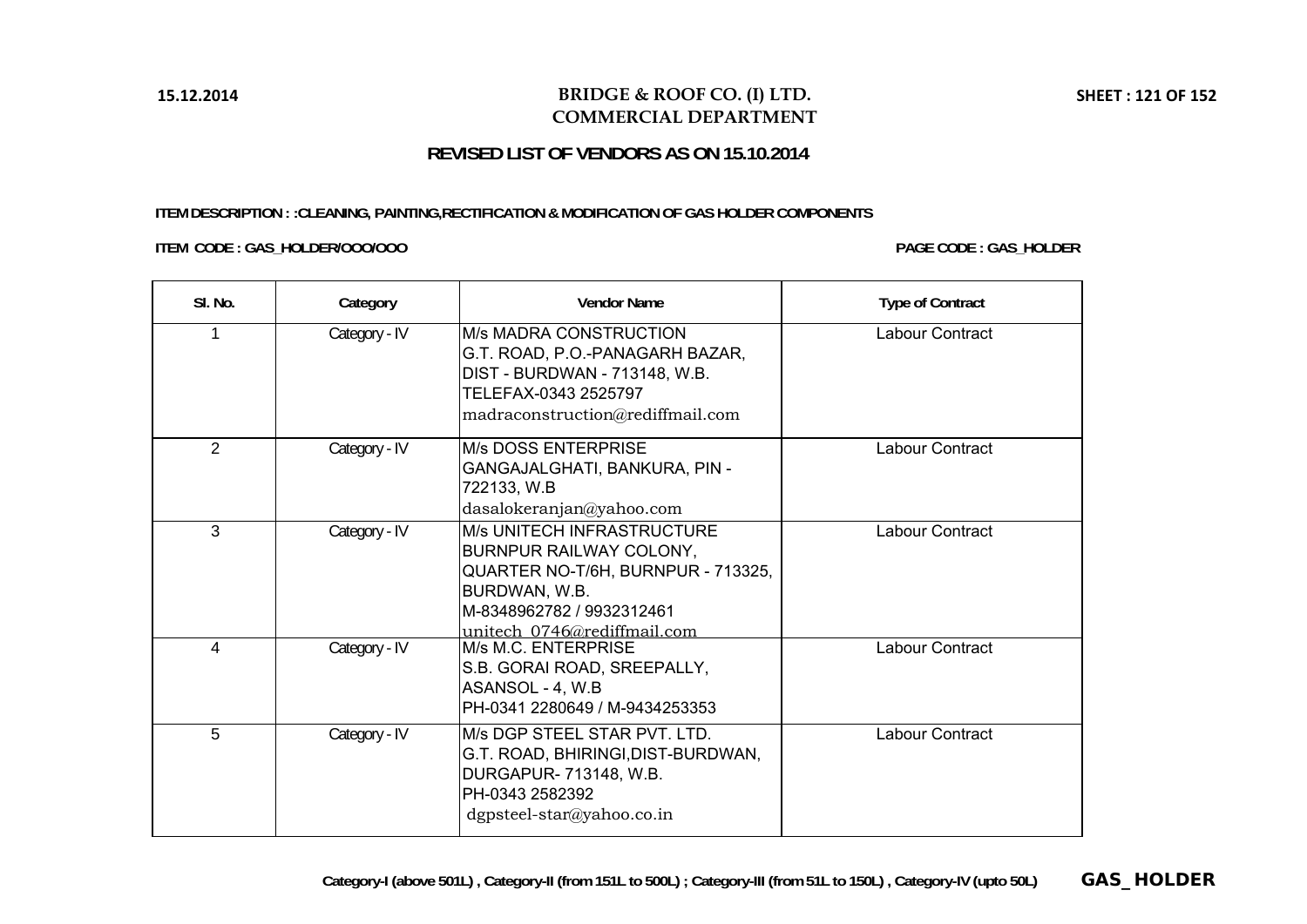# **BRIDGE & ROOF CO. (I) LTD. COMMERCIAL DEPARTMENT**

# **REVISED LIST OF VENDORS AS ON 15.10.2014**

#### **ITEM DESCRIPTION : :WELL POINT DE-WATERING SYSTEM**

**ITEM CODE : WELL-POINT/DEWATER/OOO**

**PAGE CODE : DEWATERING**

| SI. No.        | Category      | <b>Vendor Name</b>                                                                                                                                                                                                       | <b>Type of Contract</b> |
|----------------|---------------|--------------------------------------------------------------------------------------------------------------------------------------------------------------------------------------------------------------------------|-------------------------|
|                | Category - IV | IM/s SATYAM DEWATERING SYSTEM<br>LODHGAR MANZIL, SHOP NO-F/5, 1ST FLOOR,<br>OLD NO 4.<br>NEW NO-14, MACLEAN STREET, BROAD WAY,<br>CHENNAI TAMILNADU-600001<br>TEL-044 25381376 / TELEFAX-044 42061376                    | Labour Contract         |
| $\overline{2}$ | Category - IV | satyamsdsinfo@gmail.com<br>M/s COMPLETE DEWATERING SYSTEMS PVT.<br>LTD.<br>15-F, COMMUNITY CENTRE, BASANT LOK,<br><b>VASANT VIHAR,</b><br>INEW DELHI - 110057<br>PH-011 26145803 /26143403 /26144678<br>FAX-011 26142379 | Labour Contract         |
| 3              | Category - IV | IM/s ACCURATE DEWATERING SYSTEM<br>146-A, D.D.A FLATS, SATYAM ENCLAVE,<br>JHILMIL, DELHI - 95<br>TEL-011 22165064 / 30204153,<br>IM-09810160865 / 9810892808<br>FAX-011 43852555                                         | Labour Contract         |
| 4              | Category - IV | IM/s DESCON CONSULTANT & BUILDERS<br>NEAR RAILWAY CROSSING, DIBYAPUR,<br>DIST - AURAIYA, UP - 206244<br>PH-05683 283613 / 283273<br>desconengineers@rediffmail.com                                                       | Labour Contract         |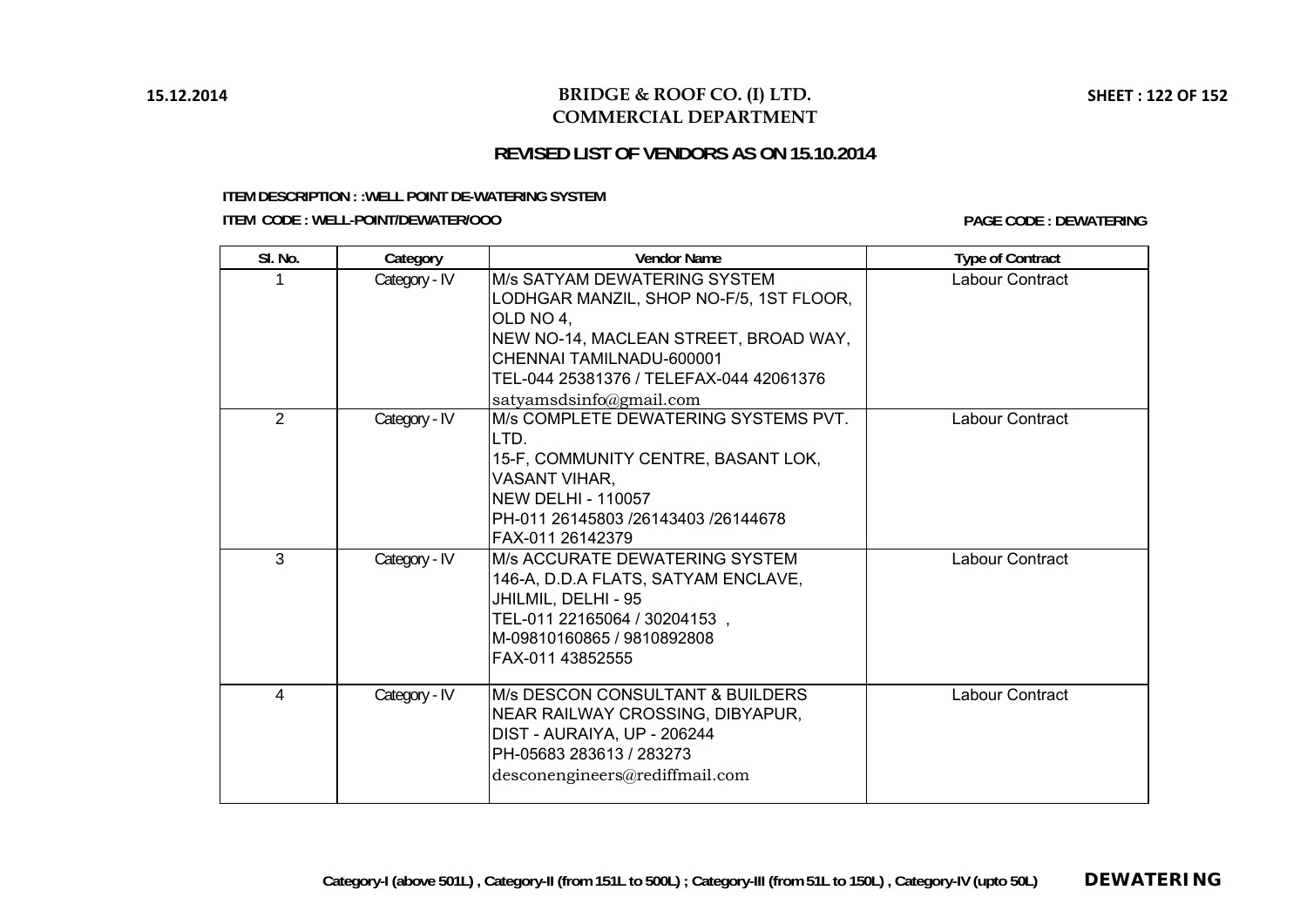# **BRIDGE & ROOF CO. (I) LTD. COMMERCIAL DEPARTMENT**

**SHEET : 123 OF 152**

# **REVISED LIST OF VENDORS AS ON 15.10.2014**

**ITEM DESCRIPTION : :SUPPLY, LAYING & BORING OF SUBMERSIBLE PUMP ITEM CODE : SUB.\_PUMP/OOO/OOO PAGE CODE : SUB.\_PUMP**

| <b>SL. NO.</b> | Category      | <b>Vendor Name</b>                                                                                                                                                              | <b>Type of Contract</b> |
|----------------|---------------|---------------------------------------------------------------------------------------------------------------------------------------------------------------------------------|-------------------------|
|                | Category - IV | M/s BLUE HILL INTERNATIONAL<br>VILL+PO - MONIGRAM, P.S -<br>SAGARDIGHI, DIST - MURSHIDABAD, W.B.<br>- 742237<br> M-9734076863 / 7872301099 / 9434851711 / <br>9434851712        | Labour Contract         |
| $\overline{2}$ | Category - IV | <b>IM/s E.H. CONSTRUCTION COMPANY PVT.</b><br>LTD.<br>HOQUE MOHAL, FULTALA, PO -<br>RAGHUNATHPUR, DIST - MURSHIDABAD,<br>W.B - 742225<br>PH-03483 266247 / 271988, M-9434168590 | Labour Contract         |
| 3              | Category - IV | <b>M/s UNISON INTERNATIONAL</b><br>PO - SAGARDIGHI, DT-MURSHIDABAD<br>PH-03483 268114 /221397 /267482, M-<br>9434134994 / 9434134992                                            | Labour Contract         |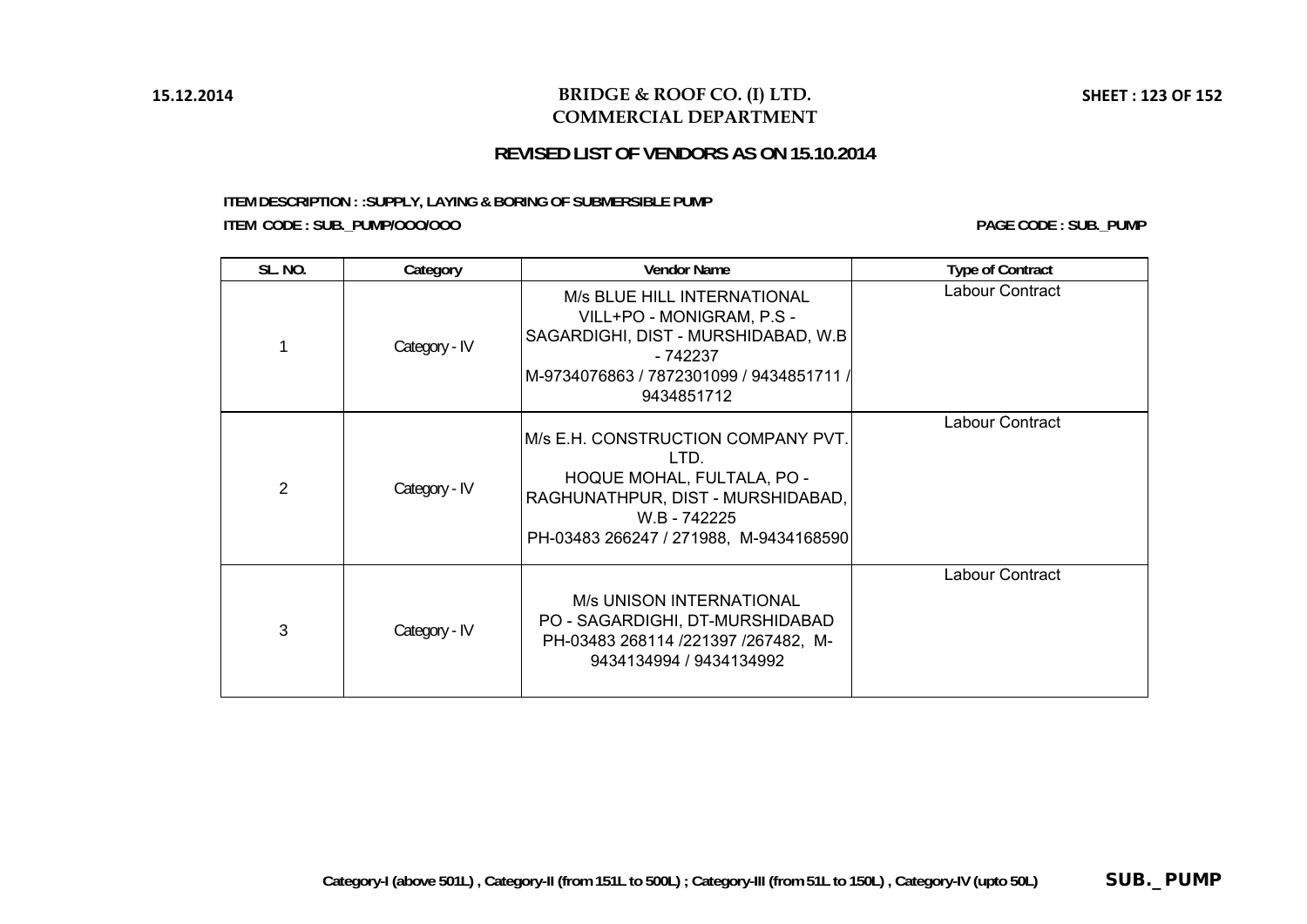# **BRIDGE & ROOF CO. (I) LTD. COMMERCIAL DEPARTMENT**

# **REVISED LIST OF VENDORS AS ON 15.10.2014**

#### **ITEM DESCRIPTION : :HEAT TRACING SYSTEM ITEM CODE : HEAT/TRACE/OOO**

**PAGE CODE : HEAT\_TRACING**

| <b>SL. NO.</b> | Category      | <b>Vendor Name</b>                                                                                                                                                                     | <b>Type of Contract</b> |
|----------------|---------------|----------------------------------------------------------------------------------------------------------------------------------------------------------------------------------------|-------------------------|
|                | Category - IV | <b>M/s UNIVERSAL DISTRIBUTORS</b><br>UNIVERSAL HOUSE, 50 KUNJ, ALKAPURI,<br><b>BARODA - 390007</b><br>PH-0265 2353258 / 2353259 / 2353260<br>FAX-0265 2354119<br>universal@unigroup.in | Labour Contract         |
| $\overline{2}$ | Category - IV | <b>M/s RAYCHEM RPG</b><br>401-406, 4TH FLOOR, VISHWA SADAN 9,<br>DISTRICT CENTRE, JANAKPURI, NEW DELHI<br>- 110058<br>PH-011 45753636<br>FAX-011 2554 6239<br>www.raychemrpg.com       | Labour Contract         |
| 3              | Category - IV | M/s THERMOPADS PVT. LTD.<br>28, NAGARJUNA HILLS, PUNJAGUTTA,<br>HYDERABAD - 500082<br>PH-0091 40 23350577<br>FAX-0091 40 23350583                                                      | Labour Contract         |
| $\overline{4}$ | Category - IV | M/s THERMON HEAT TRACERS PVT. LTD.<br>G-144/145, 1ST FLOOR, KAILASH VAIBHAV<br>COMPLEX, VIKHROLI PARKSITE, MUMBAI -<br>400079<br>PH-022 66716100 /01 / 02<br>FAX-022 66716103          | Labour Contract         |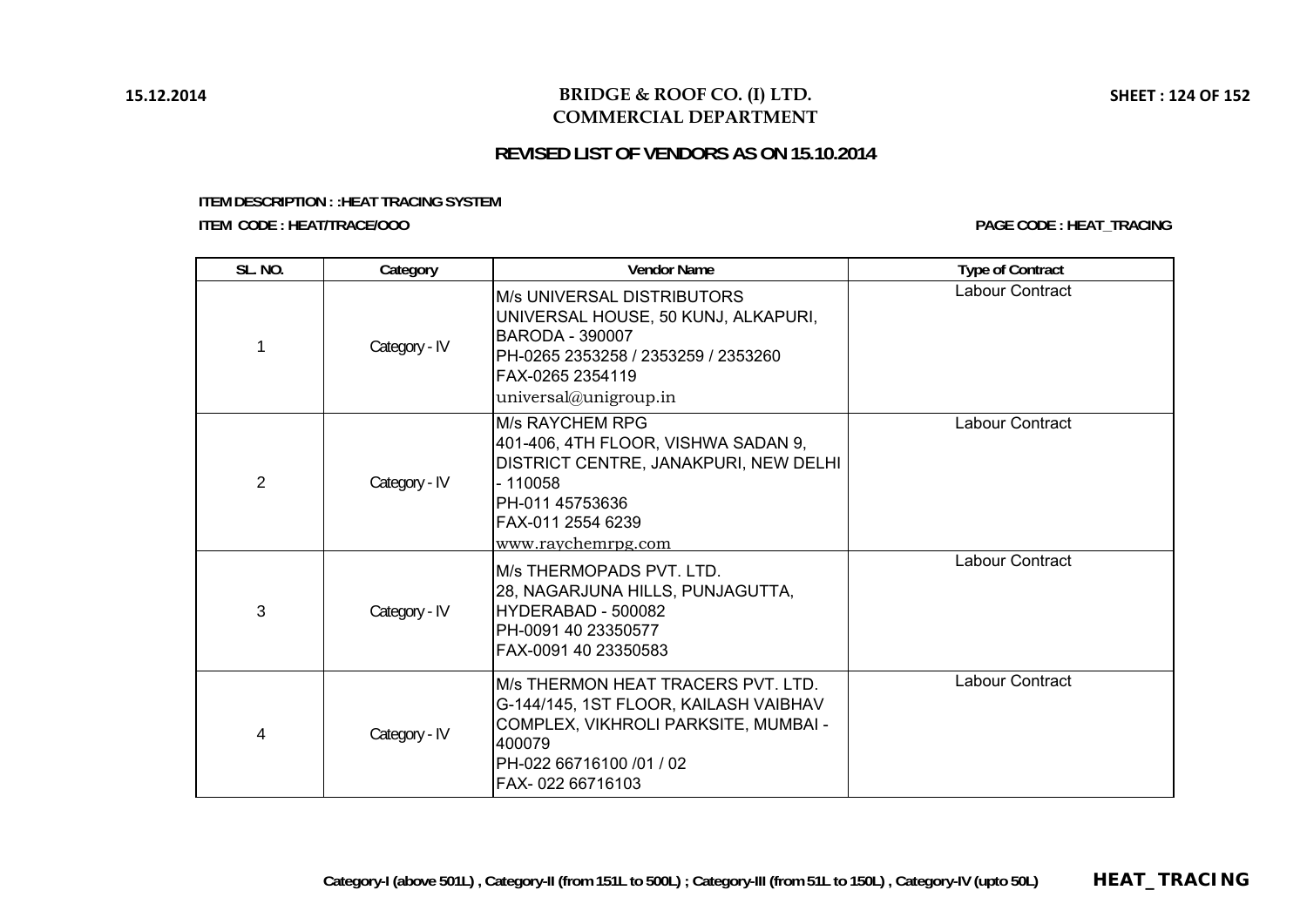### **REVISED LIST OF VENDORS AS ON 15.10.2014**

**ITEM DESCRIPTION : :RIM SEAL FIRE PROTECTION**

**ITEM CODE : RIM\_SEAL/FIRE/PRO PAGE CODE : RIM\_SEAL**

| <b>SL. NO.</b> | Category       | <b>Vendor Name</b>                                                                                                                                                                                                                                    | <b>Type of Contract</b> |
|----------------|----------------|-------------------------------------------------------------------------------------------------------------------------------------------------------------------------------------------------------------------------------------------------------|-------------------------|
|                | Category - III | M/s HSE ENGINEERS PVT. LTD.<br>202, EXCLUSIVE APARTMENT, NEAR<br>BHAWANI PETROL PUMP, A.S. MARG,<br>OPP. IIT MAIN GATE, POWAI, MUMBAI -<br>400 076<br>PH-022 25787014 / 15<br>FAX - 022 25787016<br>hsemumbai@hseengineers.com                        | Sub-contract            |
| $\overline{2}$ | Category - I   | M/s Vimal Fire Controls Pvt. Ltd.<br>19/20 Vardhaman Complex, L.B.S. Marg,<br>Behind P&S Bank,<br>Vikhroli(W), Mumbai - 400083<br>Ph.: 91-22-25783335/36/37<br>$E$ -mail: vfcplmumbai $@$ vimalfire.com/<br>fire $1$ @vsnl.com<br>Fax: 91-22-25783338 | Sub-contract            |
| 3              | Category - I   | M/s DE's Technico Pvt. Ltd.<br>Flat No. 1 B & 1C, 11/1B, R.B.C. Road,<br>Dumdum, Kolkata - 700028<br>Phone: 033-32475588/32608884<br>Fax: 033-2642 8530/8453<br>$E$ -mail: rupa@dtplindia.in                                                          | Sub-contract            |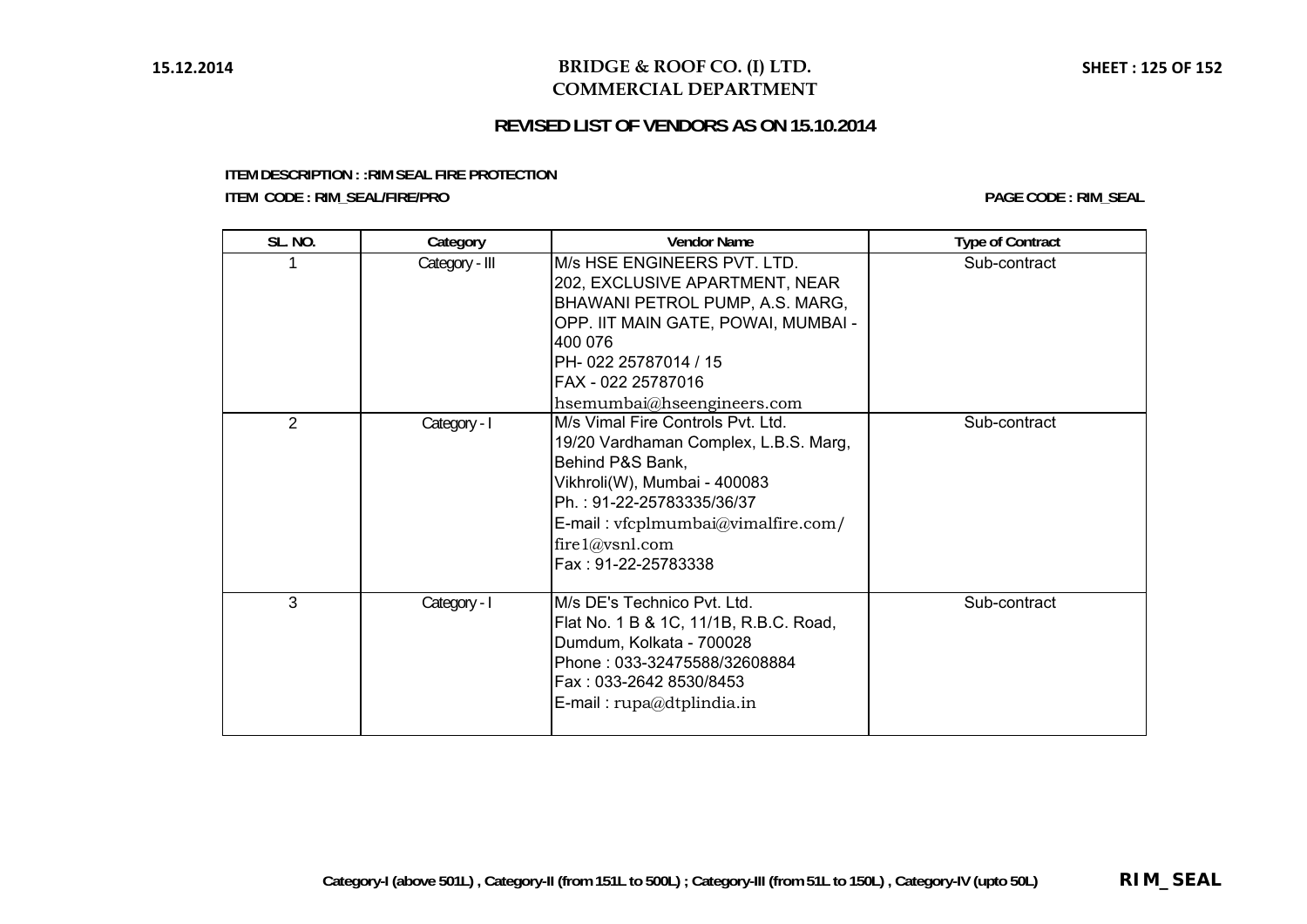### **BRIDGE & ROOF CO. (I) LTD. COMMERCIAL DEPARTMENT**

# **REVISED LIST OF VENDORS AS ON 15.10.2014**

#### **ITEM DESCRIPTION : :ANODE BASED CATHODIC PROTECTION SYSTEM ITEM CODE : CAT./PROTECT/OOO**

**PAGE CODE : CAT.\_PROTECT**

| <b>SL. NO.</b> | Category    | <b>Vendor Name</b>                                                                                                                                                                                            | <b>Type of Contract</b> |
|----------------|-------------|---------------------------------------------------------------------------------------------------------------------------------------------------------------------------------------------------------------|-------------------------|
|                | Category-IV | M/s SARK EPC Projects Pvt. Ltd.<br>307, Apollo Arcade,<br>R.C. Technical Road,<br>Off S.G. Highway - Ghatlodiya<br>Ahmedabad - 380061<br>info@sarkppppprojects.com/<br>sales@sarkprojects.com                 | Sub-Contract            |
| 2              | Category-II | M/s Corrision Technology Services India Pvt. Ltd.<br>A-601, Mangalya,<br>Opp.: Fire Brigade Office<br>Marol Maroshi Road, Marol, Andheri (East),<br>Mumbai - 400059<br>Ph.: 022 29200391<br>Fax: 022 29200392 | Sub-contract            |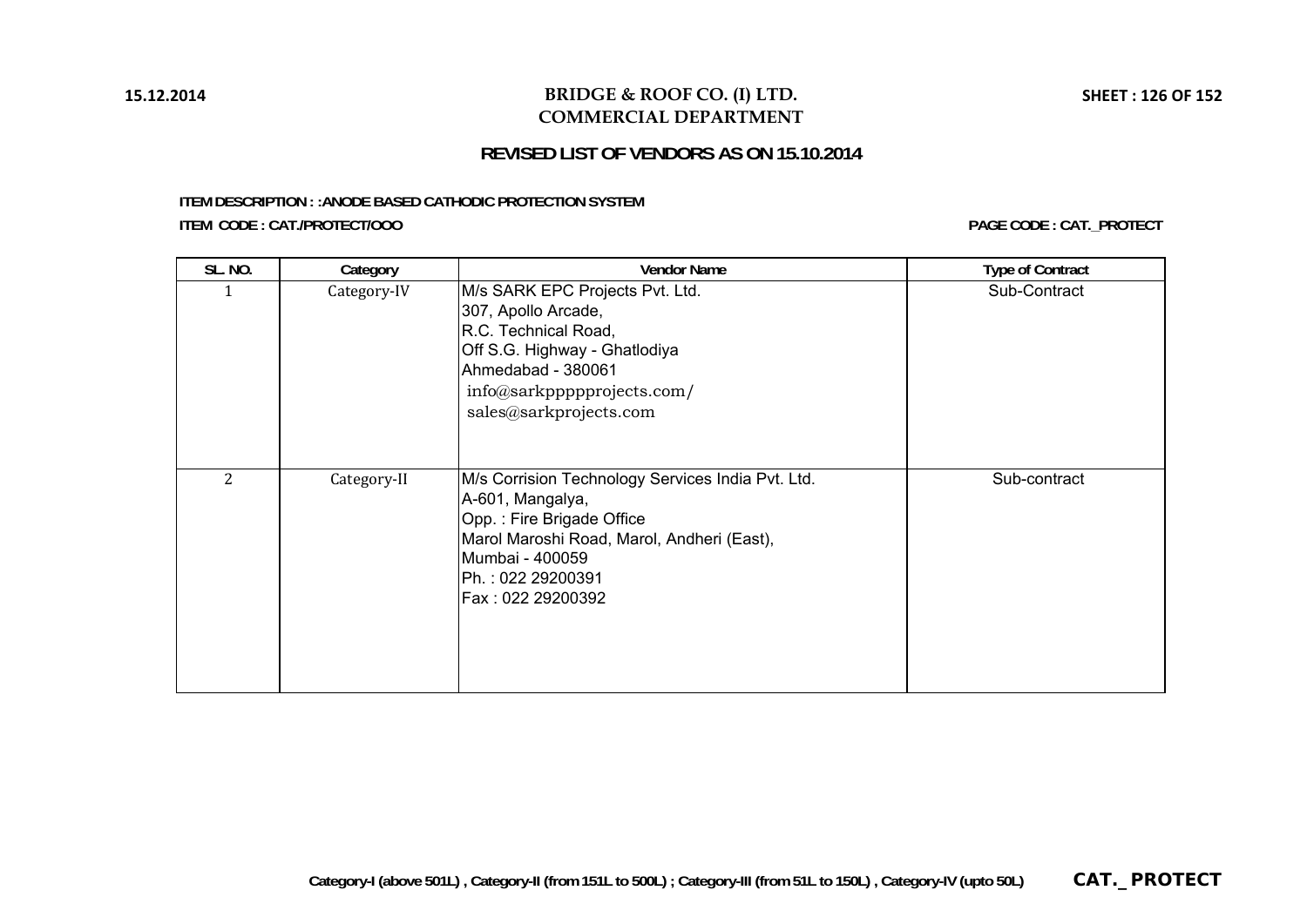### **BRIDGE & ROOF CO. (I) LTD. COMMERCIAL DEPARTMENT**

# **REVISED LIST OF VENDORS AS ON 15.10.2014**

#### **ITEM DESCRIPTION : :ANODE BASED CATHODIC PROTECTION SYSTEM ITEM CODE : CAT./PROTECT/OOO**

**PAGE CODE : CAT.\_PROTECT**

| <b>SL. NO.</b> | Category      | <b>Vendor Name</b>                                                                                                                                                                                                                                                  | <b>Type of Contract</b> |
|----------------|---------------|---------------------------------------------------------------------------------------------------------------------------------------------------------------------------------------------------------------------------------------------------------------------|-------------------------|
| 3              | Category - II | M/s Corrtech International Pvt. Ltd.,<br>22, Dhara Centre, Vijay Char Rasta,<br>Navangpura, Ahmedabad - 380 009,<br>Gujarat, India,<br>Phone: +9179 3987 3100, Direct: 3987 3213,<br>Fax +91 79 2643 1615,<br>E-mail: corrtech@corrtech.in,<br>Web: www.corrtech.in | Sub-contract            |
| 4              | Category - II | M/s Raychem RPG Ltd.<br>RPG House, 463,<br>Dr. Annie Basant Road,<br>Worli, Mumbai - 400030<br>Ph. 022 24937485/6/39509400<br>Fax: 022 24938879                                                                                                                     | Sub-contract            |
| 5              | Category - II | M/s Corrosion Control Services (B) Pvt. Ltd.<br>405, Arun Chambers, Tardeo Road,<br>Mumbai - 400 034<br>Ph.: 022 42129200/201<br>Fax: 022 42129229                                                                                                                  | Sub-contract            |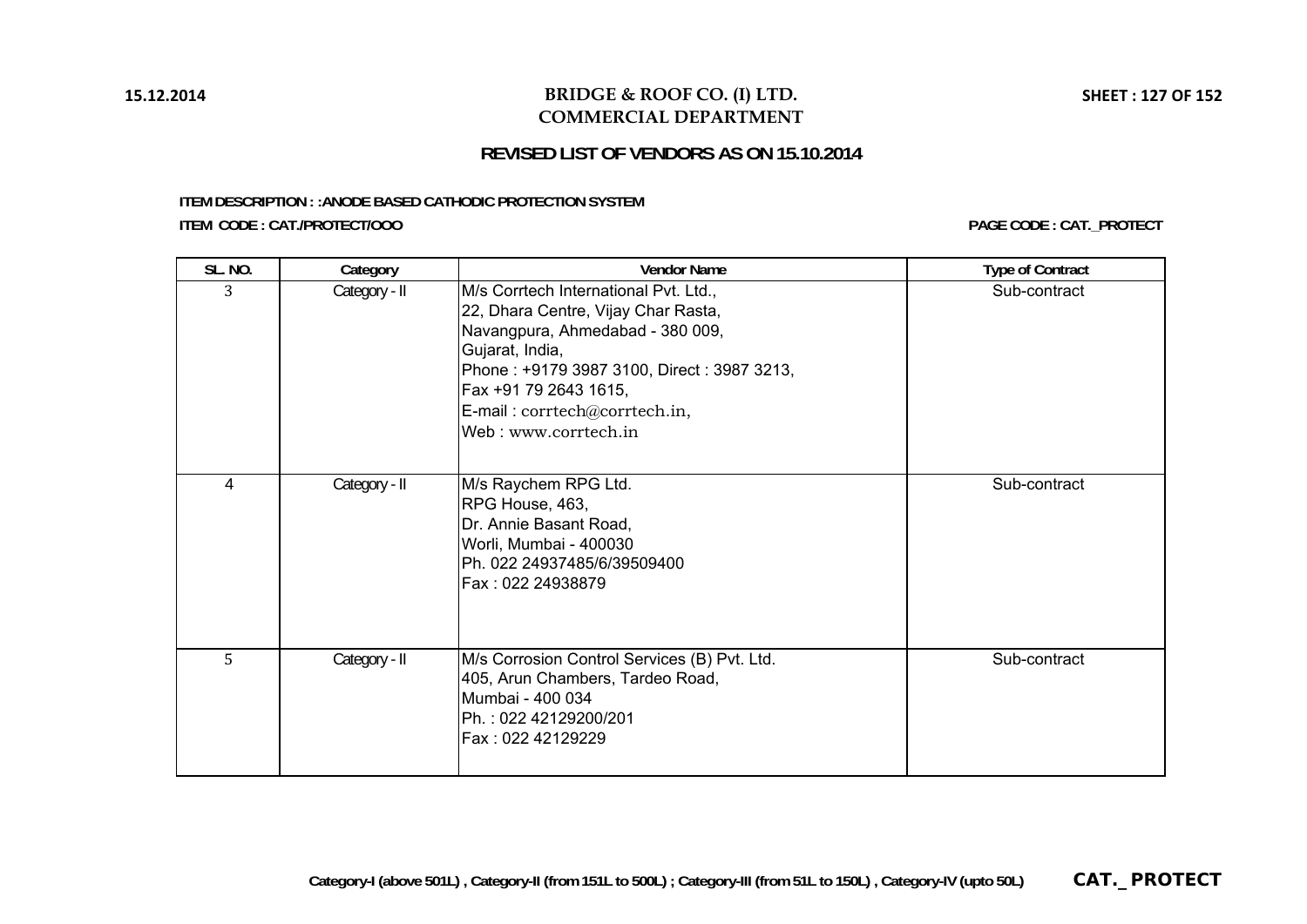### **BRIDGE & ROOF CO. (I) LTD. COMMERCIAL DEPARTMENT**

# **REVISED LIST OF VENDORS AS ON 15.10.2014**

### **ITEM DESCRIPTION : : HEATER WORK - STRUCTURAL & COIL WORK ( ONLY LABOUR CONTRACT ) ITEM CODE : HEATER\_WRK/OOO/OOO PAGE CODE : HEATER\_WRK.**

| <b>SL. NO.</b> | Category       | <b>Vendor Name</b>                                                                                                                                                            | <b>Type of Contract</b> |
|----------------|----------------|-------------------------------------------------------------------------------------------------------------------------------------------------------------------------------|-------------------------|
|                | Category - III | <b>M/s CPR CONSTRUCTIONS</b><br>PLOT NO 11-2-8/1 JYOTHI RESIDENTIAL<br>COMPLEX, FLAT NO 201, DASPALLA<br>HILLS,<br>VISAKHAPATNAM - 530003<br>PH-0891 2719719                  | LABOUR-CONTRACT         |
| $\mathcal{P}$  | Category - III | <b>M/s TRILOK FABRICATION &amp;</b><br><b>EQUIPMENTS PVT. LTD.</b><br>UNIT-17, V.I. EST. SION TROMBAY ROAD,<br><b>DEONIAO</b>                                                 | LABOUR-CONTRACT         |
| 3              | Category - III | M/s PROJECT CONSTRUCTION CO.<br>2, G.P. SOC., KARODIYA ROAD, GORWA,<br>BARODA - 390 016                                                                                       | LABOUR-CONTRACT         |
| 4              | Category - III | <b>M/s YADAV LABOUR CONTRACTOR</b><br>BANKA PURWA, NEW COLONY, PATA,<br>DIST - AURAIYA, UP - 206241<br>M-09719353919                                                          | LABOUR-CONTRACT         |
| 5              | Category - III | <b>M/s DESCON CONSULTANT &amp; BUILDERS</b><br>NEAR RAILWAY CROSSING, DIBYAPUR,<br>DIST - AURAIYA, UP - 206 244<br>PH-05683 283613 / 283273<br>desconengineers@rediffmail.com | LABOUR-CONTRACT         |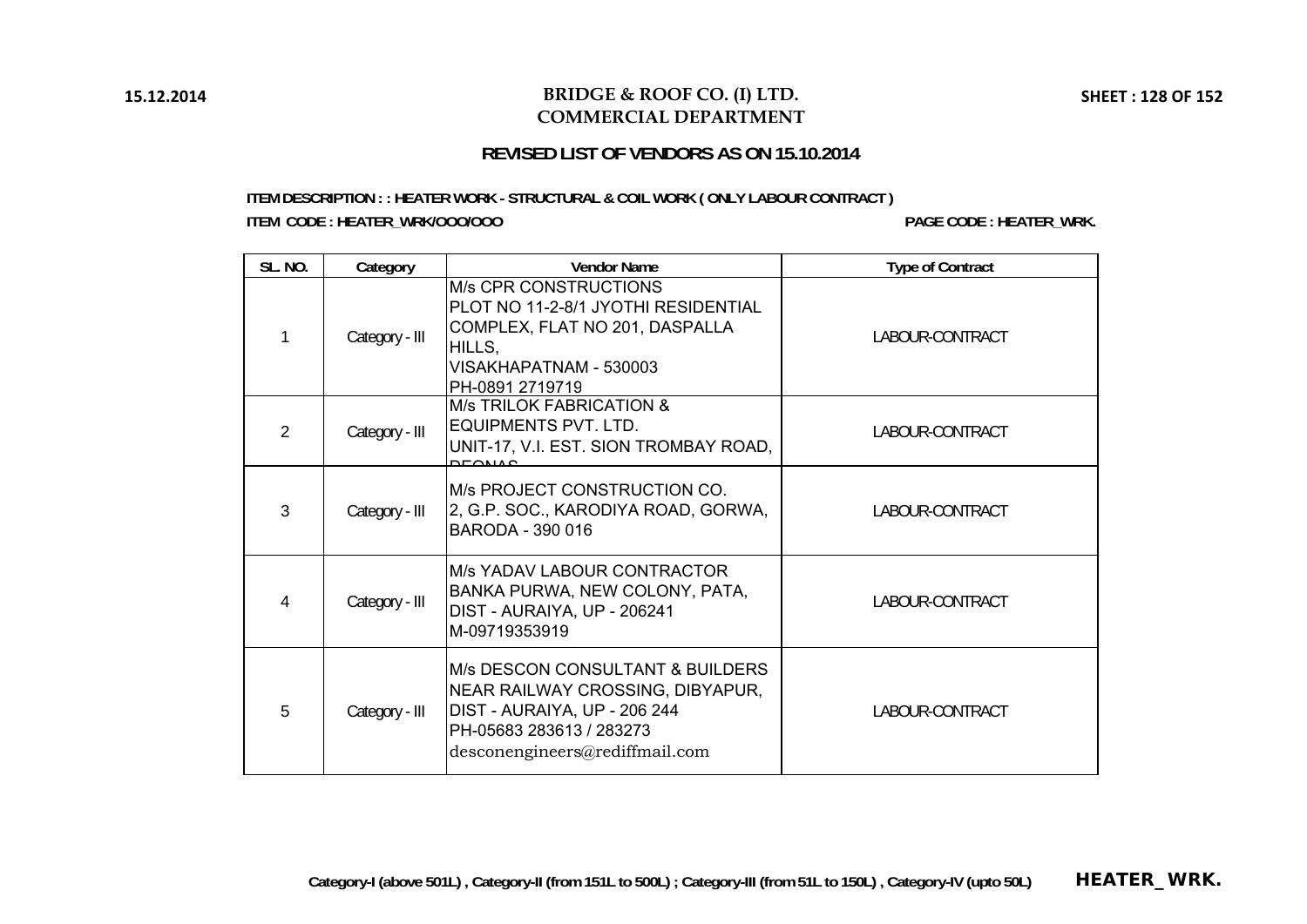### **BRIDGE & ROOF CO. (I) LTD. COMMERCIAL DEPARTMENT**

**SHEET : 129 OF 152**

| <b>SL. NO.</b> | Category       | <b>Vendor Name</b>                                                                                                                                                              | <b>Type of Contract</b> |
|----------------|----------------|---------------------------------------------------------------------------------------------------------------------------------------------------------------------------------|-------------------------|
| 6              | Category - III | M/s D.G.P. STEEL STAR ENGINEERING<br>PVT. LTD.<br>G.T. ROAD, BHIRINGI, DIST- BURDWAN,<br>DURGAPUR - 713 148<br>PH-0343 2582392<br>FAX-0343 2582408<br>depsteel-star@vahoo.co.in | LABOUR-CONTRACT         |
| 7              | Category - III | M/s VISHNU ENGINEERING WORKS<br>10/11, NEW SHANTI NAGAR, MODEL<br>TOWN, PANIPAT, HARYANA - 132 103<br>PH-0180 4008350 / M-09991774499                                           | LABOUR-CONTRACT         |
| 8              | Category - III | M/s R.K. ENTERPRISES<br>MIG-I-115, SRIHARIPURAM, P.S.<br>MALKAPURAM, VISAKHAPATNAM -<br>530011<br>PH-2767889 / 2577781                                                          | LABOUR-CONTRACT         |
| 9              | Category - III | <b>M/s BRIGHT CONSTRUCTION</b><br>42 GABTALA LANE, BEHALA, KOLKATA -<br>700060<br>PH-03224 645169 / 272952<br>brightconstructionhaldia@yahoo.co.in                              | LABOUR-CONTRACT         |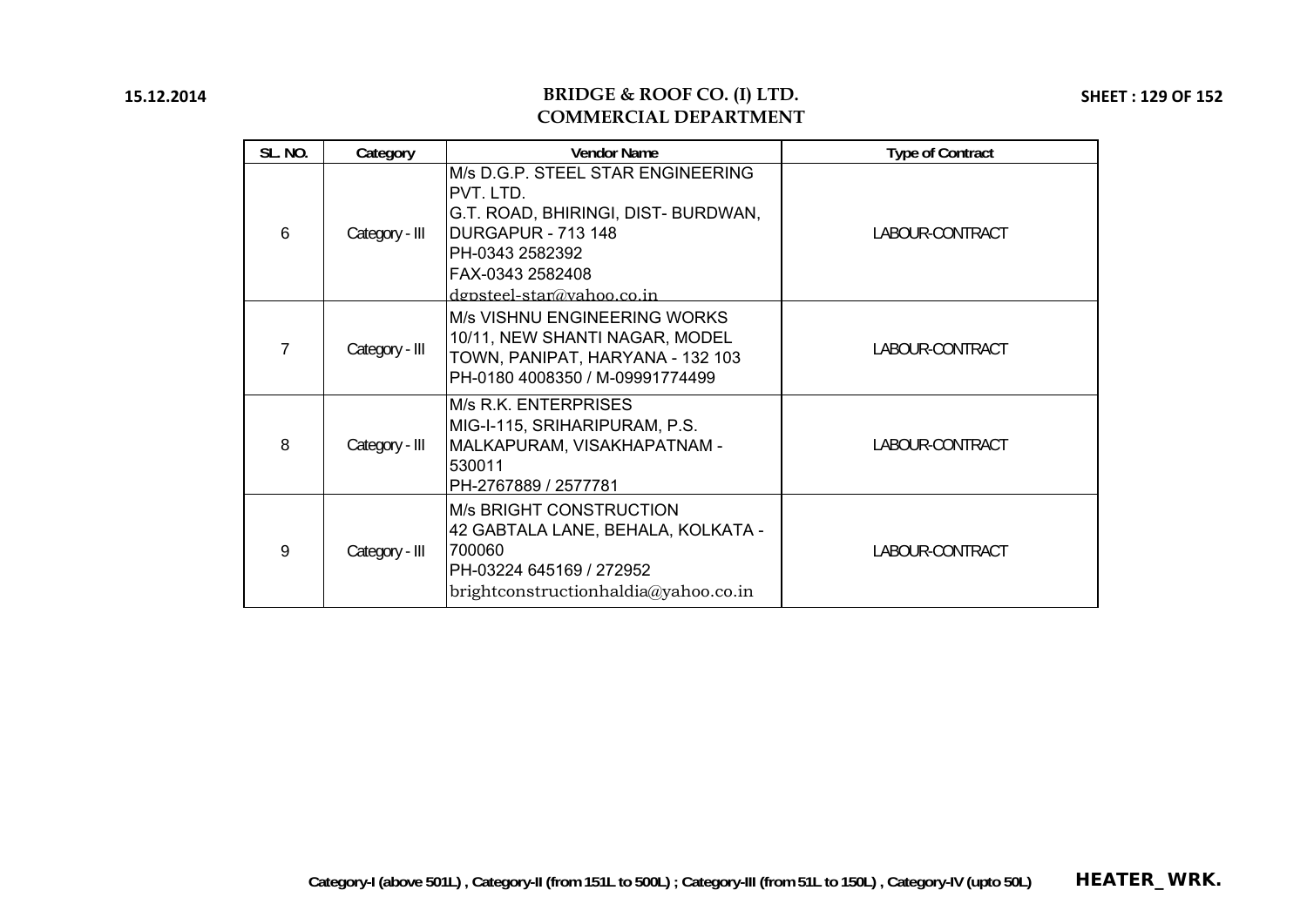# **BRIDGE & ROOF CO. (I) LTD. COMMERCIAL DEPARTMENT**

# **REVISED LIST OF VENDORS AS ON 15.10.2014**

#### **ITEM DESCRIPTION : : MECHANICAL- MISCELLANEOUS WORKS ITEM CODE : MECH/MISC./OOO**

| <b>SL. NO.</b> | Category      | <b>Vendor Name</b>                                                                                                                                                                                 | <b>Type of Contract</b> |
|----------------|---------------|----------------------------------------------------------------------------------------------------------------------------------------------------------------------------------------------------|-------------------------|
|                | Category - IV | <b>M/s MAITRI INDUSTRIES</b><br>MARAVOOR CHAMBERS(1ST FLOOR), 30-<br>H, BOMANJI LANE, BEHIND FIRE<br>BRIGADE FORT, MUMBAI - 400001<br>TELEFAX - 2920 5258 / 28232306,<br>M-9322659527 / 9322335486 | <b>Sub Contract</b>     |
| $\overline{2}$ | Category - IV | M/s SAI TOOLS PVT. LTD.<br>6/145, PUSHPANJALI BUILDING, 14TH<br>ROAD, CHEMBUR,<br><b>MUMBAI - 400071</b><br>TELEFAX-0251 2620108 / 2621866<br>marketting@ecotanksystem.in                          | Sub Contract            |
| $\overline{3}$ | Category - IV | <b>M/s DEEPA ENGINEERS</b><br>14/4, 1ST MAIN ROAD, RAMKRISHNA<br>NAGAR, EMAVOOR,<br><b>CHENNAI - 600057</b><br>PH-044 2573 9546<br>deepaengineers50@gmail.com                                      | Labour Contract         |
| 4              | Category - IV | M/s SIDDHARTA ENGINEERING<br>15/2, HRIDAY KRISHNA BANERJEE, 1ST<br>BYE LANE,<br>HOWRAH -711101, W.B<br>M-9831072506/9831128465.FAX-033                                                             | Labour Contract         |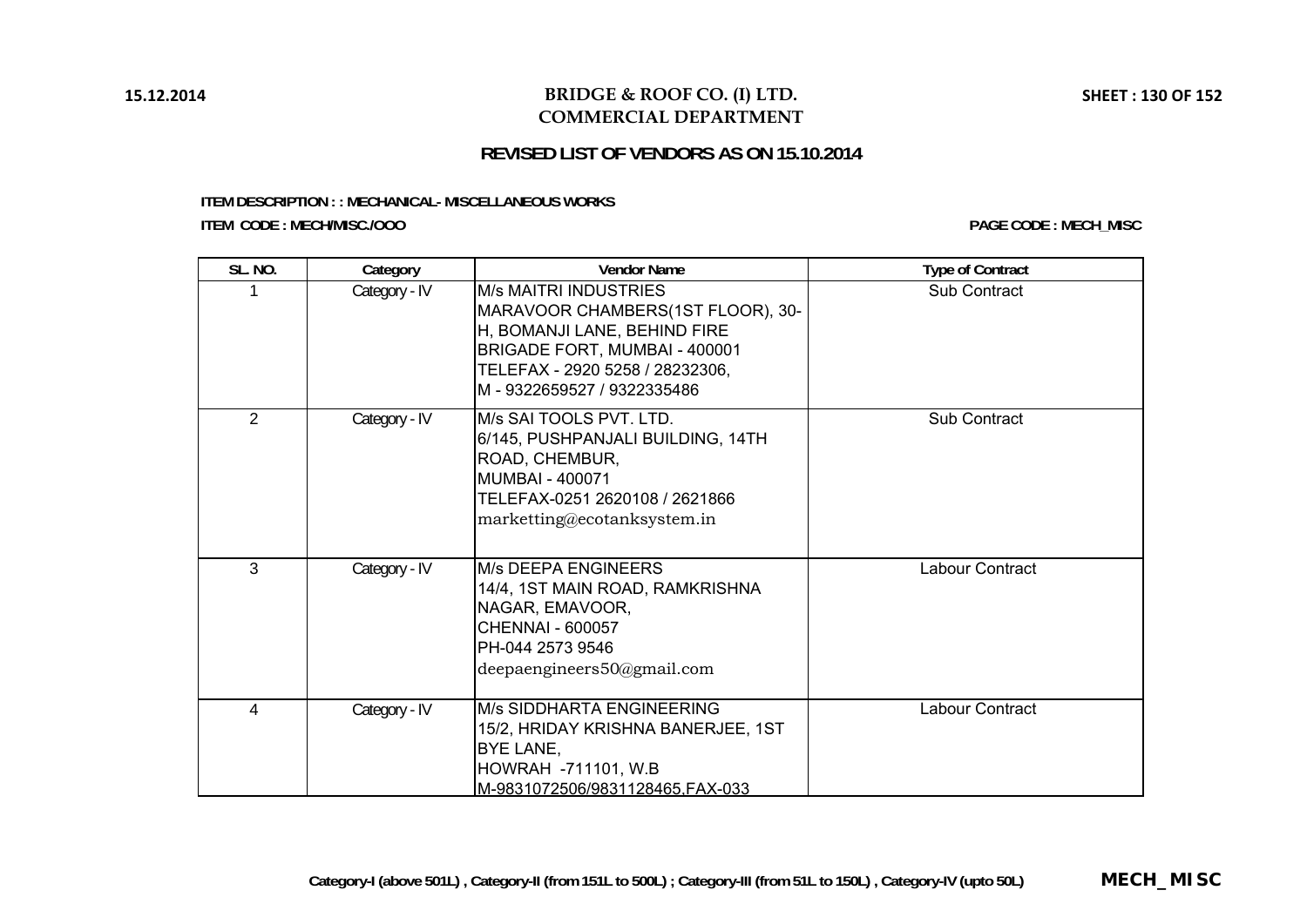# **BRIDGE & ROOF CO. (I) LTD. COMMERCIAL DEPARTMENT**

# **REVISED LIST OF VENDORS AS ON 15.10.2014**

#### **ITEM DESCRIPTION : : MECHANICAL- MISCELLANEOUS WORKS ITEM CODE : MECH/MISC./OOO**

| SL. NO.        | Category      | <b>Vendor Name</b>                                                                                                                        | <b>Type of Contract</b> |
|----------------|---------------|-------------------------------------------------------------------------------------------------------------------------------------------|-------------------------|
| 5              | Category - IV | <b>M/s CHAKABORTY ENGINEERING WORKS</b><br>RAM NAGAR, NARAYANPUR, R-<br>GOPALPUR,<br><b>KOLKATA - 700136</b><br>M-9836552680 / 9874704698 | Labour Contract         |
| 6              | Category - IV | <b>M/s DEBABRATA MONDAL</b><br>11, LOKENATH BOSE GARDEN LANE,<br><b>KOLKATA - 700046</b><br>PH-033 23298127 / M-9836274457                | Labour Contract         |
| $\overline{7}$ | Category - IV | <b>M/s UNITECH INFRASTRUCTURE</b><br>BURNPUR RAILWAY COLONY, QTR. NO.<br>T/6H,<br><b>BURNPUR, W.B - 713325</b><br>M-08348962783           | Labour Contract         |
| 8              | Category - IV | <b>IM/s M.C. ENTERPRISE</b><br>S.B. GORAI ROAD, SREEPALLY, ASANSOL<br>- 4,<br>BURDWAN, W.B.<br>PH-0341 2280649, M-9434253353              | Labour Contract         |
| 9              | Category - IV | <b>M/s MADRA CONSTRUCTION</b><br>PO-PANAGARH BAZAR, DIST - BURDWAN,<br>PIN - 713148, W.B<br>TELEFAX-0343 2525797                          | Labour Contract         |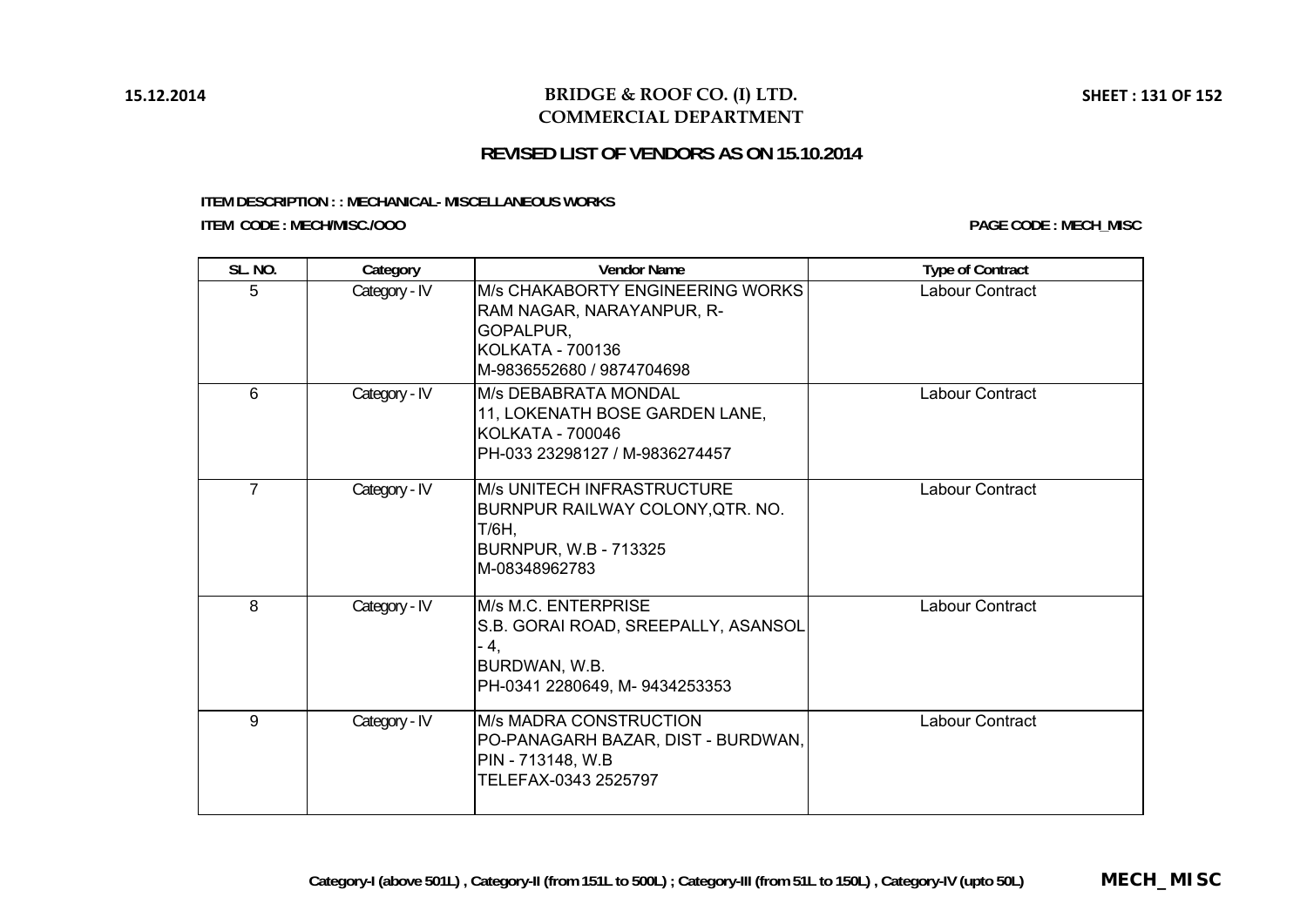### **BRIDGE & ROOF CO. (I) LTD. COMMERCIAL DEPARTMENT**

# **REVISED LIST OF VENDORS AS ON 15.10.2014**

#### **ITEM DESCRIPTION : : MECHANICAL- MISCELLANEOUS WORKS ITEM CODE : MECH/MISC./OOO**

| <b>SL. NO.</b> | Category      | <b>Vendor Name</b>                                                                                                                                                  | <b>Type of Contract</b> |
|----------------|---------------|---------------------------------------------------------------------------------------------------------------------------------------------------------------------|-------------------------|
| 10             | Category - IV | <b>M/s R.K. ENTERPRISES</b><br>MIG-1-115, SRIHARIPURAM,<br>VISAKHAPATNAM - 530011<br>PH-2767889/2577781                                                             | Labour Contract         |
| 11             | Category - IV | M/s HOQUE'S CONSTRUCTION<br>KASHIM BAZAR, PO-BANGITOLA, DIST -<br>MALDA,<br>WB - 732207<br>PH-03512 276805/9733143886                                               | Labour Contract         |
| 12             | Category - IV | <b>M/s VJAYKRANT CONSTRUCTIONS</b><br>MIG-65/1, M.V.P COLONY,<br>VISAKHAPATNAM,<br>A.P - 530017<br>PH-2531639/2553642                                               | Labour Contract         |
| 13             | Category - IV | M/s D.G.P. STEEL STAR ENGINEERING<br>PVT. LTD.<br>G.T. ROAD, BHRINGI,<br>DURGAPUR - 703213, W.B<br>PH-0343 2582392<br>FAX-0343 2582408<br>dgpsteel-star@yahoo.co.in | Labour Contract         |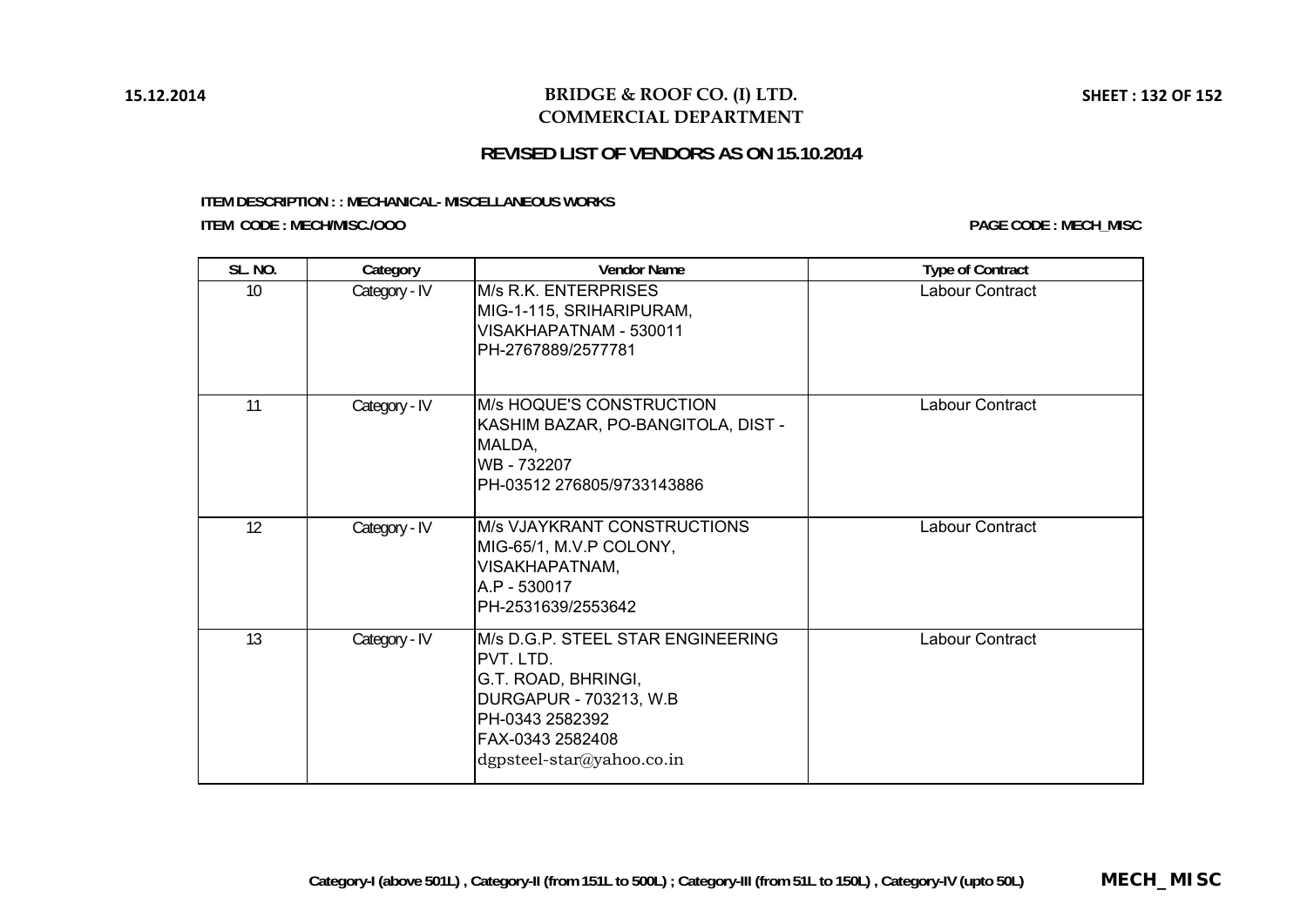### **BRIDGE & ROOF CO. (I) LTD. COMMERCIAL DEPARTMENT**

# **REVISED LIST OF VENDORS AS ON 15.10.2014**

#### **ITEM DESCRIPTION : : MECHANICAL- MISCELLANEOUS WORKS ITEM CODE : MECH/MISC./OOO**

| <b>SL. NO.</b> | Category      | <b>Vendor Name</b>                                                                                                                                                               | <b>Type of Contract</b> |
|----------------|---------------|----------------------------------------------------------------------------------------------------------------------------------------------------------------------------------|-------------------------|
| 14             | Category - IV | <b>IM/s BRIGHT CONSTRUCTION</b><br>42, GABTALA LANE, BEHALA, KOLKATA -<br>700060<br>IPH-03224272952<br>brihgtc25@gmail.com                                                       | Labour Contract         |
| 15             | Category - IV | M/s K.D. ENTERPRISE<br>SWARUP NAGAR, DANKUNI,<br><b>HOOGLY, PIN - 712331, WB</b><br>IPH-26592155 / M-9831744754                                                                  | Labour Contract         |
| 16             | Category - IV | IM/s PERFECT ENTERPRISE<br>VILL-KISMATAPURVAPUR, PO - SINGUR,<br>DIST - HOOGLY,<br>SINGUR - 712409, WB<br>PH-033 26303585<br>IFAX-033 26303585<br>prfct. enter prize a gmail.com | Labour Contract         |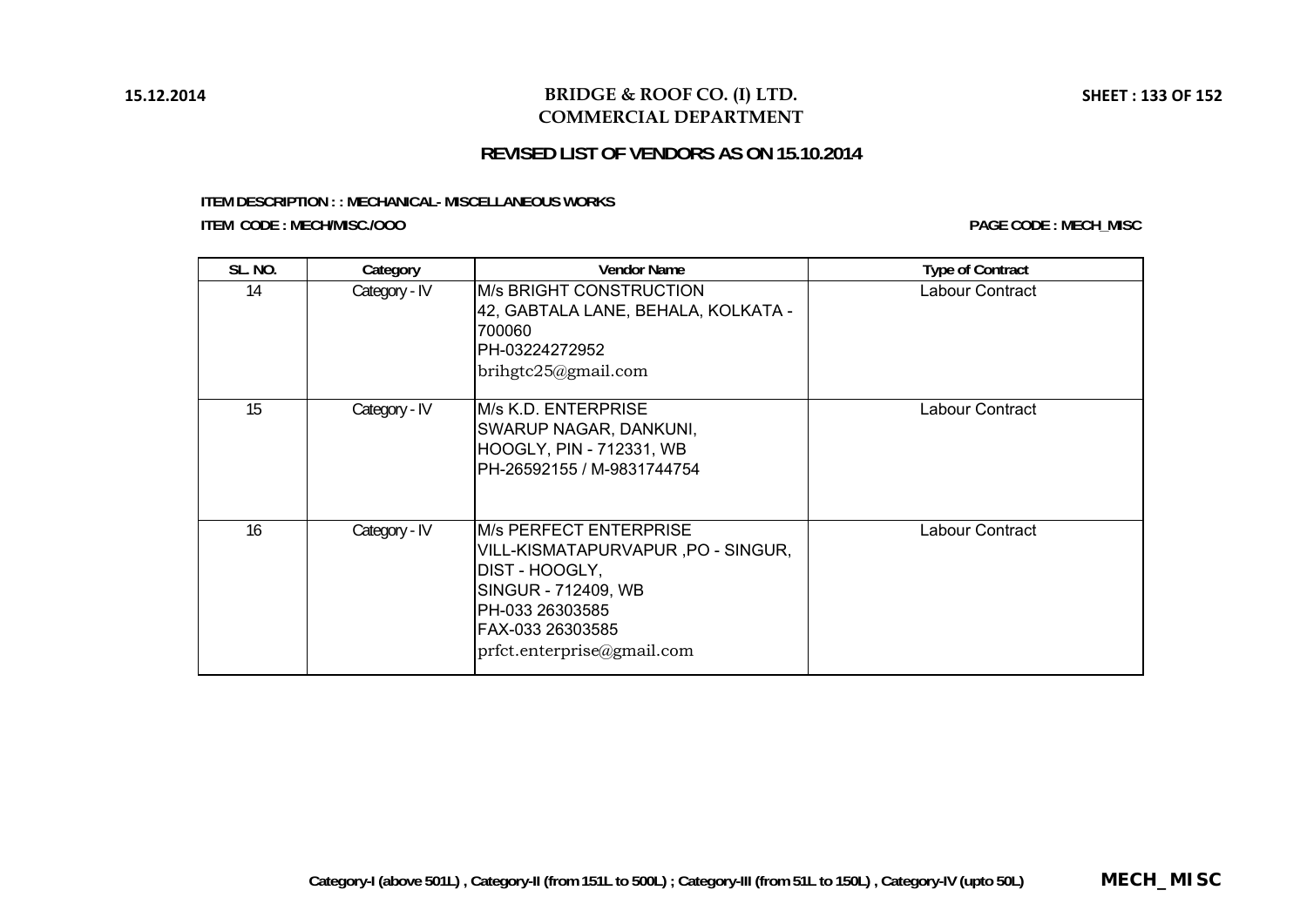### **BRIDGE & ROOF CO. (I) LTD. COMMERCIAL DEPARTMENT**

# **REVISED LIST OF VENDORS AS ON 15.10.2014**

#### **ITEM DESCRIPTION : : MECHANICAL- MISCELLANEOUS WORKS ITEM CODE : MECH/MISC./OOO**

| <b>SL. NO.</b> | Category      | <b>Vendor Name</b>                                                                                                                                                                                   | <b>Type of Contract</b> |
|----------------|---------------|------------------------------------------------------------------------------------------------------------------------------------------------------------------------------------------------------|-------------------------|
| 17             | Category - IV | <b>M/s PETRO IT LIMITED</b><br>PLOT NO - 61, SECTOR 44, GURGAON,<br><b>HARYANA - 122003</b><br>PH-0124 4583830<br>FAX-0124 4583838<br>in@petroitg.com / sdhauni@petroit.com<br>/ asingh@petroitg.com | Labour Contract         |
| 18             | Category - IV | M/s UNISTAL SYSTEMS (P) LTD.<br>408, SIDDHARTH BUILDING, 96 - NEHRU<br>PLACE,<br><b>NEW DELHI - 110019</b><br>TELEFAX-011 26219396 / 26238864 /<br>26288583                                          | Labour Contract         |
| 19             | Category - IV | M/s VERDE CONSULTING PVT. LTD.<br>16, NETAJI SUBHAS ROAD, 3RD FLOOR,<br><b>KOLKATA-700001</b><br>PH-033 40056735<br>FAX-033 40649199                                                                 | Labour Contract         |
| 20             | Category - IV | M/s QUALITY GROWTH SERVICES PVT.<br>LTD.<br>H-13, KIRTI NAGAR,<br><b>NEW DELHI-110015</b><br>PH-011 25431737 / 25438598 / 25918332                                                                   | Labour Contract         |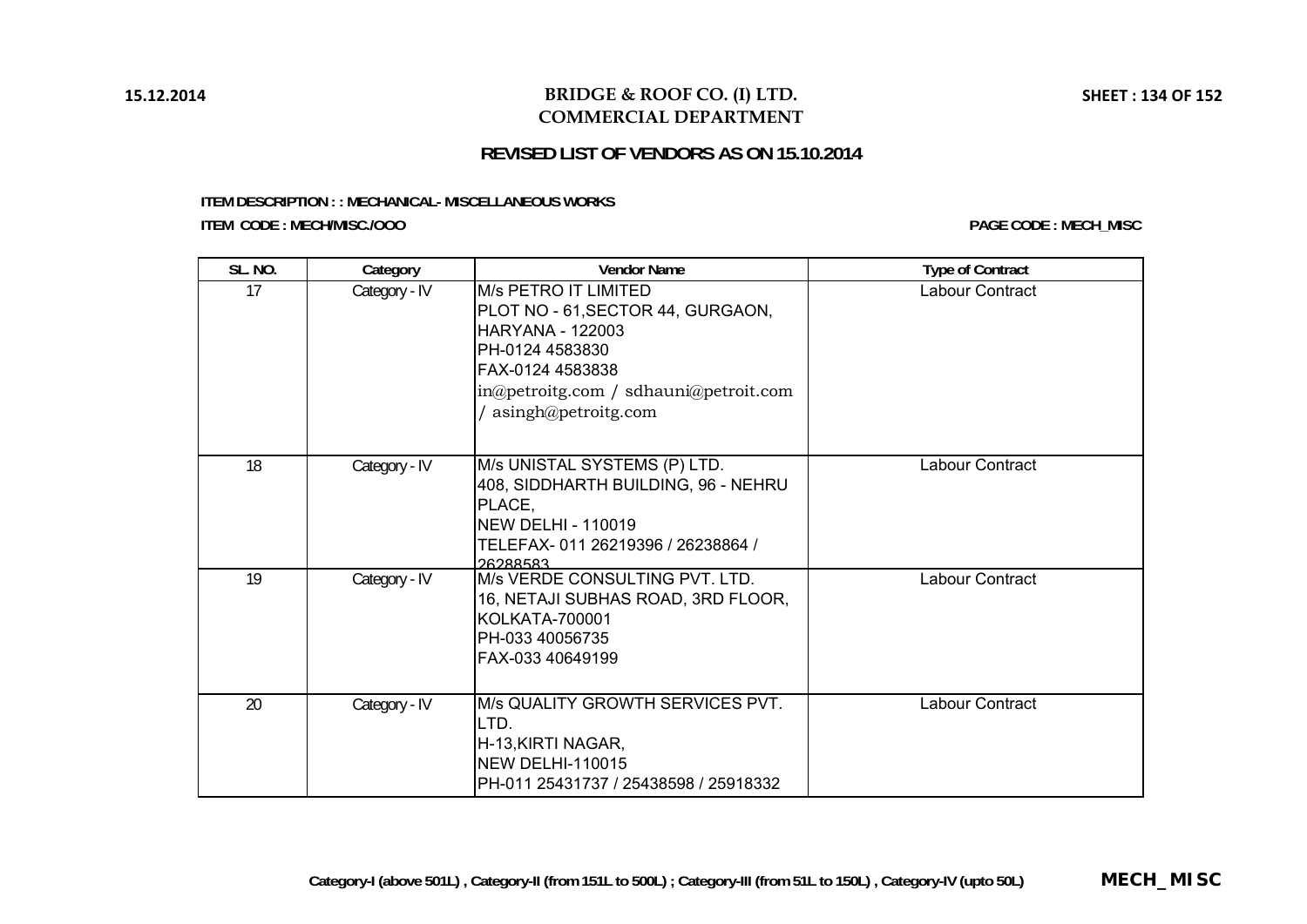### **BRIDGE & ROOF CO. (I) LTD. COMMERCIAL DEPARTMENT**

# **REVISED LIST OF VENDORS AS ON 15.10.2014**

#### **ITEM DESCRIPTION : : MECHANICAL- MISCELLANEOUS WORKS ITEM CODE : MECH/MISC./OOO**

| <b>SL. NO.</b> | Category      | <b>Vendor Name</b>                                                                                                                                                            | <b>Type of Contract</b> |
|----------------|---------------|-------------------------------------------------------------------------------------------------------------------------------------------------------------------------------|-------------------------|
| 21             | Category - IV | M/s QUALITY CONSULTANTS<br>UG-215-F, SUSHANT SHOPPING ARCADE,<br>SUSHANT LOK-I, GURGAON<br>PH-0124 4058280 / 3267313, M-<br>9871088914                                        | Labour Contract         |
| 22             | Category - IV | M/s ALLIED BOSTON CONSULTANTS<br>A-2/60, IIND FLOOR, SHIV ARCADE,<br><b>ACHARYA NIKETAN, MAYUR VIHAR</b><br>PHASE-1, DELHI - 110091<br>PH-011 22792467<br>FAX-011 22753084    | Labour Contract         |
| 23             | Category - IV | M/s S.R.J. LOGISTICS<br>NO. 216, ST. JOSEPH'S SHRINE,<br>COMPLEX BLOCK NO. 8, KATHIVAKKAM<br>HIGH ROAD, ENNORE,<br>CHENNAL - 600057<br>M-9380512341 / 9381485171 / 9444846001 | Labour Contract         |
| 24             | Category - IV | <b>M/s LAKSHMI ENTERPRISES</b><br>NO.15/8, SELVA VINAYAGAR KOIL<br>STREET, BALAKRISHNANAGAR,<br>THIRUVOTTIYUR,<br>CHENNAI - 600019                                            | Labour Contract         |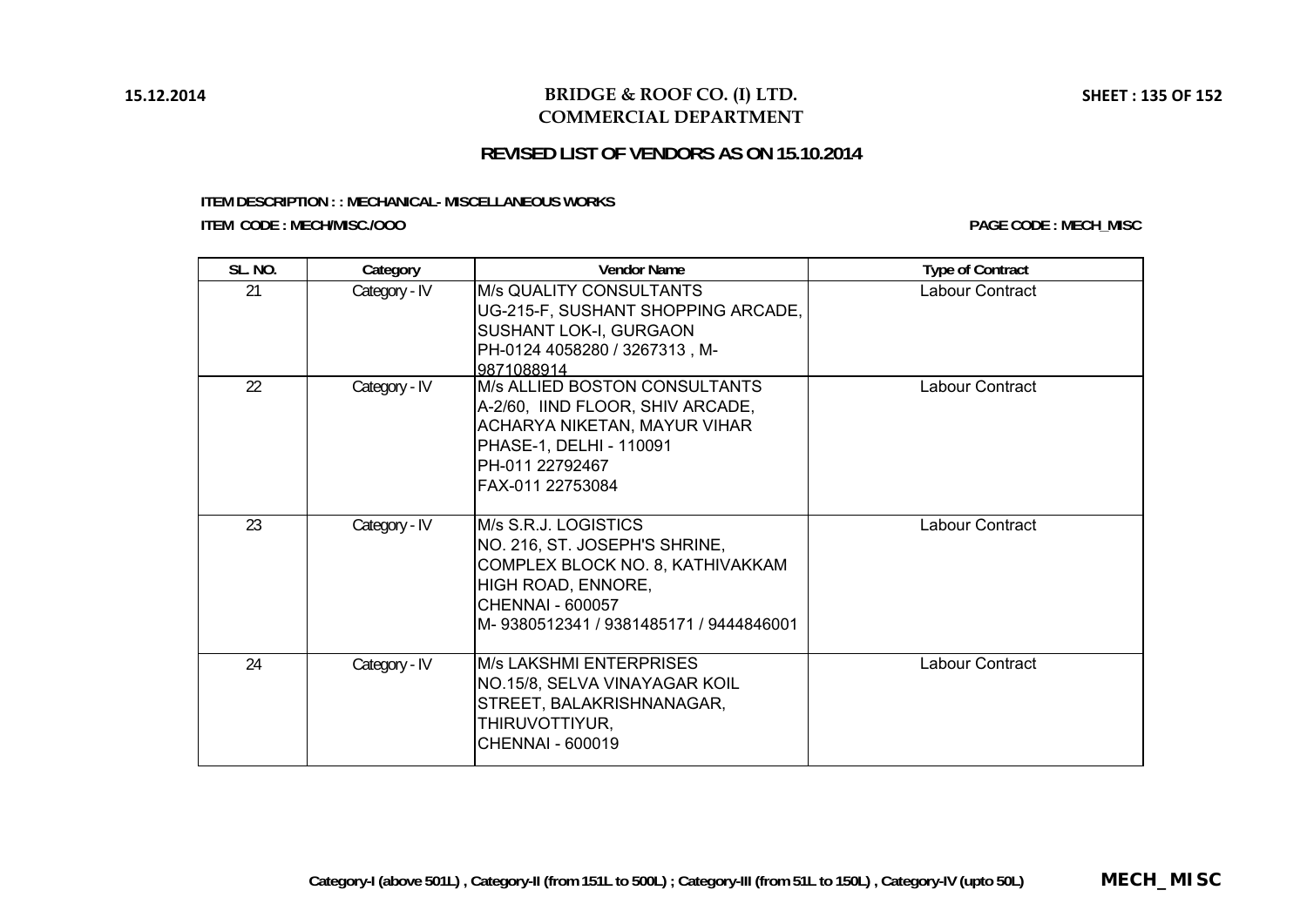# **BRIDGE & ROOF CO. (I) LTD. COMMERCIAL DEPARTMENT**

# **REVISED LIST OF VENDORS AS ON 15.10.2014**

#### **ITEM DESCRIPTION : : MECHANICAL- MISCELLANEOUS WORKS ITEM CODE : MECH/MISC./OOO**

| SL. NO. | Category      | <b>Vendor Name</b>                                                                                                                                                                                    | <b>Type of Contract</b> |
|---------|---------------|-------------------------------------------------------------------------------------------------------------------------------------------------------------------------------------------------------|-------------------------|
| 25      | Category - IV | M/s M.K.S. ENTERPRISE<br>VILL - SONARUDRA, PO -<br>CHAKBAMANGORIA, DIST - BURDWAN,<br>W.B., PIN - 713513<br>PH-03454 262305                                                                           | Labour Contract         |
| 26      | Category - IV | <b>M/s TRINATH ENTERPRISE</b><br>31/38/10, RAJEEVNAGAR,<br>VISAKHAPATNAM,<br>$A.P - 530046$                                                                                                           | Labour Contract         |
| 27      | Category - IV | M/s CONMAT SYSTEMS PVT. LTD.<br>845, GIDC MAKARPURA, VADODARA-390<br>010, GUJRAT, INDIA<br>PH-0265 2647276 / 3293916<br>dvb@conmatindia.com                                                           | Labour Contract         |
| 28      | Category - IV | M/s TDW INDIA LTD.<br>401-402, SAMPATTI PREMISES, BOMBAY<br>SHOPPING CENTRE LANE, OFF. R.C.<br>DUTT. ROAD, ALKAPURI, VADODARA -<br>390 004<br>IPH - 0265 - 3987900 / 01<br>ivotirmav@tdwilliamson.com | Labour Contract         |
| 29      | Category - IV | M/s BHOTIKA TRADE & SERVICES PVT.<br>LTD.<br>321-323, SOMDUTT CHAMBERS,<br>CHAMBERS-II, 9,<br>BHIKAJI CAMA PLACE, NEW DELHI - 110<br>066                                                              | Labour Contract         |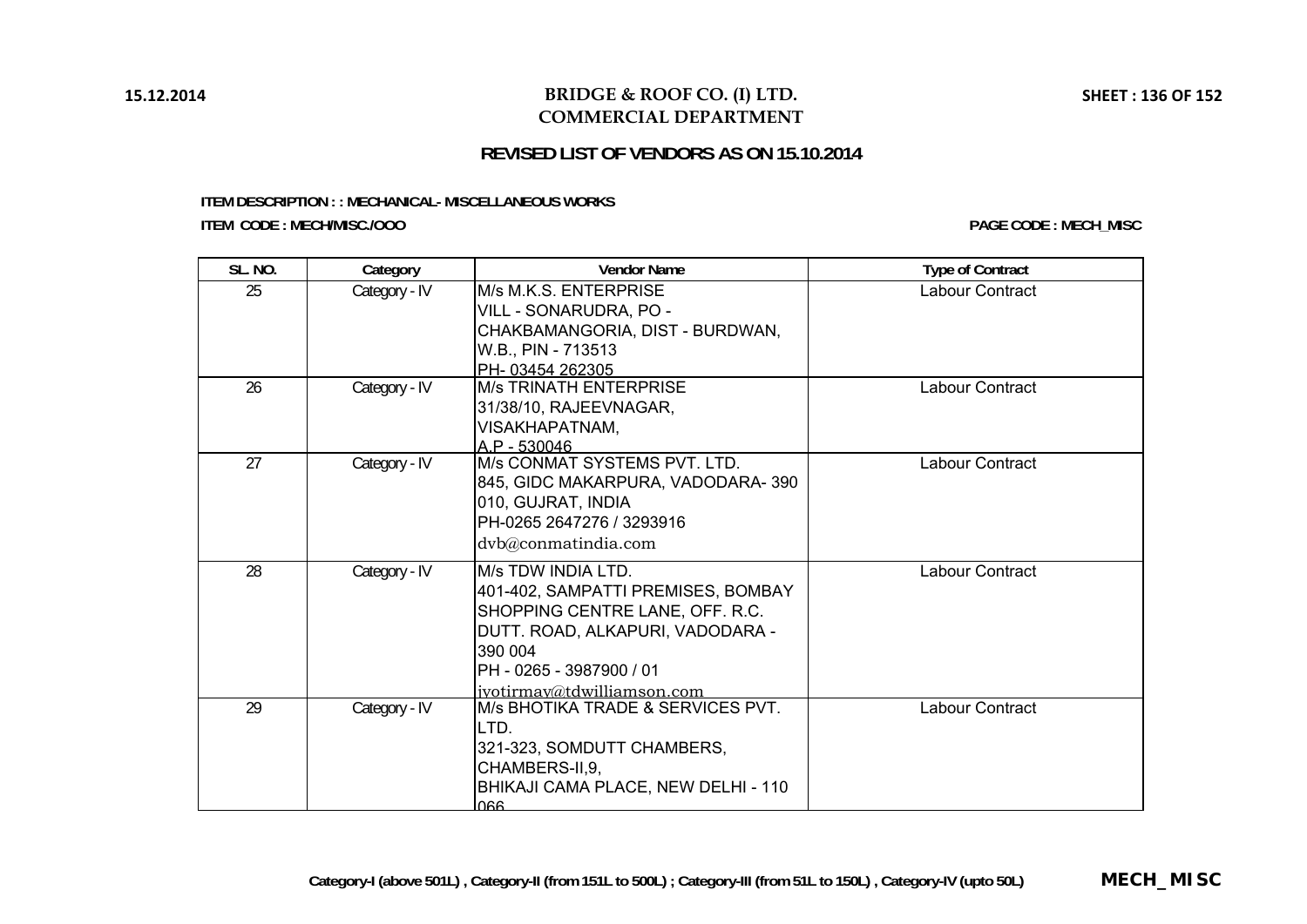### **BRIDGE & ROOF CO. (I) LTD. COMMERCIAL DEPARTMENT**

# **REVISED LIST OF VENDORS AS ON 15.10.2014**

#### **ITEM DESCRIPTION : : MECHANICAL- MISCELLANEOUS WORKS ITEM CODE : MECH/MISC./OOO**

| <b>SL. NO.</b> | Category      | <b>Vendor Name</b>                                                                                                                       | <b>Type of Contract</b> |
|----------------|---------------|------------------------------------------------------------------------------------------------------------------------------------------|-------------------------|
| 30             | Category - IV | <b>M/s DUTTA CONSTRUCTION</b><br>121, PEYARABAGAN,<br><b>KOLKATA - 700 153</b><br>M-9339216977 / 9836300763                              | Labour Contract         |
| 31             | Category - IV | M/s KANAKADURGA INSULATION WORKS<br>E. MEGANANDAM, H.No. 27-3-23, NEAR<br>GURAJADA, VIDYANIKETAN, SRINAGAR,<br>GAJUWAKA,<br>VISAKH - 026 | Labour Contract         |
| 32             | Category - IV | M/s RPJ CONSULTANTS & ENGINEERS<br>B-6/002, SAPTARSHI, A.BAZAR, MANPADA<br>ROAD.,<br>DOMBIVLI(E) - 421 201                               | Labour Contract         |
| 33             | Category - IV | M/s V.V.S. ENTERPRISES<br>MIG-11A-188, V. NAGAR, VUDA COLONY,<br>VIZAG - 530044.                                                         | Labour Contract         |
| 34             | Category - IV | M/s VOLUMETRIC CALIBRATOR(I)<br>39, KALINATH MUNSHI LANE, KOLKATA -<br>700 036                                                           | Labour Contract         |
| 35             | Category - IV | <b>M/s MAGANUS ENTERPRISES</b><br>BLOCK-B, PLOT NO. 9 & 10, OPP.<br>APETRUX, AUTONAGAR, GAJUWAKA,<br>VIZAG-530 012                       | Labour Contract         |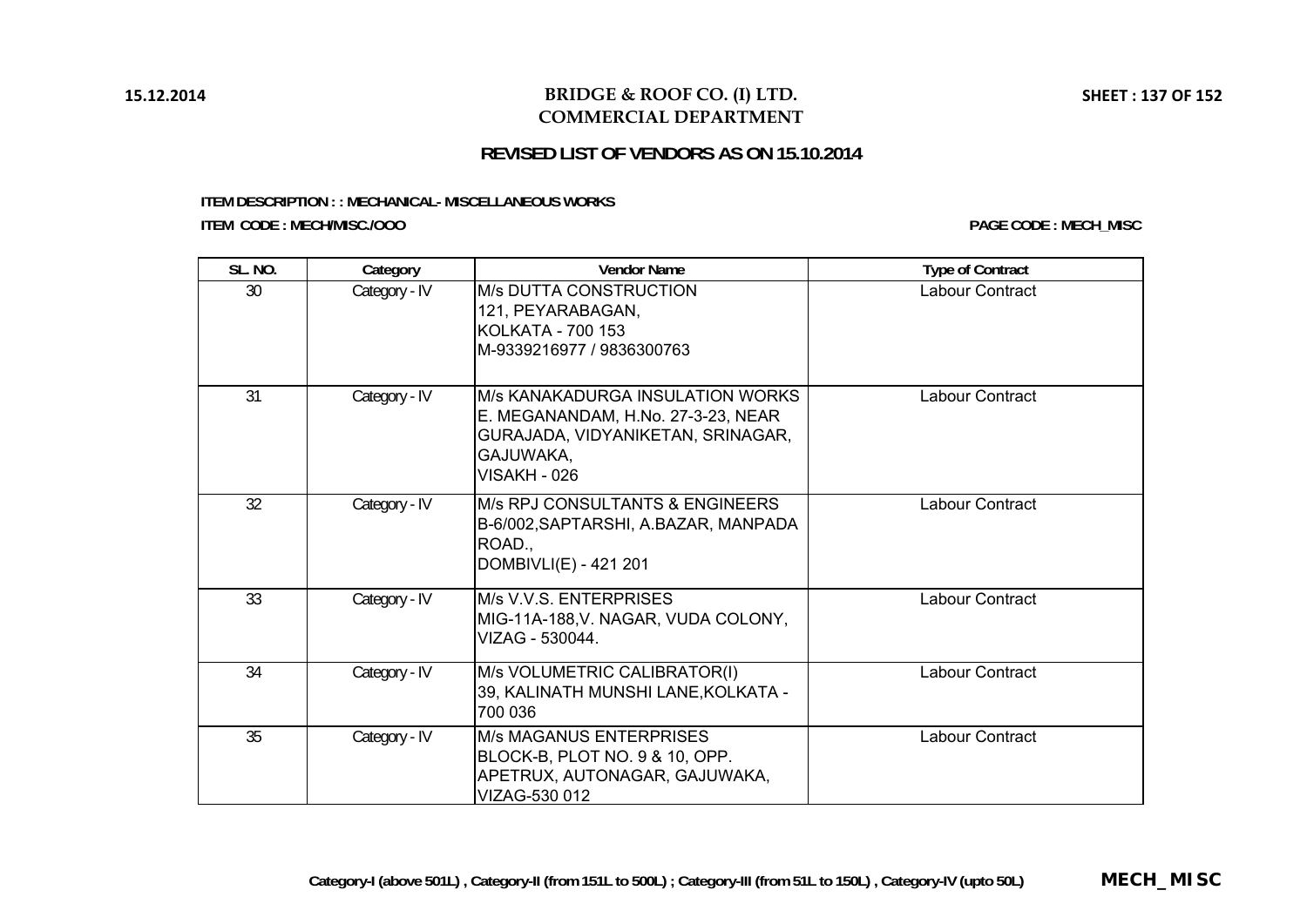### **BRIDGE & ROOF CO. (I) LTD. COMMERCIAL DEPARTMENT**

# **REVISED LIST OF VENDORS AS ON 15.10.2014**

# **ITEM DESCRIPTION : : MECHANICAL- MISCELLANEOUS WORKS**

**ITEM CODE : MECH/MISC./OOO**

| <b>SL. NO.</b> | Category      | <b>Vendor Name</b>                                                                                                                  | <b>Type of Contract</b> |
|----------------|---------------|-------------------------------------------------------------------------------------------------------------------------------------|-------------------------|
| 36             | Category - IV | <b>M/s PIONEER ENTERPRISE</b><br>DURGACHAK, HALDIA,<br>PURBA MEDINIPUR - 721 602.                                                   | Labour Contract         |
| 37             | Category - IV | M/s ADSC INSTRUMENTATION P.LTD.<br>CA-5, SALTLAKE, KOLKATA-700064                                                                   | Labour Contract         |
| 38             | Category - IV | M/s VIJAYA ENG. & CONTRACORS<br>D.NO.-49-54-8/3/5, R.G.APTS., 1ST FL.,<br>FLAT-2, B.S.LAYOUT, SEETHAMMADHARA,<br><b>VIZAG -013.</b> | Labour Contract         |
| 39             | Category - IV | M/s KERRI ENGG, WORKS<br>76, SIDHARTHA NAGAR, VADLAPUDI,<br>VIZAG - 530046.                                                         | Labour Contract         |
| 40             | Category - IV | M/s THEJO ENGINEERING LTD.<br>D.NO. 26-40-4, CHAITANYA NAGAR,<br>GAJUWAKA, VIZAG - 530 026.                                         | Labour Contract         |
| 41             | Category - IV | M/s CLT ENGINEERING ENTERPRISE<br>26-29-3/1, GR. FL., CHAITANYA NGR.,<br>GAJUWAKA, VIZAG - 530 026.<br>PH-2758851                   | Labour Contract         |
| 42             | Category - IV | M/s MIST RESSONANCE ENGG, PVT, LTD.<br>1304-1/7, SHUKRAWAR PETH,<br>BAJIRAO ROAD, PUNE-411002.                                      | Labour Contract         |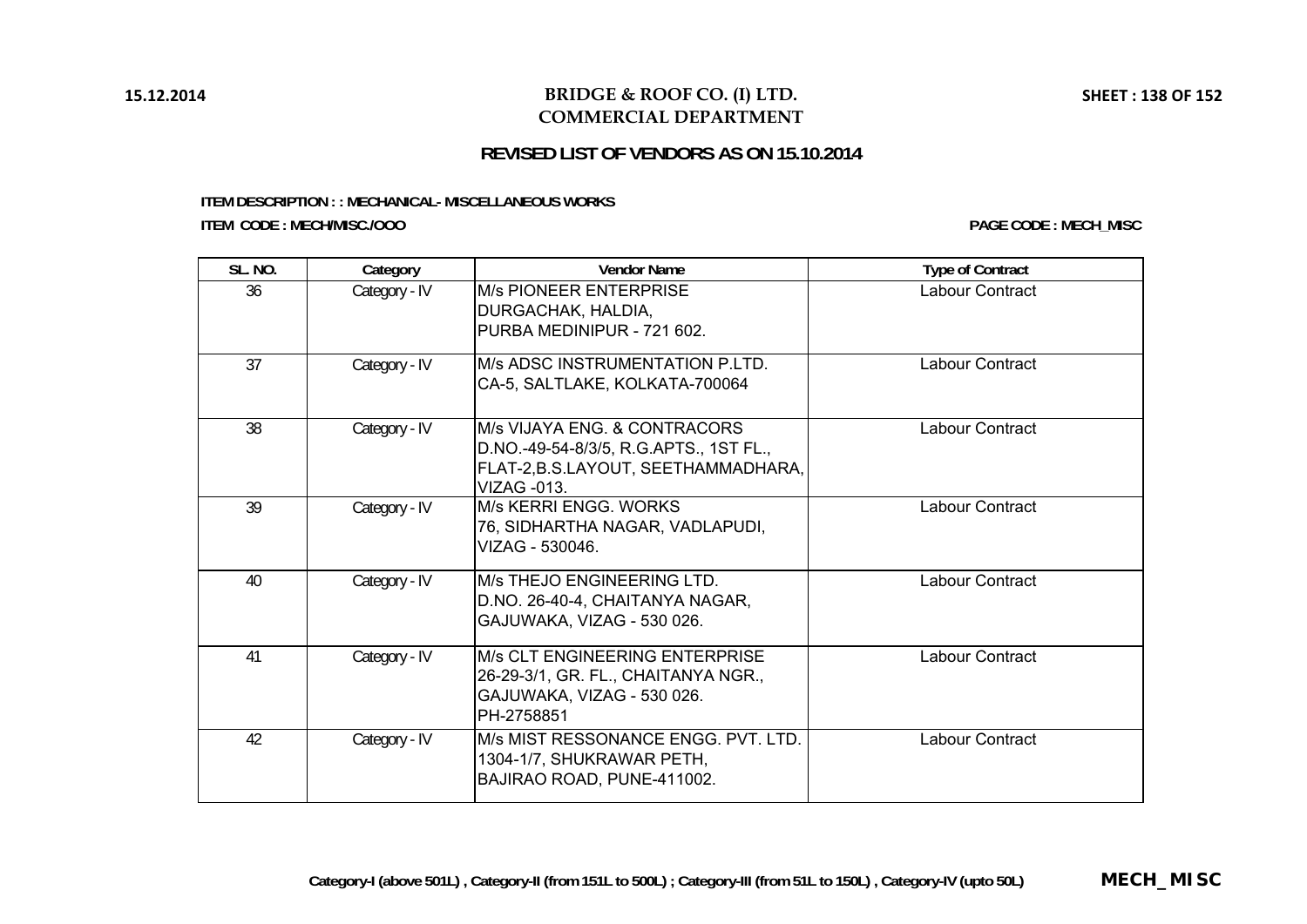# **BRIDGE & ROOF CO. (I) LTD. COMMERCIAL DEPARTMENT**

# **REVISED LIST OF VENDORS AS ON 15.10.2014**

#### **ITEM DESCRIPTION : : MECHANICAL- MISCELLANEOUS WORKS ITEM CODE : MECH/MISC./OOO**

| <b>SL. NO.</b> | Category      | <b>Vendor Name</b>                                                                                                                                                  | <b>Type of Contract</b> |
|----------------|---------------|---------------------------------------------------------------------------------------------------------------------------------------------------------------------|-------------------------|
| 43             | Category - IV | M/s ASIAN TRADING COMPANY<br>29, GR. FL., A.C. MARKET, NEAR<br>SARANGPUR BRIDGE,<br>AHMEDABAD - 380002.                                                             | <b>Labour Contract</b>  |
| 44             | Category - IV | M/s Electromech Company,<br>Ichapur, Santragachi,<br>Howrah - 711104<br>Ph.: 03224-275659,<br>mainak_de_06@yahoo.co.in                                              | Labour Contract         |
| 45             | Category - IV | M/s Dattatray Enterprises<br>A-3, 401 RNA Park, Vasinaka,<br>Chembur,<br>Mumbai - 400074<br>pramodambre@hotmail.com                                                 | Labour Contract         |
| 46             | Category-IV   | M/s jayalakshmi Engineering Construction,<br>D. No. - 63-1-94, Burma Colony,<br>Sriharipuram - VSP - 530011 (A.P.)<br>Ph. No. - 0891 - 6521831<br>jec.nub@gmail.com | Labour Contract         |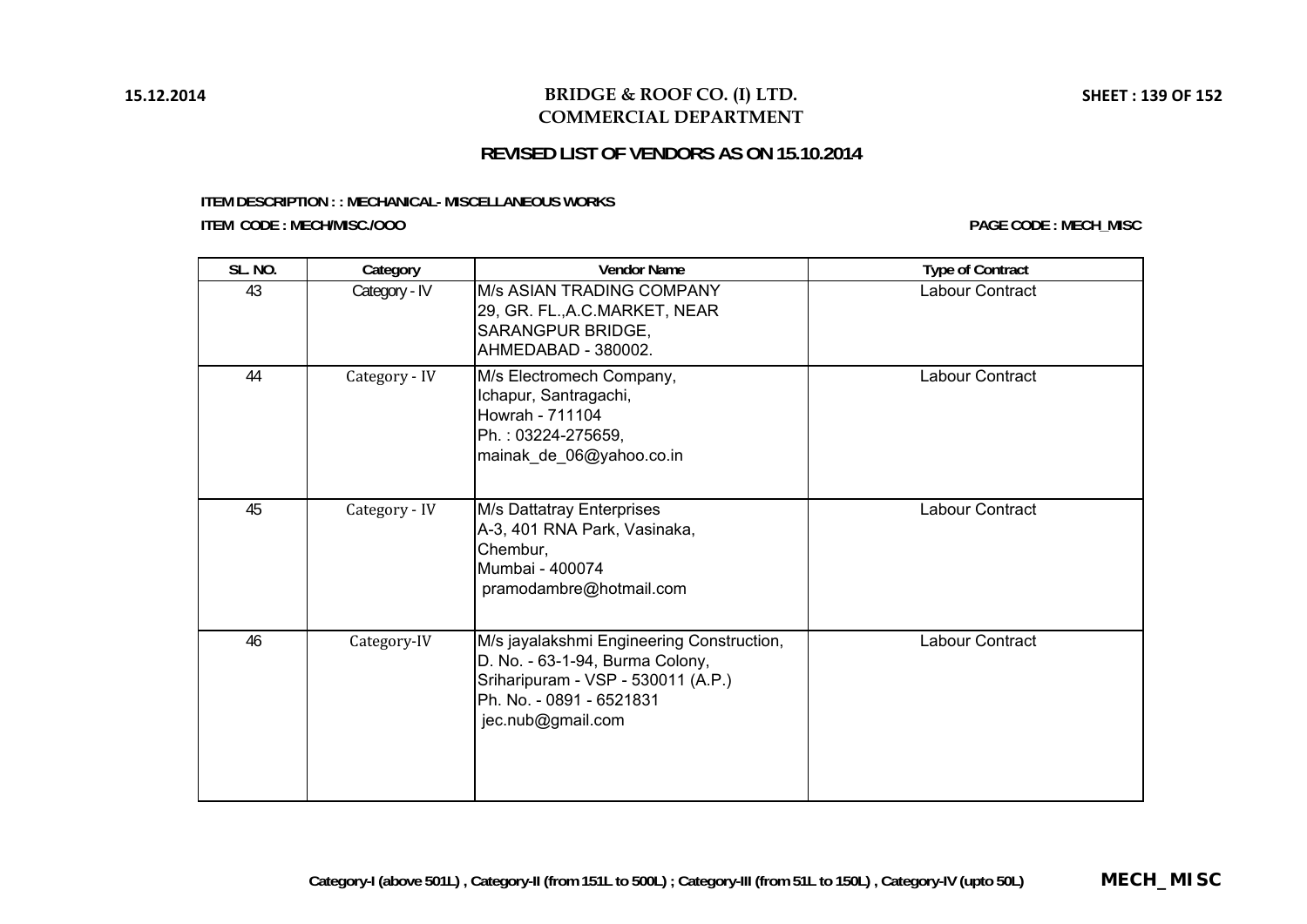# **BRIDGE & ROOF CO. (I) LTD. COMMERCIAL DEPARTMENT**

# **REVISED LIST OF VENDORS AS ON 15.10.2014**

#### **ITEM DESCRIPTION : : MECHANICAL- MISCELLANEOUS WORKS ITEM CODE : MECH/MISC./OOO**

| <b>SL. NO.</b> | Category    | <b>Vendor Name</b>                                                                                                                                                                                                        | <b>Type of Contract</b> |
|----------------|-------------|---------------------------------------------------------------------------------------------------------------------------------------------------------------------------------------------------------------------------|-------------------------|
| 47             | Category-IV | M/s Sri Sainandini Engineering Works,<br>Door No.: 14-6-16, Bhanoji Thota,<br>B.C. Road, New Gajuwaka,<br>Visakhapatnam - 530 026<br>Ph./Mobile : 6594831,<br>9246674517,<br>9246622831, 9246044475<br>ssnewnlr@gmail.com | Labour Contract         |
| 48             | Category-IV | M/s Jaya Sundar Engineering Works<br>D. No. 26-32-11, Chaitanya Nagar,<br>Chinagamtyada,<br>Gajuwaka,<br><b>Did</b><br>Nisakhapatnam - 430026,<br>Ph.: 0891-2761911,<br>jsew_1994@yahoo.co.in                             | Labour Contract         |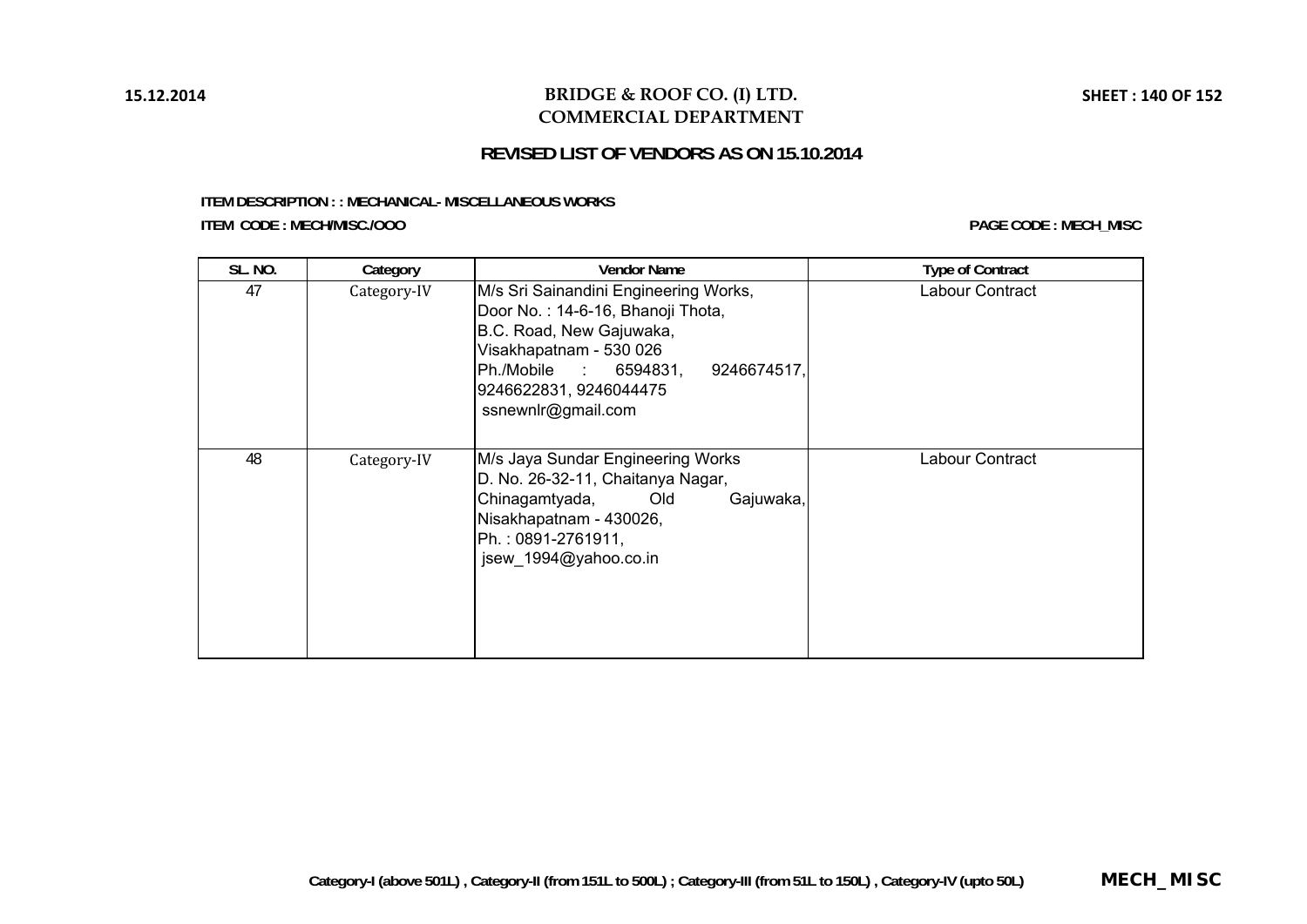### **BRIDGE & ROOF CO. (I) LTD. COMMERCIAL DEPARTMENT**

# **REVISED LIST OF VENDORS AS ON 15.10.2014**

#### **ITEM DESCRIPTION : : MECHANICAL- MISCELLANEOUS WORKS ITEM CODE : MECH/MISC./OOO**

| <b>SL. NO.</b> | Category    | <b>Vendor Name</b>                                                                                                                                                                                                   | <b>Type of Contract</b> |
|----------------|-------------|----------------------------------------------------------------------------------------------------------------------------------------------------------------------------------------------------------------------|-------------------------|
| 49             | Category-IV | M/s Maruthi Enterprises<br>Ganapathi Temple Street,<br>Sriharipuram,<br>Visakhapatnam - 930011<br>Ph.: 0891-2709889,<br>Mobile: 9290246895                                                                           | Labour Contract         |
| 50             | Category-IV | M/s P. Muralidhar,<br>#49-54-5/5/1,<br>Balayya Sastry Layout,<br>Visakhapatnam - 530 013<br>Tel Fax: 0891 - 2534727,<br>muralidharpayila@yahoo.com                                                                   | Labour Contract         |
| 51             | Category-IV | M/s Deluxe Industrial Services,<br>100/1, Gandhi Street, Pari Nagar,<br>Jafferkhanpet, Ashok nagar,<br>Chennai - 600 083<br>Tel: 044-24719975, Mob.: 098401 16105<br>deluxechn@gmail.com<br>www.deluxeindustrial.com | Labour Contract         |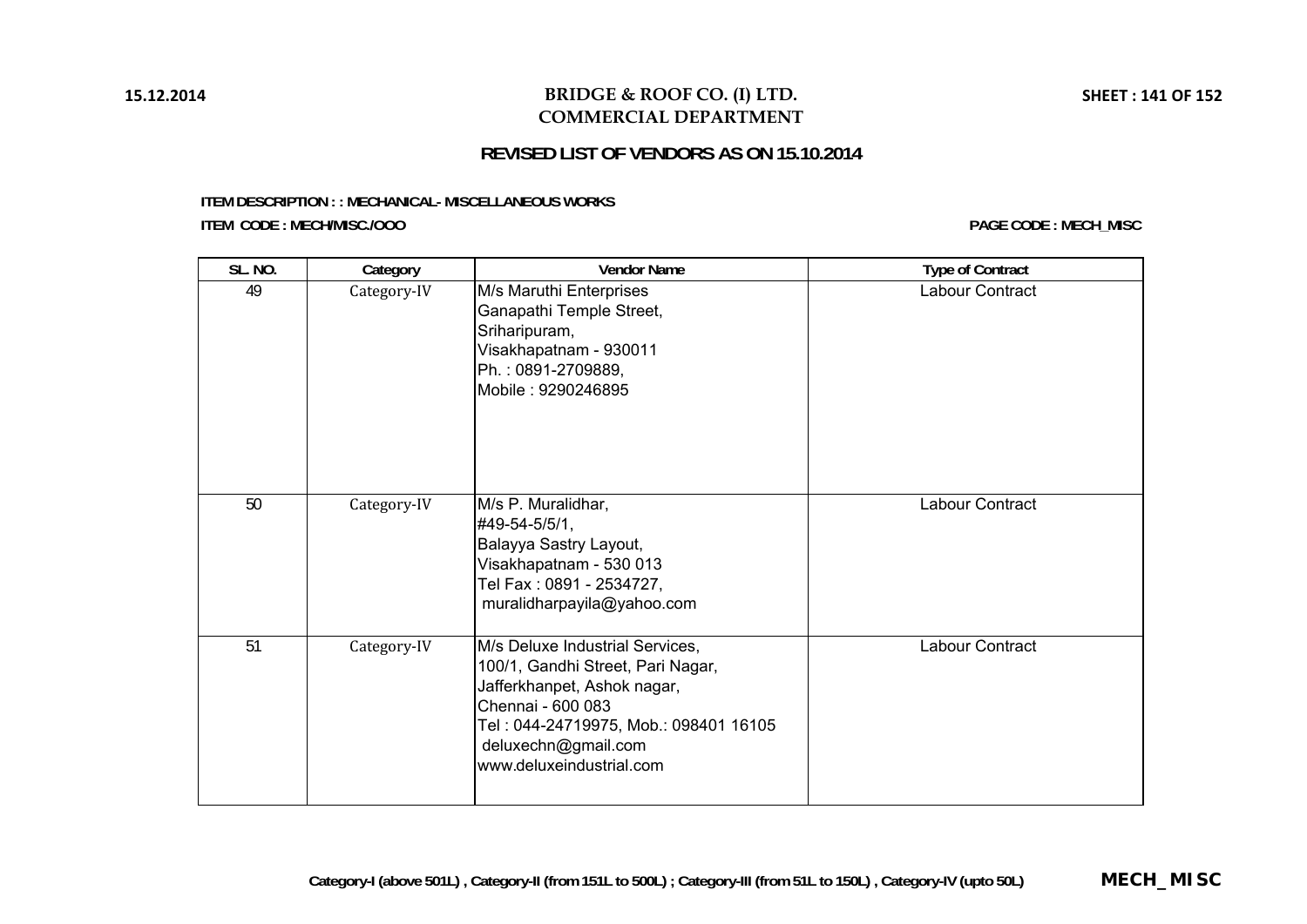### **BRIDGE & ROOF CO. (I) LTD. COMMERCIAL DEPARTMENT**

# **REVISED LIST OF VENDORS AS ON 15.10.2014**

#### **ITEM DESCRIPTION : : MECHANICAL- MISCELLANEOUS WORKS ITEM CODE : MECH/MISC./OOO**

| <b>SL. NO.</b> | Category    | <b>Vendor Name</b>                                                                                                                                             | <b>Type of Contract</b> |
|----------------|-------------|----------------------------------------------------------------------------------------------------------------------------------------------------------------|-------------------------|
| 52             | Category-IV | M/s Du-Point Engineering Works<br>15/B, Harinagar Society,<br>Nr Jain Temple,<br>Mehsana - 384002, Gujrat<br>Mob. - 9825061282<br>Fax No.: 231322, 90990 48047 | Labour Contract         |
| 53             | Category-IV | M/s P.Muralidhar Engineers & Contractors<br>#49-54-5/5/1, Balayya Sastry Layout,<br>Visakhapatnam - 13,<br>Tel Fax: 0891-2534727<br>uralidharpayila@yahoo.com  | Labour Contract         |
| 54             | Category-IV | M/s Sri Teja Construction Chemicals &<br>Applicators<br>H.O. Door No. 32-22-1, Atchiyyammapeta,<br>Allipuram, Visakhapatnam<br>sribase@gmail.com               | Labour Contract         |
| 55             | Category-IV | M/s D Seshu Babu<br>Door No. 14-22-43, Bhavaninagar,<br>Pedagatyada, New Gajuwaka,<br>Visakhapatnam - 530044                                                   | Labour Contract         |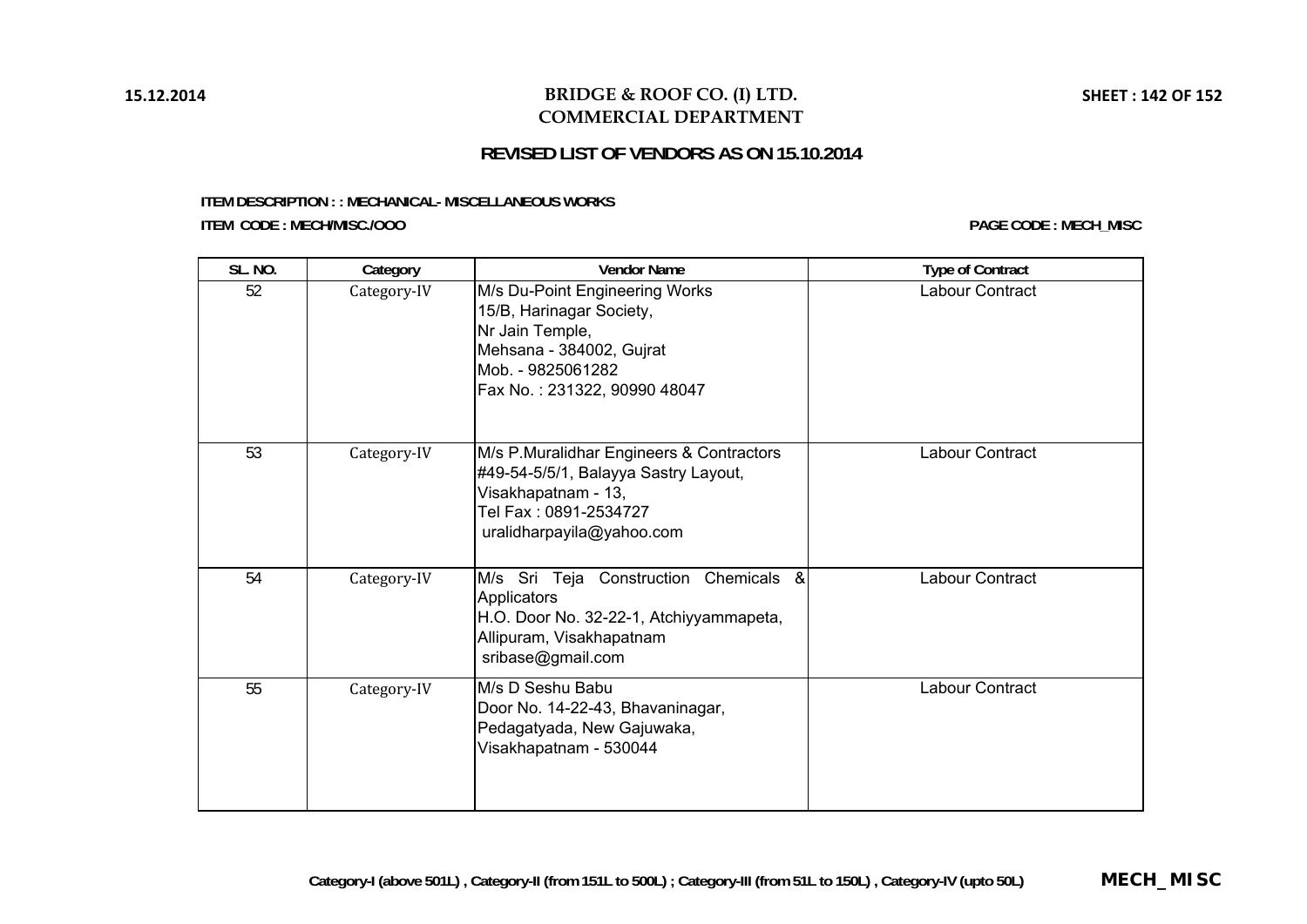# **BRIDGE & ROOF CO. (I) LTD. COMMERCIAL DEPARTMENT**

# **REVISED LIST OF VENDORS AS ON 15.10.2014**

#### **ITEM DESCRIPTION : : MECHANICAL- MISCELLANEOUS WORKS ITEM CODE : MECH/MISC./OOO**

| <b>SL. NO.</b> | Category    | <b>Vendor Name</b>                                                                                                                                                    | <b>Type of Contract</b> |
|----------------|-------------|-----------------------------------------------------------------------------------------------------------------------------------------------------------------------|-------------------------|
| 56             | Category-IV | M/s Adhikary Industries<br>7/1, N.P. Dutta Road,<br>Kolkata - 700036                                                                                                  | Labour Contract         |
| 57             | Category-IV | M/s Paradeep Calibration<br>Bishnu Rabha Nagar,<br>Near SBI, Noonmati,<br>Guwahati - 781020<br>Ph.: 0361-552024<br>Mobile: 986401062<br>paradeepcalibrators@gmail.com | Labour Contract         |
| 58             | Category-IV | M/s Malik Badruddin & Sons,<br>Khairasole, Near L&T Service Station,<br>Nasser Avenue, Durgapur - 713 212,<br>Dist. - Burdwan, West Bengal<br>mbs786.s@gmail.com      | Sub-contract            |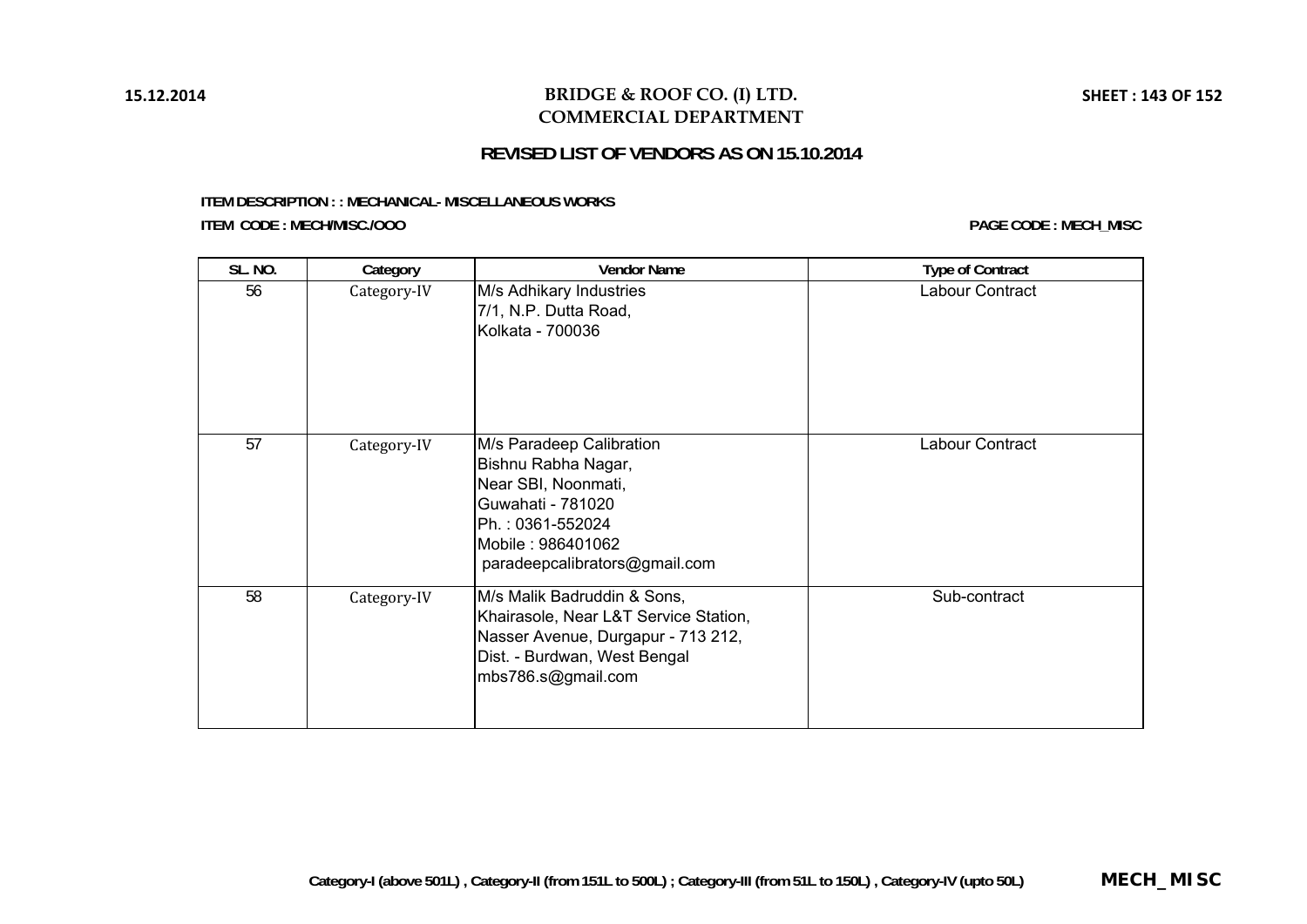### **BRIDGE & ROOF CO. (I) LTD. COMMERCIAL DEPARTMENT**

# **REVISED LIST OF VENDORS AS ON 15.10.2014**

#### **ITEM DESCRIPTION : : MECHANICAL- MISCELLANEOUS WORKS ITEM CODE : MECH/MISC./OOO**

| SL. NO. | Category    | <b>Vendor Name</b>                                                                                                                                                                                 | <b>Type of Contract</b> |
|---------|-------------|----------------------------------------------------------------------------------------------------------------------------------------------------------------------------------------------------|-------------------------|
| 59      | Category-IV | M/s Muna Engineering Construction,<br>MCPI, Haldia, Purba Medinipur,<br>West Bengal<br>Mobile: 9002326637/9635542930<br>muna_eng.construction@rediffmail.com/<br>munnaengineerings@gmail.com       | Labour-contract         |
| 60      | Category-IV | M/s J.M. Engineering Coatings,<br>27-03-147 Official Colony,<br>Srinagar, Old Gajuwaka,<br>Visakhapatnam - 530 026<br>Cell: 9848485888, 9391919898,<br>Phone: 0891-3201610<br>imcoatings@gmail.com | Sub-Contract            |
| 61      | Category-IV | M/s Sagar Enterprises<br>D. No. 19-27-35, Mig - 88, Vuda phase - II,<br>Gandhinagar, Pedagantyada Post,<br>Visakhapatnam - 930044<br>Mobile: 9989028641<br>divakarbolisetty@yahoo.com              | Sub-Contract            |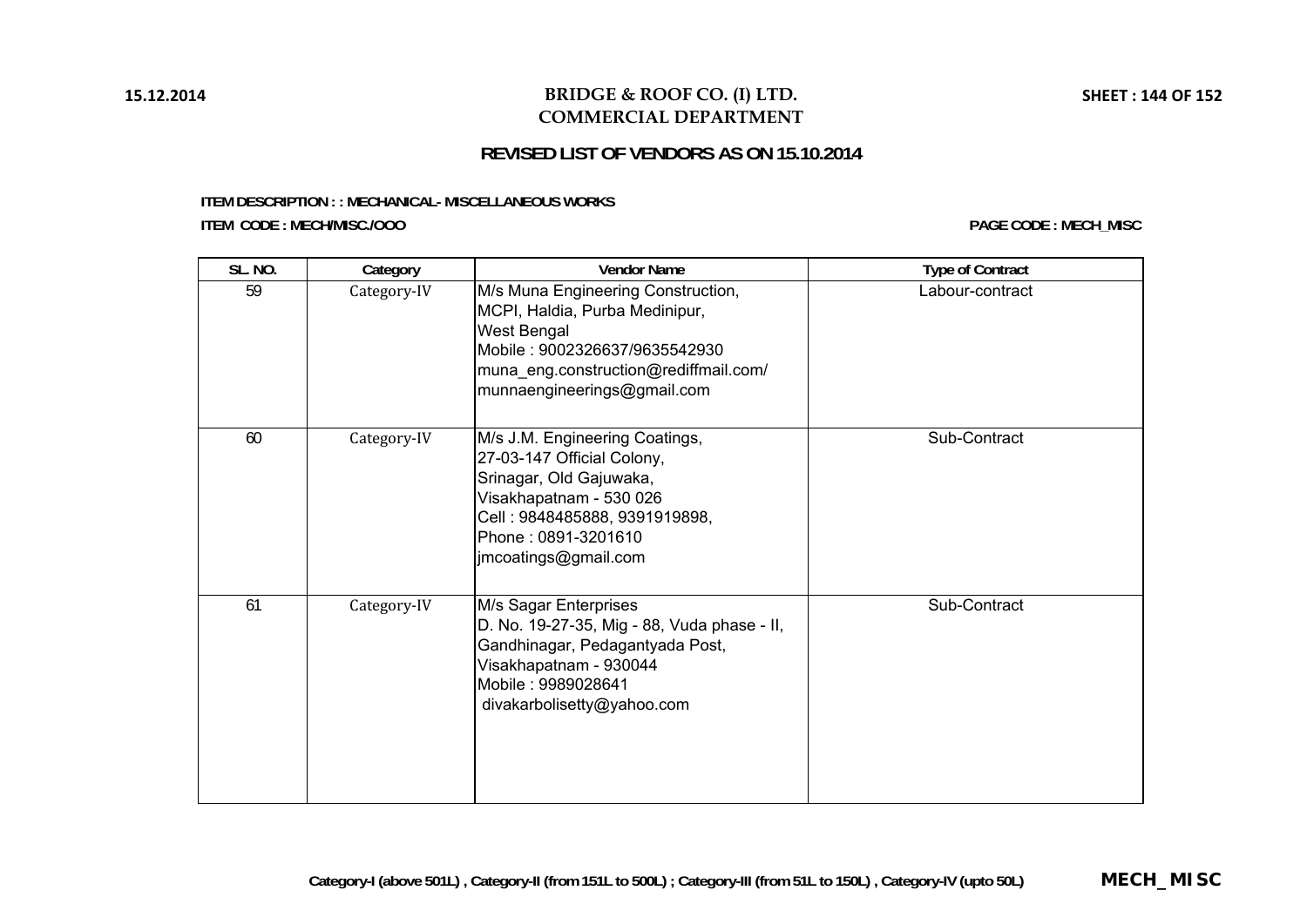### **BRIDGE & ROOF CO. (I) LTD. COMMERCIAL DEPARTMENT**

# **REVISED LIST OF VENDORS AS ON 15.10.2014**

#### **ITEM DESCRIPTION : : MECHANICAL- MISCELLANEOUS WORKS ITEM CODE : MECH/MISC./OOO**

| <b>SL. NO.</b> | Category    | <b>Vendor Name</b>                                                                                                                                                                                                                                                                                   | <b>Type of Contract</b> |
|----------------|-------------|------------------------------------------------------------------------------------------------------------------------------------------------------------------------------------------------------------------------------------------------------------------------------------------------------|-------------------------|
| 62             | Category-IV | M/s Grahams Engineering<br>24-02-34 (MIG-1-46), VUDA Colony<br>Pedagantyada, Gajuwaka,<br>Visakhapatnam - 530044 (A.P)<br>Fax - 0891-2767273<br>Mob. - 9849737373<br>grahamsengg@gmail.com                                                                                                           | Sub-Contract            |
| 63             | Category-IV | M/s Jadhal Engineer's & Construction's<br>#26-7-5, Chinagantyada,<br>100 ft Road, Gajuwaka,<br>Visakhapatnam - 530012<br>Ph.: 09703729458,<br>jadhalengineer@gmail.com                                                                                                                               | Labour-Contract         |
| 64             | Category-IV | M/s Bharat Heavy Electricals Ltd.,<br>(A Govt. of India Undertaking)<br><b>Electro Porcelains Division</b><br>Prof. C.N.R. rao Circle,<br>Opp. IISc, Malleswaram,<br>Bangalore - 560 012<br>Ph.: 080-2218 2435, 080-2218 2250,<br>Tele Fax: 080 2356 0741,<br>Fax: 080-2334 4231<br>cnp@bhellepd.com | Sub-Contract            |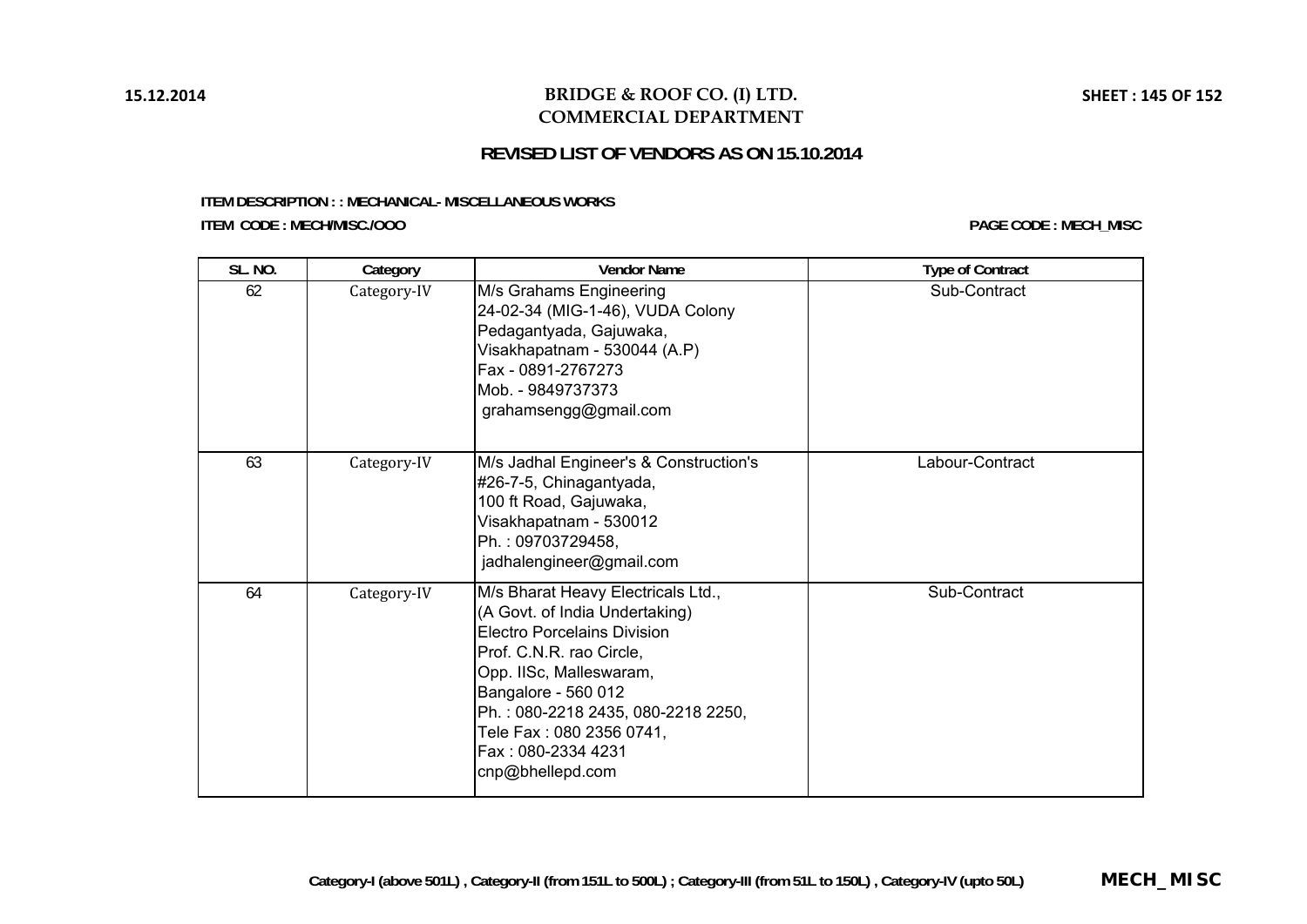## **BRIDGE & ROOF CO. (I) LTD. COMMERCIAL DEPARTMENT**

# **REVISED LIST OF VENDORS AS ON 15.10.2014**

#### **ITEM DESCRIPTION : : MECHANICAL- MISCELLANEOUS WORKS ITEM CODE : MECH/MISC./OOO**

| <b>SL. NO.</b> | Category       | <b>Vendor Name</b>                                                                                                                                                                                                                                | <b>Type of Contract</b> |
|----------------|----------------|---------------------------------------------------------------------------------------------------------------------------------------------------------------------------------------------------------------------------------------------------|-------------------------|
| 65             | Category - III | M/s AARTECH ENGINEERING SYSTEM<br>PVT. LTD.<br>485/1, LIC- COMPOUND G.T. ROAD,<br>DILSHAD GARDEN, DELHI - 110095<br>M-+91-9313630380<br>TeleFax - +91- 11-22114206<br>$a$ artechengg@yahoo.co.in                                                  | Labour Contract         |
| 66             | Category-III   | M/s C.P. Saidhu Engineering Contractor,<br>Chakkalakuzhi, Peringala P.O.,<br>Ernakulam Dist.<br>Kerala - 683565<br>Ph.: 04842120296(off), 04842680765 (res),<br>Mob.: 09847498708, 09846951943<br>cpsaidhu@gmail.com                              | Labour Contract         |
| 67             | Category - III | M/s Kalathil Brothers Construction Co. Pvt. Ltd.<br>Door No. 10-10-94, Ground Floor,<br>Sai Ram Nagar Beside Simhagiri Hospital,<br>New Gajuwaka,<br>Visakhapatnam - 530023, A.P.<br>Ph.: 0891-2511099, 2581397<br>kalathilbrothers 6@yahoo.co.in | Sub-contract            |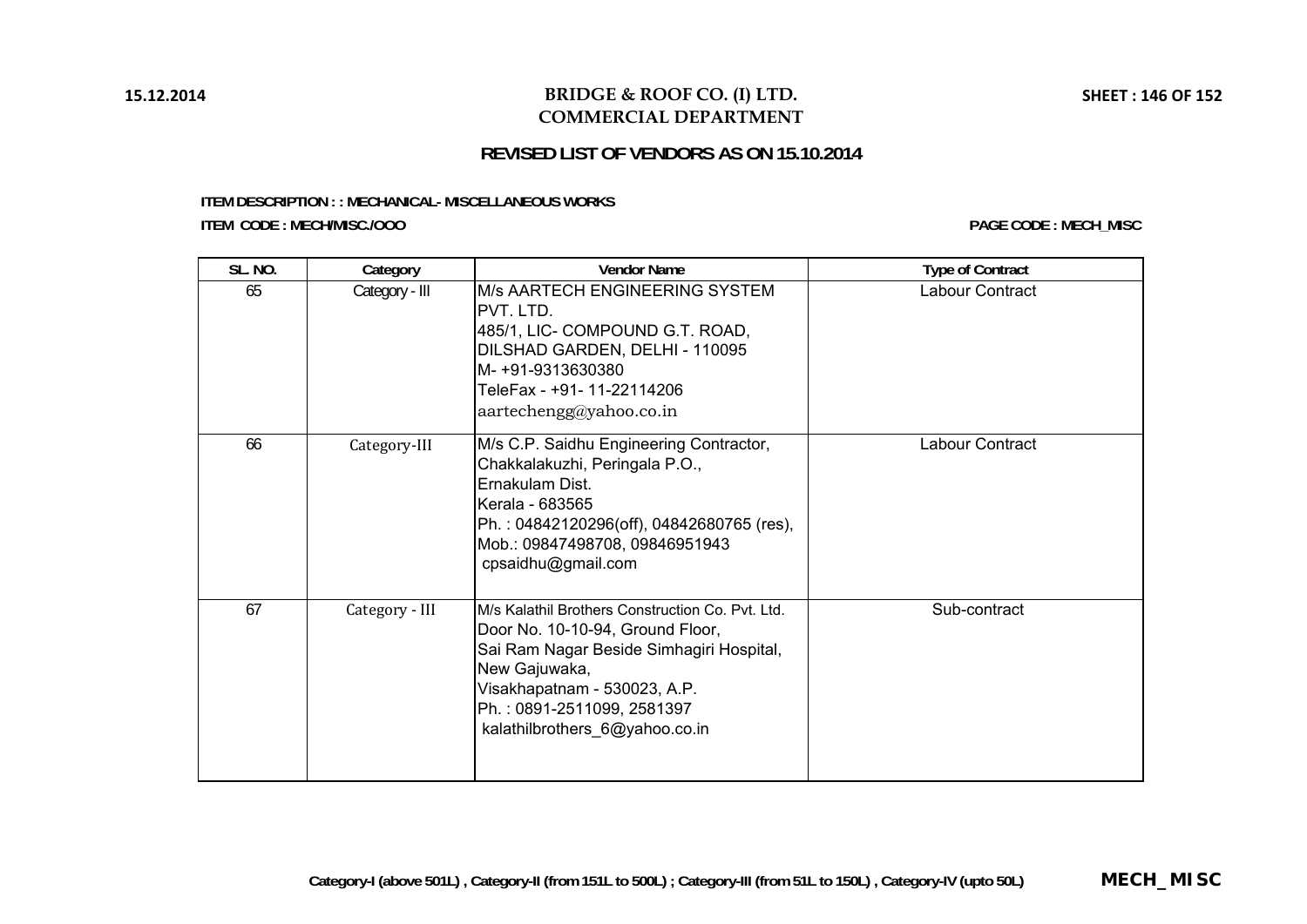## **BRIDGE & ROOF CO. (I) LTD. COMMERCIAL DEPARTMENT**

# **REVISED LIST OF VENDORS AS ON 15.10.2014**

#### **ITEM DESCRIPTION : : MECHANICAL- MISCELLANEOUS WORKS ITEM CODE : MECH/MISC./OOO**

| <b>SL. NO.</b> | Category      | <b>Vendor Name</b>                                                                                                                                                                                                                                                                            | <b>Type of Contract</b> |
|----------------|---------------|-----------------------------------------------------------------------------------------------------------------------------------------------------------------------------------------------------------------------------------------------------------------------------------------------|-------------------------|
| 68             | Category - II | M/s LENKA ENGINEERING ASSOCIATES<br>PANCHABATI, CPP CHHAK, NALCO<br>NAGAR,<br>ANGUL, ODISHA - 759 145                                                                                                                                                                                         | Labour Contract         |
| 69             | Category-II   | M/s power Inframech Pvt. Ltd.<br>H. No.: 236, B-Block,<br>Tuiladungri, P.O.: Golmuri,<br>Jamshedpur - 831 003<br>Tel No.: (0657) 2348273, 6570389,<br>Fax No.: (0657) 2348147, 2340903<br>powerinframech@gmail.com,<br>powerinframechpvtltd@rediffmail.com,<br>powerengineers2@rediffmail.com | Labour Contract         |
| 70             | Category-II   | M/s Eastern Engineering Ventures<br>S-2/5, Industrial Estate,<br>Angul - 759122, Odisha                                                                                                                                                                                                       | Labour Contract         |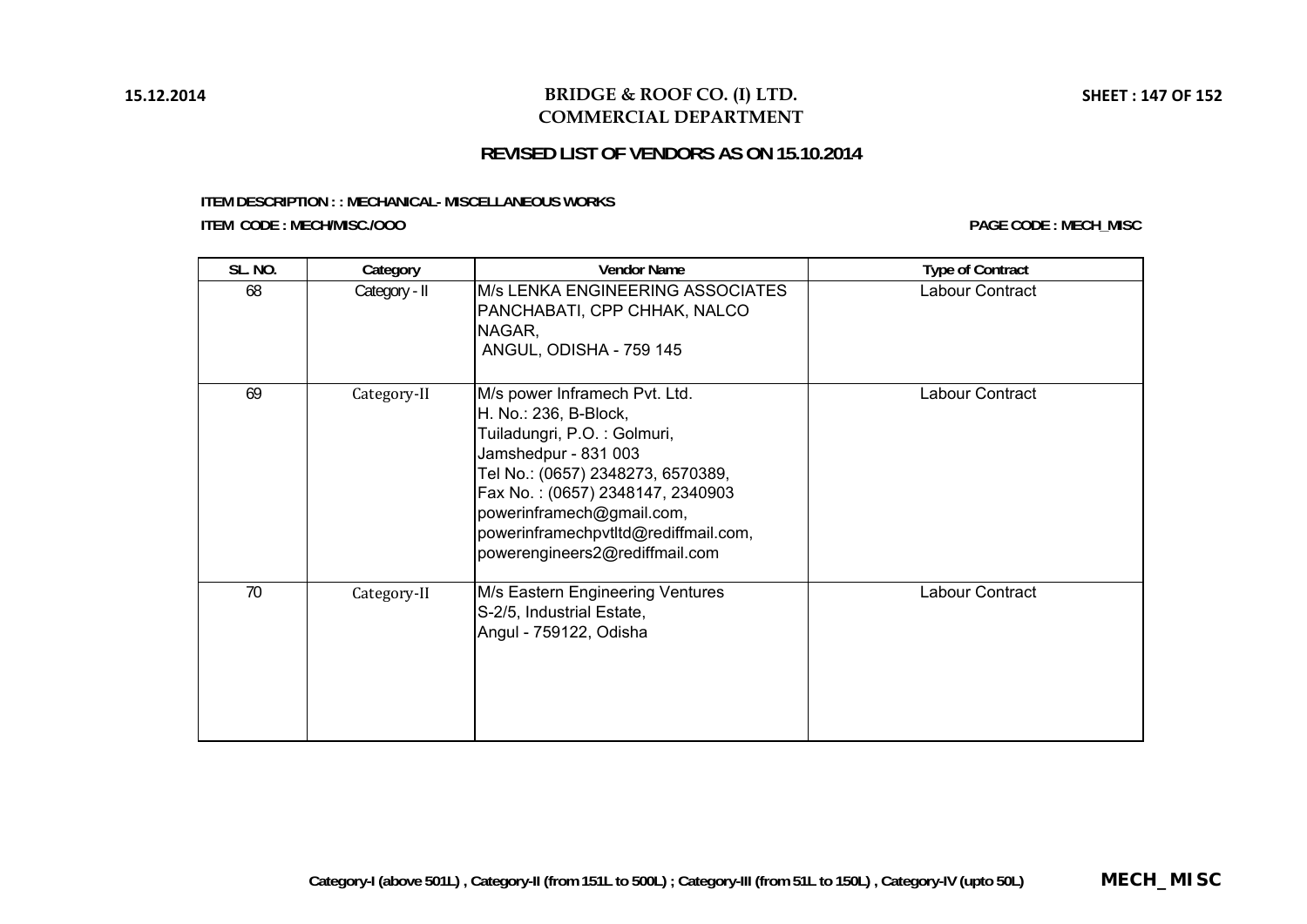## **BRIDGE & ROOF CO. (I) LTD. COMMERCIAL DEPARTMENT**

# **REVISED LIST OF VENDORS AS ON 15.10.2014**

#### **ITEM DESCRIPTION : : MECHANICAL- MISCELLANEOUS WORKS ITEM CODE : MECH/MISC./OOO**

| <b>SL. NO.</b> | Category    | <b>Vendor Name</b>                                                                                                                                                                        | <b>Type of Contract</b> |
|----------------|-------------|-------------------------------------------------------------------------------------------------------------------------------------------------------------------------------------------|-------------------------|
| 71             | Category-II | M/s Kurup Engineering Company Pvt. Ltd.<br>A/004, Jagal Apartments 67,<br>rani nagar Square, Nagpur - 440033<br>admin@Kurupengineering.Com<br>Fax: 0712-2932255                           | Labour Contract         |
| 72             | Category-II | M/s Edifice Engineering Enterprise Pvt. Ltd.,<br>Plot No. 38, Zonal Marketing Complex,<br>A-Zone, Durgapur - 713 204,<br>Ph.: 0343-2600462,<br>Fax: 0343-2602676,<br>edific@sancharnet.in | Sub-contract            |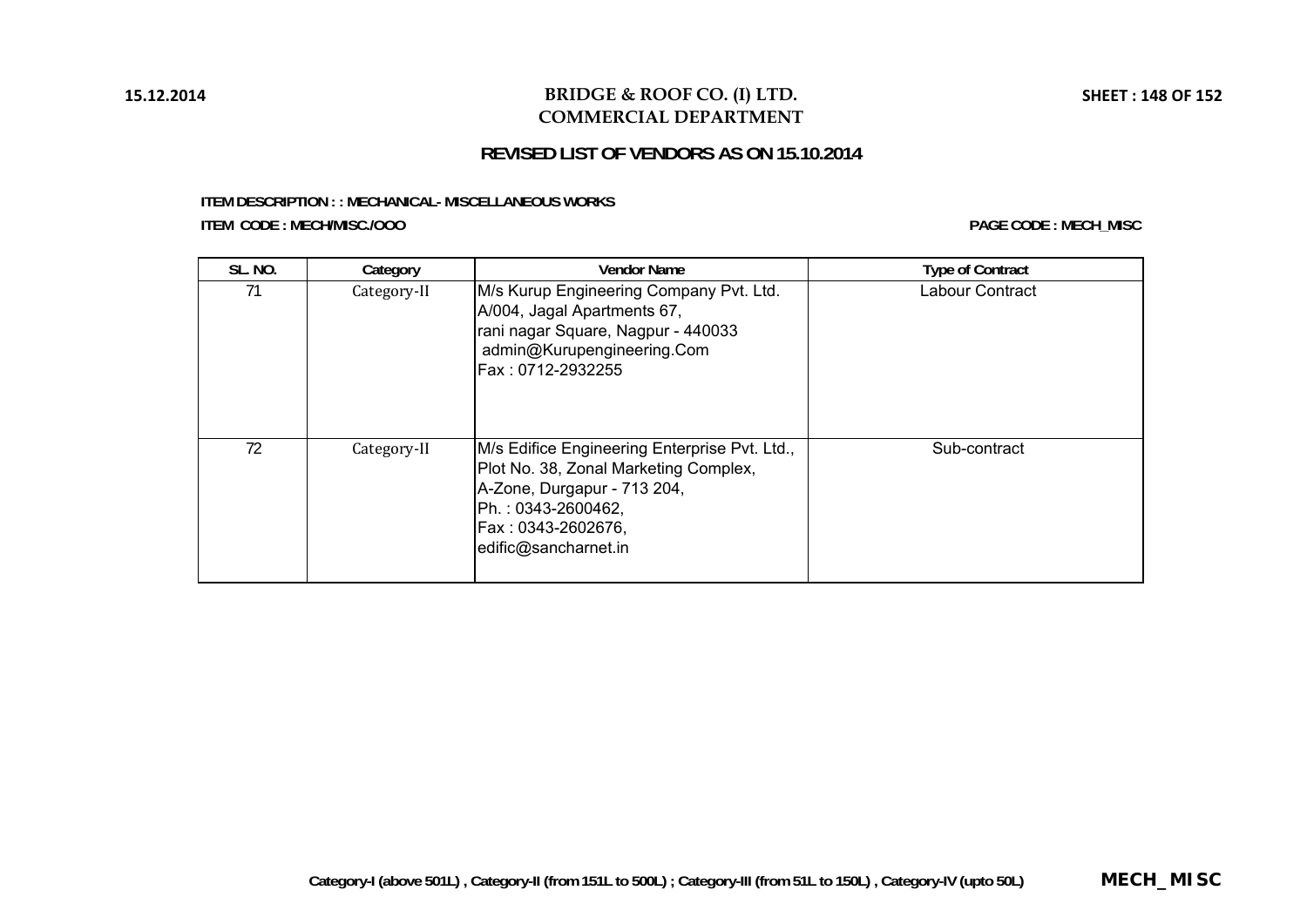### **BRIDGE & ROOF CO. (I) LTD. COMMERCIAL DEPARTMENT**

# **REVISED LIST OF VENDORS AS ON 15.10.2014**

#### **ITEM DESCRIPTION : : ELECTRICAL-INSTRUMENTATION WORKS ITEM CODE : ELECT/INSTRU/000 PAGE CODE : ELECT.\_INSTRU**

| SL. NO.        | Category     | <b>Vendor Name</b>                                                                                                                                                                     | <b>Type of Contract</b> |
|----------------|--------------|----------------------------------------------------------------------------------------------------------------------------------------------------------------------------------------|-------------------------|
| 1              | Category-IV  | M/s Abdul Electricals<br>39, Rifle Range Road,<br>1st Floor, Kolkata - 700019<br>Ph.: 033-2281-1337,<br>033-2287-4060,<br>32488836<br>Fax - 033-2281-1337<br>info@abdulelectricals.com | Labour Contract         |
| $\overline{2}$ | Category-III | M/s Edifice Engineering Enterprise Pvt. Ltd.<br>Zonal Marketing Complex,<br>Plot No. 38, 'A' Zone,<br>Durgapur - 713204,<br><b>West Bengal</b><br>edific@sancharnet.in                 | Labour Contract         |
| $\overline{3}$ | Category-III | M/s Sukesh Kumar,<br>At. & P.O. - Keshawe,<br>Dist. - Begusarai,<br>Bihar, Pin - 851134.<br>Fax No.: - 06243-246573/244308<br>mssukeshmumar@rediffmail.com<br>mssukeshmumar@gmail.com  | Labour Contract         |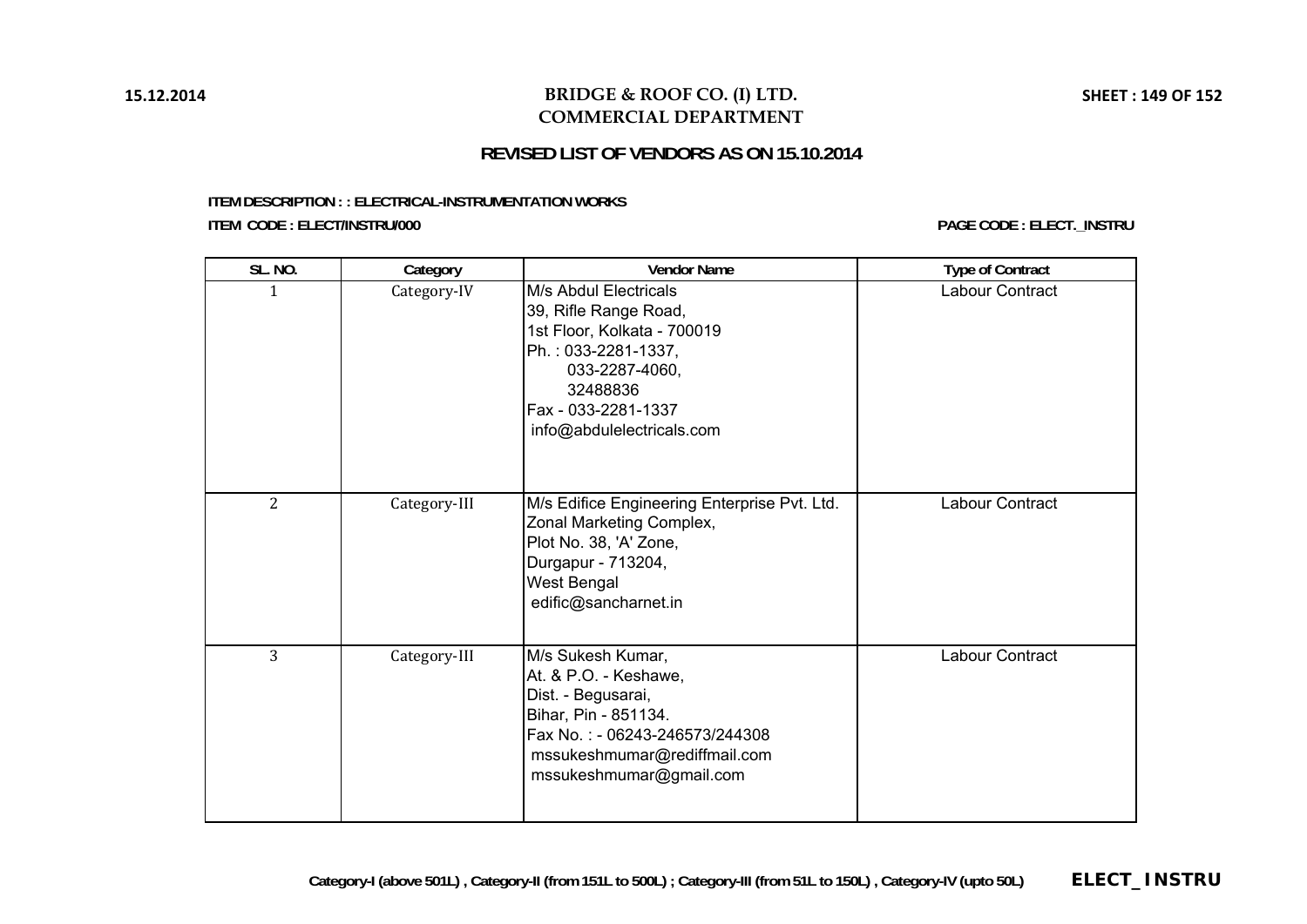### **BRIDGE & ROOF CO. (I) LTD. COMMERCIAL DEPARTMENT**

## **REVISED LIST OF VENDORS AS ON 15.10.2014**

#### **ITEM DESCRIPTION : : ELECTRICAL-INSTRUMENTATION WORKS ITEM CODE : ELECT/INSTRU/000 PAGE CODE : ELECT.\_INSTRU**

| SL. NO. | Category     | <b>Vendor Name</b>                                                                                                                                 | <b>Type of Contract</b> |
|---------|--------------|----------------------------------------------------------------------------------------------------------------------------------------------------|-------------------------|
|         | Category - I | M/s Sterling and Wilson Pvt. Ltd.<br>C-56/38, Institutional area, Sector-62,<br>Noida - 201307, U.P.<br>Ph.: 91-120-4071000<br>Fax: 91-120-4071030 | Sub-contract            |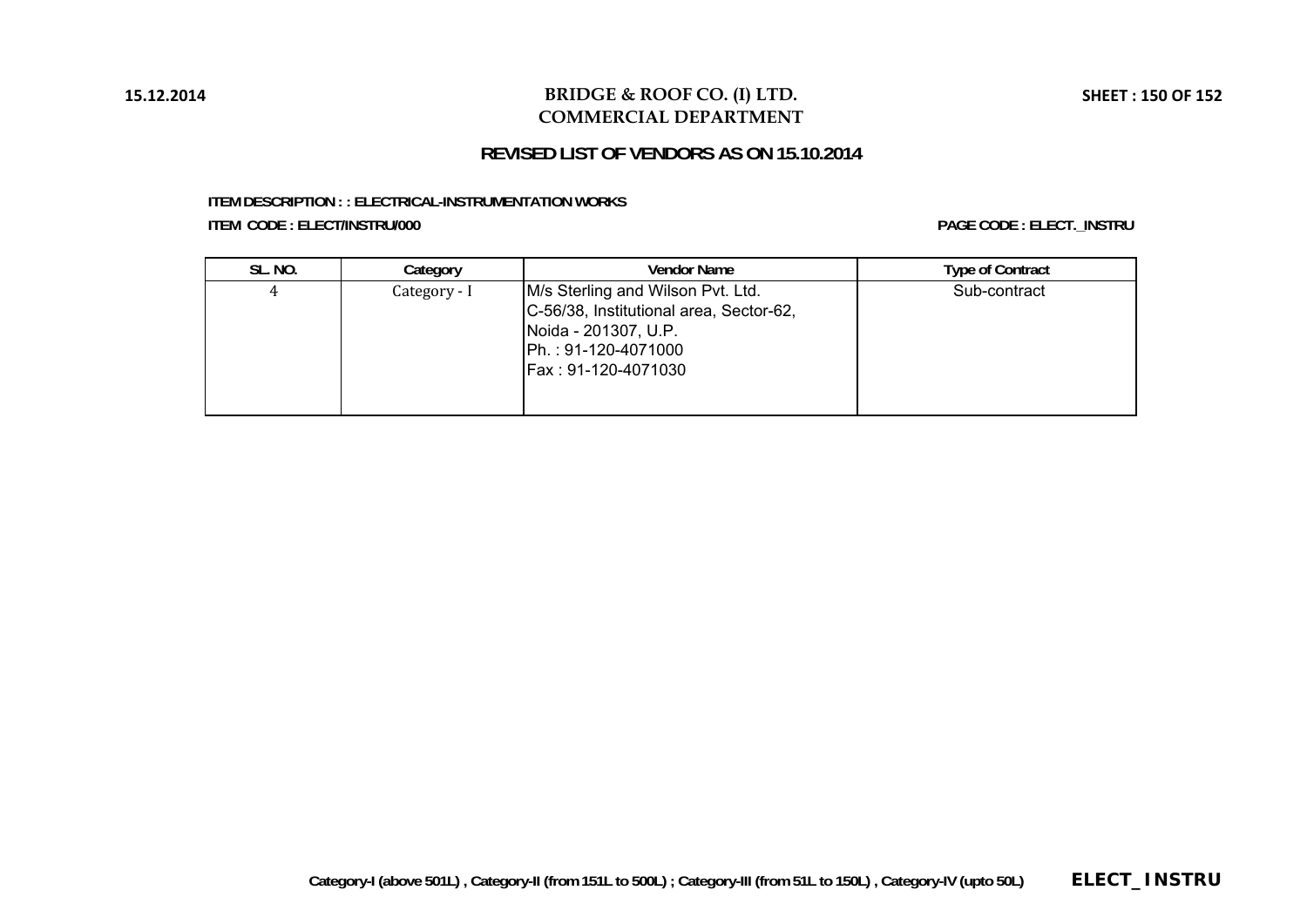## **BRIDGE & ROOF CO. (I) LTD. COMMERCIAL DEPARTMENT**

# **REVISED LIST OF VENDORS AS ON 15.10.2014**

#### **ITEM DESCRIPTION : : SITE MOBILIZATION WORKS ITEM CODE :SITE/MOB/000**

**PAGE CODE : SITE\_MOB**

| <b>SL. NO.</b> | Category    | <b>Vendor Name</b>                                                                                                                                                 | <b>Type of Contract</b> |
|----------------|-------------|--------------------------------------------------------------------------------------------------------------------------------------------------------------------|-------------------------|
|                | Category-IV | M/s J. M. B. India Construction,<br>Phaphund Gail Pata,<br>Auraiya, U.P. - 206247<br>Ph.: 9873398401, 9654677326, 9711430983<br>imbindia.construction593@gmail.com | Sub-contract            |

**SHEET : 151 OF 152**